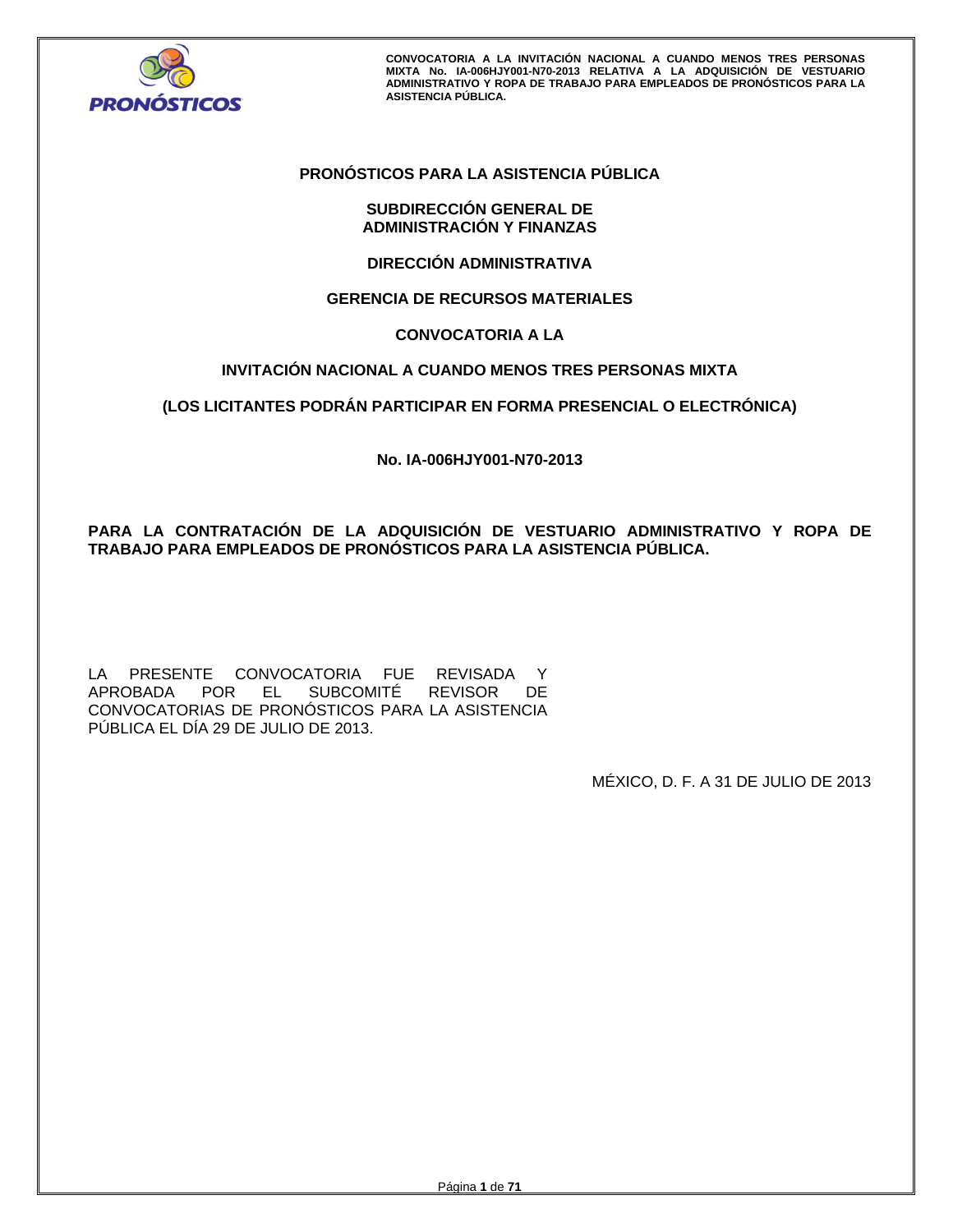

# **CONTENIDO**

| <b>GLOSARIO</b>                                                                      | 4               |  |
|--------------------------------------------------------------------------------------|-----------------|--|
| PRESENTACIÓN                                                                         | 6               |  |
| 1. DATOS GENERALES O DE IDENTIFICACIÓN DE LA CONVOCATORIA                            | 6               |  |
| 1.1 CONVOCANTE                                                                       | 6               |  |
| 1.2 MEDIO Y CARÁCTER PARA LA PRESENTE CONVOCATORIA                                   | 6               |  |
| 1.3 NÚMERO DE IDENTIFICACIÓN DEL PROCEDIMIENTO                                       | 6               |  |
| 1.4 EJERCICIO FISCAL QUE ABARCARÁ LA CONTRATACIÓN QUE DERIVE DEL PRESENTE            | 6               |  |
| <b>PROCEDIMIENTO</b>                                                                 |                 |  |
| 1.5 IDIOMA                                                                           | 6               |  |
| 1.6 DISPONIBILIDAD PRESUPUESTARIA                                                    | 6               |  |
| 2. OBJETO Y ALCANCE DE LA CONVOCATORIA                                               | 6               |  |
| 2.1 DESCRIPCIÓN, UNIDAD DE MEDIDA Y CANTIDADES REQUERIDAS                            |                 |  |
|                                                                                      | 6               |  |
| 2.2 AGRUPAMIENTO DE PARTIDAS                                                         | 6               |  |
| 2.3 NORMAS                                                                           | $\overline{7}$  |  |
| 2.4 MÉTODO QUE SE UTILIZARÁ PARA REALIZAR LAS PRUEBAS                                | $\overline{7}$  |  |
| 2.5 CONTRATO ABIERTO                                                                 | $\overline{7}$  |  |
| 2.6 ABASTECIMIENTO SIMULTÁNEO                                                        | $\overline{7}$  |  |
| 2.7 CRITERIO DE EVALUACIÓN DE LAS PROPOSICIONES                                      | 7               |  |
| 2.8 MODELO DEL CONTRATO                                                              | $\overline{7}$  |  |
| 2.8.1 VIGENCIA                                                                       | $\overline{7}$  |  |
| 2.8.2 PARTIDAS                                                                       | $\overline{7}$  |  |
| 2.8.3 DEDUCCIONES AL PAGO                                                            | 10              |  |
| 2.8.4 OBLIGACIÓN GARANTIZADA                                                         | 10              |  |
| 2.8.5 FIANZA GARANTÍA DE CUMPLIMIENTO                                                | 10              |  |
| 2.8.6 GARANTÍA DE RESPONSABILIDAD CIVIL                                              | 11              |  |
| 3. FORMA Y TÉRMINOS QUE REGIRÁN LOS ACTOS DEL PROCEDIMIENTO DE LA INVITACIÓN         | 11              |  |
| 3.1 REDUCCIÓN DE PLAZOS                                                              | 11              |  |
| 3.2 CALENDARIO Y LUGAR DE LOS ACTOS                                                  | 11              |  |
| 3.3 RETIRO DE PROPOSICIONES                                                          | 11              |  |
| 3.4 PROPOSICIONES                                                                    | 11              |  |
| 3.5 ACREDITACIÓN DE EXISTENCIA LEGAL Y PERSONALIDAD JURÍDICA                         | 11              |  |
| 3.6 RÚBRICA DE LAS PROPOSICIONES RECIBIDAS                                           |                 |  |
| 3.7 INDICACIONES RELATIVAS AL FALLO Y FIRMA DEL CONTRATO                             |                 |  |
| 4. REQUISITOS INDISPENSABLES QUE LOS LICITANTES DEBEN CUMPLIR PARA EVALUAR SU        |                 |  |
| PROPOSICIÓN Y CAUSAS DE DESECHAMIENTO                                                | 13              |  |
| 4.1 DOCUMENTACIÓN DISTINTA (LEGAL-ADMINISTRATIVA) A LA PROPUESTA TÉCNICA Y ECONÓMICA | 13              |  |
| 4.2 PROPUESTA CONJUNTA                                                               | 15              |  |
| 4.3 PROPUESTA TÉCNICA                                                                | 15              |  |
| 4.4 PROPUESTA ECONÓMICA                                                              | $\overline{15}$ |  |
| 4.5 MOTIVOS DE DESECHAMIENTO                                                         | $\overline{15}$ |  |
| 5. CRITERIOS QUE SE APLICARÁN PARA EVALUAR LAS PROPOSICIONES Y ADJUDICAR EL CONTRATO | 16              |  |
| 5.1 EVALUACIÓN DE LAS PROPUESTAS TÉCNICAS                                            | 16              |  |
| 5.2 EVALUACIÓN DE LA DOCUMENTACIÓN LEGAL Y ADMINISTRATIVA                            | 16              |  |
| 5.3 EVALUACIÓN DE LAS PROPUESTAS ECONÓMICAS                                          | 16              |  |
| 6. DOCUMENTOS Y DATOS QUE DEBEN PRESENTAR LOS LICITANTES                             | $\overline{17}$ |  |
| 7. DOMICILIO Y DIRECCIÓN ELECTRÓNICA DONDE PODRÁN PRESENTAR INCONFORMIDADES          | 17              |  |
| 8. FORMATOS                                                                          | $\overline{17}$ |  |
| 9. PLAZO Y LUGAR DE LA ENTREGA DE LOS BIENES                                         | 17              |  |
|                                                                                      | 18              |  |
| 9.1 CALIDAD<br>9.2 ADMINISTRACIÓN Y VERIFICACIÓN DEL CUMPLIMIENTO DEL CONTRATO       |                 |  |
|                                                                                      | 18              |  |
| 9.3 CONDICIONES DE PAGO                                                              | 18              |  |
| 9.4 IMPUESTOS Y DERECHOS                                                             | 18              |  |
| 9.5 PATENTES Y MARCAS                                                                | 18              |  |
|                                                                                      | 18              |  |
| 9.6 DEFECTOS Y VICIOS OCULTOS                                                        |                 |  |
| 9.7 DESARROLLO DE LOS EVENTOS DE LA INVITACIÓN                                       | $\overline{18}$ |  |
| 9.7.1 SOLICITUDES DE ACLARACIÓN AL CONTENIDO DE LA CONVOCATORIA                      | $\overline{19}$ |  |
| 9.7.2 JUNTA PARA LA ACLARACIÓN DEL CONTENIDO DE LA CONVOCATORIA                      | $\overline{19}$ |  |
| 9.7.3 ACTO DE PRESENTACIÓN Y APERTURA DE PROPOSICIONES                               | 20              |  |
| 9.7.4 ACTO DE FALLO                                                                  | 21              |  |
| 9.8 SUSPENSIÓN TEMPORAL DE LA INVITACIÓN                                             | $\overline{21}$ |  |
| 9.9 CANCELACIÓN DE LA INVITACIÓN                                                     | 21              |  |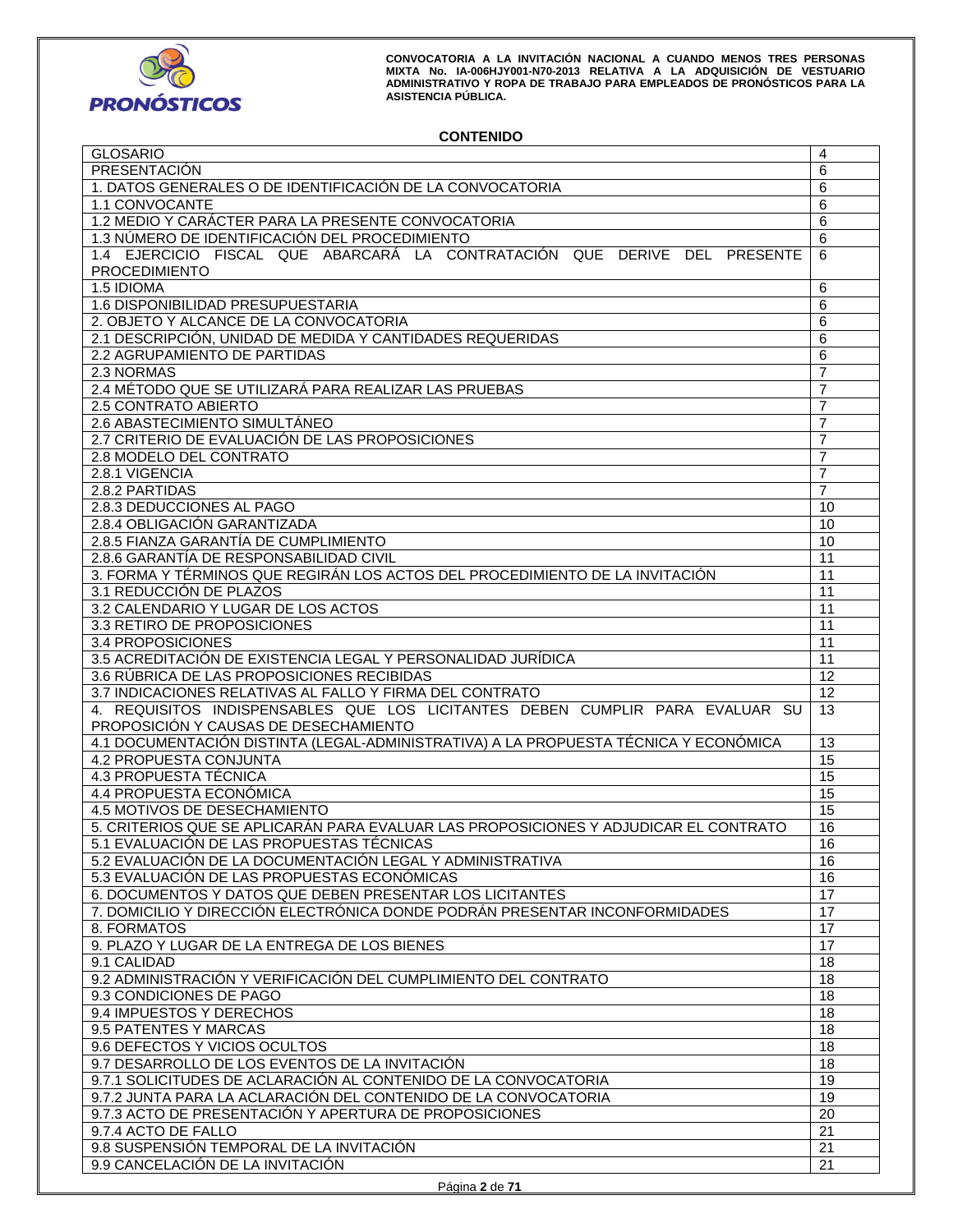

| 9.10 DECLARACIÓN DE INVITACIÓN DESIERTA                                               | 21              |
|---------------------------------------------------------------------------------------|-----------------|
| 9.11 MODIFICACIONES QUE PODRÁN EFECTUARSE                                             | 22              |
| 9.11.1 A LA CONVOCATORIA                                                              | 22              |
| 9.11.2 A LOS CONTRATOS                                                                | 22              |
| 9.12 INFRACCIONES Y SANCIONES                                                         | $\overline{22}$ |
| 9.13 PENA CONVENCIONAL                                                                | $\overline{22}$ |
| 9.14 RESCISIÓN DEL CONTRATO                                                           | $\overline{22}$ |
| 9.15 TERMINACIÓN ANTICIPADA DEL CONTRATO                                              | 23              |
| 9.16 SUSPENSIÓN DE LA ENTREGA DE LOS BIENESERVICIO                                    | 23              |
| 9.17 CONTROVERSIAS                                                                    | 24              |
| 9.18 NO NEGOCIACIÓN DE CONDICIONES                                                    | 24              |
| 9.19 SITUACIONES NO PREVISTAS EN LA CONVOCATORIA                                      | 24              |
| 9.20 TRANSPARENCIA Y COMBATE A LA CORRUPCIÓN                                          | $\overline{24}$ |
| 9.21 AFILIACIÓN DE CADENAS PRODUCTIVAS                                                | 24              |
| ANEXO 1 LISTA DE VERIFICACIÓN PARA REVISAR PROPOSICIONES                              | $\overline{26}$ |
| ANEXO 2 MANIFESTACIÓN DE INTERÉS                                                      | 29              |
| ANEXO 3 SOLICITUD DE ACLARACIÓN AL CONTENIDO DE LA CONVOCATORIA.                      | 30              |
| ANEXO 4 ESCRITO DE FACULTADES                                                         | 31              |
| ANEXO 5-A FORMATO PARA LA ACREDITACIÓN DE LA PERSONALIDAD JURÍDICA (PERSONAS          | 32              |
| <b>MORALES)</b>                                                                       |                 |
| ANEXO 5-B FORMATO PARA LA ACREDITACIÓN DE LA PERSONALIDAD JURÍDICA (PERSONAS FÍSICAS) | $\overline{33}$ |
| ANEXO 6 ESCRITO DE NACIONALIDAD                                                       | 34              |
| ANEXO 7 ESCRITO BAJO PROTESTA DE DECIR VERDAD DE NO ENCONTRARSE EN ALGUNO DE LOS      | 35              |
| SUPUESTOS DE LOS ARTÍCULOS 50 Y 60 DE LA LEY                                          |                 |
| ANEXO 8 CORREO ELECTRÓNICO                                                            | 36              |
| ANEXO 9 ESCRITO DE INTEGRIDAD                                                         | 37              |
| ANEXO 10-A ESTRATIFICACIÓN DE MICRO, PEQUEÑA O MEDIANA EMPRESA (MIPYMES)              | 38              |
| ANEXO 10-B EN CASO DE NO SER MIPYME                                                   | 39              |
| ANEXO 11 ESCRITO DE DOMICILIO CONSIGNADO PARA RECIBIR NOTIFICACIONES                  | 40              |
| ANEXO 12 ACEPTACIÓN DE LA CONVOCATORIA                                                | 41              |
| ANEXO 13 ANEXO TÉCNICO                                                                | $\overline{42}$ |
| ANEXO 14 MODELO DE LA PROPUESTA ECONÓMICA                                             | 47              |
| ANEXO 15-A ENCUESTA DE TRANSPARENCIA JUNTA DE ACLARACIONES                            | 49              |
| ANEXO 15-B ENCUESTA DE TRANSPARENCIA PRESENTACIÓN Y APERTURA DE PROPOSICIONES         | 50              |
| ANEXO 15-C ENCUESTA DE TRANSPARENCIA FALLO                                            | 51              |
| ANEXO 16 MODELO DE CONTRATO                                                           | $\overline{52}$ |
| ANEXO 17 MODELO DE FIANZA GARANTÍA DE CUMPLIMIENTO                                    | 64              |
| ANEXO 18 ESCRITO DE GRADO DE CONTENIDO NACIONAL                                       | 65              |
| ANEXO 19 CARTA GARANTÍA DE LOS BIENES                                                 | 66              |
| ANEXO 20 MANIFESTACIÓN QUE DEBERÁN PRESENTAR LOS LICITANTES ADJUDICADOS PARA DAR      | 67              |
| CUMPLIMIENTO A LO DISPUESTO EN LAS REGLAS PARA LA DETERMINACIÓN, ACREDITACIÓN Y       |                 |
| VERIFICACIÓN DEL CONTENIDO NACIONAL DE LOS BIENES                                     |                 |
| ANEXO 21 PROGRAMA DE CADENAS PRODUCTIVAS                                              | 68              |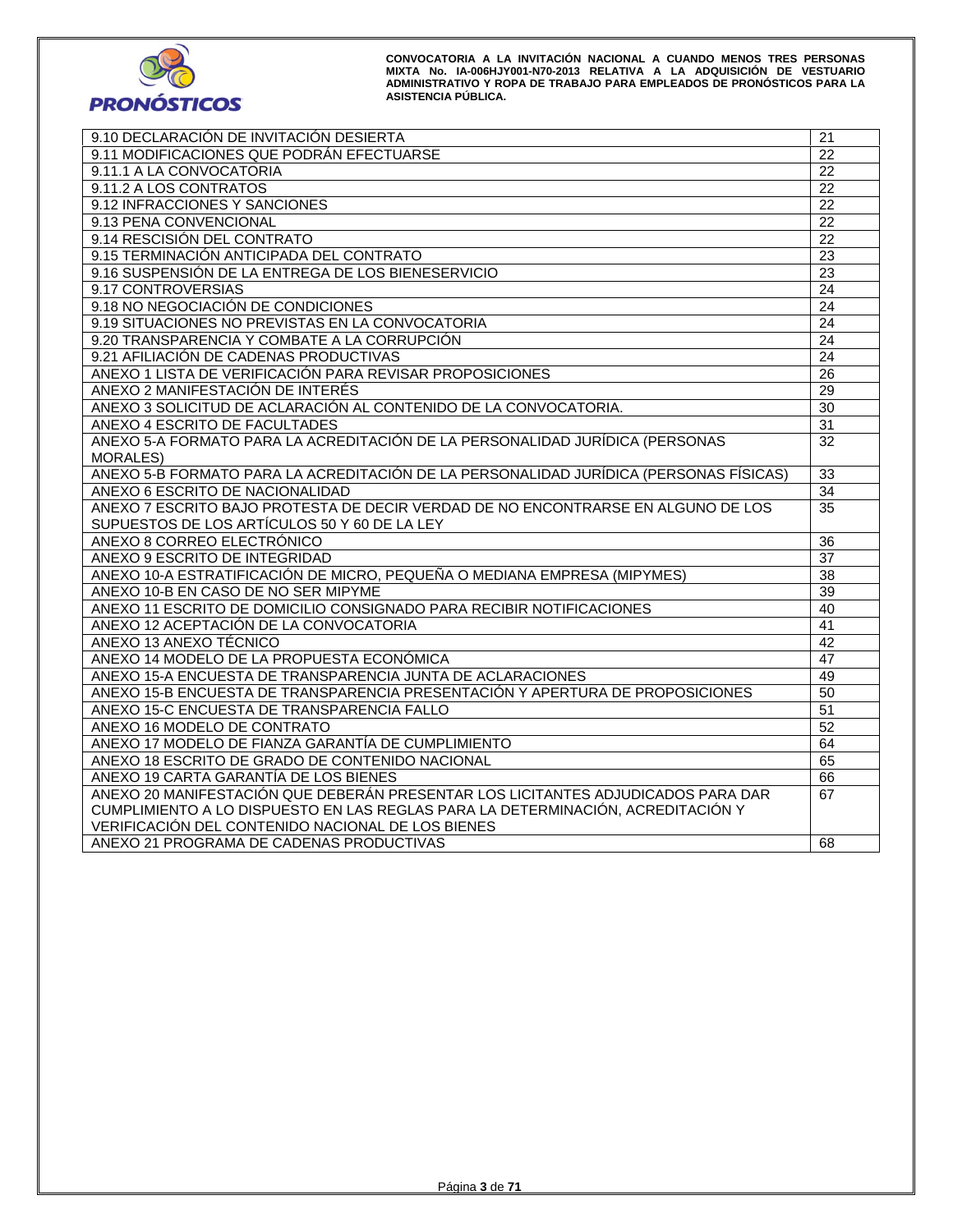

# **GLOSARIO**

PARA EFECTOS DE ESTA CONVOCATORIA, SE ENTENDERÁ POR:

|                               | POR EL QUE SE ESTABLECEN LAS DISPOSICIONES QUE SE DEBERÁN OBSERVAR<br>PARA LA UTILIZACIÓN DEL SISTEMA ELECTRÓNICO DE INFORMACIÓN PÚBLICA |  |
|-------------------------------|------------------------------------------------------------------------------------------------------------------------------------------|--|
| <b>ACUERDO:</b>               | GUBERNAMENTAL DENOMINADO COMPRANET (PUBLICADO EN EL D.O.F. 28 DE                                                                         |  |
|                               | <b>JUNIO DE 2011).</b>                                                                                                                   |  |
|                               | DOCUMENTO MEDIANTE EL CUAL EL ÁREA REQUIRENTE<br><b>DESCRIBE</b>                                                                         |  |
| <b>ANEXO TÉCNICO:</b>         | DETALLADAMENTE LAS CARACTERÍSTICAS DE LOS BIENES.                                                                                        |  |
| <b>ÁREA ADMINISTRADORA</b>    | GERENCIA DE RECURSOS HUMANOS, O QUIEN LO SUSTITUYA EN EL CARGO.                                                                          |  |
| <b>DEL CONTRATO:</b>          | SUBDIRECCIÓN GENERAL DE ADMINISTRACIÓN Y FINANZAS, POR CONDUCTO DE                                                                       |  |
| <b>ÁREA CONTRATANTE:</b>      | LA GERENCIA DE RECURSOS MATERIALES DE LA DIRECCIÓN ADMINISTRATIVA.                                                                       |  |
| <b>ÁREA REQUIRENTE:</b>       | GERENCIA DE RECURSOS HUMANOS.                                                                                                            |  |
| ÁREA TÉCNICA:                 | <b>GERENCIA DE RECURSOS HUMANOS.</b>                                                                                                     |  |
|                               | PRONÓSTICOS PARA LA ASISTENCIA PÚBLICA A TRAVÉS DE LA SUBDIRECCIÓN                                                                       |  |
| <b>CONVOCANTE:</b>            | GENERAL DE ADMINISTRACIÓN Y FINANZAS, POR CONDUCTO DE LA GERENCIA<br>DE RECURSOS MATERIALES DE LA DIRECCIÓN ADMINISTRATIVA.              |  |
| CÓDIGO:                       | EL CÓDIGO FISCAL DE LA FEDERACIÓN.                                                                                                       |  |
|                               | EL SISTEMA ELECTRÓNICO DE INFORMACIÓN PÚBLICA GUBERNAMENTAL SOBRE                                                                        |  |
|                               | ADQUISICIONES, ARRENDAMIENTOS Y SERVICIOS, INTEGRADO ENTRE OTRA<br>INFORMACIÓN, POR LOS PROGRAMAS ANUALES EN LA MATERIA, DE LAS          |  |
|                               | DEPENDENCIAS Y ENTIDADES; EL REGISTRO ÚNICO DE PROVEEDORES; EL                                                                           |  |
|                               | PADRÓN DE TESTIGOS SOCIALES; EL REGISTRO DE PROVEEDORES<br>SANCIONADOS; LAS CONVOCATORIAS A LA LICITACIÓN Y SUS MODIFICACIONES;          |  |
| <b>COMPRANET:</b>             | LAS INVITACIONES A CUANDO MENOS TRES PERSONAS; LAS ACTAS DE LAS                                                                          |  |
|                               | JUNTAS DE ACLARACIONES, DEL ACTO DE PRESENTACIÓN Y APERTURA DE<br>PROPOSICIONES Y DE FALLO; LOS TESTIMONIOS DE LOS TESTIGOS SOCIALES;    |  |
|                               | LOS DATOS DE LOS CONTRATOS Y LOS CONVENIOS MODIFICATORIOS; LAS                                                                           |  |
|                               | ADJUDICACIONES DIRECTAS; LAS RESOLUCIONES DE LA INSTANCIA DE<br>INCONFORMIDAD QUE HAYAN CAUSADO ESTADO, Y LAS NOTIFICACIONES Y           |  |
|                               | AVISOS CORRESPONDIENTES.                                                                                                                 |  |
|                               | EL ACUERDO DE VOLUNTADES PARA CREAR O TRANSFERIR DERECHOS Y                                                                              |  |
| <b>CONTRATO:</b>              | OBLIGACIONES, Y A TRAVÉS DEL CUAL SE FORMALIZA LA ADQUISICIÓN O<br>ARRENDAMIENTO DE BIENES MUEBLES O LA PRESTACIÓN DE SERVICIOS.         |  |
|                               |                                                                                                                                          |  |
|                               | EL DOCUMENTO QUE CONTIENE LOS REQUISITOS DE CARÁCTER LEGAL,                                                                              |  |
|                               | TÉCNICO Y ECONÓMICO CON RESPECTO DE LOS BIENES O SERVICIOS OBJETO<br>DE LA CONTRATACIÓN Y LAS PERSONAS INTERESADAS EN PROVEERLOS O       |  |
| <b>CONVOCATORIA:</b>          | PRESTARLOS, ASÍ COMO LOS TÉRMINOS A QUE SE SUJETARÁ EL                                                                                   |  |
|                               | PROCEDIMIENTO DE CONTRATACIÓN RESPECTIVO Y LOS DERECHOS Y<br>OBLIGACIONES DE LAS PARTES.                                                 |  |
|                               | EL DIARIO OFICIAL DE LA FEDERACIÓN.                                                                                                      |  |
| $D.O.F.$ :                    |                                                                                                                                          |  |
| <b>DOMICILIO DE LA</b>        | INSURGENTES SUR 1397, COLONIA INSURGENTES MIXCOAC, DELEGACIÓN<br>BENITO JUÁREZ, MÉXICO, DISTRITO FEDERAL, CÓDIGO POSTAL 03920.           |  |
| <b>CONVOCANTE:</b>            |                                                                                                                                          |  |
| <b>FIRMA AUTÓGRAFA:</b>       | FIRMA COMPLETA DE PROPIA MANO (NO FACSIMILAR).                                                                                           |  |
| <b>IDENTIFICACIÓN OFICIAL</b> | LA CREDENCIAL PARA VOTAR (IFE), CÉDULA PROFESIONAL, PASAPORTE O<br>CARTILLA DEL SERVICIO MILITAR NACIONAL.                               |  |
| <b>VIGENTE:</b>               |                                                                                                                                          |  |
| <b>INTERNET:</b>              | LA RED MUNDIAL DE COMUNICACIONES ELECTRÓNICAS.                                                                                           |  |
|                               |                                                                                                                                          |  |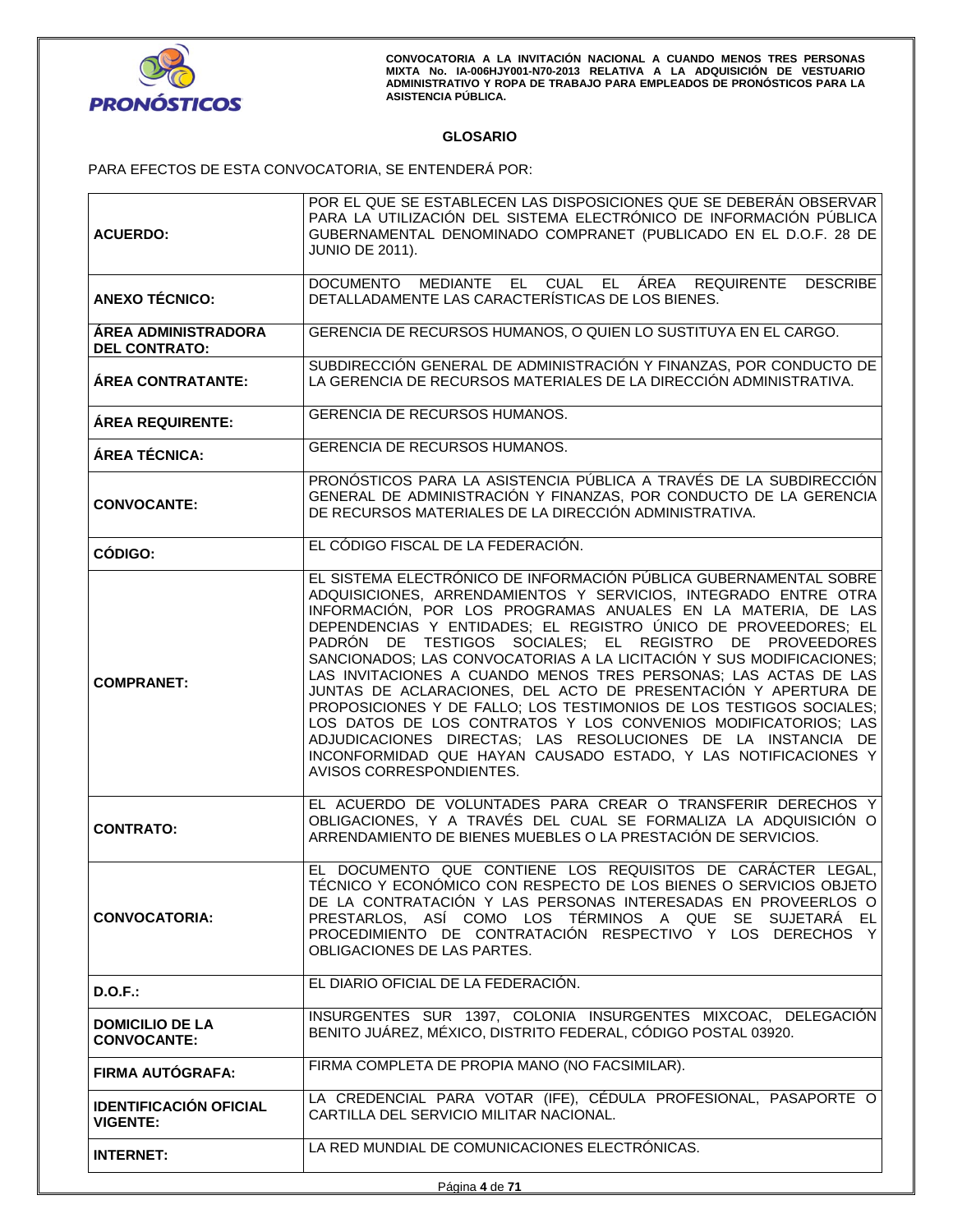

| I.V.A.:               | EL IMPUESTO AL VALOR AGREGADO.                                                                                                                                                                                                |  |
|-----------------------|-------------------------------------------------------------------------------------------------------------------------------------------------------------------------------------------------------------------------------|--|
| LEY:                  | LA LEY DE ADQUISICIONES, ARRENDAMIENTOS Y SERVICIOS DEL SECTOR<br>PÚBLICO, VIGENTE.                                                                                                                                           |  |
| <b>LICITANTE:</b>     | LA PERSONA QUE PARTICIPA EN ESTE PROCEDIMIENTO DE INVITACIÓN.                                                                                                                                                                 |  |
| LICITANTE ADJUDICADO: | LA PERSONA QUE HA PARTICIPADO EN EL PROCESO DE SELECCIÓN Y CUMPLE<br>CON TODOS LOS REQUISITOS ADMINISTRATIVOS, LEGALES, TÉCNICOS Y<br>ECONÓMICOS ESTABLECIDOS EN LA CONVOCATORIA.                                             |  |
| <b>INVITACIÓN:</b>    | INVITACIÓN NACIONAL A CUANDO MENOS TRES PERSONAS MIXTA No. IA-<br>006HJY001-N70-2013                                                                                                                                          |  |
| <b>MIPYMES:</b>       | LAS MICRO, PEQUEÑAS Y MEDIANAS EMPRESAS DE NACIONALIDAD MEXICANA A<br>QUE HACE REFERENCIA LA LEY PARA EL DESARROLLO DE LA COMPETITIVIDAD<br>DE LA MICRO, PEQUEÑA Y MEDIANA EMPRESA.                                           |  |
| <b>MIXTA:</b>         | INVITACIÓN EN LA CUAL LOS LICITANTES, A SU ELECCIÓN, PODRÁN PARTICIPAR<br>DE FORMA PRESENCIAL O ELECTRÓNICA EN LA O LAS JUNTAS DE<br>ACLARACIONES, EL ACTO DE PRESENTACIÓN Y APERTURA DE PROPOSICIONES Y<br>EL ACTO DE FALLO. |  |
| O.I.C.:               | EL ÓRGANO INTERNO DE CONTROL EN PRONÓSTICOS PARA LA ASISTENCIA<br>PÚBLICA.                                                                                                                                                    |  |
| <b>PARTIDAS:</b>      | LA DESCRIPCIÓN Y ESPECIFICACIONES DE LA ADQUISICIÓN DE VESTUARIO<br>ADMINISTRATIVO Y ROPA DE TRABAJO SE DESCRIBE EN EL ANEXO 13 DE ESTA<br>CONVOCATORIA.                                                                      |  |
| <b>PERSONA:</b>       | LA PERSONA FÍSICA O MORAL ESTABLECIDA EN EL CÓDIGO.                                                                                                                                                                           |  |
| PB:                   | PLANTA BAJA DEL EDIFICIO CENTRAL DE PRONÓSTICOS.                                                                                                                                                                              |  |
| <b>POLÍTICAS:</b>     | LAS POLÍTICAS, BASES Y LINEAMIENTOS EN MATERIA DE ADQUISICIONES,<br>ARRENDAMIENTOS Y SERVICIOS DE PRONÓSTICOS PARA LA ASISTENCIA<br>PÚBLICA, VIGENTES.                                                                        |  |
| <b>PRONÓSTICOS:</b>   | PRONÓSTICOS PARA LA ASISTENCIA PÚBLICA.                                                                                                                                                                                       |  |
| <b>PROPOSICIONES:</b> | LA PROPUESTA TÉCNICA Y ECONÓMICA QUE PRESENTEN LOS LICITANTES.                                                                                                                                                                |  |
| <b>PROVEEDOR:</b>     | LA PERSONA CON QUIEN PRONÓSTICOS CELEBRE EL CONTRATO DERIVADO DE<br>ESTA CONVOCATORIA.                                                                                                                                        |  |
| <b>REGLAMENTO:</b>    | EL REGLAMENTO DE LA LEY DE ADQUISICIONES, ARRENDAMIENTOS Y SERVICIOS<br>DEL SECTOR PÚBLICO, VIGENTE.                                                                                                                          |  |
| S.A.T.                | EL SERVICIO DE ADMINISTRACIÓN TRIBUTARIA.                                                                                                                                                                                     |  |
| S.E.:                 | LA SECRETARÍA DE ECONOMÍA.                                                                                                                                                                                                    |  |
| $S.F.P.$ :            | LA SECRETARÍA DE LA FUNCIÓN PÚBLICA.                                                                                                                                                                                          |  |
| <b>S.H.C.P.:</b>      | LA SECRETARÍA DE HACIENDA Y CRÉDITO PÚBLICO.                                                                                                                                                                                  |  |
| <b>ADQUISICIÓN:</b>   | ADQUISICIÓN DE VESTUARIO ADMINISTRATIVO Y ROPA DE TRABAJO PARA<br>EMPLEADOS DE PRONÓSTICOS PARA LA ASISTENCIA PÚBLICA.                                                                                                        |  |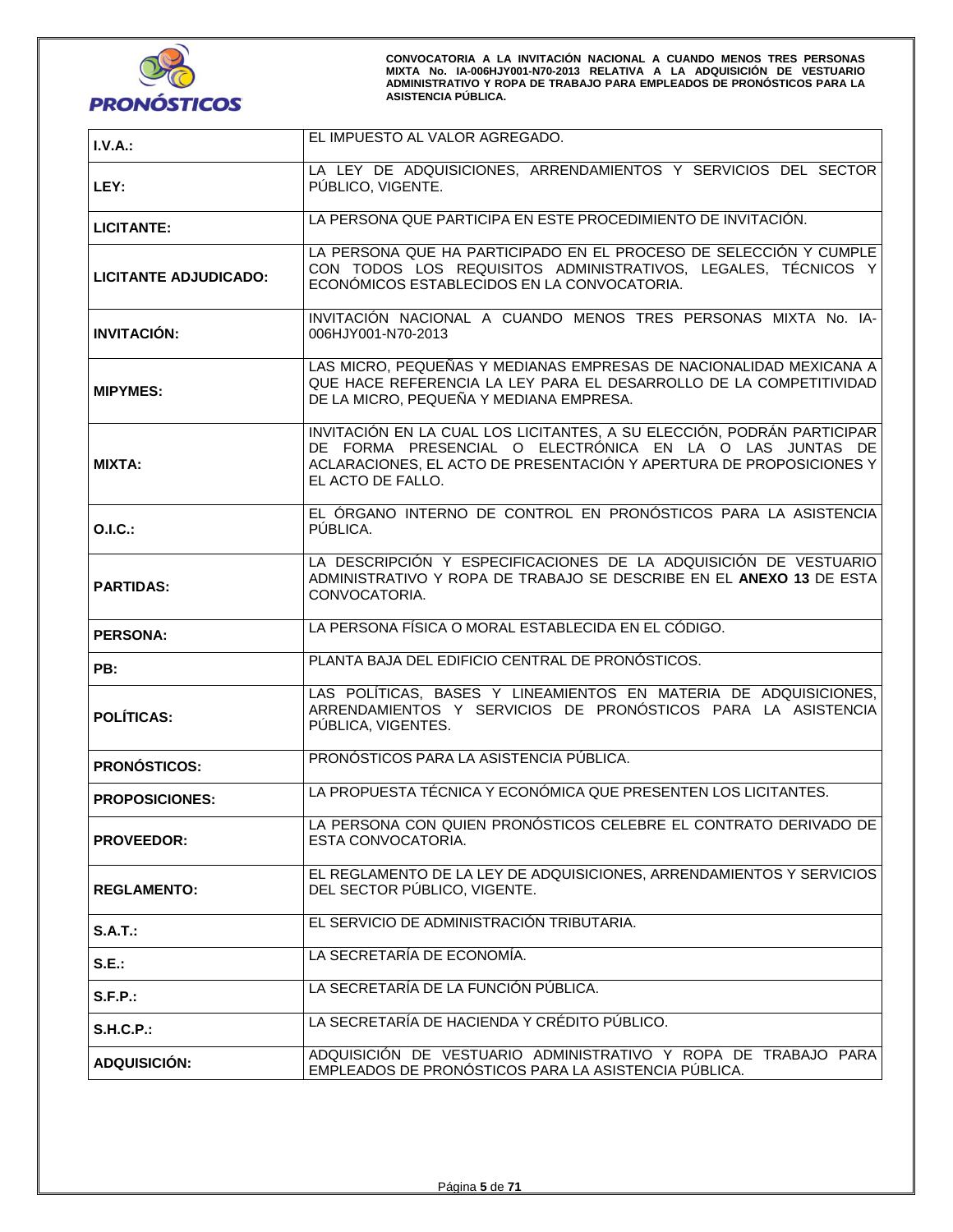

## **PRESENTACIÓN**

PRONÓSTICOS PARA LA ASISTENCIA PÚBLICA, EN CUMPLIMIENTO DE LAS DISPOSICIONES DEL ARTÍCULO 134 DE LA CONSTITUCIÓN POLÍTICA DE LOS ESTADOS UNIDOS MEXICANOS, ARTÍCULOS, 18, 24, 25, 26 FRACCIÓN II, 26 BIS FRACCIÓN III, 27, 28 FRACCIÓN I, 42, 43 Y 47 DE LA LEY DE ADQUISICIONES, ARRENDAMIENTOS Y SERVICIOS DEL SECTOR PÚBLICO VIGENTE, SU REGLAMENTO Y DEMÁS DISPOSICIONES LEGALES VIGENTES EN LA MATERIA, CONVOCA A TRAVÉS DE LA SUBDIRECCIÓN GENERAL DE ADMINISTRACIÓN Y FINANZAS, POR CONDUCTO DE LA GERENCIA DE RECURSOS MATERIALES, DE LA DIRECCIÓN ADMINISTRATIVA, A PARTICIPAR EN EL PROCEDIMIENTO DE INVITACIÓN NACIONAL A CUANDO MENOS TRES PERSONAS MIXTA PARA LA **ADQUISICIÓN DE VESTUARIO ADMINISTRATIVO Y ROPA DE TRABAJO PARA EMPLEADOS DE PRONÓSTICOS PARA LA ASISTENCIA PÚBLICA**, CONFORME A LAS SIGUIENTES:

## **B A S E S**

## **1. DATOS GENERALES O DE IDENTIFICACIÓN DE LA CONVOCATORIA**

## **1.1 CONVOCANTE**

PRONÓSTICOS PARA LA ASISTENCIA PÚBLICA, A TRAVÉS DE LA SUBDIRECCIÓN GENERAL DE ADMINISTRACIÓN Y FINANZAS, POR CONDUCTO DE LA GERENCIA DE RECURSOS MATERIALES, DE LA DIRECCIÓN ADMINISTRATIVA, CON DOMICILIO EN INSURGENTES SUR 1397 PISO 11, COLONIA INSURGENTES MIXCOAC, DELEGACIÓN BENITO JUÁREZ, MÉXICO, DISTRITO FEDERAL, CÓDIGO POSTAL 03920.

## **1.2 MEDIO Y CARÁCTER PARA LA PRESENTE CONVOCATORIA**

INVITACIÓN NACIONAL A CUANDO MENOS TRES PERSONAS MIXTA, EN LA CUAL LOS LICITANTES PODRÁN PARTICIPAR EN FORMA PRESENCIAL O ELECTRÓNICA. EN LA PRESENTE INVITACIÓN NO SE RECIBIRÁN PROPOSICIONES A TRAVÉS DE SERVICIO POSTAL O DE MENSAJERÍA.

## **1.3 NÚMERO DE IDENTIFICACIÓN DEL PROCEDIMIENTO**

IA-006HJY001-N70-2013

## **1.4 EJERCICIO FISCAL QUE ABARCARÁ LA CONTRATACIÓN QUE DERIVE DEL PRESENTE PROCEDIMIENTO**

EJERCICIO FISCAL 2013.

## **1.5 IDIOMA**

EL IDIOMA QUE DEBERÁN PRESENTAR LAS PROPOSICIONES SERÁ EN IDIOMA ESPAÑOL.

## **1.6 DISPONIBILIDAD PRESUPUESTARIA**

PRONÓSTICOS CUENTA CON LOS RECURSOS AUTORIZADOS EN LA PARTIDAS PRESUPUESTALES NÚMEROS 27101 Y 27201.

## **2. OBJETO Y ALCANCE DE LA CONVOCATORIA**

## **2.1 DESCRIPCIÓN, UNIDAD DE MEDIDA Y CANTIDADES REQUERIDAS**

PRONÓSTICOS LLEVARÁ A CABO LA ADQUISICIÓN DE VESTUARIO ADMINISTRATIVO Y ROPA DE TRABAJO PARA EMPLEADOS DE PRONÓSTICOS PARA LA ASISTENCIA PÚBLICA, DE CONFORMIDAD CON LAS CANTIDADES Y ESPECIFICACIONES ESTABLECIDAS EN EL **ANEXO 13** DE LA PRESENTE CONVOCATORIA.

LOS LICITANTES, PARA LA PRESENTACIÓN DE SUS PROPUESTAS, DEBERÁN AJUSTARSE ESTRICTAMENTE A LOS REQUISITOS Y ESPECIFICACIONES PREVISTOS EN ESTA CONVOCATORIA Y LOS QUE SE DERIVEN DE LA JUNTA DE ACLARACIONES AL CONTENIDO DE LA MISMA.

## **2.2 AGRUPAMIENTO DE PARTIDAS**

NO APLICA.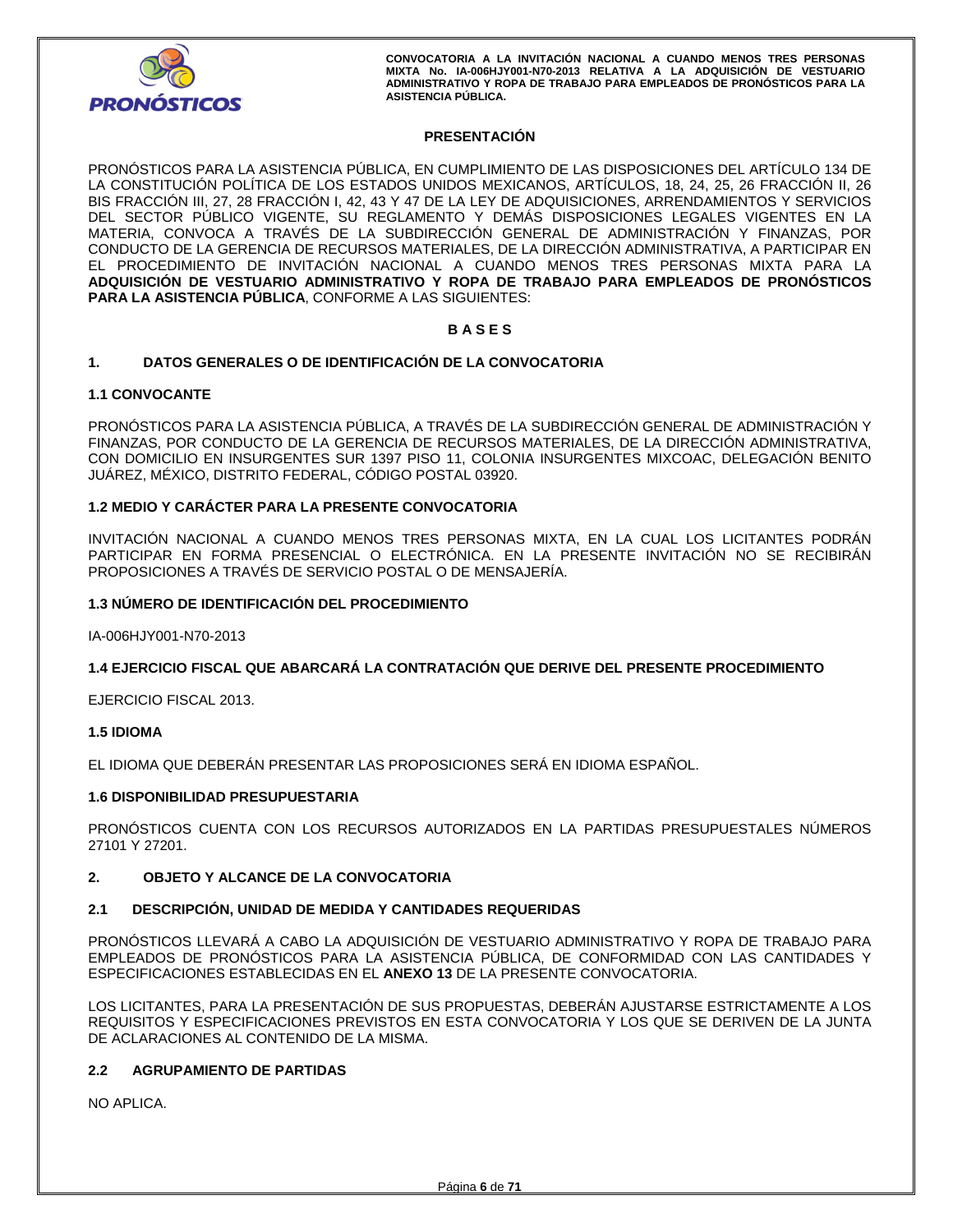

# **2.3 NORMAS**

NOM-004-SCFI-2006: NORMA OFICIAL MEXICANA, INFORMACIÓN COMERCIAL-ETIQUETADO DE PRODUCTOS TEXTILES, PRENDAS DE VESTIR, SUS ACCESORIOS Y ROPA DE CASA.

NOM-050-SCFI-2004: NORMA OFICIAL MEXICANA, INFORMACIÓN COMERCIAL-ETIQUETADO GENERAL DE PRODUCTOS.

NOM-113-STPS-2009: NORMA OFICIAL MEXICANA, SEGURIDAD-EQUIPO DE PROTECCIÓN PERSONAL-CALZADO DE PROTECCIÓN-CLASIFICACIÓN, ESPECIFICACIONES Y MÉTODOS DE PRUEBA.

## **2.4 MÉTODO QUE SE UTILIZARÁ PARA REALIZAR LAS PRUEBAS**

NO APLICA

## **2.5 CONTRATO ABIERTO**

| <b>MONTO MINIMO SIN IVA</b> | <b>MONTO MAXIMO SIN IVA</b> | <b>PARTIDA PRESUPUESTAL</b> |
|-----------------------------|-----------------------------|-----------------------------|
| \$476,561.04                | \$1,191,402.60              | 27101                       |
| \$20,071.88                 | \$50,179.70                 | 27201                       |

## **2.6 ABASTECIMIENTO SIMULTÁNEO**

NO APLICA.

## **2.7 CRITERIO DE EVALUACIÓN DE LAS PROPOSICIONES**

CON APEGO EN LO ESTABLECIDO POR LOS ARTÍCULOS 36 Y 36 BIS DE LA LEY Y 51 DEL REGLAMENTO, LA CONVOCANTE EFECTUARÁ LA EVALUACIÓN APLICANDO EL CRITERIO DE EVALUACIÓN BINARIO (CUMPLE, NO CUMPLE) CONSIDERANDO EXCLUSIVAMENTE LOS REQUISITOS Y CONDICIONES ESTABLECIDOS EN LA PRESENTE CONVOCATORIA Y EN EL RESULTADO DE LA JUNTA O JUNTAS DE ACLARACIONES, ASÍ COMO, EN LO SOLICITADO EN EL **ANEXO 13**, A EFECTO, DE QUE SE GARANTICE SATISFACTORIAMENTE EL CUMPLIMIENTO DE LAS OBLIGACIONES RESPECTIVAS Y SOLO PODRÁ ADJUDICAR A QUIEN CUMPLA DEBIDAMENTE Y OFERTE LAS MEJORES CONDICIONES PARA PRONÓSTICOS.

## **2.8 MODELO DEL CONTRATO**

EL MODELO DE CONTRATO PARA ESTA CONVOCATORIA SE DETALLA EN EL **ANEXO 16**, EL CUÁL SE ADECUARÁ EN RELACIÓN A LA EMISIÓN DEL FALLO.

## **2.8.1 VIGENCIA**

A PARTIR DE LA FIRMA DEL CONTRATO HASTA EL 31 DE DICIEMBRE DE 2013.

## **2.8.2 PARTIDAS**

De la partida 1 a la 10 Vestuario administrativo.

De la partida 11 a la 23 Ropa de trabajo.

| PARTIDA | <b>DESCRIPCIÓN</b>                                                                                                                                                                                                                                                                                                                                                                                                                                                                                                                                                                                                                                                                                                                  |
|---------|-------------------------------------------------------------------------------------------------------------------------------------------------------------------------------------------------------------------------------------------------------------------------------------------------------------------------------------------------------------------------------------------------------------------------------------------------------------------------------------------------------------------------------------------------------------------------------------------------------------------------------------------------------------------------------------------------------------------------------------|
|         | CONJUNTO ADMINISTRATIVO RECTO-MASCULINO (SACO Y PANTALÓN) Elaborado en Poliéster 70% Viscosa 30%.<br>Saco: recto 2 botones en filo con ojales de 7/8, 2 aberturas tapa con dobles de "1" (sobre el cuello), ancho de solapa 2<br>¼, ojales en solapa de ¾ de botella, aletilla de 3 7/8 x 7/8 (cerrada), bolsas de vivo y cartera de 6 ¼ x 1 ½ despuntadas<br>terminación de piquete de pecho después del corte, separación de vivo y piquete de pecho ½, 4 botones en manga<br>encimados, con ojal, punto amf en filo, tapa, cartera y aletilla, vivos presillados en los extremos en forma de 1/2 luna,<br>parche, caída y hombrera construcción especial, ribete de forro en contraste, en la vista chapeta inglesa de casimir 2 |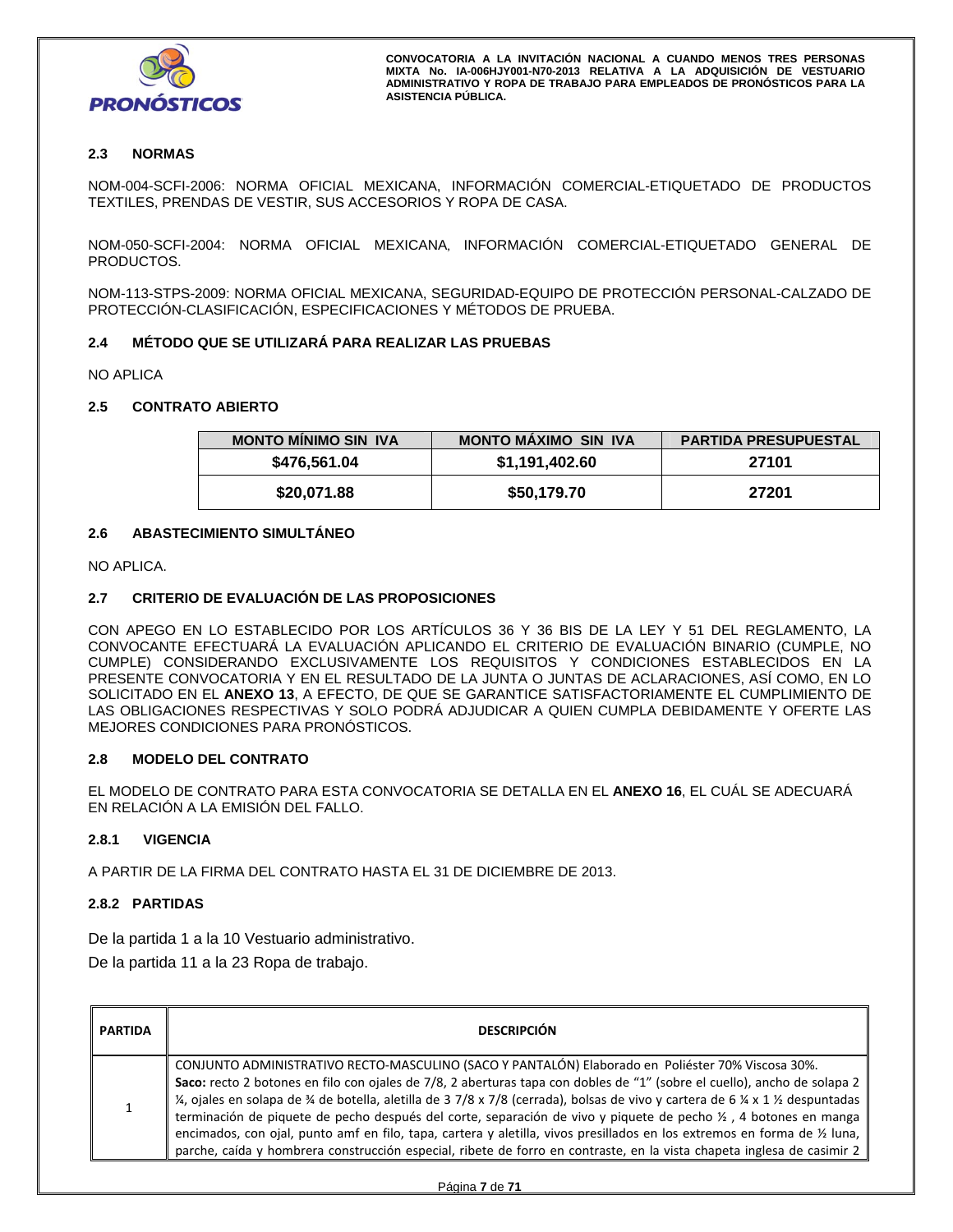

|                | bolsas interiores de vivos de forro igual al ribete de 5 ¼ a ¾ sobre la vista de casimir, oreja de forro igual al vivo con ojal                                                                                                                      |
|----------------|------------------------------------------------------------------------------------------------------------------------------------------------------------------------------------------------------------------------------------------------------|
|                | oculto (lado derecho), 1 bolsa cerillera de vivos de forro igual al ribete de 3 ¼ a 5/8 separada de la vista y 9 ½ de la                                                                                                                             |
|                | fajilla hacia arriba 1 bolsa porta pluma de vivos de forro igual al ribete de 2 a 1 3/8de la vista y 2 debajo del centro del                                                                                                                         |
|                | vivo interior, vivos presillados en los extremos en forma de 1/2 luna.                                                                                                                                                                               |
|                | Pantalón: corte recto tipo sastre, pretina pasada de dos piezas de 4 cm de ancho con 7 presillas y van roll forrado en su                                                                                                                            |
|                | interior, Delantero de dos piezas con dos pinzas por lado, cierra al frente con gancho, botón de policoncha del numero                                                                                                                               |
|                | 24 y cierre metálico a prueba de oxidación al tono de la tela, 2 bolsas laterales ocultas de poquitín con abertura                                                                                                                                   |
|                | diagonal de 17 cm rematadas en sus extremos, trasero de dos piezas con bolsa en poquitín tipo ojal de doble vivo a                                                                                                                                   |
|                | cada lado que cierran con ojal y botón, largo pie a tierra, entretela fusionado en vivos, Forro de tafeta 100% poliéster                                                                                                                             |
|                | que llega a la rodilla. NOM-004-SCFI-2006. Se requiere en Color: Azul Marino cantidad mínima 52 y máxima 130 y                                                                                                                                       |
|                | Negro cantidad mínima 52 y máxima 130.                                                                                                                                                                                                               |
|                | CAMISA PARA CABALLERO: Elaborada en 70% Poliéster 30% Algodón, de una sola pieza con aletilla de espada con                                                                                                                                          |
|                | botón y ojal, dos pliegues inferiores de aproximadamente 10 mm de profundidad ubicadas entre quiebres de la manga y                                                                                                                                  |
| $\overline{2}$ | la abertura de la aletilla, unidas con costura inglesa, puño doble con entretela fusionada y redondeada en los extremos                                                                                                                              |
|                | con pespunte al filo en todo su contorno, pisada de 5 mm en la unión de puño con manga, cierra con ojal colocado                                                                                                                                     |
|                | horizontalmente en el extremo de la aletilla superior debidamente centrado y separados a 25 mm entre si, el puño                                                                                                                                     |
|                | deberá tener un ancho de 60 mm mas menos 5 mm, NOM-004-SCFI-2006. Se requiere en Color: Blanco.                                                                                                                                                      |
| $\mathbf{3}$   | CORBATA PARA CABALLERO: Elaborada en tela 100% poliéster Jacquard, forro 100% poliéster entretela 100% poliéster,                                                                                                                                    |
|                | se requiere en color Amarilla cantidad mínima 52 y máxima 130 y Roja cantidad mínima 52 y máxima 130.                                                                                                                                                |
|                | CONJUNTO ADMINISTRATIVO RECTO-FEMENINO (SACO Y PANTALON) Elaborado en Poliéster 70% Viscosa 30%, Saco:                                                                                                                                               |
|                | corte recto, cuello y solapa en escuadra, delantero de cuatro piezas, Una bolsa de cada lado de dobla vivo, cierra al                                                                                                                                |
|                | frente con tres ojales de botella y botones de pasta de cuatro orificios al tono de la tela, el terminado del cruce es en                                                                                                                            |
|                | curva, espalda de cuatro piezas, manga larga tipo sastre de dos piezas, pespunte a ¼ en cuello, solapa, centro delantero,                                                                                                                            |
|                | corte delantero y corte de espalda, forro 100% poliéster al tono de la tela, entretela en delanteros, cuello, solapa, vivos,                                                                                                                         |
|                | vistas y dobladillos.                                                                                                                                                                                                                                |
| 4              | Pantalón: Corte recto, pretina de dos piezas con terminación en recto, ojal y botón de pasta al tono de la tela del No 24,                                                                                                                           |
|                | botón interno de pasta al tono de la tela del No 20, el delantero de dos piezas con una bolsa de vivo al sesgo oculta                                                                                                                                |
|                | entre el corte de la pretina con una entrada de "3" y una profundidad de "3" de cada lado, al frente ojalera con                                                                                                                                     |
|                | pespunte sencillo de 1 1/8 en forma de bastón y cierre nylon fijado de 18 cm. trasero de dos piezas con una pinza de                                                                                                                                 |
|                | cada lado que mide "4" 1/8 de largo de ensanche de 7/8 de cada lado, costuras laterales abiertas en over de % de cada                                                                                                                                |
|                | lado, dobladillo a 1 % con maquina dobladillador, entretela completa en pretina y maneras de cierre, Forro de tafeta                                                                                                                                 |
|                | 100% poliéster que llega a la rodilla, la confección y acabados estos deben de estar libres de imperfecciones. NOM-004-                                                                                                                              |
|                | SCFI-2006. Se requiere en Color: Azul Marino.                                                                                                                                                                                                        |
|                | CONJUNTO ADMINISTRATIVO RECTO- FEMENINO (SACO Y FALDA) Elaborado en Poliéster 70% Viscosa 30%, Saco: Corte                                                                                                                                           |
|                | recto. Cuello y solapa en escuadra. Delantero de dos piezas con una pinza de cada lado que inicia en el punto alto del                                                                                                                               |
|                | busto y termina en la bolsa. Tres bolsas de doble vivo de ¼ "de ancho de cada lado con una entrada de 5" ½ con una                                                                                                                                   |
|                | profundidad de 4" las inferiores y la superior con una entrada de 3" con una profundidad de 3" 1/8 con charretera                                                                                                                                    |
|                | fijada con ojal y botón del Nº 18 de pasta al tono. Cierra al frente con ojal normal y tres botones del Nº 36 de pasta al<br>tono de cuatro orificios. El terminado del cruce es en recto. Espalda de dos piezas con costadillo, una charretera a la |
|                | altura de la cintura de cada lado fijada con un botón del Nº 24 de pasta al tono de cuatro orificios. Manga larga tipo                                                                                                                               |
|                | sastre de dos piezas con tablón en forma de abanico. Forro 100% poliéster al tono de la tela y tabulejo de tela.                                                                                                                                     |
| 5              | Entretela en delantero, cuello, solapa, vivos, vistas, charreteras y dobladillos. Las costuras y acabados deberán de estar                                                                                                                           |
|                | libres de imperfecciones. La prenda deberá contar con etiqueta de talla, composición de tela e instrucciones para                                                                                                                                    |
|                | lavado.                                                                                                                                                                                                                                              |
|                | Falda: Corte recto. Delantero de una solapa pieza con una pinza de cada lado. Pretina de una sola pieza, ojal de botella y                                                                                                                           |
|                | botón de pasta al tono del Nº 24 Trasero de dos piezas con una pinza de cada lado. Cierre invisible nylon fijado de 20                                                                                                                               |
|                | cm de largo. Tablón de pase en la parte inferior. Forro completo en 100% poliéster al tono de la tela. Dobladillo de 1"                                                                                                                              |
|                | 16. Entretela en pretina. La confección y acabados deberán de estar libres de imperfecciones. NOM-004-SCFI-2006. Se                                                                                                                                  |
|                | requiere en Color: Negro.                                                                                                                                                                                                                            |
|                | BLUSA: Elaborada en 70% Poliéster 30% Algodón, con cuello y pie de cuello con pespunte a ¼ en cuello y aletilla,                                                                                                                                     |
|                | delantero de 2 piezas, abotona al frente con 6 ojales y botones del No 16 de cuatro orificios repartidos equitativamente                                                                                                                             |
|                | a partir del pie de cuello, lleva pinza de busto y pinza vertical para formar cintura, espalda de una pieza con 2 pinzas                                                                                                                             |
| 6              | verticales, mangas largas de una pieza con 2 tablones, puños de 10 cm de ancho y 3 botones del No 16 de cuatro                                                                                                                                       |
|                | orificios repartidos equitativamente a lo ancho del puño, lleva bebedero de 1cm de ancho con una abertura de 7 cm,                                                                                                                                   |
|                | dobladillo revoloteados en recta a ¼ entretela cuello, pie de cuello, puño y aletilla, botón de repuesto por cada tamaño.                                                                                                                            |
|                | NOM-004-SCFI-2006. Se requiere en Color: Blanco.                                                                                                                                                                                                     |
|                | MASCADA PARA DAMA: Elaborada en tela 100% poliéster Jacquard, se requiere en color Amarilla cantidad mínima 64 y                                                                                                                                     |
| $\overline{7}$ | máxima 160 y Roja cantidad mínima 64 y máxima 160.                                                                                                                                                                                                   |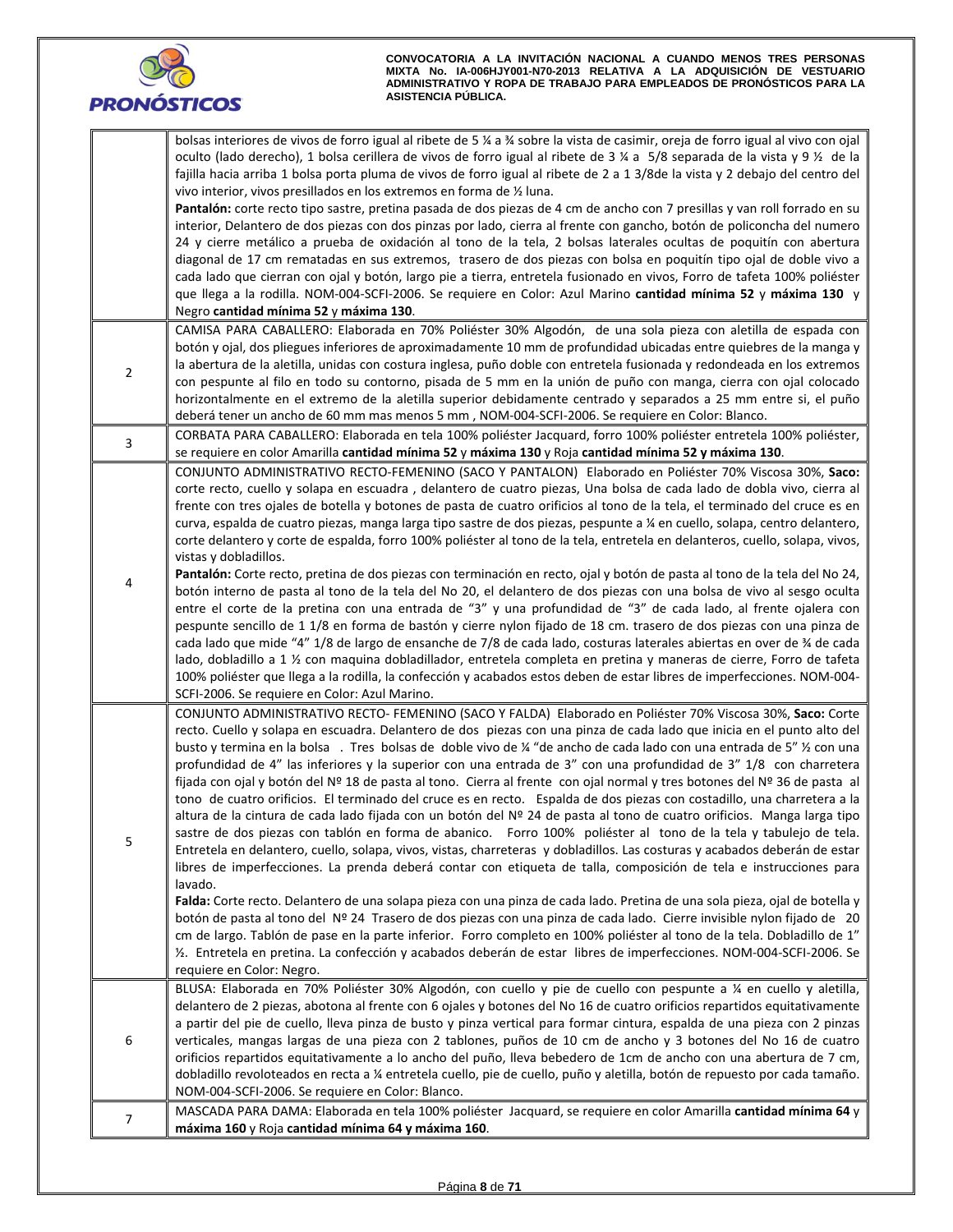

| 8  | CHAMARRA PARA DAMA Y CABALLERO EN COLOR ROJO: (Elaborada en 100% Poliamida con variantes en color blanco y<br>verde, formada de dos delanteros que cierran al frente por medio de un cierre de nylon visible al color de la prenda que<br>inicia desde la parte baja del dobladillo hasta la parte superior del cuello, delantero de dos piezas, la parte central de<br>una sola pieza y la parte lateral de una sola pieza forman parte de la manga de una sola pieza, ambas piezas se unen por<br>medio de dos bies el interno color blanco y el externo color verde bandera forrados con la misma tela, dos bolsas<br>verticales ocultas con acceso en el bies y con forro de la misma tela con profundidad hasta el dobladillo de la prenda, en<br>la superior del delantero izquierdo llevara bolsa oculta con abertura y entrada horizontal, manga tipo ranglan que se<br>une al delantero y espalda con pespunte al filo, puño con dobladillo, traba de ajuste largo y ancho que ajusta por medio<br>de una porción de contactel. Espalda de tres piezas una parte central y dos lateral que se unen por medio de dos bies, la<br>parte interno color blanco y el externo color verde bandera forrados con la misma tela, las partes externas de la espalda<br>forman parte de las mangas, dobladillo en la parte inferior de la prenda con jareta elástica y ahorcadores de doble<br>acción con ojillos pavonados, cuello alto de tres piezas en la parte posterior dos cintas una color blanco y otra verde<br>bandera, capucha de dos piezas que se oculta en el cuello por medio de tres fracciones de contactel, jareta elástica para<br>ajuste con ahorcadores de doble acción. Forro 100% poliéster tipo polar al tono de la tela con bolsas internas en ambos<br>lados y bolsa para guardar celular, delantero de dos cortes y espalda de tres piezas, lleva logotipo institucional bordado<br>en frente superior izquierdo, las características del logotipo serán proporcionadas a la empresa que resulte adjudicada<br>al siguiente día hábil del acto de fallo. Asimismo, deberá cumplir con la Norma NOM-004-SCFI-2006. |
|----|---------------------------------------------------------------------------------------------------------------------------------------------------------------------------------------------------------------------------------------------------------------------------------------------------------------------------------------------------------------------------------------------------------------------------------------------------------------------------------------------------------------------------------------------------------------------------------------------------------------------------------------------------------------------------------------------------------------------------------------------------------------------------------------------------------------------------------------------------------------------------------------------------------------------------------------------------------------------------------------------------------------------------------------------------------------------------------------------------------------------------------------------------------------------------------------------------------------------------------------------------------------------------------------------------------------------------------------------------------------------------------------------------------------------------------------------------------------------------------------------------------------------------------------------------------------------------------------------------------------------------------------------------------------------------------------------------------------------------------------------------------------------------------------------------------------------------------------------------------------------------------------------------------------------------------------------------------------------------------------------------------------------------------------------------------------------------------------------------------------------------------------------|
| 9  | CAMISA PARA DAMA: (Elaborada en 100% algodón en color blanco). Manga larga con puño camisero con entretela<br>fisionable, puntas redondeadas unidos con doble pespunte, ojal y doble botón para ajuste, aletilla, terminado en flecha,<br>doble pinza que forman en la unión de la manga con el puño, espalda de una pieza con dos pinzas verticales, dos frente<br>encada uno pinza vertical, los cuales se unen por 6 botones transparentes, en frente izquierdo aletilla donde se va<br>colocados 6 ojillos equidistantemente empezando desde el ojillo del pie de cuello, en frente izquierdo aletilla con<br>entretela fisionable y pespunte, bolsa de parche terminado en redondo con dobladillo con remate de refuerzo en<br>esquinas, la unión de los frentes y espalda lleva pespunte sencillo, faldón curvo, cuello camisero y pie de cuello con<br>entretela fisionable van unidos con pespunte sencillo. Lleva logotipo institucional bordado en frente superior izquierdo<br>arriba de la bolsa, las características del logotipo serán proporcionadas a la empresa que resulte adjudicada al siguiente<br>día hábil del acto de fallo. Asimismo, deberá cumplir con la Norma NOM-004-SCFI-2006.                                                                                                                                                                                                                                                                                                                                                                                                                                                                                                                                                                                                                                                                                                                                                                                                                                                                                                                               |
| 10 | CAMISA PARA CABALLERO: (Elaborada en 100% algodón en color blanca). Manga larga con puño camisero puntas<br>redondeadas unidos con doble pespunte y en todo el contorno con entretela fisionable ojal y doble botón para ajuste,<br>aletilla y terminado en flecha, pinza en manga, aletilla que va unida de la manga a el puño, espalda de una pieza con<br>bata doble, delantero de dos piezas que se unen al frente por medio de 6 botones visibles incluyendo el pie de cuello,<br>aletilla con entretela fisionable y pespunte, en el delantero izquierdo bolsa de parche con dobladillo con terminación en<br>punta, se cose al delantero con pespunte al filo y remates diagonales de refuerzo, cuello camisero y pie de cuello con<br>entretela fisionable, botón dawn al contorno del cuello, faldón curvo, espalda de una pieza, bata de dos piezas presenta<br>dos tablas de ajuste superiores. Lleva logotipo institucional bordado en frente superior izquierdo arriba de la bolsa, las<br>características del logotipo serán proporcionadas a la empresa que resulte adjudicada al siguiente día hábil del acto de<br>fallo, asimismo, deberá cumplir con la Norma NOM-004-SCFI-2006.                                                                                                                                                                                                                                                                                                                                                                                                                                                                                                                                                                                                                                                                                                                                                                                                                                                                                                                                         |
| 11 | Pantalón Antiestático para Caballero Elaborado en Gabardina Sanforizada 100% algodón en color azul marino en corte<br>recto con 7 presillas para cinturón con dos bolsas laterales una de cada lado en forma diagonal; con 2 bolsas traseras<br>una de cada lado en forma recta y dos pinzas en la parte de enfrente de cada lado con cierre y botón al frente. Norma<br>NOM-004-SCFI-2006.                                                                                                                                                                                                                                                                                                                                                                                                                                                                                                                                                                                                                                                                                                                                                                                                                                                                                                                                                                                                                                                                                                                                                                                                                                                                                                                                                                                                                                                                                                                                                                                                                                                                                                                                                 |
| 12 | Guantes de piel tipo electricista Fabricados en piel en color amarillo Norma NOM-050-SCFI-2004.                                                                                                                                                                                                                                                                                                                                                                                                                                                                                                                                                                                                                                                                                                                                                                                                                                                                                                                                                                                                                                                                                                                                                                                                                                                                                                                                                                                                                                                                                                                                                                                                                                                                                                                                                                                                                                                                                                                                                                                                                                             |
| 13 | Faja con tirantes en color negra sacrolumbar con tirantes y tercer cinturón. Norma NOM-050-SCFI-2004.                                                                                                                                                                                                                                                                                                                                                                                                                                                                                                                                                                                                                                                                                                                                                                                                                                                                                                                                                                                                                                                                                                                                                                                                                                                                                                                                                                                                                                                                                                                                                                                                                                                                                                                                                                                                                                                                                                                                                                                                                                       |
| 14 | Faja de cuero tipo pesista de baquelita para caballero con 2 orificios, con hebilla de 5 cm. y 2 líneas de ojillos con 7<br>perforaciones cada uno, con forro. Norma NOM-050-SCFI-2004.                                                                                                                                                                                                                                                                                                                                                                                                                                                                                                                                                                                                                                                                                                                                                                                                                                                                                                                                                                                                                                                                                                                                                                                                                                                                                                                                                                                                                                                                                                                                                                                                                                                                                                                                                                                                                                                                                                                                                     |
| 15 | Mascarilla de una Trompa con filtro para gases, vapores y partículas. Norma NOM-050-SCFI-2004.                                                                                                                                                                                                                                                                                                                                                                                                                                                                                                                                                                                                                                                                                                                                                                                                                                                                                                                                                                                                                                                                                                                                                                                                                                                                                                                                                                                                                                                                                                                                                                                                                                                                                                                                                                                                                                                                                                                                                                                                                                              |
| 16 | Camisola manga larga para caballero Fabricada en gabardina 100% algodón, azul marino, lleva dos bolsas de parche al<br>frente, la derecha con cartera y la izquierda sin cartera y con pespunte para pluma, lleva botón a pie de cuello, todos los<br>botones de color hueso, manga con ojal y botón. Lleva logotipo institucional bordado en frente superior izquierdo arriba<br>de la bolsa, las características del logotipo serán proporcionadas a la empresa que resulte adjudicada al siguiente día<br>hábil del acto de fallo. deberá cumplir con la Norma NOM-004-SCFI-2006.                                                                                                                                                                                                                                                                                                                                                                                                                                                                                                                                                                                                                                                                                                                                                                                                                                                                                                                                                                                                                                                                                                                                                                                                                                                                                                                                                                                                                                                                                                                                                        |
| 17 | Camisola manga larga antiestática para caballero Fabricada en gabardina 100% algodón, azul marino, lleva dos bolsas de<br>parche al frente, la derecha con cartera y con pespunte para pluma, lleva botón a pie de cuello, todos los botones de<br>color hueso, manga con ojal y botón. Lleva logotipo institucional bordado en frente superior izquierdo arriba de la bolsa,<br>las características del logotipo serán proporcionadas a la empresa que resulte adjudicada al siguiente día hábil del acto<br>de fallo. deberá cumplir con la Norma NOM-004-SCFI-2006.                                                                                                                                                                                                                                                                                                                                                                                                                                                                                                                                                                                                                                                                                                                                                                                                                                                                                                                                                                                                                                                                                                                                                                                                                                                                                                                                                                                                                                                                                                                                                                      |
| 18 | Bata manga larga para dama y caballero en color Azul Marino Fabricada en algodón 100% con tres bolsas de parche, una<br>al frente izquierdo y dos inferiores cuello tipo sport, botones ocultos, atrás cinturón de ajuste de dos botones, bolsa de                                                                                                                                                                                                                                                                                                                                                                                                                                                                                                                                                                                                                                                                                                                                                                                                                                                                                                                                                                                                                                                                                                                                                                                                                                                                                                                                                                                                                                                                                                                                                                                                                                                                                                                                                                                                                                                                                          |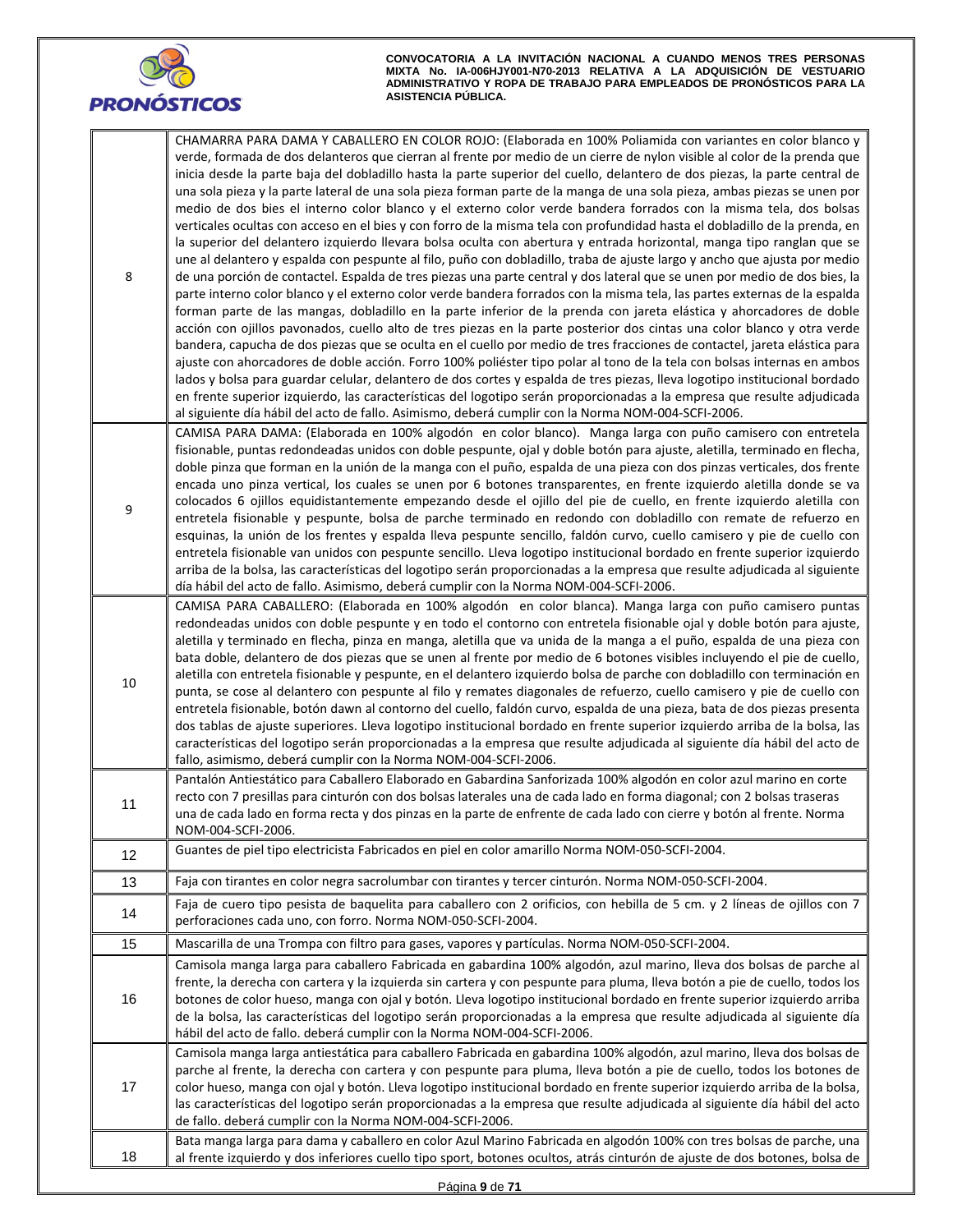

|    | comunicación, Lleva logotipo institucional bordado en frente superior izquierdo arriba de la bolsa, las características del<br>logotipo serán proporcionadas a la empresa que resulte adjudicada al siguiente día hábil del acto de fallo. deberá<br>cumplir con la Norma NOM-004-SCFI-2006.                                                                                                                                                                                                                                                                          |
|----|-----------------------------------------------------------------------------------------------------------------------------------------------------------------------------------------------------------------------------------------------------------------------------------------------------------------------------------------------------------------------------------------------------------------------------------------------------------------------------------------------------------------------------------------------------------------------|
| 19 | Bata manga larga para dama y caballero en color Blanco Fabricada en 80% poliéster y 20% algodón, con tres bolsas de<br>parche, una al frente izquierdo y dos inferiores, cuello tipo sport, botones ocultos, atrás lleva cinturón de ajuste con dos<br>botones, bolsa de comunicación, Lleva logotipo institucional bordado en frente superior izquierdo arriba de la bolsa, las<br>características del logotipo serán proporcionadas a la empresa que resulte adjudicada al siguiente día hábil del acto de<br>fallo. deberá cumplir con la Norma NOM-004-SCFI-2006. |
| 20 | Pantalón de mezclilla para caballero Elaborado en 14 onzas tratada, color azul marino, recto, lleva dos bolsas diagonales<br>enfrente y dos bolsas traseras ocultas, cierre de metal reforzado. Norma NOM-004-SCFI-2006.                                                                                                                                                                                                                                                                                                                                              |
| 21 | Lentes de Seguridad Transparente de policarbonato, lleva patas de ajuste y pueden ser en color negro o azul. Norma<br>NOM-050-SCFI-2004.                                                                                                                                                                                                                                                                                                                                                                                                                              |
| 22 | Zapato dieléctrico con casquillo en color negro modelo Borceguí chinela mocasín alt. Aprox. 17 cms casquillo de acero<br>con recubrimiento dieléctrico piel lisa de flor entera color negra-suela negra de tetra polímeros-huella estrella forros<br>van fresh totales en 3d y bullón. Norma NOM-113-STPS-2009 PARA CALZADO DE PROTECCIÓN.                                                                                                                                                                                                                            |
| 23 | Zapato dieléctrico sin casquillo en color negro modelo Borceguí m17 alt aprox. 17 cm – chinela mocasín puntera de<br>cellastic - piel lisa de flor entera color negro – suela negra de tetra polímeros – huella estrella – forros van fresh totales<br>en 3d y bullón – dieléctrico. Norma NOM-113-STPS-2009 PARA CALZADO DE PROTECCIÓN.                                                                                                                                                                                                                              |

## **2.8.3 DEDUCCIONES AL PAGO**

DEDUCCIONES AL PAGO DE LA ADQUISICIÓN SE APLICARÁ DE ACUERDO AL **ANEXO 13** DE LA PRESENTE CONVOCATORIA, CON MOTIVO DEL INCUMPLIMIENTO PARCIAL O DEFICIENTE EN QUE PUDIERA INCURRIR EL PROVEEDOR RESPECTO A LAS PARTIDAS QUE INTEGRAN EL CONTRATO.

## **2.8.4 OBLIGACIÓN GARANTIZADA**

EL CUMPLIMIENTO DE LA OBLIGACIÓN GARANTIZADA QUE SE DERIVE DE LA ADQUISICIÓN MOTIVO DE ESTE PROCEDIMIENTO, SERÁ INDIVISIBLE.

EL PROVEEDOR, PARA GARANTIZAR EL CUMPLIMIENTO DE TODAS Y CADA UNA DE LAS OBLIGACIONES ESTIPULADAS EN EL CONTRATO ADJUDICADO, ENTREGARÁ LA GARANTÍA DE CUMPLIMIENTO COMO SE ESTIPULA EN EL SIGUIENTE PUNTO.

## **2.8.5 FIANZA GARANTÍA DE CUMPLIMIENTO**

EL LICITANTE ADJUDICADO DEBERÁ ENTREGAR AL ÁREA CONTRATANTE, EN EL DOMICILIO DE PRONÓSTICOS COMO GARANTÍA DE CUMPLIMIENTO, FIANZA EXPEDIDA POR UNA INSTITUCIÓN MEXICANA AUTORIZADA POR EL GOBIERNO FEDERAL EN TÉRMINOS DE LA LEY FEDERAL DE INSTITUCIONES DE FIANZAS, A FAVOR DE PRONÓSTICOS PARA LA ASISTENCIA PÚBLICA POR UN MONTO IGUAL AL 10% DEL MONTO MÁXIMO DEL CONTRATO ANTES DEL IMPUESTO AL VALOR AGREGADO, DENTRO DE LOS 10 (DIEZ) DÍAS NATURALES SIGUIENTES A LA FIRMA DEL CONTRATO, DE CONFORMIDAD CON LO ESTIPULADO EN EL ARTÍCULO 48 ÚLTIMO PÁRRAFO DE LA LEY, UTILIZANDO EL **ANEXO 17** DE ESTA CONVOCATORIA.

LA FALTA DE PRESENTACIÓN DE LA GARANTÍA DE CUMPLIMIENTO EN EL PLAZO ESTABLECIDO EN ESTE PUNTO, DARÁ COMO CONSECUENCIA EL INICIO DEL PROCESO DE RESCISIÓN PREVISTO EN EL ARTÍCULO 54 DE LA LEY.

LA GARANTÍA RELATIVA AL CUMPLIMIENTO DEL CONTRATO OBLIGARÁ AL LICITANTE ADJUDICADO A RESPONDER CABALMENTE A TODO LO PACTADO Y POR LA ÓPTIMA CALIDAD DEL BIEN, ASÍ COMO CUALQUIER OTRA RESPONSABILIDAD EN QUE PUDIERE INCURRIR. LA GARANTÍA DE CUMPLIMIENTO ESTARÁ VIGENTE DURANTE EL CUMPLIMIENTO DEL CONTRATO, ASÍ COMO DURANTE LA SUBSTANCIACIÓN DE TODOS LOS RECURSOS LEGALES O JUICIOS QUE SE INTERPONGAN HASTA QUE SE DICTE RESOLUCIÓN DEFINITIVA QUEDE FIRME, DE FORMA TAL QUE SU VIGENCIA NO PODRÁ ACOTARSE EN RAZÓN DEL PLAZO DE LA EJECUCIÓN DEL CONTRATO PRINCIPAL O FUENTE DE LAS OBLIGACIONES, O CUALQUIER OTRA CIRCUNSTANCIA. ASIMISMO, ESTA GARANTÍA PERMANECERÁ EN VIGOR AÚN EN LOS CASOS EN QUE PRONÓSTICOS OTORGUE PRÓRROGAS O ESPERAS AL PROVEEDOR PARA EL CUMPLIMIENTO DE SUS OBLIGACIONES, DERIVADAS DE LA FORMALIZACIÓN DE CONVENIOS DE AMPLIACIÓN AL MONTO, AL PLAZO O VIGENCIA DEL CONTRATO EL PROVEEDOR DEBERÁ PRESENTAR LA MODIFICACIÓN A LA GARANTÍA DE CUMPLIMIENTO.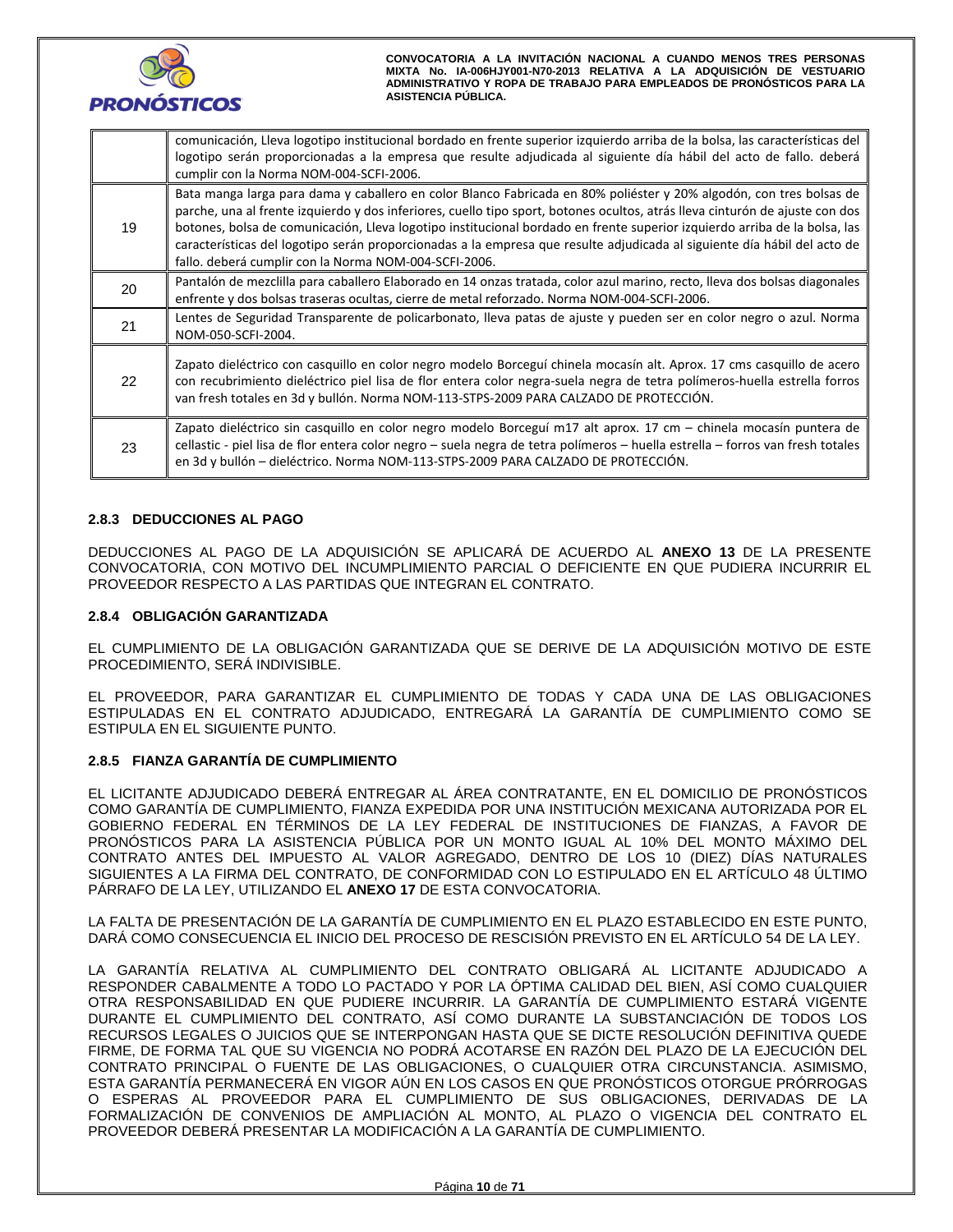

# **2.8.6 GARANTÍA DE RESPONSABILIDAD CIVIL**

NO APLICA

**3 FORMA Y TÉRMINOS QUE REGIRÁN LOS ACTOS DEL PROCEDIMIENTO DE LA INVITACIÓN** 

## **3.1 REDUCCIÓN DE PLAZOS**

NO APLICA.

## **3.2 CALENDARIO Y LUGAR DE LOS ACTOS**

| <b>ACTO</b>                                                                                                | <b>FECHA Y HORA</b>                                                                                                    | <b>LUGAR</b>                                                                                                                                                                                                                                                                                                                                                                             |
|------------------------------------------------------------------------------------------------------------|------------------------------------------------------------------------------------------------------------------------|------------------------------------------------------------------------------------------------------------------------------------------------------------------------------------------------------------------------------------------------------------------------------------------------------------------------------------------------------------------------------------------|
| <b>PUBLICACIÓN</b><br>DF<br>LA<br><b>CONVOCATORIA EN</b><br>PÁGINA<br>COMPRANET<br>Y<br>WEB DE PRONÓSTICOS | 31 DE JULIO DE 2013                                                                                                    | TRAVÉS DEL<br><b>SISTEMA</b><br><b>ELECTRÓNICO</b><br>DF<br>A<br>INFORMACIÓN PÚBLICA GUBERNAMENTAL SOBRE<br>ADQUISICIONES, ARRENDAMIENTOS Y SERVICIOS<br>EN SU PÁGINA DE INTERNET http://compranet.gob.mx,<br>ASÍ COMO EN LA PÁGINA WEB DE PRONÓSTICOS<br>http://www.pronosticos.gob.mx/index.php/legal/105-<br>legal/adquisiciones-arrendamientos-y-servicios/462-<br>licitaciones-2013 |
| DISPOSICIÓN DEL TEXTO<br><b>CONVOCATORIA</b><br>DF<br>ΙA<br><b>PARA LOS LICITANTES</b>                     | A PARTIR DEL 31 DE JULIO DE 2013<br>DE LUNES A VIERNES DE LAS 9:00<br>A 15:00 HORAS Y DE 16:00 A 18:00<br><b>HORAS</b> | LA PRESENTE CONVOCATORIA ES GRATUITA Y<br>ESTÁ A LA DISPOSICIÓN DE LOS LICITANTES EN LA<br><b>GERENCIA DE RECURSOS MATERIALES UBICADA EN</b><br>EL DOMICILIO DE LA CONVOCANTE, DONDE SE<br>PODRÁ CONSULTAR COPIA TEXTUAL DE LA MISMA.                                                                                                                                                    |
| JUNTA DE ACLARACIÓN A<br>LA CONVOCATORIA                                                                   | 06 DE AGOSTO DE 2013<br>10:00 HORAS                                                                                    | EN EL DOMICILIO DE LA CONVOCANTE.                                                                                                                                                                                                                                                                                                                                                        |
| PRESENTACIÓN<br>Υ<br><b>DE</b><br>APERTURA<br><b>PROPOSICIONES</b>                                         | 12 DE AGOSTO DE 2013<br>10:00 HORAS                                                                                    | EN EL DOMICILIO DE LA CONVOCANTE.                                                                                                                                                                                                                                                                                                                                                        |
| <b>FALLO</b>                                                                                               | 15 DE AGOSTO DE 2013<br>13:00 HORAS                                                                                    | EN EL DOMICILIO DE LA CONVOCANTE.                                                                                                                                                                                                                                                                                                                                                        |
| FIRMA DEL CONTRATO                                                                                         | EN EL ACTO DE FALLO SE DARÀ A<br>CONOCER LA FECHA Y HORA.                                                              | EN EL DOMICILIO DE LA CONVOCANTE.                                                                                                                                                                                                                                                                                                                                                        |

**NOTA:** TODOS LOS ACTOS SE REALIZARÁN EN AVENIDA INSURGENTES SUR No. 1397, PISO 4, COLONIA INSURGENTES MIXCOAC, DELEGACIÓN BENITO JUÁREZ, CÓDIGO POSTAL 03920, MÉXICO, DISTRITO FEDERAL.

LAS CÁMARAS, COLEGIOS O ASOCIACIONES PROFESIONALES U OTRAS ORGANIZACIONES NO GUBERNAMENTALES PODRÁN ASISTIR A LOS ACTOS PÚBLICOS DE ESTA INVITACIÓN, ASÍ COMO CUALQUIER PERSONA EN CALIDAD DE OBSERVADOR, BAJO LA CONDICIÓN DE QUE DEBERÁN REGISTRAR SU ASISTENCIA Y ABSTENERSE DE INTERVENIR DE CUALQUIER FORMA EN LOS MISMOS.

## **3.3 RETIRO DE PROPOSICIONES**

UNA VEZ RECIBIDAS LAS PROPOSICIONES EN LA FECHA, HORA Y LUGAR ESTABLECIDOS POR PRONÓSTICOS, ÉSTAS NO PODRÁN SER RETIRADAS O DEJARSE SIN EFECTO, POR LO QUE DEBERÁN CONSIDERARSE VIGENTES DENTRO DEL PROCEDIMIENTO DE LA PRESENTE INVITACIÓN HASTA SU CONCLUSIÓN.

## **3.4 PROPOSICIONES**

LOS LICITANTES SÓLO PODRÁN PRESENTAR UNA PROPOSICIÓN PARA LA PRESENTE INVITACIÓN POR LA (S) PARTIDA (S) DE SU INTERÉS.

## **3.5 ACREDITACIÓN DE EXISTENCIA LEGAL Y PERSONALIDAD JURÍDICA**

LOS LICITANTES DEBERÁN ACREDITAR SU EXISTENCIA LEGAL Y PERSONALIDAD JURÍDICA, PARA EFECTOS DE SUSCRIPCIÓN DE PROPOSICIONES Y EN SU CASO, FIRMA DEL CONTRATO, MEDIANTE LA PRESENTACIÓN DEL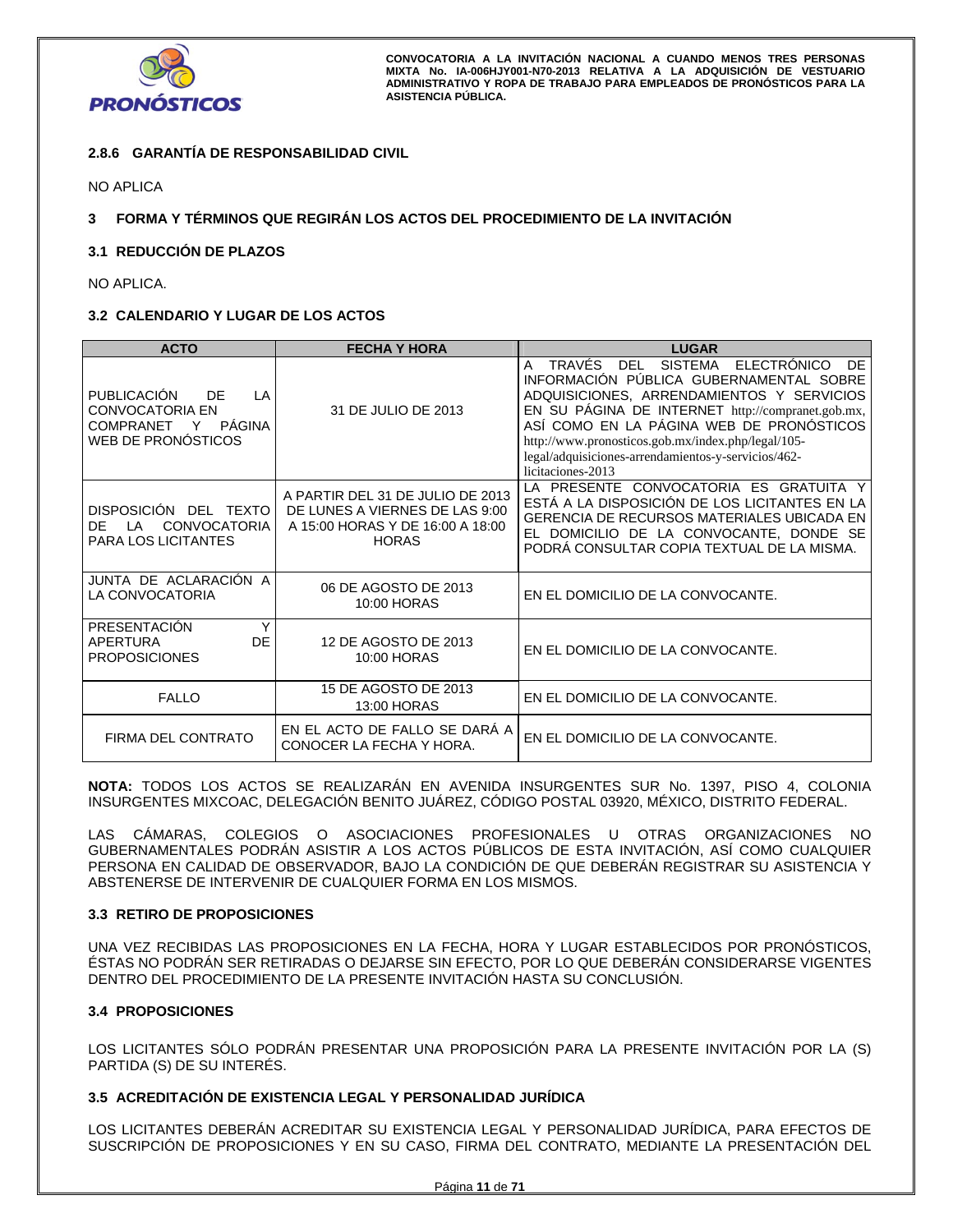

FORMATO DEBIDAMENTE REQUISITADO QUE SE INCLUYE COMO **ANEXO 5-A O ANEXO 5-B** DE ESTA CONVOCATORIA.

## **3.6 RÚBRICA DE LAS PROPOSICIONES RECIBIDAS**

DE ENTRE LOS LICITANTES QUE HAYAN ASISTIDO, ÉSTOS ELEGIRÁN A UNO, QUE EN FORMA CONJUNTA CON EL SERVIDOR PÚBLICO QUE PRONÓSTICOS DESIGNE, LA PROPUESTA TÉCNICA Y ECONÓMICA DE LAS PROPOSICIONES RECEPCIONADAS POR LA CONVOCANTE, QUEDANDO EN CUSTODIA DE LA PROPIA CONVOCANTE.

EL REPRESENTANTE DE LOS LICITANTES QUE SEA DESIGNADO PARA RUBRICAR LAS PROPOSICIONES, BAJO NINGUNA CIRCUNSTANCIA PODRÁ REALIZAR ANÁLISIS O VERIFICACIÓN DE LA DOCUMENTACIÓN O INFORMACIÓN PRESENTADA POR LOS MISMOS.

## **3.7 INDICACIONES RELATIVAS AL FALLO Y FIRMA DEL CONTRATO**

EN JUNTA PÚBLICA SE DARÁ A CONOCER EL FALLO DE LA INVITACIÓN CON BASE EN EL ARTÍCULO 37 DE LA LEY, DE CONFORMIDAD CON LA EVALUACIÓN TÉCNICA Y ECONÓMICA QUE PARA TAL EFECTO SE REALICE, EN LA QUE SE HARÁ CONSTAR EL ANÁLISIS DE LAS PROPOSICIONES Y LAS RAZONES PARA ADMITIRLAS O DESECHARLAS.

PROCEDIÉNDOSE DE ACUERDO A LO SIGUIENTE:

- **1.** SE DECLARARÁ INICIADO EL ACTO.
- **2.** SE PRESENTARÁ A LOS SERVIDORES PÚBLICOS ASISTENTES.
- **3.** SE PASARÁ LISTA DE LOS LICITANTES PRESENTES DE ACUERDO AL REGISTRO DE ASISTENCIA.
- **4.** LOS LICITANTES QUE SE ENCUENTREN PRESENTES SE DARÁN POR NOTIFICADOS DEL FALLO Y DE LA ADJUDICACIÓN EFECTUADA.
- **5.** EN ESTE ACTO, SE DARÁ A CONOCER LA FECHA, HORA Y LUGAR DE LA SUSCRIPCIÓN DEL CONTRATO.
- **6.** SE LEVANTARÁ EL ACTA DEL EVENTO, LA CUAL SERÁ FIRMADA POR LOS ASISTENTES (LA FALTA DE FIRMA DE ALGÚN LICITANTE NO INVALIDARÁ EL CONTENIDO Y LOS EFECTOS DEL ACTA) A QUIENES SE LES ENTREGARÁ COPIA DE LA MISMA; ASIMISMO EL CONTENIDO DEL FALLO SE DIFUNDIRÁ A TRAVÉS DE COMPRANET EL MISMO DÍA EN QUE SE EMITA.

A LOS LICITANTES QUE NO HAYAN ASISTIDO A LA JUNTA PÚBLICA Y QUE HAYAN MANIFESTADO LA DIRECCIÓN DE SU CORREO ELECTRÓNICO EN EL **ANEXO 8** DE ESTA CONVOCATORIA, SE LES ENVIARÁ POR CORREO ELECTRÓNICO UN AVISO INFORMÁNDOLES QUE EL ACTA DEL FALLO SE ENCUENTRA A SU DISPOSICIÓN EN COMPRANET.

CON LA NOTIFICACIÓN DEL FALLO POR EL QUE SE ADJUDICA EL CONTRATO, LAS OBLIGACIONES DERIVADAS DE ÉSTE SERÁN EXIGIBLES, SIN PERJUICIO DE LA OBLIGACIÓN DE LAS PARTES DE FIRMAR EL CONTRATO CONFORME SE ESTABLECE EN LA PRESENTE CONVOCATORIA.

EL LICITANTE ADJUDICADO DEBERÁ PRESENTARSE EN EL HORARIO Y FECHA SEÑALADA EN EL ACTA DE FALLO, PARA FORMALIZAR EL CONTRATO DE ACUERDO AL MODELO **ANEXO 16** Y PARA PRESENTAR LOS SIGUIENTES DOCUMENTOS:

| <b>PERSONA MORAL</b>                                | <b>PERSONA FISICA</b>                         |
|-----------------------------------------------------|-----------------------------------------------|
| INSCRIPCIÓN AL REGISTRO FEDERAL DE CONTRIBUYENTES   | INSCRIPCION AL REGISTRO FEDERAL DE            |
|                                                     | <b>CONTRIBUYENTES</b>                         |
| CÉDULA DEL REGISTRO FEDERAL DE CONTRIBUYENTES.      | CÉDULA DEL REGISTRO FEDERAL DE                |
|                                                     | CONTRIBUYENTES.                               |
| TESTIMONIO DE LA ESCRITURA PÚBLICA EN LA QUE CONSTE | ACTA DE NACIMIENTO O. EN SU CASO, CARTA DE    |
| QUE FUE CONSTITUIDA CONFORME A LAS LEYES MEXICANAS  | NATURALIZACIÓN RESPECTIVA, EXPEDIDA POR<br>LA |
| Y QUE TIENE SU DOMICILIO EN EL TERRITORIO NACIONAL  | AUTORIDAD COMPETENTE. ASI<br>COMO<br>LA       |
| CON LA CONSTANCIA DE INSCRIPCIÓN EN EL REGISTRO     | DOCUMENTACION CON LA QUE ACREDITE TENER SU    |
| PUBLICO DE COMERCIO Y, EN SU<br>CASO.<br>LAS I      | DOMICILIO LEGAL EN EL TERRITORIO NACIONAL.    |
| MODIFICACIONES QUE HAYA SUFRIDO.                    |                                               |
| IDENTIFICACIÓN OFICIAL VIGENTE CON FOTOGRAFÍA DEL   | IDENTIFICACIÓN OFICIAL VIGENTE CON FOTOGRAFÍA |
| l REPRESENTANTE LEGAL                               | DE LA PERSONA FÍSICA QUE PROPORCIONARA EL     |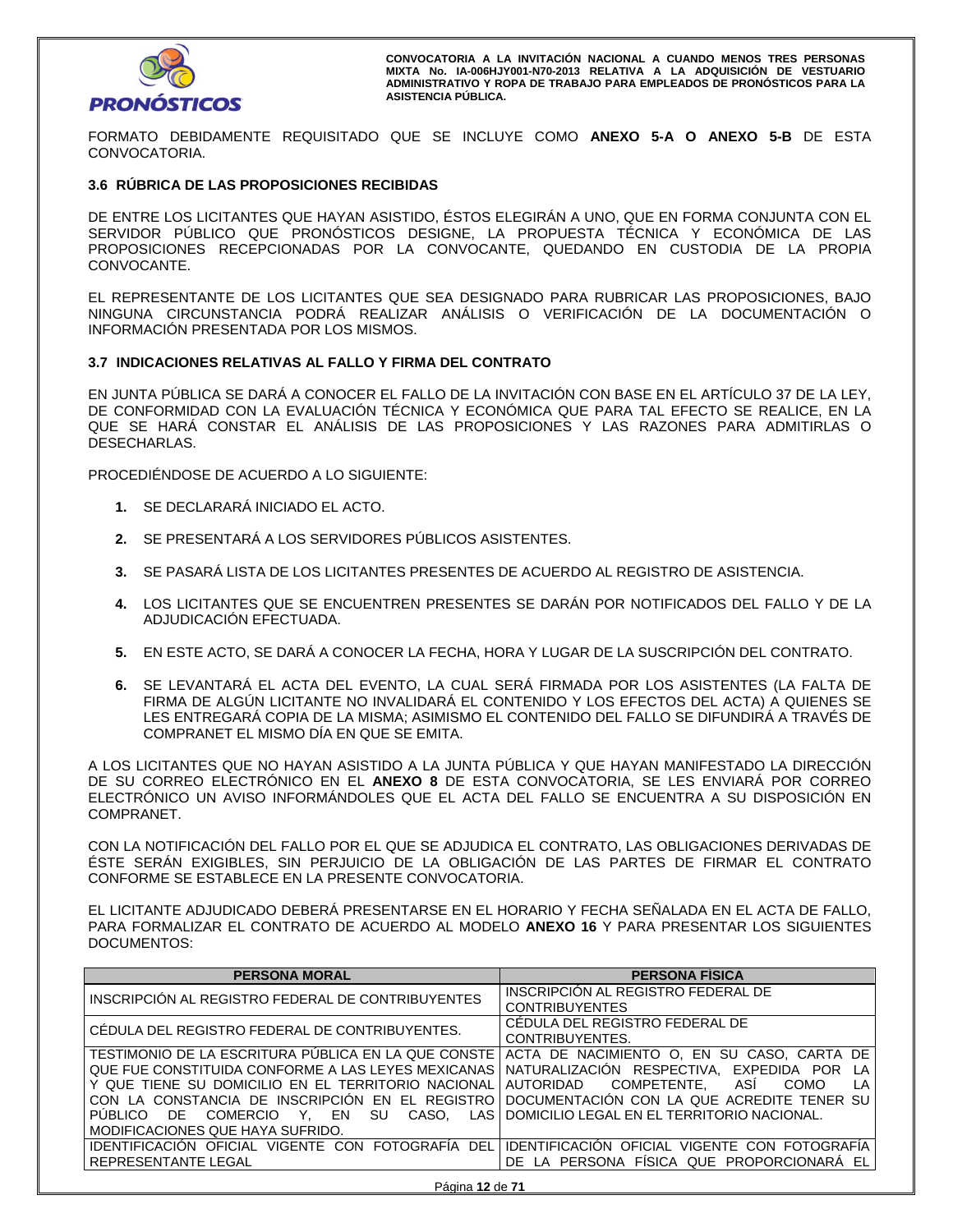

| <b>PERSONA MORAL</b>                                                                                                                                                                                                                                                                                                                                                                                                                                                                                                                                                                             | <b>PERSONA FISICA</b>                                                                                                           |
|--------------------------------------------------------------------------------------------------------------------------------------------------------------------------------------------------------------------------------------------------------------------------------------------------------------------------------------------------------------------------------------------------------------------------------------------------------------------------------------------------------------------------------------------------------------------------------------------------|---------------------------------------------------------------------------------------------------------------------------------|
| ESCRITURA PUBLICA QUE CONTENGA EL PODER QUE SE<br>LEGAL.<br><b>OTORGUE</b><br><b>PARA</b><br>AL<br>REPRESENTANTE<br>ΙA<br>CELEBRACIÓN DE ACTOS DE ADMINISTRACIÓN O PODER<br>ESPECIAL PARA SUSCRIBIR PEDIDOS O CONTRATOS O BIEN<br>PARA LLEVAR A CABO TODOS LOS TRÁMITES DERIVADOS DE<br>PROCEDIMIENTOS DE CONTRATACIÓN EN EL GOBIERNO<br>FEDERAL O SU EQUIVALENTE. EN LOS CASOS EN QUE LOS<br>PODERES SE OTORGUEN CON EL CARÁCTER GENERAL. LA<br>ESCRITURA DEBERA ESTAR INSCRITA<br>FN FI<br>REGISTRO<br>PUBLICO DE<br>PROPIEDAD<br>LA<br>Y<br><b>DEL</b><br><b>COMERCIO</b><br>CORRESPONDIENTE. | SERVICIO.                                                                                                                       |
| COMPROBANTE DE DOMICILIO FISCAL (ACTUALIZADO)                                                                                                                                                                                                                                                                                                                                                                                                                                                                                                                                                    | COMPROBANTE DE DOMICILIO FISCAL (ACTUALIZADO)                                                                                   |
| IDENTIFICACION OFICIAL VIGENTE CON FOTOGRAFIA DE UNA<br>PERSONA FÍSICA QUE FUNJA COMO TESTIGO DE LA<br>CELEBRACIÓN DEL CONTRATO<br>MANIFESTACIÓN QUE DEBERÁN PRESENTAR LOS LICITANTES ADJUDICADOS PARA DAR CUMPLIMIENTO A LO<br>DISPUESTO EN LAS REGLAS PARA LA DETERMINACIÓN, ACREDITACIÓN Y VERIFICACIÓN DEL CONTENIDO NACIONAL<br>DE LOS BIENES. ANEXO 20                                                                                                                                                                                                                                     | IDENTIFICACION OFICIAL VIGENTE CON FOTOGRAFIA<br>DE UNA PERSONA FÍSICA QUE FUNJA COMO TESTIGO<br>DE LA CELEBRACIÓN DEL CONTRATO |
| DOCUMENTO DE LA RESOLUCIÓN EXPEDIDO POR EL S.A.T. SOBRE EL CUMPLIMIENTO DE SUS OBLIGACIONES<br>FISCALES CONFORME A LO ESTABLECIDO EN LA REGLA 1.2.1.15 Y 11.2.1.13 DE LA MISCELANEA FISCAL PARA 2013.<br>(D.O.F. 28-12-2012).                                                                                                                                                                                                                                                                                                                                                                    |                                                                                                                                 |

SI EL LICITANTE QUE RESULTE ADJUDICADO NO FIRMARA EL CONTRATO POR CAUSAS IMPUTABLES A ÉL MISMO, EN LA FECHA, HORA Y LUGAR SEÑALADO EN EL FALLO Y SE ACTUALICE EL SUPUESTO ESTABLECIDO EN EL ARTÍCULO 60 FRACCIÓN I DE LA LEY PODRÁ SER SANCIONADO CONFORME AL MISMO.

PRONÓSTICOS PODRÁ SIN NECESIDAD DE UN NUEVO PROCEDIMIENTO, ADJUDICAR EL CONTRATO AL LICITANTE QUE HUBIESE PRESENTADO LA SIGUIENTE PROPOSICIÓN SOLVENTE MÁS BAJA Y ASÍ SUCESIVAMENTE, SIEMPRE Y CUANDO LA DIFERENCIA EN PRECIOS CON RESPECTO A LA POSTURA ADJUDICADA NO SEA SUPERIOR AL 10%, EN CASO DE QUE ESTE ÚLTIMO NO ACEPTE LA ADJUDICACIÓN, PRONÓSTICOS DECLARARÁ DESIERTA LA INVITACIÓN.

## **4. REQUISITOS INDISPENSABLES QUE LOS LICITANTES DEBEN CUMPLIR PARA EVALUAR SU PROPOSICIÓN Y CAUSAS DE DESECHAMIENTO**

LOS LICITANTES QUE PARTICIPEN EN ESTA INVITACIÓN NO DEBERÁN ESTAR INHABILITADOS POR RESOLUCIÓN DE LA S.F.P. Y DEBERÁN PRESENTAR LA SIGUIENTE DOCUMENTACIÓN:

# **4.1 DOCUMENTACIÓN DISTINTA (LEGAL-ADMINISTRATIVA) A LA PROPUESTA TÉCNICA Y ECONÓMICA**

LOS LICITANTES PODRÁN PRESENTAR A SU ELECCIÓN, DENTRO O FUERA DEL SOBRE CERRADO, LA SIGUIENTE DOCUMENTACIÓN, MISMA QUE FORMA PARTE DE SU PROPOSICIÓN.

- **1.** ORIGINAL Y COPIA DE IDENTIFICACIÓN OFICIAL VIGENTE DE QUIEN FIRMA LAS PROPOSICIONES.
- **2.** ESCRITO DE MANIFESTACIÓN DE INTERÉS PARA PARTICIPAR EN LA PRESENTE INVITACIÓN. **ANEXO 2**
- **3.** ESCRITO BAJO PROTESTA DE DECIR VERDAD, QUE CUENTA CON FACULTADES SUFICIENTES PARA COMPROMETERSE POR SÍ O POR SU REPRESENTADA, SIN QUE SEA NECESARIO ACREDITAR SU PERSONALIDAD JURÍDICA. **ANEXO 4**
- **4.** DEBERÁN ACREDITAR SU EXISTENCIA LEGAL Y PERSONALIDAD JURÍDICA, PARA EFECTOS DE SUSCRIPCIÓN DE PROPOSICIONES Y EN SU CASO, FIRMA DEL CONTRATO. **ANEXO 5-A (PERSONA MORAL) Ó ANEXO 5-B (PERSONA FÍSICA)**
- **5.** ESCRITO BAJO PROTESTA DE DECIR VERDAD, QUE ES DE NACIONALIDAD MEXICANA QUE POSEAN PLENA CAPACIDAD JURÍDICA Y NO SE ENCUENTRE IMPEDIDO CIVIL, MERCANTIL O ADMINISTRATIVAMENTE PARA EJERCER PLENAMENTE SUS DERECHOS Y CUMPLIR CON SUS OBLIGACIONES. **ANEXO 6**
- **6.** ESCRITO BAJO PROTESTA DE DECIR VERDAD, DE NO ENCONTRARSE EN ALGUNO DE LOS SUPUESTOS ESTABLECIDOS POR LOS ARTÍCULOS 50 Y 60 DE LA LEY. **ANEXO 7**
- **7.** ESCRITO EN EL QUE INDIQUE LA DIRECCIÓN DE CORREO ELECTRÓNICO. **ANEXO 8**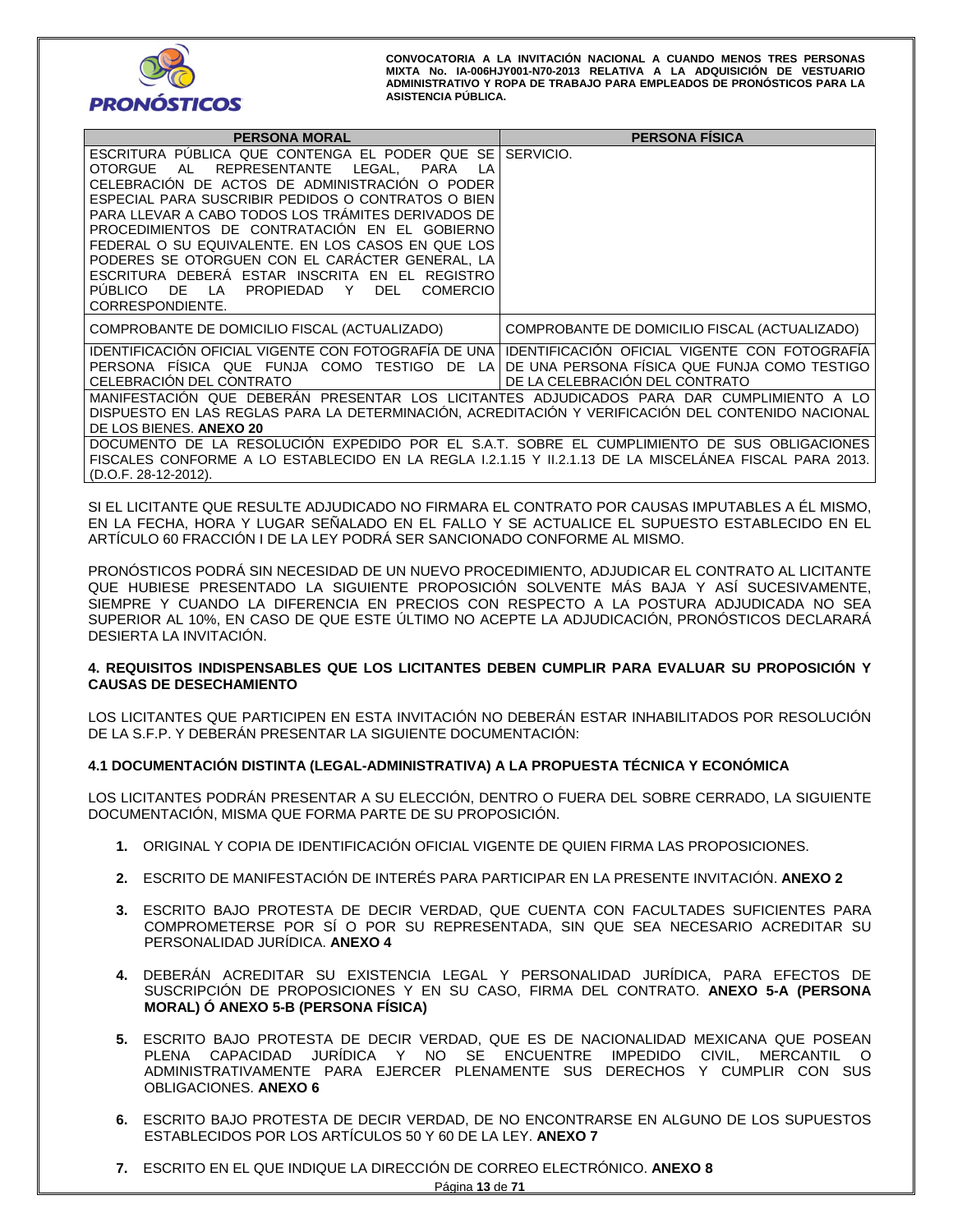

- **8.** ESCRITO DE DECLARACIÓN DE INTEGRIDAD EN LA QUE MANIFIESTE, BAJO PROTESTA DE DECIR VERDAD, QUE POR SÍ MISMO O A TRAVÉS DE INTERPÓSITA PERSONA, SE ABSTENDRÁN DE ADOPTAR CONDUCTAS, PARA QUE LOS SERVIDORES PÚBLICOS DE PRONÓSTICOS, INDUZCAN O ALTEREN LAS EVALUACIONES DE LAS PROPUESTAS, EL RESULTADO DEL PROCEDIMIENTO, U OTROS ASPECTOS QUE OTORGUEN CONDICIONES MÁS VENTAJOSAS CON RELACIÓN A LOS DEMÁS LICITANTES. **ANEXO 9**
- **9.** DOCUMENTO EXPEDIDO POR AUTORIDAD COMPETENTE QUE DETERMINE SU ESTRATIFICACIÓN COMO MICRO, PEQUEÑA O MEDIANA EMPRESA O BIEN, ESCRITO BAJO PROTESTA DE DECIR VERDAD, QUE CUENTA O NO, CON ESE CARÁCTER. **ANEXO 10-A O ANEXO 10-B**
- **10.** ESCRITO EN EL QUE MANIFIESTE QUE EL DOMICILIO CONSIGNADO EN SUS PROPUESTAS SERÁ EL LUGAR EN DONDE EL LICITANTE RECIBIRÁ TODA CLASE DE NOTIFICACIONES QUE RESULTEN DE LOS ACTOS Y CONTRATOS QUE CELEBREN CON PRONÓSTICOS. **ANEXO 11**
- **11.** CARTA DE CONFORMIDAD Y DE ACEPTACIÓN DE LA PRESENTE CONVOCATORIA, SUS ANEXOS Y EN SU CASO, DE LAS MODIFICACIONES DERIVADAS DE LA JUNTA O JUNTAS DE ACLARACIÓN AL CONTENIDO DE LA CONVOCATORIA, LO CUAL NO LO EXIME DE PRESENTAR LOS DOCUMENTOS SOLICITADOS EN LA MISMA. **ANEXO 12**
- **12.** DOCUMENTO DE LA RESOLUCIÓN EXPEDIDO POR EL S.A.T. SOBRE EL CUMPLIMIENTO DE SUS OBLIGACIONES FISCALES CONFORME A LO ESTABLECIDO EN LA REGLA I.2.1.15 Y II.2.1.13 DE LA MISCELÁNEA FISCAL PARA 2013. (D.O.F. 28-12-2012).
- **13.** ENTREGAR EN MEDIO MAGNÉTICO (USB, CD) LAS PROPUESTA TÉCNICA **(ANEXO 13),** PROPUESTA ECONÓMICA **(ANEXO 14)** AMBOS EN FORMATO .pdf, EN CASO DE OPTAR POR LA PRESENTACIÓN DE LAS MISMAS DE MANERA DOCUMENTAL Y POR ESCRITO.

LOS LICITANTES QUE A SU ELECCIÓN OPTEN POR EL ENVÍO DE SUS PROPOSICIONES POR MEDIOS REMOTOS DE COMUNICACIÓN ELECTRÓNICA, ADMITIRÁN QUE SE TENDRÁN POR NO PRESENTADAS LAS PROPOSICIONES Y LA DOCUMENTACIÓN DISTINTA REQUERIDA POR PRONÓSTICOS, CUANDO LOS SOBRES QUE LA CONTENGAN PRESENTEN VIRUS INFORMÁTICOS O NO PUEDAN ABRIRSE, POR CUALQUIER CAUSA MOTIVADA POR PROBLEMAS TÉCNICOS IMPUTABLES A SUS PROGRAMAS O EQUIPOS DE CÓMPUTO. EN EL CASO DE AQUELLOS LICITANTES QUE A SU ELECCIÓN OPTEN POR PARTICIPAR A TRAVÉS DE MEDIOS REMOTOS DE COMUNICACIÓN ELECTRÓNICA, DEBERÁN CONTAR CON EL CERTIFICADO DIGITAL VIGENTE QUE COMO MEDIO DE COMUNICACIÓN ELECTRÓNICA, UTILIZARÁN EN SUSTITUCIÓN DE LA FIRMA AUTÓGRAFA PARA ENVIAR SUS PROPOSICIONES, MISMO QUE SERÁ OTORGADO POR EL S.A.T., MEDIANTE EL CUAL RECONOZCAN COMO PROPIA Y AUTÉNTICA LA INFORMACIÓN QUE ENVÍEN A TRAVÉS DE COMPRANET. LOS LICITANTES QUE OPTEN POR EL ENVÍO DE SUS PROPOSICIONES A TRAVÉS DE MEDIOS REMOTOS DE COMUNICACIÓN ELECTRÓNICA DEBERÁN CONCLUIR EL ENVÍO DE ÉSTAS, A MÁS TARDAR UNA HORA ANTES DEL ACTO DE PRESENTACIÓN Y APERTURA DE PROPOSICIONES.

**14.** LAS PROPUESTAS DEBERÁN SER CLARAS Y NO ESTABLECER CONDICIÓN ALGUNA, NI EMPLEAR ABREVIATURAS O PRESENTAR RASPADURAS Y/O ENMENDADURAS, ASÍ COMO MANTENER SU VIGENCIA DURANTE EL OBJETO DE ESTA INVITACIÓN, O BIEN, HASTA QUE EL CONTRATO RESPECTIVO SE EXTINGA.

CADA UNO DE LOS DOCUMENTOS QUE INTEGREN LA PROPOSICIÓN Y AQUÉLLOS DISTINTOS A ÉSTA, DEBERÁN ESTAR FOLIADAS EN TODAS Y CADA UNA DE LAS HOJAS QUE LOS INTEGREN. AL EFECTO, SE DEBERÁN NUMERAR DE MANERA INDIVIDUAL LAS PROPUESTAS TÉCNICA Y ECONÓMICA, ASÍ COMO EL RESTO DE LOS DOCUMENTOS QUE ENTREGUE EL LICITANTE, POR LO QUE NO PODRÁ DESECHARSE CUANDO LAS DEMÁS HOJAS QUE LA INTEGRAN O SUS ANEXOS CAREZCAN DE FIRMA O RÚBRICA. EN LAS PROPOSICIONES ENVIADAS A TRAVÉS DE MEDIOS REMOTOS DE COMUNICACIÓN ELECTRÓNICA, EN SUSTITUCIÓN DE LA FIRMA AUTÓGRAFA, SE EMPLEARÁN LOS MEDIOS DE IDENTIFICACIÓN ELECTRÓNICA QUE ESTABLEZCA LA SECRETARÍA DE LA FUNCIÓN PÚBLICA, DE CONFORMIDAD CON EL ARTÍCULO 50 DEL REGLAMENTO DE LA LEY.

EN CASO DE QUE ALGUNA O ALGUNAS HOJAS DE LOS DOCUMENTOS MENCIONADOS EN EL PÁRRAFO ANTERIOR CAREZCAN DE FOLIO Y SE CONSTATE QUE LA O LAS HOJAS NO FOLIADAS MANTIENEN CONTINUIDAD, LA CONVOCANTE NO PODRÁ DESECHAR LA PROPOSICIÓN. EN EL SUPUESTO DE QUE FALTE ALGUNA HOJA Y LA OMISIÓN PUEDA SER CUBIERTA CON INFORMACIÓN CONTENIDA EN LA PROPIA PROPOSICIÓN O CON LOS DOCUMENTOS DISTINTOS A LA MISMA, LA CONVOCANTE TAMPOCO PODRÁ DESECHAR LA PROPOSICIÓN.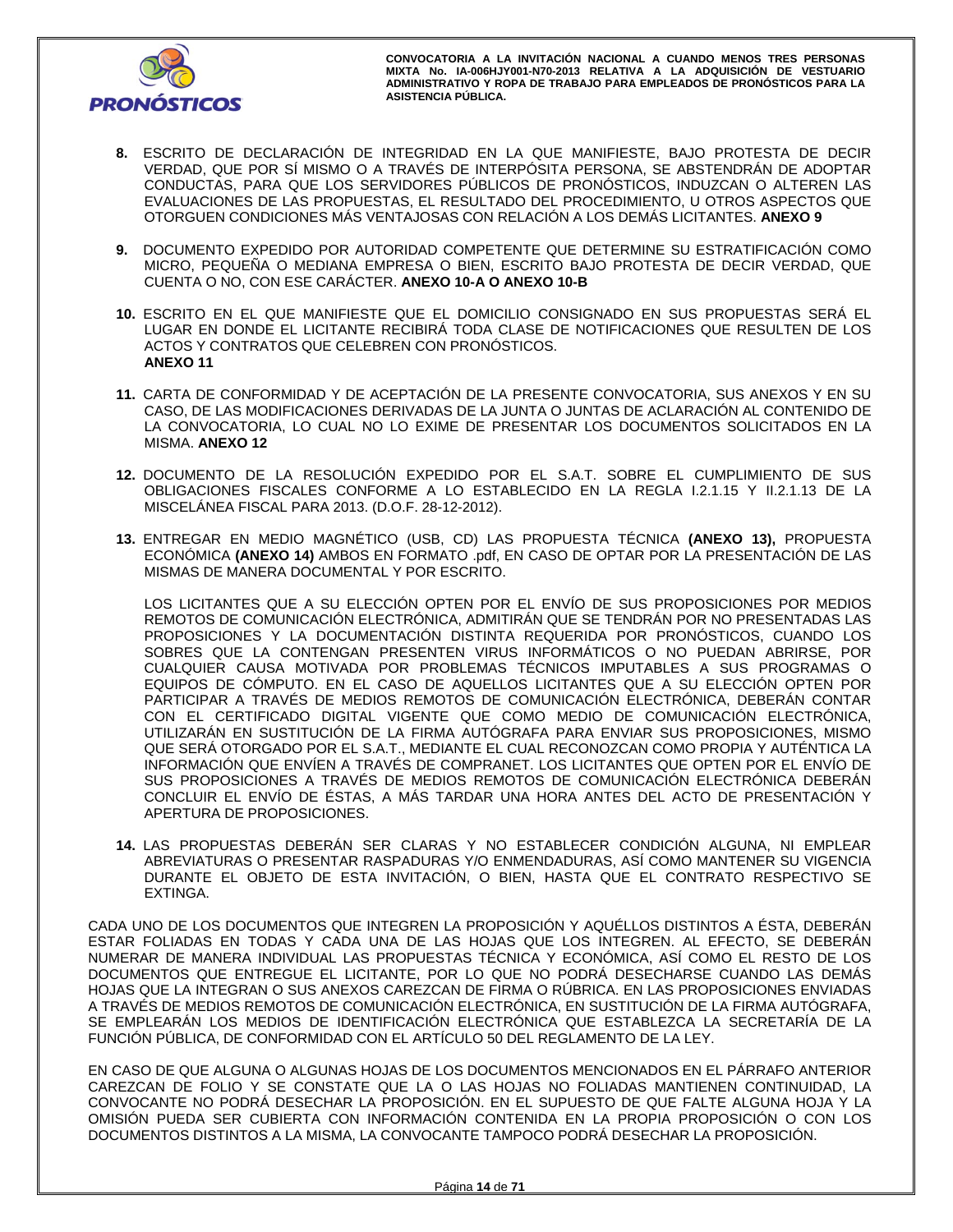

## **4.2 PROPUESTA CONJUNTA**

NO APLICA PARA EL PRESENTE PROCEDIMIENTO DE INVITACIÓN A CUANDO MENOS TRES PERSONAS, DE CONFORMIDAD CON LO ESTABLECIDO EN EL ÚLTIMO PÁRRAFO DEL ARTÍCULO 77 DEL REGLAMENTO.

## **4.3 PROPUESTA TÉCNICA**

LOS LICITANTES DEBERÁN PRESENTAR PROPUESTA TÉCNICA FIRMADA EN CADA UNA DE SUS HOJAS POR EL REPRESENTANTE LEGAL DEL LICITANTE, EN EL QUE SE DESCRIBA AMPLIAMENTE LAS ESPECIFICACIONES TÉCNICAS QUE OFRECE, ASÍ COMO LOS DOCUMENTOS SOLICITADOS EN CONCORDANCIA CON LO SEÑALADO EN EL **ANEXO 13**, DANDO CUMPLIMIENTO A TODAS Y CADA UNA DE LAS ESPECIFICACIONES ESTABLECIDAS EN EL MISMO.

## **4.4 PROPUESTA ECONÓMICA**

LOS LICITANTES DEBERÁN PRESENTAR ORIGINAL DE LA PROPUESTA POR LAS CANTIDADES DEL BIEN SOLICITADO POR CADA PARTIDA QUE DESE PARTICIPAR, CONFORME **ANEXO 14** DE ESTA CONVOCATORIA.

## **4.5 MOTIVOS DE DESECHAMIENTO**

SERÁ CAUSA DE DESECHAMIENTO EL INCUMPLIMIENTO DE ALGUNO DE LOS REQUISITOS DE ESTA CONVOCATORIA DE INVITACIÓN QUE AFECTE LA SOLVENCIA DE LA PROPOSICIÓN, CUANDO INCURRAN EN CUALQUIERA DE LAS SIGUIENTES SITUACIONES:

- **a)** QUE NO CUMPLAN CON ALGUNO DE LOS REQUISITOS ESTABLECIDOS EN LA CONVOCATORIA O QUE SE DERIVEN DEL ACTO DE ACLARACIÓN AL CONTENIDO DE ESTA CONVOCATORIA.
- **b)** CUANDO PRESENTEN LA PROPOSICIÓN ECONÓMICA EN MONEDA EXTRANJERA.
- **c)** LA FALTA DE PRESENTACIÓN DE LOS ESCRITOS O MANIFESTACIONES BAJO PROTESTA DE DECIR VERDAD, ASÍ COMO EL CUMPLIMIENTO DE LOS REQUISITOS Y DOCUMENTOS, QUE SE SOLICITEN EN EL NUMERAL 4.1 DE ESTA CONVOCATORIA.
- **d)** CUANDO PRESENTEN PROPOSICIONES EN IDIOMA DIFERENTE AL ESPAÑOL.
- **e)** CUANDO PRESENTEN MÁS DE UNA PROPUESTA TÉCNICA Y/O ECONÓMICA POR CADA UNA DE LAS PARTIDAS.
- **f)** CUANDO EL LICITANTE SE ENCUENTRE EN ALGUNO DE LOS SUPUESTOS ESTABLECIDOS POR LOS ARTÍCULOS 50 Y 60 DE LA LEY.
- **g)** CUANDO SE SOLICITE "BAJO PROTESTA DE DECIR VERDAD" Y ESTA LEYENDA SEA OMITIDA EN EL DOCUMENTO CORRESPONDIENTE.
- **h)** CUANDO LAS PROPOSICIONES NO SE ENTREGUEN FOLIADAS Y FIRMADAS, CONFORME AL ARTÍCULO 50 DEL REGLAMENTO DE LA LEY.
- **i)** CUANDO PRESENTE UNA PROPUESTA ELECTRÓNICA Y OTRA DE FORMA DOCUMENTAL.
- **j)** CUANDO EN LOS ACTOS O EN LAS EVALUACIONES DE LAS PROPOSICIONES RECIBIDAS, PRONÓSTICOS COMPROBARA QUE ALGÚN LICITANTE HA ACORDADO CON OTRO U OTROS ELEVAR EL COSTO DE LOS BIENES, O CUALQUIER OTRO ACUERDO QUE TENGA COMO FIN OBTENER UNA VENTAJA SOBRE LOS DEMÁS LICITANTES.
- **k)** CUANDO DERIVADO DE LA INVESTIGACIÓN DE MERCADO REALIZADA, RESULTE SUPERIOR EN UN 10% AL OFERTADO RESPECTO DEL QUE SE OBSERVA COMO MEDIANA EN DICHA INVESTIGACIÓN O EN SU DEFECTO, EL PROMEDIO DE LAS OFERTAS PRESENTADAS EN LA MISMA INVITACIÓN. (PRECIO NO ACEPTABLE)
- **l)** CUANDO A PARTIR DE OBTENER EL PROMEDIO DE LOS PRECIOS PREPONDERANTES QUE RESULTEN DE LAS PROPOSICIONES ACEPTADAS TÉCNICAMENTE EN LA INVITACIÓN Y A ÉSTE SE LE RESTE EL 40%. (PRECIO CONVENIENTE)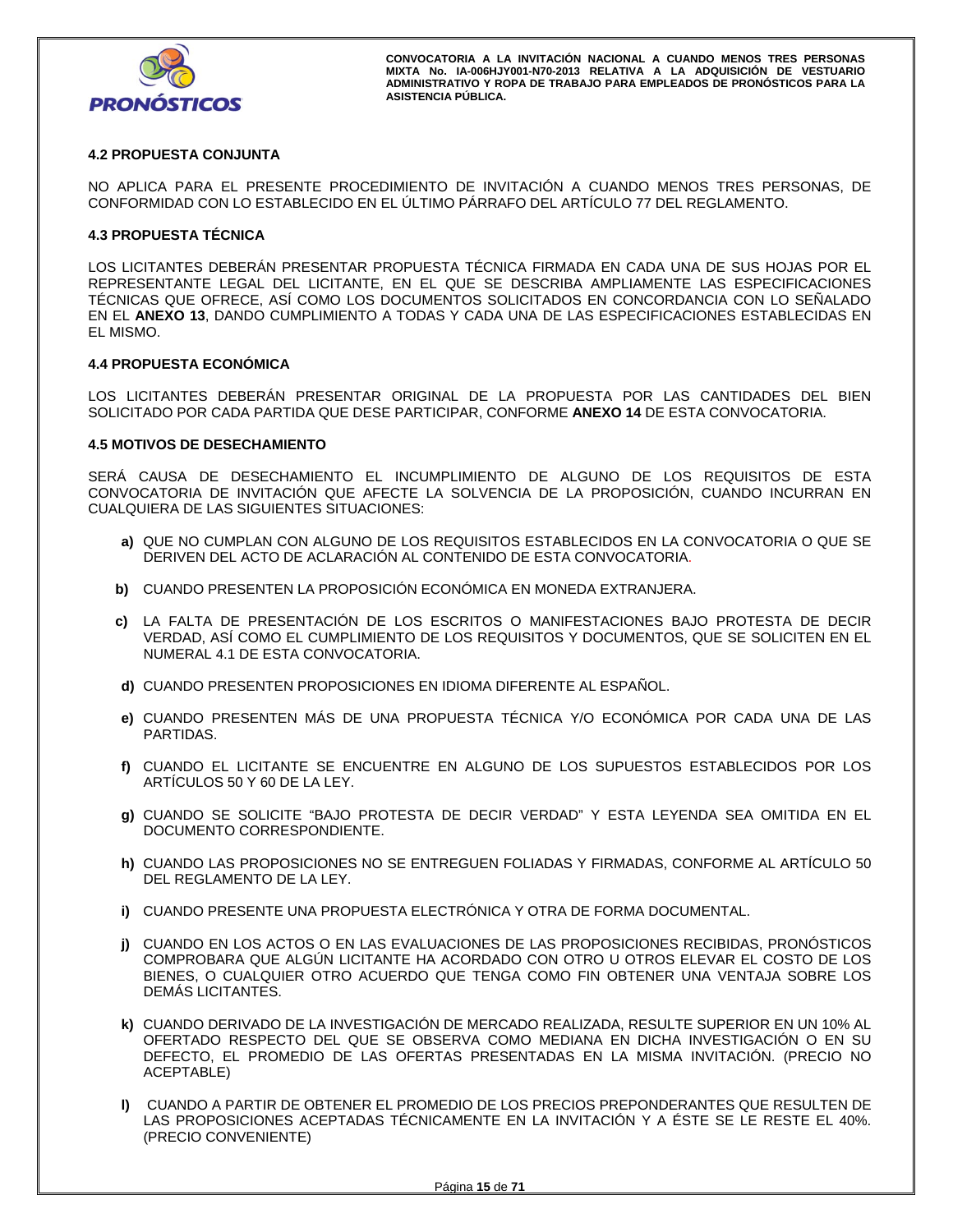

**m)** CUANDO PRESENTE DOS PRECIOS UNITARIOS PARA CADA CONCEPTO POR LA CANTIDAD MÍNIMA Y MÁXIMA.

LA TOTALIDAD DE LOS REQUISITOS ANTES MENCIONADOS SON INDISPENSABLES PARA ACREDITAR LA SOLVENCIA Y REALIZAR LA EVALUACIÓN DE LA PROPOSICIÓN Y, EN CONSECUENCIA, SU INCUMPLIMIENTO SERÁ CAUSA DE DESECHAMIENTO DE LA PROPOSICIÓN.

## **5. CRITERIOS QUE SE APLICARÁN PARA EVALUAR LAS PROPOSICIONES Y ADJUDICAR EL CONTRATO**

## **5.1 EVALUACIÓN DE LAS PROPUESTAS TÉCNICAS**

LA REVISIÓN, ANÁLISIS DETALLADO Y EVALUACIÓN DE LAS PROPOSICIONES TÉCNICAS, SERÁN REALIZADAS POR EL ÁREA REQUIRENTE, CONFORME A LO SIGUIENTE:

- **a)** SE VERIFICARÁ QUE LOS DOCUMENTOS DE LA PROPUESTA TÉCNICA CONTENGA LA INFORMACIÓN, REQUISITOS Y DOCUMENTOS SOLICITADOS EN EL **ANEXO 13** DE ESTA CONVOCATORIA Y LOS QUE SE DERIVEN DE LA JUNTA DE ACLARACIÓN AL CONTENIDO DE LA MISMA.
- **b)** SE REALIZARÁ LA EVALUACIÓN DE LAS PROPOSICIONES COMPARANDO ENTRE SÍ, TODAS LAS CONDICIONES OFRECIDAS POR LOS LICITANTES.
- **c)** NO SE CONSIDERARÁN LAS PROPUESTAS, QUE NO CUBRAN LAS CANTIDADES DE LOS REQUISITOS CONTENIDOS EN EL **ANEXO 13** DE ESTA CONVOCATORIA.

# **5.2 EVALUACIÓN DE LA DOCUMENTACIÓN LEGAL Y ADMINISTRATIVA**

LA REVISIÓN Y ANÁLISIS DETALLADO DE LA DOCUMENTACIÓN LEGAL Y ADMINISTRATIVA, SERÁN EFECTUADOS POR LA GERENCIA DE RECURSOS MATERIALES DE LA DIRECCIÓN ADMINISTRATIVA DE PRONÓSTICOS.

## **5.3 EVALUACIÓN DE LAS PROPUESTAS ECONÓMICAS**

LA REVISIÓN Y ANÁLISIS DETALLADO DE LAS PROPUESTAS ECONÓMICAS SERÁN EFECTUADOS POR LA GERENCIA DE RECURSOS MATERIALES DE LA DIRECCIÓN ADMINISTRATIVA DE PRONÓSTICOS, CONFORME A LO SIGUIENTE:

- **a)** SE EVALUARÁN LAS PROPUESTAS QUE TÉCNICAMENTE CUMPLAN.
- **b)** SE EVALUARÁN LAS PROPOSICIONES QUE CUENTEN CON LA TOTALIDAD DE INFORMACIÓN Y DOCUMENTACIÓN LEGAL Y ADMINISTRATIVA.
- **c)** SE CONSIDERARÁN LAS PROPOSICIONES QUE OFERTEN EL PRECIO MÁS BAJO. EL CÁLCULO PARA EL PRECIO NO ACEPTABLE Y EL PRECIO CONVENIENTE LA ENTIDAD PODRÁ LLEVAR A CABO LA EVALUACIÓN ECONÓMICA CONFORME AL ARTÍCULO 51 DEL REGLAMENTO DE LA LEY.

LOS MONTOS TOTALES DE LA COTIZACIÓN QUE SE PRESENTEN SERÁN CONSIDERADOS FIJOS A PARTIR DEL FALLO AL 31 DE DICIEMBRE DE 2013, Y DEBERÁ INCLUIR TODOS LOS COSTOS INVOLUCRADOS CONSIDERANDO TODOS LOS CONCEPTOS POR CADA BIEN QUE REQUIERE PRONÓSTICOS, POR LO QUE EL LICITANTE QUE RESULTE ADJUDICADO NO PODRÁ AGREGAR NINGÚN COSTO EXTRA Y SERÁN INALTERABLES DURANTE LA VIGENCIA DEL CONTRATO, POR LO QUE EL PRECIO SE CONSIDERA FIJO HASTA QUE CONCLUYA LA RELACIÓN CONTRACTUAL.

CUANDO SE PRESENTE UN ERROR DE CÁLCULO EN LAS PROPOSICIONES PRESENTADAS, SOLO HABRÁ LUGAR A SU RECTIFICACIÓN POR PARTE DE PRONÓSTICOS, CUANDO LA CORRECCIÓN NO IMPLIQUE LA MODIFICACIÓN DE PRECIOS UNITARIOS. EN CASO DE DISCREPANCIA ENTRE LAS CANTIDADES ESCRITAS CON LETRA Y CON NÚMERO, PREVALECERÁ LA CANTIDAD CON LETRA, POR LO QUE DE PRESENTARSE ERRORES EN LAS CANTIDADES O VOLÚMENES SOLICITADOS, ESTOS PODRÁN CORREGIRSE POR PRONÓSTICOS, LO QUE SE HARÁ CONSTAR EN EL FALLO, SI EL LICITANTE NO ACEPTA LA CORRECCIÓN DE LA PROPOSICIÓN, SE DESECHARÁ LA MISMA.

EN CASO DE QUE EL PRESUPUESTO ASIGNADO AL PROCEDIMIENTO DE LA PRESENTE INVITACIÓN SEA REBASADO POR LAS PROPOSICIONES PRESENTADAS, PRONÓSTICOS PODRÁ CONSIDERAR LO PREVISTO POR EL ARTÍCULO 56 DEL REGLAMENTO DE LA LEY.

EN CASO DE EMPATE EN LOS MONTOS TOTALES DE DOS O MÁS PROPOSICIONES, LA ADJUDICACIÓN SE EFECTUARÁ A FAVOR DE LA PERSONA QUE INTEGRE EL SECTOR DE MICRO, PEQUEÑA O MEDIANAS EMPRESAS NACIONALES, DE SUBSISTIR EL EMPATE ENTRE LAS PERSONAS DEL SECTOR SEÑALADO, LA ADJUDICACIÓN SE EFECTUARÁ A FAVOR DEL LICITANTE QUE RESULTE ADJUDICADO DEL SORTEO POR INSACULACIÓN QUE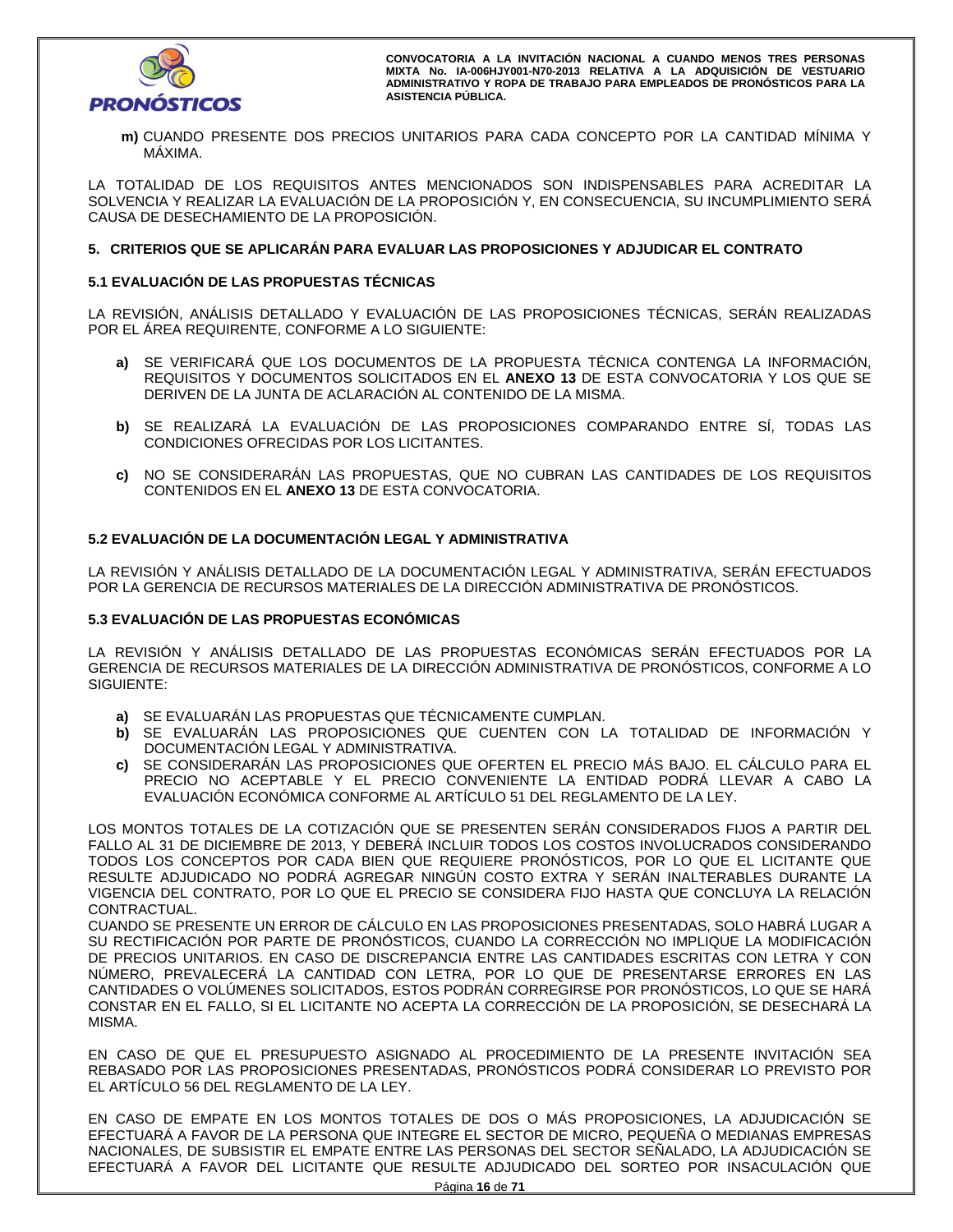

CELEBRE PRONÓSTICOS EN EL PROPIO ACTO DE FALLO, EL CUAL CONSISTIRÁ EN LA PARTICIPACIÓN DE UN BOLETO POR CADA PROPUESTA QUE RESULTE EMPATADA Y DEPOSITADOS EN UNA URNA, DE LA QUE SE EXTRAERÁ EN PRIMER LUGAR EL BOLETO DEL LICITANTE ADJUDICADO Y POSTERIORMENTE LOS DEMÁS BOLETOS EMPATADOS, CON LO QUE SE DETERMINARÁN LOS SUBSECUENTES LUGARES QUE OCUPARÁN TALES PROPOSICIONES. LO ANTERIOR SE ASENTARÁ EN EL ACTA QUE SE LEVANTE CON MOTIVO DEL FALLO DE LA PRESENTE INVITACIÓN, DE CONFORMIDAD CON EL ARTÍCULO 54 DEL REGLAMENTO.

## **6. DOCUMENTOS Y DATOS QUE DEBEN PRESENTAR LOS LICITANTES**

LOS DOCUMENTOS Y DATOS QUE DEBEN PRESENTAR LOS LICITANTES PARA PARTICIPAR EN LA PRESENTE INVITACIÓN SE ENCUENTRAN ENLISTADOS EN EL **ANEXO 1** DE LA PRESENTE CONVOCATORIA.

## **7. DOMICILIO Y DIRECCIÓN ELECTRÓNICA DONDE PODRÁN PRESENTAR INCONFORMIDADES**

DE CONFORMIDAD CON LO DISPUESTO EN ARTÍCULO 65 DE LA LEY, LOS LICITANTES PODRÁN INTERPONER INCONFORMIDAD ANTE EL OIC EN PRONÓSTICOS, POR ACTOS DEL PROCEDIMIENTO DE CONTRATACIÓN QUE CONTRAVENGAN LAS DISPOSICIONES QUE RIGEN LAS MATERIAS OBJETO DE LA LEY, PRESENTÁNDOLA DIRECTAMENTE EN EL ÁREA DE RESPONSABILIDADES, EN DÍAS Y HORAS HÁBILES, CUYAS OFICINAS SE UBICAN EN: AV. INSURGENTES SUR 1397, PISO 8, COLONIA INSURGENTES MIXCOAC, DELEGACIÓN BENITO JUÁREZ, C.P.03920, MÉXICO, D.F. Ó A LOS CORREOS ELECTRÓNICOS: jose.diaz@pronosticos.gob.mx; karla.pizarro@pronosticos.gob.mx; oscar.ramirez@pronosticos.gob.mx; jazib.gutierrez@pronosticos.gob.mx

## **8. FORMATOS**

SE CONSIDERAN COMO PARTE INTEGRANTE DE LA PRESENTE CONVOCATORIA LOS ANEXOS QUE A CONTINUACIÓN SE ENLISTAN:

| <b>ANEXO</b>   | <b>DESCRIPCIÓN</b>                                                                                                                                                                                              |
|----------------|-----------------------------------------------------------------------------------------------------------------------------------------------------------------------------------------------------------------|
|                | LISTA DE VERIFICACIÓN PARA REVISAR PROPOSICIONES                                                                                                                                                                |
| $\overline{2}$ | MANIFESTACIÓN DE INTERÉS                                                                                                                                                                                        |
| 3              | SOLICITUD DE ACLARACIÓN AL CONTENIDO DE LA CONVOCATORIA                                                                                                                                                         |
| 4              | <b>ESCRITO DE FACULTADES</b>                                                                                                                                                                                    |
| $5-A$          | FORMATO PARA LA ACREDITACIÓN DE LA PERSONALIDAD JURÍDICA (PERSONAS MORALES)                                                                                                                                     |
| $5-B$          | FORMATO PARA LA ACREDITACIÓN DE LA PERSONALIDAD JURÍDICA (PERSONAS FÍSICAS)                                                                                                                                     |
| 6              | <b>ESCRITO DE NACIONALIDAD</b>                                                                                                                                                                                  |
| 7              | ESCRITO BAJO PROTESTA DE DECIR VERDAD DE NO ENCONTRARSE EN ALGUNO DE LOS SUPUESTOS DE LOS<br>ARTÍCULOS 50 Y 60 DE LA LEY                                                                                        |
| 8              | CORREO ELECTRÓNICO                                                                                                                                                                                              |
| 9              | <b>ESCRITO DE INTEGRIDAD</b>                                                                                                                                                                                    |
| $10-A$         | ESTRATIFICACIÓN DE MICRO, PEQUEÑA O MEDIANA EMPRESA (MIPYMES)                                                                                                                                                   |
| $10-B$         | EN CASO DE NO SER MIPYME                                                                                                                                                                                        |
| 11             | ESCRITO DE DOMICILIO CONSIGNADO PARA RECIBIR NOTIFICACIONES                                                                                                                                                     |
| 12             | ACEPTACIÓN DE LA CONVOCATORIA                                                                                                                                                                                   |
| 13             | ANEXO TÉCNICO                                                                                                                                                                                                   |
| 14             | MODELO DE LA PROPUESTA ECONÓMICA                                                                                                                                                                                |
| $15-A$         | ENCUESTA DE TRANSPARENCIA JUNTA DE ACLARACIONES                                                                                                                                                                 |
| $15-B$         | ENCUESTA DE TRANSPARENCIA PRESENTACIÓN Y APERTURA DE PROPOSICIONES                                                                                                                                              |
| $15-C$         | ENCUESTA DE TRANSPARENCIA FALLO                                                                                                                                                                                 |
| 16             | <b>MODELO DE CONTRATO</b>                                                                                                                                                                                       |
| 17             | MODELO DE FIANZA GARANTÍA DE CUMPLIMIENTO                                                                                                                                                                       |
| 18             | ESCRITO DE GRADO DE CONTENIDO NACIONAL                                                                                                                                                                          |
| 19             | CARTA GARANTÍA DE LOS BIENES                                                                                                                                                                                    |
| 20             | MANIFESTACIÓN QUE DEBERÁN PRESENTAR LOS LICITANTES ADJUDICADOS PARA DAR CUMPLIMIENTO A LO<br>DISPUESTO EN LAS REGLAS PARA LA DETERMINACIÓN, ACREDITACIÓN Y VERIFICACIÓN DEL CONTENIDO<br>NACIONAL DE LOS BIENES |
| 21             | PROGRAMA DE CADENAS PRODUCTIVAS                                                                                                                                                                                 |

## **9. PLAZO Y LUGAR DE LA ENTREGA DE LOS BIENES**

FECHA DE ENTREGA: DENTRO DE LOS 60 DÍAS NATURALES A PARTIR DE LA FORMALIZACIÓN DEL CONTRATO.

EN EL ALMACÉN, UBICADO EN AV. INSURGENTES SUR NO 1397, PISO 11, COL. INSURGENTES MIXCOAC, 03920, BENITO JUÁREZ, MÉXICO, D.F., TEL. CONMUTADOR 54820000 EXT. 12270, FAX 55988184, DE LUNES A VIERNES DE 9:00 A 14:00 HORAS.

CONDICIONES DE ENTREGA: TODAS LAS PRENDAS SE ENTREGARAN EN BOLSA DE PLÁSTICO CON UNA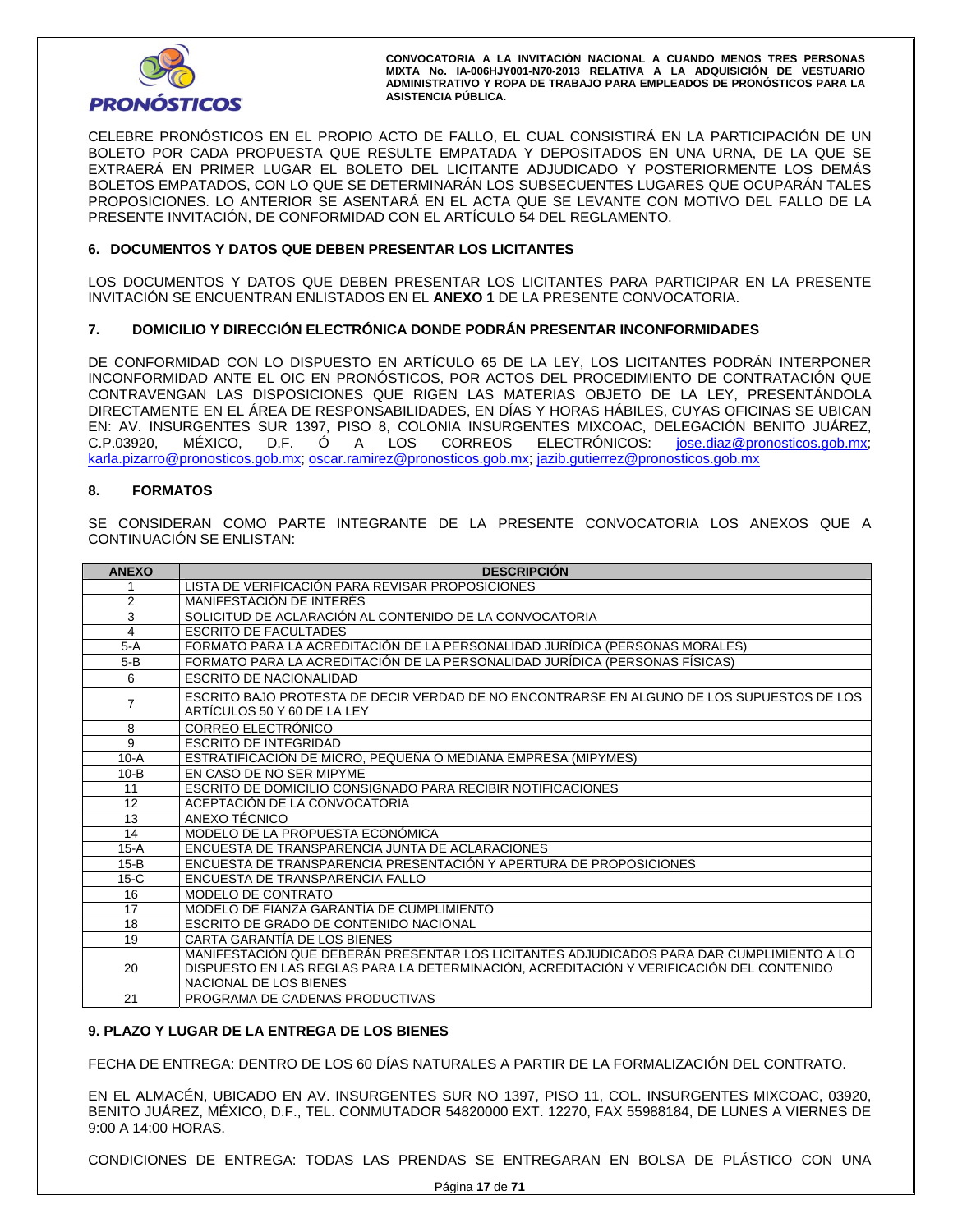

ETIQUETA LA CUAL INDICA LA TALLA EL NOMBRE Y NÚMERO DEL EMPLEADO. NO SE ACEPTAN ENTREGAS PARCIALES.

## **9.1 CALIDAD**

EL PROVEEDOR, DEBERÁ CONTAR CON LA INFRAESTRUCTURA, PERSONAL PROFESIONAL ESPECIALIZADO EN EL RAMO, TÉCNICAS, PROCEDIMIENTOS Y EQUIPO ADECUADO PARA EL TIPO DE BIENES SOLICITADOS, A FIN DE GARANTIZAR QUE SEAN PROPORCIONADOS CON LA CALIDAD, OPORTUNIDAD Y EFICIENCIA REQUERIDA PARA TAL EFECTO, COMPROMETIÉNDOSE A DESARROLLARLO A SATISFACCIÓN DE PRONÓSTICOS, CONFORME A LO ESTABLECIDO EN EL **ANEXO 13** DE ESTA CONVOCATORIA.

## **9.2 ADMINISTRACIÓN Y VERIFICACIÓN DEL CUMPLIMIENTO DEL CONTRATO**

**EL LIC. ROBERTO SANDOVAL RÍOS, GERENTE DE RECURSOS HUMANOS** DE PRONÓSTICOS, SERÁ EL RESPONSABLE DE ADMINISTRAR Y VERIFICAR EL CUMPLIMIENTO DE LOS DERECHOS Y OBLIGACIONES ESTABLECIDAS EN EL CONTRATO O QUIEN LO SUSTITUYA EN EL CARGO, DE ACUERDO A LO ESTIPULADO EN EL **ANEXO 13** DE ESTA CONVOCATORIA.

## **9.3. CONDICIONES DE PAGO**

EL PAGO DEL IMPORTE DE LOS BIENES ENTREGADOS DERIVADO DE LA PRESENTE INVITACIÓN, SE OTORGARÁ A EN UNA SOLA EXHIBICIÓN DENTRO DE LOS VEINTE DÍAS NATURALES POSTERIORES A AQUEL EN EL QUE SE PRESENTE EL COMPROBANTE FISCAL PREVIO A LA ACEPTACIÓN DE LA GERENCIA DE RECURSOS HUMANOS, EN LA GERENCIA DE SEGUIMIENTO Y CONTROL PRESUPUESTAL, PREFERENTEMENTE MEDIANTE EL SISTEMA DE PAGO ELECTRÓNICO INTERBANCARIO SPEI O MEDIANTE TRANSFERENCIA VÍA ELECTRÓNICA, A LA CUENTA BANCARIA QUE EL LICITANTE ADJUDICADO PROPORCIONE A PRONÓSTICOS, O BIEN, EN LAS CAJAS DE PAGO DE PRONÓSTICOS, UBICADAS EN LA AVENIDA INSURGENTES SUR, NÚMERO 1397, PLANTA BAJA, COLONIA INSURGENTES MIXCOAC, DELEGACIÓN BENITO JUÁREZ, C.P. 03920, MÉXICO, DISTRITO FEDERAL, Y ÉSTA SE OBLIGA A CUBRIR EL IMPORTE DE LOS BIENES RECIBIDOS A ENTERA SATISFACCIÓN AL AMPARO DEL COMPROBANTE FISCAL, MISMO QUE DEBERÁ REUNIR LOS REQUISITOS SEÑALADOS EN EL CÓDIGO.

EN CASO DE QUE EL COMPROBANTE FISCAL ENTREGADO POR EL LICITANTE ADJUDICADO PARA SU PAGO, PRESENTE ERRORES O DEFICIENCIAS, PRONÓSTICOS DENTRO DE LOS TRES DÍAS HÁBILES SIGUIENTES AL DE SU RECEPCIÓN, INDICARÁ POR ESCRITO AL MISMO LAS DEFICIENCIAS QUE DEBERÁ CORREGIR. EL PERÍODO QUE TRANSCURRA A PARTIR DE LA ENTREGA DEL CITADO ESCRITO Y HASTA QUE EL LICITANTE ADJUDICADO PRESENTE LAS CORRECCIONES, NO SE COMPUTARÁ PARA EFECTOS DEL ARTÍCULO 51 DE LA LEY.

## **9.4. IMPUESTOS Y DERECHOS**

LOS IMPUESTOS Y DERECHOS QUE PROCEDAN CON MOTIVO DE LA ADQUISICIÓN DE LOS BIENES OBJETO DE ESTA INVITACIÓN, SERÁN PAGADOS POR EL PROVEEDOR.

PRONÓSTICOS SOLO CUBRIRÁ EL I.V.A., DE ACUERDO A LO ESTABLECIDO EN LAS DISPOSICIONES LEGALES VIGENTES EN LA MATERIA.

## **9.5. PATENTES Y MARCAS**

EL PROVEEDOR ASUME LA RESPONSABILIDAD TOTAL EN CASO DE QUE A LA ENTREGA DE LOS BIENES OBJETO DE ESTA INVITACIÓN, SE INFRINJAN PATENTES, MARCAS, FRANQUICIAS O SE VIOLEN DERECHOS DE AUTOR REGISTRADOS POR TERCEROS, QUEDANDO PRONÓSTICOS LIBERADO DE TODA RESPONSABILIDAD DE CARÁCTER CIVIL, PENAL, MERCANTIL, FISCAL O DE CUALQUIER OTRA ÍNDOLE.

## **9.6. DEFECTOS Y VICIOS OCULTOS**

EL PROVEEDOR QUEDARÁ OBLIGADO ANTE PRONÓSTICOS A RESPONDER DE LOS DEFECTOS Y VICIOS OCULTOS EN LA CALIDAD DE LOS BIENES, ASÍ COMO DE CUALQUIER OTRA RESPONSABILIDAD EN QUE HUBIEREN INCURRIDO, EN LOS TÉRMINOS SEÑALADOS EN LA PRESENTE CONVOCATORIA, EN EL CONTRATO QUE SE DERIVE DE ESTA INVITACIÓN Y/O EN LA LEGISLACIÓN APLICABLE.

## **9.7. DESARROLLO DE LOS EVENTOS DE LA INVITACIÓN**

LOS ACTOS DE LA PRESENTE INVITACIÓN SERÁN PRESIDIDOS POR EL SERVIDOR PÚBLICO FACULTADO Y ASISTIDO POR UN REPRESENTANTE DEL ÁREA TÉCNICA Y/O REQUIRENTE.

DE LAS ACTAS QUE SE LEVANTEN CON MOTIVO DE LAS JUNTAS DE ACLARACIONES Y DEL ACTO DE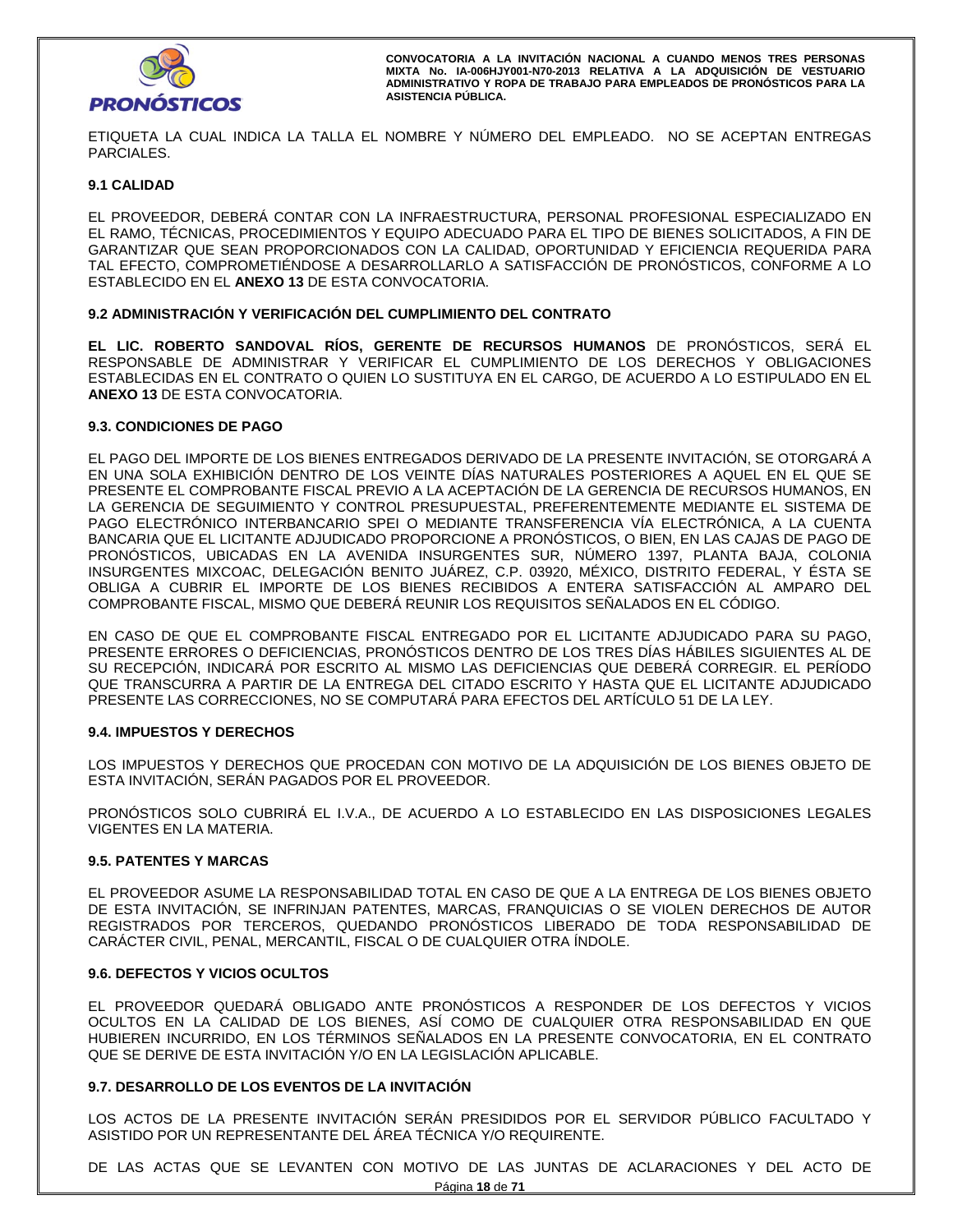

PRESENTACIÓN Y APERTURA DE PROPOSICIONES Y DEL FALLO DEL PROCEDIMIENTO DE INVITACIÓN, SE FIJARÁ COPIA DE LAS MISMAS EN EL PIZARRÓN UBICADO EN INSURGENTES SUR 1397, PISO 11, COLONIA INSURGENTES MIXCOAC, DELEGACIÓN BENITO JUÁREZ, MÉXICO, DISTRITO FEDERAL, CÓDIGO POSTAL 03920, POR UN TÉRMINO DE CINCO DÍAS HÁBILES A PARTIR DE LA CELEBRACIÓN DE CADA ACTO, ASIMISMO, SE PUBLICARÁN EN EL SISTEMA ELECTRÓNICO COMPRANET.

A LOS LICITANTES QUE ASISTAN A LA JUNTA DE ACLARACIONES, AL ACTO DE PRESENTACIÓN Y APERTURA DE PROPOSICIONES Y AL FALLO SE LES ENTREGARÁ COPIA DEL ACTA; ASIMISMO, EL CONTENIDO DE LA MISMA, SE DIFUNDIRÁ A TRAVÉS DE COMPRANET EL MISMO DÍA EN QUE SE EMITA A LOS LICITANTES QUE NO ASISTAN A DICHOS ACTOS, PARA EFECTOS DE LA NOTIFICACIÓN SE PONDRÁ A DISPOSICIÓN DE LOS LICITANTES, POR UN TÉRMINO NO MENOR A CINCO DÍAS HÁBILES, SIENDO DE LA EXCLUSIVA RESPONSABILIDAD DE LOS LICITANTES, ACUDIR DE ENTERARSE DE SU CONTENIDO Y OBTENER COPIA DE LA MISMA. ESTE PROCEDIMIENTO SUSTITUYE A LA NOTIFICACIÓN PERSONAL.

LOS LICITANTES QUE OPTEN POR PRESENTAR SUS PROPUESTAS POR MEDIOS REMOTOS DE COMUNICACIÓN ELECTRÓNICA, SE DARÁN POR NOTIFICADOS DE LAS ACTAS RESPECTIVAS CUANDO ÉSTAS SE ENCUENTREN A SU DISPOSICIÓN A TRAVÉS DEL SISTEMA COMPRANET, A MÁS TARDAR EL DÍA HÁBIL SIGUIENTE AL DE LA CELEBRACIÓN DE CADA ACTO, SIN MENOSCABO QUE PUEDAN ACUDIR A RECOGER EL ACTA CORRESPONDIENTE EN EL DOMICILIO DE LA GERENCIA DE RECURSOS MATERIALES.

## **9.7.1. SOLICITUDES DE ACLARACIÓN AL CONTENIDO DE LA CONVOCATORIA**

LOS LICITANTES QUE PRETENDAN SOLICITAR ACLARACIONES A LOS ASPECTOS CONTENIDOS EN LA PRESENTE CONVOCATORIA, DEBERÁN PRESENTAR UN ESCRITO, EN EL QUE EXPRESEN SU INTERÉS EN PARTICIPAR EN LA INVITACIÓN, POR SI O EN REPRESENTACIÓN DE UN TERCERO, MANIFESTANDO EN TODOS LOS CASOS LOS DATOS GENERALES DEL INTERESADO Y, EN SU CASO, DEL REPRESENTANTE **(ANEXO 2)**.

LOS LICITANTES PODRÁN ENTREGAR SUS SOLICITUDES DE ACLARACIÓN AL CONTENIDO DE LA CONVOCATORIA Y SUS ANEXOS, POR ESCRITO, EN PAPEL PREFERENTEMENTE MEMBRETADO DE LA EMPRESA PARTICIPANTE Y FIRMADAS POR EL LICITANTE O EL REPRESENTANTE LEGAL ACREDITADO, LOS CUESTIONAMIENTOS A LA CONVOCATORIA SE EFECTUARAN DE ACUERDO AL **ANEXO 3** DE ESTA CONVOCATORIA, Y SERÁN ENTREGADOS EN LA GERENCIA DE RECURSOS MATERIALES DE LA DIRECCIÓN ADMINISTRATIVA DE PRONÓSTICOS, DE LUNES A VIERNES EN HORARIO COMPRENDIDO DE LAS 9:00 A LAS 14:00 Y DE LAS 16:00 A LAS 18:00 HORAS, O A TRAVÉS DE COMPRANET, EN LA DIRECCIÓN ELECTRÓNICA www.compranet.gob.mx, Ó AL CORREO ELECTRÓNICO imelda.malvaez@pronosticos.gob.mx EN TODOS LOS CASOS, CUANDO MENOS CON 24 HORAS DE ANTICIPACIÓN A LA CELEBRACIÓN DE LA JUNTA DE ACLARACIÓN AL CONTENIDO DE LA CONVOCATORIA, A EFECTO DE QUE PRONÓSTICOS ESTÉ EN POSIBILIDAD DE ANALIZARLAS Y HACER LAS CORRESPONDIENTES ACLARACIONES EN LA PROPIA JUNTA. PARA CUMPLIR CON LO ANTERIOR PRONÓSTICOS TOMARÁ COMO HORA DE RECEPCIÓN DE LAS SOLICITUDES DE ACLARACIÓN DEL LICITANTE LA QUE INDIQUE EL SELLO DE RECEPCIÓN DEL ÁREA CONVOCANTE, TRATÁNDOSE DE LAS SOLICITUDES QUE SE HAGAN LLEGAR A TRAVÉS DE COMPRANET, LA HORA QUE REGISTRE EL SISTEMA AL MOMENTO DE SU ENVÍO. TRATÁNDOSE DE LAS SOLICITUDES QUE SE HAGAN LLEGAR A TRAVÉS DE CORREO ELECTRÓNICO, LA HORA QUE REGISTRE EN EL CORREO REFERIDO AL MOMENTO DE LA RECEPCIÓN ELECTRÓNICA.

LO ANTERIOR DE CONFORMIDAD CON EL ÚLTIMO PÁRRAFO DEL ARTÍCULO 45, DEL REGLAMENTO DE LA LEY.

LAS SOLICITUDES DE ACLARACIÓN QUE SEAN RECIBIDAS CON POSTERIORIDAD AL PLAZO PREVISTO EN EL ARTÍCULO 33 BIS DE LA LEY, NO SERÁN CONTESTADAS POR LA CONVOCANTE POR RESULTAR EXTEMPORÁNEAS, DEBIÉNDOSE INTEGRAR AL EXPEDIENTE RESPECTIVO; EN CASO DE QUE ALGÚN LICITANTE PRESENTE NUEVAS SOLICITUDES DE ACLARACIÓN EN LA JUNTA CORRESPONDIENTE LAS DEBERÁ ENTREGAR POR ESCRITO Y LA CONVOCANTE LAS RECIBIRÁ, PERO NO LES DARÁ RESPUESTA, A MENOS QUE SE REALICE UNA SEGUNDA JUNTA DE ACLARACIONES DE CONFORMIDAD CON EL ARTÍCULO 46, FRACCIÓN VI DEL REGLAMENTO DE LA LEY.

## **9.7.2 JUNTA PARA LA ACLARACIÓN DEL CONTENIDO DE LA CONVOCATORIA**

LA ASISTENCIA A LA JUNTA DE ACLARACIÓN SERÁ OPTATIVA PARA LOS LICITANTES Y SE REALIZARÁ, CONFORME AL CALENDARIO DE ACTOS QUE SE SEÑALA EN EL **NUMERAL 3.2** DE ESTA CONVOCATORIA.

LAS RESPUESTAS A LAS SOLICITUDES DE ACLARACIÓN A LA CONVOCATORIA QUE HAYAN PLANTEADO LOS LICITANTES EN LOS TÉRMINOS ESTABLECIDOS EN LA PRESENTE CONVOCATORIA, SERÁN LEÍDAS EN VOZ ALTA POR QUIEN PRESIDA EL EVENTO; UNA VEZ HECHO LO ANTERIOR, SE DARÁ OPORTUNIDAD PARA QUE, EN EL MISMO ORDEN DE LOS PUNTOS O APARTADOS DE LA CONVOCATORIA A LA INVITACIÓN EN QUE SE DIO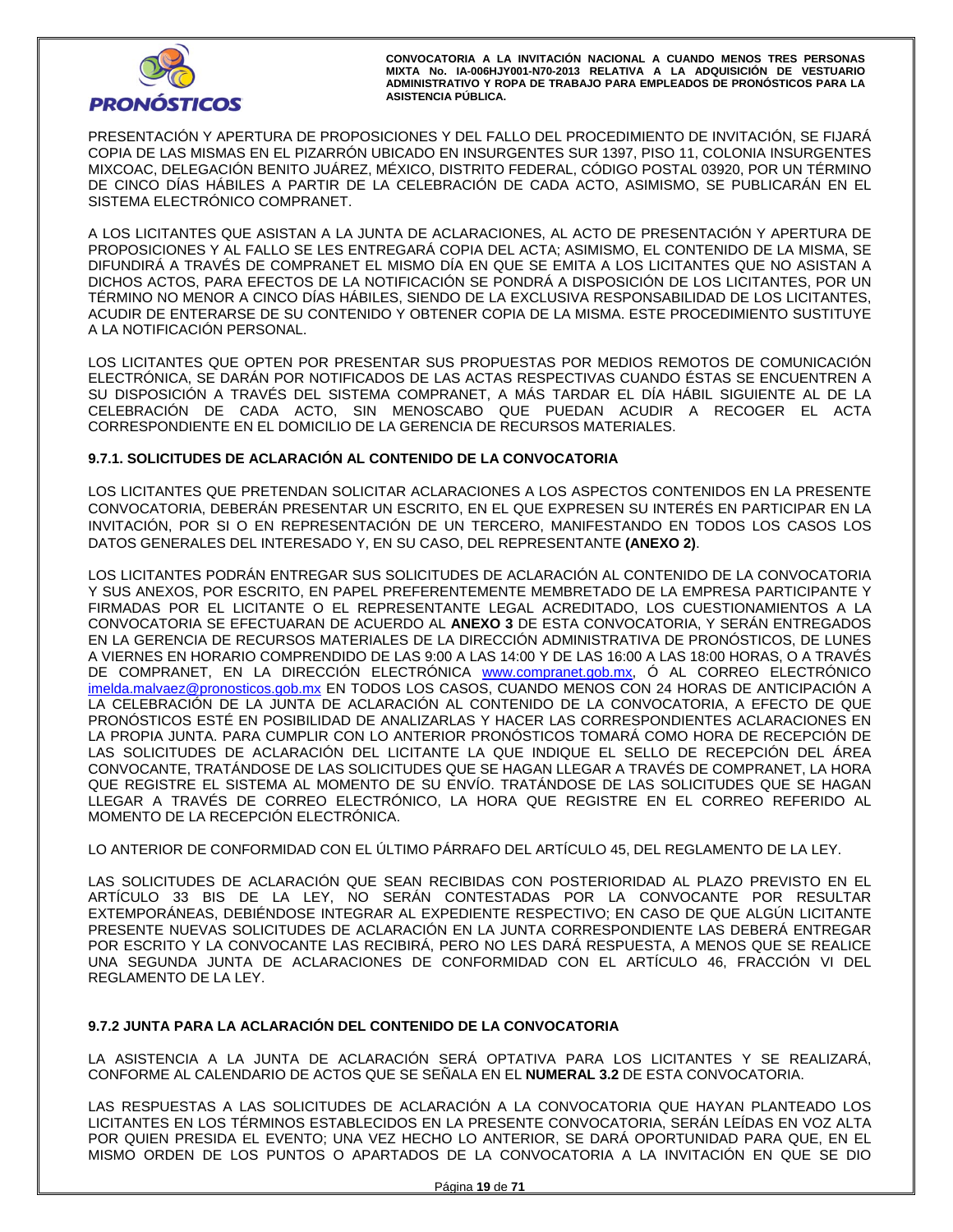

RESPUESTA, FORMULEN LAS PREGUNTAS QUE ESTIMEN PERTINENTES EN RELACIÓN CON LAS RESPUESTAS RECIBIDAS. EL SERVIDOR PÚBLICO QUE PRESIDA LA JUNTA DE ACLARACIONES, ATENDIENDO AL NÚMERO DE PREGUNTAS, INFORMARÁ A LOS LICITANTES SI ÉSTAS SERÁN CONTESTADAS EN ESE MOMENTO O SI SE SUSPENDE LA SESIÓN PARA REANUDARLA EN HORA O FECHA POSTERIOR SE LEVANTARÁ EL ACTA CORRESPONDIENTE, QUE CONTENDRÁ TODAS Y CADA UNA DE LAS PREGUNTAS FORMULADAS Y LAS RESPUESTAS CORRESPONDIENTES. EL ACTA RESPECTIVA SERÁ FIRMADA POR LOS ASISTENTES A QUIENES SE LES ENTREGARÁ COPIA, PONIÉNDOSE A PARTIR DE ESA FECHA A DISPOSICIÓN DE LOS LICITANTES QUE NO HAYAN ASISTIDO, PARA EFECTOS DE SU NOTIFICACIÓN. LA FALTA DE FIRMA DE ALGÚN LICITANTE NO INVALIDARÁ SU CONTENIDO Y EFECTOS DEL ACTA, AL CONCLUIR LA PRIMERA JUNTA DE ACLARACIONES PODRÁ SEÑALARSE LA FECHA Y HORA PARA LA CELEBRACIÓN DE UNA SEGUNDA O ULTERIORES JUNTAS.

CUALQUIER MODIFICACIÓN A LA CONVOCATORIA Y LAS ACLARACIONES QUE SE HICIEREN DURANTE ESTE EVENTO SERÁN PARTE INTEGRANTE DE LA PRESENTE CONVOCATORIA.

LA INASISTENCIA DE LOS LICITANTES A LA JUNTA DE ACLARACIÓN AL CONTENIDO DE LA CONVOCATORIA DE LA INVITACIÓN, SERÁ DE SU ESTRICTA RESPONSABILIDAD, ASÍ COMO OBTENER COPIA DEL (LAS) ACTA (S) DERIVADA (S) DE LA (S) JUNTA (S) DE ACLARACIONES.

## **9.7.3. ACTO DE PRESENTACIÓN Y APERTURA DE PROPOSICIONES**

EN PUNTO DE LA HORA SEÑALADA PARA ESTE ACTO, SEGÚN LO ESTABLECIDO EN EL CALENDARIO DE ACTOS DE ESTA INVITACIÓN, SE LLEVARÁ A CABO EL EVENTO DE ACUERDO CON EL SIGUIENTE PROGRAMA Y NO SE ACEPTARÁ POR NINGUNA CIRCUNSTANCIA OTRA PROPUESTA DESPUÉS DEL HORARIO ESTIPULADO.

- **1.** EN PUNTO DE LA HORA SEÑALADA, SE CERRARÁ EL RECINTO DONDE SE LLEVARÁ A CABO EL ACTO Y NO SE PERMITIRÁ EL ACCESO A NINGÚN OTRO LICITANTE U OBSERVADOR.
- **2.** SE DECLARARÁ INICIADO EL ACTO.
- **3.** SE PRESENTARÁ A LOS SERVIDORES PÚBLICOS ASISTENTES.
- **4.** SE PASARÁ LISTA A LOS LICITANTES PRESENTES DE ACUERDO AL REGISTRO DE ASISTENCIA.
- **5.** SE RECIBIRÁN LAS PROPOSICIONES QUE SE ENTREGARÁN EN UN SOBRE CERRADO, ASÍ COMO LA DOCUMENTACIÓN DISTINTA A LAS PROPOSICIONES.
- **6.** SE VERIFICARÁ SI EXISTEN PROPUESTAS ENVIADAS POR MEDIOS REMOTOS DE COMUNICACIÓN ELECTRÓNICA.
- **7.** SE PROCEDERÁ A LA APERTURA DE LAS PROPOSICIONES; EN PRIMER TÉRMINO LAS RECIBIDAS POR MEDIOS REMOTOS DE COMUNICACIÓN ELECTRÓNICA, IMPRIMIÉNDOSE EN SU TOTALIDAD, Y POSTERIORMENTE SE ABRIRÁN LOS SOBRES QUE CONTENGAN LAS PROPUESTAS DE LOS LICITANTES QUE CONSTEN EN DOCUMENTO Y POR ESCRITO PRESENTADAS EN EL ACTO.
- **8.** POR LO MENOS UN LICITANTE, SI ASISTIERE ALGUNO Y EL SERVIDOR PÚBLICO DE PRONÓSTICOS FACULTADO PARA PRESIDIR EL ACTO, RUBRICARÁN TODAS LAS FOJAS DE LAS PROPUESTAS PRESENTADAS.
- **9.** LAS PROPOSICIONES SE RECIBEN PARA SU POSTERIOR EVALUACIÓN TÉCNICA POR PARTE DEL ÁREA REQUIRENTE Y SU EVALUACIÓN ECONÓMICA POR PARTE DEL ÁREA CONTRATANTE.
- **10.** SE PROCEDERÁ A LEVANTAR EL ACTA CORRESPONDIENTE, EN LA QUE SE HARÁN CONSTAR LAS PROPUESTAS QUE POR MEDIOS ELECTRÓNICOS FUERON RECIBIDAS EN TIEMPO Y FORMA, LAS QUE FUERON RECIBIDAS EN DOCUMENTO Y POR ESCRITO, SE DARÁ LECTURA A LA MISMA Y SERÁ FIRMADA POR LOS ASISTENTES, A QUIEN SE LES ENTREGARÁ COPIA DE LA MISMA, PONIÉNDOSE A PARTIR DE ESA FECHA A DISPOSICIÓN DE LOS LICITANTES QUE NO HAYAN ASISTIDO AL ACTO, PARA EFECTOS DE SU NOTIFICACIÓN; DONDE SE SEÑALARÁ LUGAR, FECHA Y HORA EN QUE SE DARÁ A CONOCER EL FALLO DE ESTA CONVOCATORIA.

EN EL SUPUESTO DE QUE DURANTE EL ACTO DE PRESENTACIÓN Y APERTURA DE PROPOSICIONES, POR CAUSAS AJENAS A LA VOLUNTAD DE LA S.F.P. O DE PRONÓSTICOS, NO SEA POSIBLE ABRIR EL SOBRE QUE CONTENGA LAS PROPUESTAS ENVIADAS POR MEDIOS REMOTOS DE COMUNICACIÓN ELECTRÓNICA, EL ACTO SE REANUDARÁ A PARTIR DE QUE SE RESTABLEZCAN LAS CONDICIONES QUE DIERON ORIGEN A LA INTERRUPCIÓN, SALVO QUE EL SOBRE EN QUE SE INCLUYA DICHA INFORMACIÓN CONTENGA VIRUS INFORMÁTICOS O NO PUEDA ABRIRSE POR CUALQUIER CAUSA MOTIVADA POR PROBLEMAS TÉCNICOS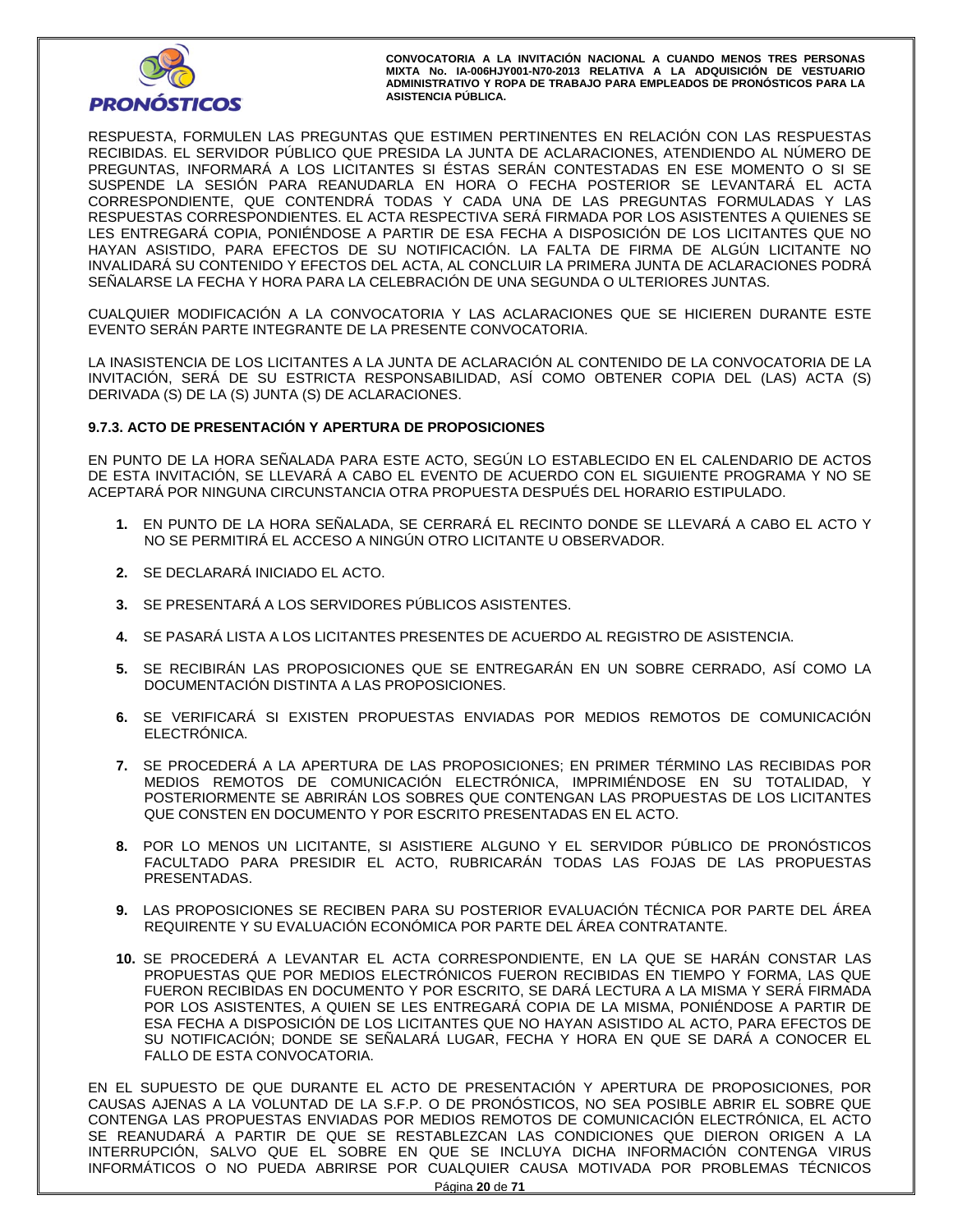

IMPUTABLES A LOS PROGRAMAS O EQUIPO DE CÓMPUTO DEL LICITANTE, SE TENDRÁN POR NO PRESENTADAS LAS PROPOSICIONES Y DEMÁS DOCUMENTACIÓN REQUERIDA POR PRONÓSTICOS.

LA S.F.P. PODRÁ VERIFICAR EN CUALQUIER MOMENTO QUE DURANTE EL LAPSO DE INTERRUPCIÓN, NO SE HAYA SUSCITADO ALGUNA MODIFICACIÓN A LAS PROPUESTAS QUE OBREN EN PODER DE PRONÓSTICOS.

EN EL ACTA QUE SE LEVANTE DEL ACTO DE PRESENTACIÓN Y APERTURA DE PROPOSICIONES, SE IDENTIFICARÁN LAS PROPUESTAS QUE SE HAYAN PRESENTADO POR MEDIOS REMOTOS DE COMUNICACIÓN ELECTRÓNICA.

LA FALTA DE FIRMA DE ALGÚN LICITANTE, NO INVALIDARÁ EL CONTENIDO Y EFECTOS DEL ACTA.

## **9.7.4. ACTO DE FALLO**

ESTABLECIDO EN EL NUMERAL 3.7 DE LA PRESENTE CONVOCATORIA.

## **9.8 SUSPENSIÓN TEMPORAL DE LA INVITACIÓN**

PRONÓSTICOS PODRÁ SUSPENDER LA INVITACIÓN, EN LOS SIGUIENTES CASOS:

- **a)** CUANDO SE PRESENTEN CASOS FORTUITOS O DE FUERZA MAYOR QUE HAGAN NECESARIA LA SUSPENSIÓN.
- **b)** CUANDO LO DETERMINE LA S.F.P. O EL O.I.C, MEDIANTE RESOLUCIÓN.

PARA EFECTO DE LO ANTERIOR, SE AVISARÁ POR ESCRITO, A LOS INVOLUCRADOS Y SE ASENTARÁ DICHA CIRCUNSTANCIA EN EL ACTA CORRESPONDIENTE A LA ETAPA EN DONDE SE ORIGINE LA CAUSAL QUE LA MOTIVE.

SI DESAPARECEN LAS CAUSAS QUE MOTIVAREN LA SUSPENSIÓN, O BIEN, CUANDO PRONÓSTICOS RECIBA LA RESOLUCIÓN QUE AL EFECTO EMITA LA S.F.P. O EL O.I.C., PREVIO AVISO A LOS INVOLUCRADOS, SE REANUDARÁ LA INVITACIÓN, SOLO PODRÁN CONTINUAR QUIENES NO HUBIESEN SIDO DESECHADOS.

## **9.9 CANCELACIÓN DE LA INVITACIÓN**

PODRÁ CANCELARSE LA INVITACIÓN, EN LOS SIGUIENTES CASOS:

- **a)** EN CASO FORTUITO O POR CAUSAS DE FUERZA MAYOR.
- **b)** CUANDO EXISTAN CIRCUNSTANCIAS DEBIDAMENTE JUSTIFICADAS, QUE PROVOQUEN LA EXTINCIÓN DE LA NECESIDAD PARA LA ADQUISICIÓN DE LOS BIENES OBJETO DE ESTA INVITACIÓN O QUE DE CONTINUARSE CON EL PROCEDIMIENTO DE CONTRATACIÓN SE PUDIERA OCASIONAR UN DAÑO O PERJUICIO A PRONÓSTICOS.
- **c)** CUANDO LO DETERMINE LA S.F.P. O EL O.I.C., MEDIANTE RESOLUCIÓN
- **d)** SE NOTIFICARÁ POR ESCRITO A TODOS LOS INVOLUCRADOS EN CASO DE QUE LA INVITACIÓN SE CANCELE POR CASO FORTUITO O DE FUERZA MAYOR, PREVIA SOLICITUD POR ESCRITO DE LOS LICITANTES, EL PAGO DE LOS GASTOS NO RECUPERABLES, SERÁ PROCEDENTE CUANDO LOS MISMOS SEAN RAZONABLES, ESTÉN DEBIDAMENTE COMPROBADOS Y SE RELACIONEN DIRECTAMENTE CON LA INVITACIÓN, DE CONFORMIDAD CON LO ESTABLECIDO EN EL ARTÍCULO 101 DEL REGLAMENTO.

EN CASO DE CANCELACIÓN DE LA INVITACIÓN, PRONÓSTICOS PODRÁ CONVOCAR A UNA NUEVA INVITACIÓN.

## **9.10 DECLARACIÓN DE INVITACIÓN DESIERTA**

PRONÓSTICOS PODRÁ DECLARAR DESIERTA LA INVITACIÓN, CUANDO:

- **a)** NINGUNA PERSONA EXPRESE SU INTERÉS EN PARTICIPAR EN LA PRESENTE INVITACIÓN.
- **b)** NO SE PRESENTE ALGUNA PROPOSICIÓN EN EL ACTO DE PRESENTACIÓN Y APERTURA DE PROPOSICIONES.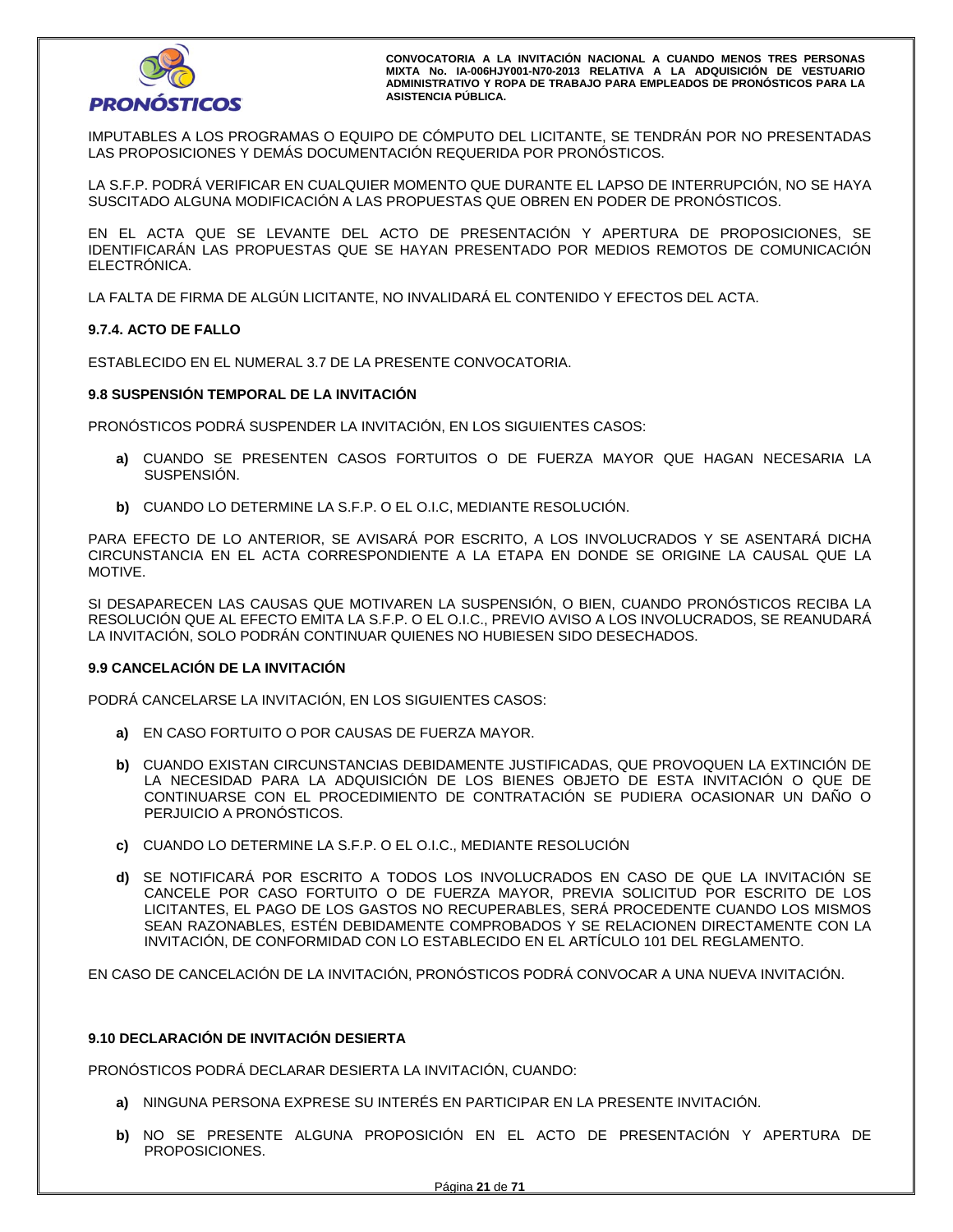

**c)** NINGUNA DE LAS PROPOSICIONES PRESENTADAS RESULTE SOLVENTE POR NO CUMPLIR LOS REQUISITOS ESTABLECIDOS EN ESTA CONVOCATORIA.

## **9.11 MODIFICACIONES QUE PODRÁN EFECTUARSE**

## **9.11.1 A LA CONVOCATORIA**

CUALQUIER MODIFICACIÓN, INCLUYENDO LAS QUE RESULTEN DE LA O LAS JUNTAS DE ACLARACIONES, FORMARÁ PARTE DE ESTA CONVOCATORIA Y DEBERÁN SER CONSIDERADAS POR LOS LICITANTES EN LA ELABORACIÓN DE SUS PROPOSICIONES.

## **9.11.2 A LOS CONTRATOS**

PRONÓSTICOS, SOLO PODRÁ MODIFICAR EL CONTRATO QUE SE DERIVE DE ESTA INVITACIÓN EN LOS TÉRMINOS PREVISTOS POR EL ARTÍCULO 52 DE LA LEY, ASÍ COMO POR LOS ARTÍCULOS 91 Y 92 DE SU REGLAMENTO.

## **9.12 INFRACCIONES Y SANCIONES**

LA S.F.P. SANCIONARÁ A LOS LICITANTES O PROVEEDORES QUE INFRINJAN LAS DISPOSICIONES DE LA LEY, CON MULTA EQUIVALENTE A LA CANTIDAD DE CINCUENTA Y HASTA MIL VECES EL SALARIO MÍNIMO GENERAL VIGENTE EN EL DISTRITO FEDERAL ELEVADO AL MES, EN LA FECHA DE LA INFRACCIÓN E INHABILITARÁ TEMPORALMENTE PARA PARTICIPAR EN PROCEDIMIENTOS DE CONTRATACIÓN O CELEBRAR CONTRATOS REGULADOS POR LA LEY AL LICITANTE O PROVEEDOR QUE SE UBIQUE EN ALGUNO DE LOS SUPUESTOS DE LOS ARTÍCULOS 59 Y 60 DE LA LEY.

## **9.13 PENA CONVENCIONAL**

CON FUNDAMENTO EN LO DISPUESTO EN LOS ARTÍCULOS 53 DE LA LEY Y 96 DE SU REGLAMENTO, PRONÓSTICOS APLICARÁ PENAS CONVENCIONALES AL PROVEEDOR POR EL ATRASO EN LA ENTREGA DE LOS BIENES OBJETO DE LA PRESENTE INVITACIÓN, CON BASE AL **ANEXO 13** DE LA PRESENTE CONVOCATORIA.

EN CASO DE EXISTIR PENAS CONVENCIONALES, EL PROVEEDOR DEBERÁ ENTERAR EL MONTO CORRESPONDIENTE, PREVIO AL PAGO DEL COMPROBANTE FISCAL QUE AMPARE LA ENTREGA DE LOS BIENES, EN LA CAJA DE PRONÓSTICOS, YA SEA MEDIANTE EFECTIVO, CHEQUE CERTIFICADO O CHEQUE DE CAJA. POR LO QUE EL PAGO DE LOS BIENES QUE PRONÓSTICOS DEBA EFECTUAR QUEDARÁ CONDICIONADO PROPORCIONALMENTE AL PAGO QUE EL PROVEEDOR DEBA EFECTUAR POR CONCEPTO DE PENAS CONVENCIONALES POR ATRASO.

## **9.14 RESCISIÓN DEL CONTRATO**

PRONÓSTICOS PODRÁ EN CUALQUIER MOMENTO RESCINDIR ADMINISTRATIVAMENTE EL CONTRATO ADJUDICADO CUANDO EL PROVEEDOR NO CUMPLA CON LAS CONDICIONES ESTABLECIDAS EN ESTA CONVOCATORIA O EN EL CONTRATO QUE SE SUSCRIBA, SIN NECESIDAD DE ACUDIR A LOS TRIBUNALES COMPETENTES EN LA MATERIA. SI PREVIAMENTE A LA DETERMINACIÓN DE DAR POR RESCINDIDO EL CONTRATO SE ENTREGARÁN LOS BIENES, EL PROCEDIMIENTO INICIADO QUEDARÁ SIN EFECTO, PREVIA ACEPTACIÓN Y VERIFICACIÓN DE PRONÓSTICOS DE QUE CONTINÚA VIGENTE LA NECESIDAD DE LOS BIENES, APLICANDO, EN SU CASO, LAS PENAS CONVENCIONALES CORRESPONDIENTES; POR LO QUE DE MANERA ENUNCIATIVA, MAS NO LIMITATIVA, SE ENTENDERÁ POR INCUMPLIMIENTO:

- **a)** SI TRANSCURRIDO EL TIEMPO SEÑALADO PARA LA ENTREGA DE LOS BIENES, ÉSTOS NO SE ENTREGAN.
- **b)** SI EL PROVEEDOR NO ENTREGA LOS BIENES OBJETO DE ESTA INVITACIÓN CON LA CALIDAD Y ESPECIFICACIONES SOLICITADAS POR PRONÓSTICOS.
- **c)** CUANDO EL PROVEEDOR CEDA TOTAL O PARCIALMENTE, BAJO CUALQUIER TÍTULO, LOS DERECHOS Y OBLIGACIONES A QUE SE REFIERA EL CONTRATO, CON EXCEPCIÓN DE LOS DERECHOS DE COBRO, EN CUYO CASO SE DEBERÁ CONTAR CON LA CONFORMIDAD PREVIA DE PRONÓSTICOS.

**d)** CUANDO EL PROVEEDOR SUSPENDA INJUSTIFICADAMENTE LA ENTREGA DE LOS BIENES ADJUDICADOS.

**e)** CUANDO EL PROVEEDOR NO CUMPLA EN TIEMPO Y FORMA LA ENTREGA DE LOS BIENES SOLICITADOS.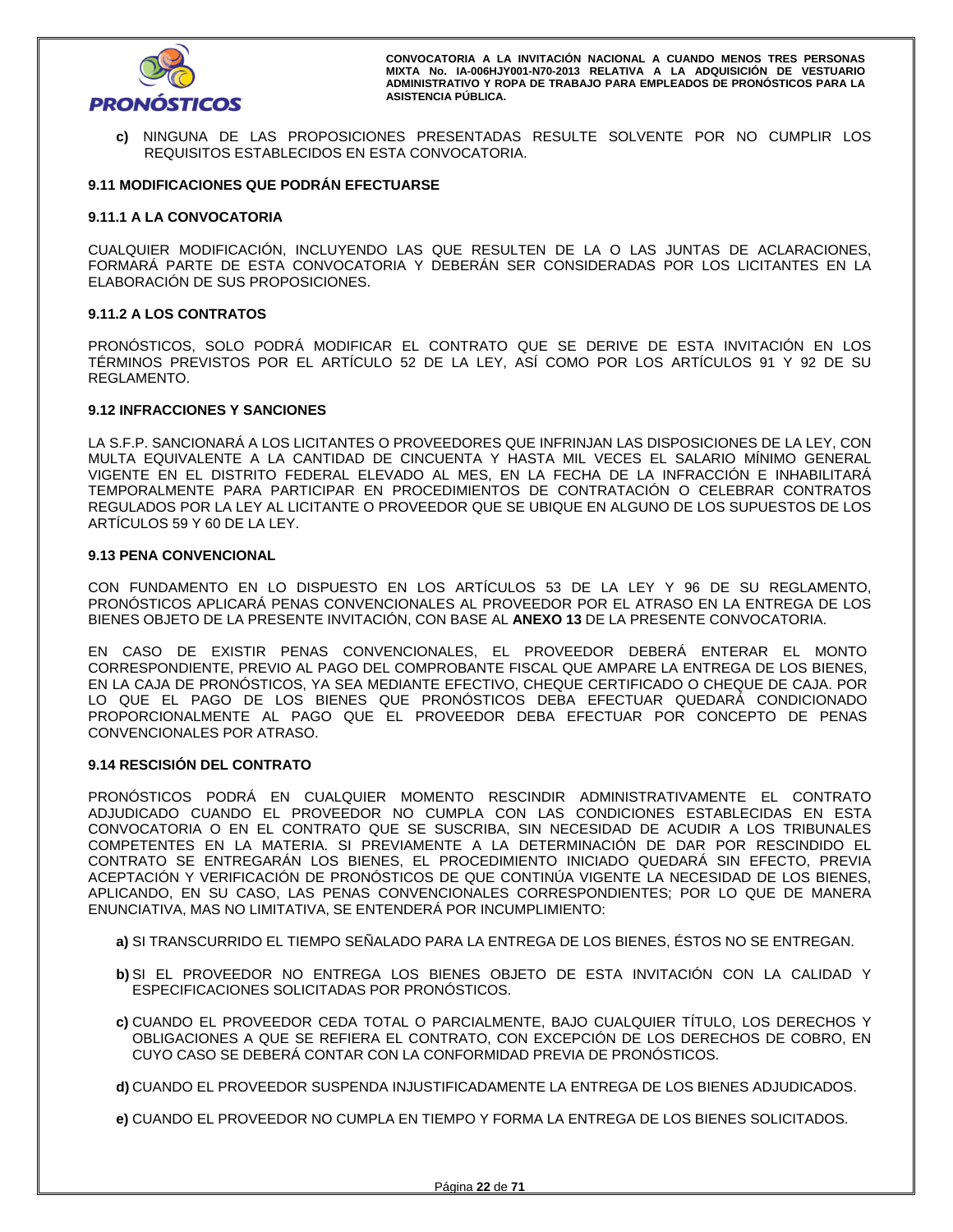

- **f)** CUANDO LA AUTORIDAD COMPETENTE DECLARE EL CONCURSO MERCANTIL, LA SUSPENSIÓN DE PAGOS O ALGUNA SITUACIÓN DISTINTA, QUE SEA ANÁLOGA O EQUIVALENTE Y QUE AFECTE EL PATRIMONIO DEL PROVEEDOR.
- **g)** CUANDO LOS BIENES NO SEAN ENTREGADOS DE ACUERDO CON LAS NORMAS, ESPECIFICACIONES Y OBLIGACIONES A QUE SE REFIERE EL CONTRATO.
- **h)** EN GENERAL, INCURRA EN INCUMPLIMIENTO TOTAL O PARCIAL DE LAS OBLIGACIONES QUE SE ESTIPULEN EN EL CONTRATO RESPECTIVO O DE LAS DISPOSICIONES DE LA LEY.
- **i)** LA FALTA DE ENTREGA DE LA GARANTÍA DE CUMPLIMIENTO DENTRO DE LOS DIEZ DÍAS NATURALES POSTERIORES A LA FIRMA DEL CONTRATO CORRESPONDIENTE.

PARA EL CASO DE OPTAR POR LA RESCISIÓN DEL CONTRATO, PRONÓSTICOS COMUNICARÁ POR ESCRITO AL PROVEEDOR EL INCUMPLIMIENTO EN QUE HAYA INCURRIDO, PARA QUE EN UN TÉRMINO DE 5 (CINCO) DÍAS HÁBILES EXPONGA LO QUE A SU DERECHO CONVENGA Y APORTE LAS PRUEBAS QUE ESTIME PERTINENTES, TRANSCURRIDO DICHO TÉRMINO PRONÓSTICOS TOMANDO EN CUENTA LOS ARGUMENTOS Y PRUEBAS OFRECIDOS POR EL PROVEEDOR, DETERMINARÁ DE MANERA FUNDADA Y MOTIVADA SI RESULTA PROCEDENTE O NO RESCINDIR EL CONTRATO, Y COMUNICARÁ POR ESCRITO AL PROVEEDOR DICHA DETERMINACIÓN, DENTRO DE LOS 15 (QUINCE) DÍAS HÁBILES SIGUIENTES.

PRONÓSTICOS PODRÁ DETERMINAR NO DAR POR RESCINDIDO EL CONTRATO, CUANDO DURANTE EL PROCEDIMIENTO ADVIERTA QUE LA RESCISIÓN DEL CONTRATO PUDIERA OCASIONAR ALGÚN DAÑO O AFECTACIÓN A LAS FUNCIONES QUE TIENE ENCOMENDADAS. EN ESTE SUPUESTO, PRONÓSTICOS ELABORARÁ UN DICTAMEN EN EL CUAL JUSTIFIQUE QUE LOS IMPACTOS ECONÓMICOS O DE OPERACIÓN QUE SE OCASIONARÍAN CON LA RESCISIÓN DEL CONTRATO RESULTARÍAN MÁS INCONVENIENTES.

AL NO DAR POR RESCINDIDO EL CONTRATO, PRONÓSTICOS ESTABLECERÁ CON EL PROVEEDOR OTRO PLAZO, QUE LE PERMITA SUBSANAR EL INCUMPLIMIENTO QUE HUBIERE MOTIVADO EL INICIO DEL PROCEDIMIENTO. EL CONVENIO MODIFICATORIO QUE AL EFECTO SE CELEBRE DEBERÁ ATENDER A LAS CONDICIONES PREVISTAS POR LOS DOS ÚLTIMOS PÁRRAFOS DEL ARTÍCULO 52 DE LA LEY.

CUANDO SE PRESENTE CUALQUIERA DE LOS CASOS MENCIONADOS, PRONÓSTICOS QUEDARÁ EXPRESAMENTE FACULTADO PARA OPTAR POR EXIGIR EL CUMPLIMIENTO DEL CONTRATO, APLICANDO LAS PENAS CONVENCIONALES Y/O RESCINDIRLO, SIENDO ESTA SITUACIÓN UNA FACULTAD POTESTATIVA.

# **9.15 TERMINACIÓN ANTICIPADA DEL CONTRATO**

PRONÓSTICOS PODRÁ DAR POR TERMINADO ANTICIPADAMENTE EL CONTRATO, CUANDO CONCURRAN RAZONES DE INTERÉS GENERAL O BIEN, CUANDO POR CAUSAS JUSTIFICADAS SE EXTINGA LA NECESIDAD DE REQUERIR LOS BIENES ORIGINALMENTE CONTRATADOS, Y SE DEMUESTRE QUE DE CONTINUAR CON EL CUMPLIMIENTO DE LAS OBLIGACIONES PACTADAS, SE OCASIONARÍA ALGÚN DAÑO O PERJUICIO A PRONÓSTICOS, O SE DETERMINE LA NULIDAD TOTAL O PARCIAL DE LOS ACTOS QUE DIERON ORIGEN AL CONTRATO, CON MOTIVO DE LA RESOLUCIÓN EMITIDA POR EL O.I.C. O LA S.F.P. EN ESTE CASO, PRONÓSTICOS A SOLICITUD ESCRITA DEL PROVEEDOR CUBRIRÁ LOS GASTOS NO RECUPERABLES, LOS CUALES SE LIMITARÁN A LO PREVISTO EN EL ARTÍCULO 102 FRACCIÓN I DEL REGLAMENTO, SIEMPRE QUE ESTOS SEAN RAZONABLES ESTÉN DEBIDAMENTE COMPROBADOS Y RELACIONADOS DIRECTAMENTE CON EL CONTRATO.

## **9.16 SUSPENSIÓN DE LOS BIENES**

CUANDO EN LA ENTREGA DE LOS BIENES SE PRESENTE CASO FORTUITO O DE FUERZA MAYOR, PRONÓSTICOS, PODRÁ SUSPENDER LA ENTREGA DE LOS MISMOS EN CUYO CASO ÚNICAMENTE SE PAGARÁN AQUELLOS IMPORTES QUE HUBIESEN SIDO EFECTIVAMENTE PRESTADOS O PROPORCIONADOS.

CUANDO LA SUSPENSIÓN OBEDEZCA A CAUSAS IMPUTABLES A PRONÓSTICOS, PREVIA PETICIÓN Y JUSTIFICACIÓN DEL PROVEEDOR, SE REMBOLSARÁN LOS GASTOS NO RECUPERABLES QUE SE ORIGINEN DURANTE EL TIEMPO QUE DURE LA SUSPENSIÓN, SIEMPRE QUE ESTOS SEAN RAZONABLES, ESTÉN DEBIDAMENTE COMPROBADOS Y SE RELACIONEN DIRECTAMENTE CON LOS BIENES, LOS CUALES SERÁN PAGADOS DENTRO DE UN TÉRMINO NO MAYOR A CUARENTA Y CINCO DÍAS NATURALES POSTERIORES A LA SOLICITUD FUNDADA Y DOCUMENTADA DEL PROVEEDOR. ADEMÁS SE PACTARÁ POR LAS PARTES EL PLAZO DE SUSPENSIÓN, A CUYO TÉRMINO PODRÁ INICIARSE LA TERMINACIÓN ANTICIPADA DEL CONTRATO.

LO ANTERIOR, DE CONFORMIDAD CON EL ARTÍCULO 55-BIS DE LA LEY.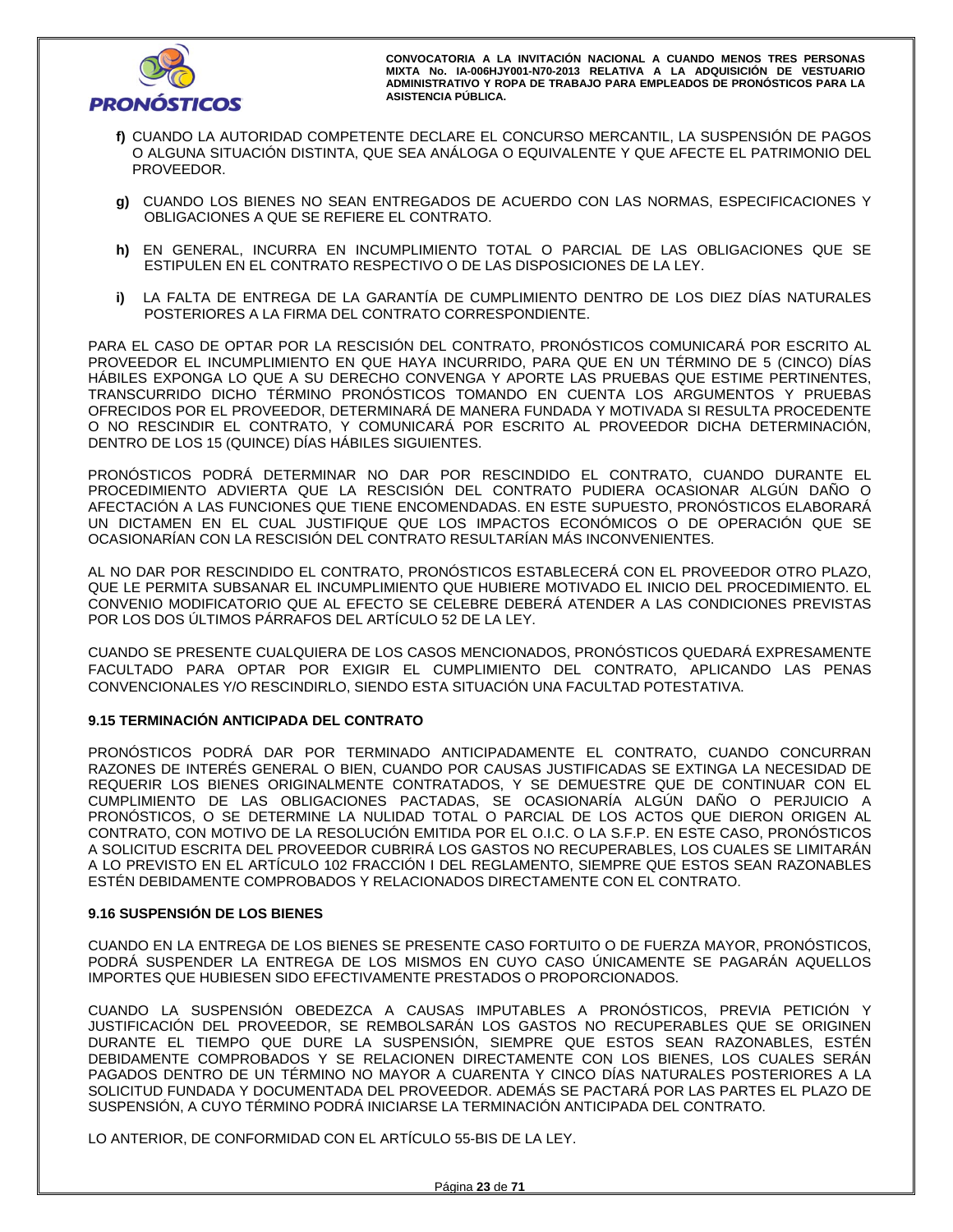

PRONÓSTICOS REMBOLSARÁ AL PROVEEDOR, LOS GASTOS NO RECUPERABLES EN QUE HAYA INCURRIDO; SIEMPRE Y CUANDO, ÉSTOS CORRESPONDAN A LOS BIENES SOLICITADOS POR PRONÓSTICOS Y SE COMPRUEBEN MEDIANTE SUS RESPECTIVOS COMPROBANTES FISCALES, LOS CUALES SERÁN EVALUADOS Y APROBADOS POR PRONÓSTICOS CONTANDO PREVIAMENTE CON LA JUSTIFICACIÓN TÉCNICA Y/O NORMATIVA DEL ÁREA REQUIRENTE.

## **9.17 CONTROVERSIAS**

LAS CONTROVERSIAS QUE SE SUSCITEN CON MOTIVO DE LA INTERPRETACIÓN O APLICACIÓN DE LA LEY, DE ESTA CONVOCATORIA DE LOS CONTRATOS QUE SE DERIVEN DE LA PRESENTE INVITACIÓN, SERÁN RESUELTAS POR LOS TRIBUNALES FEDERALES EN LA CIUDAD DE MÉXICO, DISTRITO FEDERAL, POR LO QUE LAS PARTES RENUNCIAN EXPRESAMENTE A CUALQUIER OTRO FUERO QUE PUDIERE CORRESPONDERLES EN RAZÓN DE SU DOMICILIO PRESENTE O FUTURO.

## **9.18 NO NEGOCIACIÓN DE CONDICIONES**

BAJO NINGUNA CIRCUNSTANCIA PODRÁN SER NEGOCIADAS LAS CONDICIONES ESTIPULADAS EN ESTA CONVOCATORIA O LAS PROPUESTAS PRESENTADAS POR LOS LICITANTES.

SE ESTABLECE QUE EL LICITANTE AL QUE SE ADJUDIQUE EL CONTRATO, NO PODRÁ TRANSMITIR BAJO NINGÚN TÍTULO, LOS DERECHOS Y OBLIGACIONES QUE SE ESTABLEZCAN EN EL O LOS CONTRATO(S) QUE SE DERIVEN DE ESTA INVITACIÓN, CON EXCEPCIÓN DE LOS DERECHOS DE COBRO, EN CUYO CASO SE DEBERÁ CONTAR CON LA CONFORMIDAD PREVIA DE PRONÓSTICOS.

## **9.19 SITUACIONES NO PREVISTAS EN LA CONVOCATORIA**

CUALQUIER SITUACIÓN QUE NO HAYA SIDO PREVISTA EN LA PRESENTE CONVOCATORIA, SERÁ RESUELTA POR PRONÓSTICOS ESCUCHANDO LA OPINIÓN DE LAS AUTORIDADES COMPETENTES, CON BASE EN LAS ATRIBUCIONES ESTABLECIDAS EN LAS DISPOSICIONES APLICABLES.

ASIMISMO, PARA LA INTERPRETACIÓN O APLICACIÓN DE ESTA CONVOCATORIA O DEL CONTRATO QUE SE CELEBRE, EN LO NO PREVISTO EN TALES DOCUMENTOS SE ESTARÁ A LO DISPUESTO EN LA LEY Y SU REGLAMENTO; CÓDIGO CIVIL FEDERAL; LA LEY FEDERAL DE PROCEDIMIENTO ADMINISTRATIVO; CÓDIGO FEDERAL DE PROCEDIMIENTOS CIVILES Y DEMÁS DISPOSICIONES LEGALES VIGENTES EN LA MATERIA.

## **9.20 TRANSPARENCIA Y COMBATE A LA CORRUPCIÓN.**

A LA PRESENTE CONVOCATORIA SE ADJUNTAN LOS **ANEXOS 14-A, 14-B Y 14-C** "ENCUESTAS DE TRANSPARENCIA DEL PROCEDIMIENTO DE INVITACIÓN", MISMO QUE SE SOLICITA SEA REQUISITADO EN EL DESARROLLO DE LOS EVENTOS DE ESTA INVITACIÓN.

## **9.21 AFILIACIÓN A CADENAS PRODUCTIVAS**

LOS LICITANTES QUE ASÍ LO REQUIERAN, CON BASE EN LA INFORMACIÓN QUE SE INDICA EN EL **ANEXO 21**, PODRÁ OBTENER UNA CITA PARA SU AFILIACIÓN PREFERENTEMENTE EN UN PLAZO NO MAYOR A CINCO DÍAS NATURALES POSTERIORES AL FALLO, COMUNICÁNDOSE AL NÚMERO TELEFÓNICO 50.89.61.07 O AL 01.800.NAFINSA, DONDE SE LE ORIENTARÁ PARA INICIAR CON EL PROCESO DE AFILIACIÓN.

MÉXICO, D. F., a 31 DE JULIO DE 2013.

**ÁREA CONVOCANTE** 

**ÁREA CONVOCANTE**

**\_\_\_\_\_\_\_\_\_\_\_\_\_\_\_\_\_\_\_\_\_\_\_\_\_\_\_\_\_\_\_\_\_\_\_\_\_ LIC.MARIO I. FRÍAS VALENZUELA DIRECTOR ADMINISTRATIVO** 

**\_\_\_\_\_\_\_\_\_\_\_\_\_\_\_\_\_\_\_\_\_\_\_\_\_\_\_\_\_\_\_\_\_ LIC.IMELDA MALVAEZ AVILA GERENTE DE RECURSOS MATERIALES**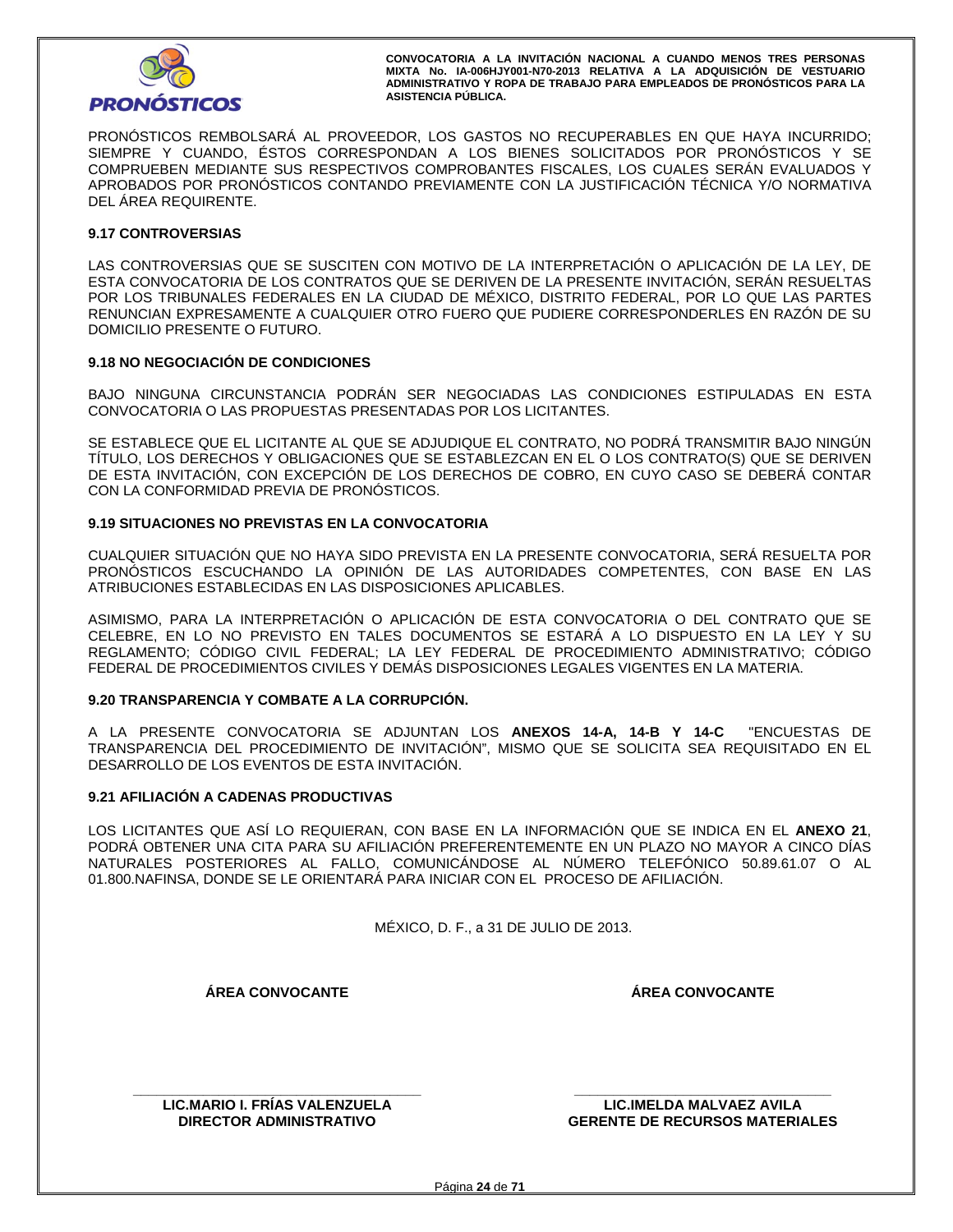

**ÁREA REQUIRENTE ÁREA JURÍDICA** 

**\_\_\_\_\_\_\_\_\_\_\_\_\_\_\_\_\_\_\_\_\_\_\_\_\_\_\_\_\_\_\_\_\_ LIC. ROBERTO SANDOVAL RÍOS GERENTE DE RECURSOS HUMANOS**  **\_\_\_\_\_\_\_\_\_\_\_\_\_\_\_\_\_\_\_\_\_\_\_\_\_\_\_\_\_\_\_\_\_\_\_\_\_\_ LIC. MAURICIO HERNÁNDEZ NAVARRO GERENTE JURÍDICO** 

TODAS LAS ESPECIFICACIONES Y REQUISITOS TÉCNICOS CONTENIDOS EN LA CONVOCATORIA (COMO **ANEXO 13**), SON RESPONSABILIDAD DEL ÁREA REQUIRENTE, EN EL CASO DE LOS REQUISITOS ADMINISTRATIVOS SON RESPONSABILIDAD DE LA GERENCIA DE RECURSOS MATERIALES Y LOS ASPECTOS LEGALES DE LA COORDINACIÓN TÉCNICA Y JURÍDICA, CON BASE AL NUMERAL VIII DE LAS POLÍTICAS BASES Y LINEAMIENTOS DE PRONÓSTICOS PARA LA ASISTENCIA PÚBLICA.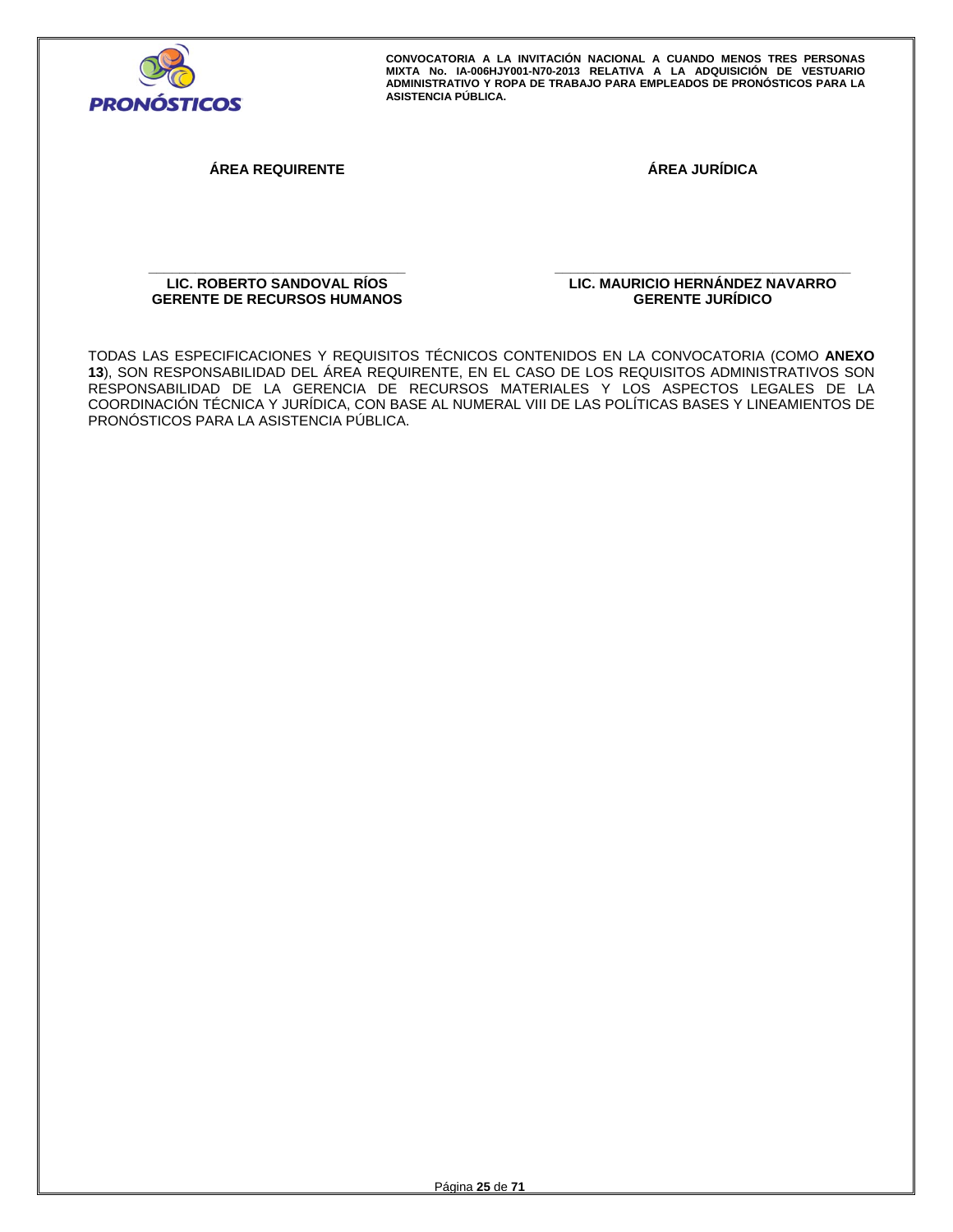

# **ANEXO 1 LISTA DE VERIFICACIÓN PARA REVISAR PROPOSICIONES**

# **4.1 DOCUMENTACIÓN DISTINTA (LEGAL-ADMINISTRATIVA) A LA PROPUESTA TÉCNICA Y ECONÓMICA**

| No.             | A ELECCIÓN DEL LICITANTE PODRÁ ENTREGARSE DENTRO O FUERA DEL<br>SOBRE QUE LAS CONTENGA, Y SERÁ LA SIGUIENTE:                                                                                                                                                                                                                                                                                                                                                      | <b>PRESENTA</b> | <b>NO</b><br><b>PRESENTA</b> |
|-----------------|-------------------------------------------------------------------------------------------------------------------------------------------------------------------------------------------------------------------------------------------------------------------------------------------------------------------------------------------------------------------------------------------------------------------------------------------------------------------|-----------------|------------------------------|
| $\mathbf{1}$    | ORIGINAL Y COPIA DE IDENTIFICACIÓN OFICIAL VIGENTE DE QUIEN FIRMA LAS<br>PROPOSICIONES.                                                                                                                                                                                                                                                                                                                                                                           |                 |                              |
| $\overline{2}$  | ESCRITO DE MANIFESTACIÓN DE INTERÉS.<br><b>ANEXO 2</b>                                                                                                                                                                                                                                                                                                                                                                                                            |                 |                              |
| 3               | ESCRITO BAJO PROTESTA DE DECIR VERDAD, QUE CUENTA CON FACULTADES<br>SUFICIENTES PARA COMPROMETERSE POR SÍ O POR SU REPRESENTADA, SIN<br>QUE SEA NECESARIO ACREDITAR SU PERSONALIDAD JURÍDICA.<br><b>ANEXO 4</b>                                                                                                                                                                                                                                                   |                 |                              |
| 4               | ACREDITACIÓN DE PERSONALIDAD.<br><b>ANEXO 5-A (PERSONAL MORAL)</b><br><b>ANEXO 5-B (PERSONA FÍSICA)</b>                                                                                                                                                                                                                                                                                                                                                           |                 |                              |
| 5               | ESCRITO BAJO PROTESTA DE DECIR VERDAD, QUE ES DE NACIONALIDAD<br>MEXICANA.<br><b>ANEXO 6</b>                                                                                                                                                                                                                                                                                                                                                                      |                 |                              |
| 6               | ESCRITO BAJO PROTESTA DE DECIR VEDAD, DE NO ENCONTRARSE EN<br>ALGUNO DE LOS SUPUESTOS ESTABLECIDOS POR LOS ARTÍCULOS 50 Y 60 DE<br>LA LEY.<br><b>ANEXO7</b>                                                                                                                                                                                                                                                                                                       |                 |                              |
| $\overline{7}$  | ESCRITO EN EL QUE INDIQUE LA DIRECCIÓN DE CORREO ELECTRÓNICO.<br><b>ANEXO 8</b>                                                                                                                                                                                                                                                                                                                                                                                   |                 |                              |
| 8               | ESCRITO DE DECLARACIÓN DE INTEGRIDAD EN LA QUE MANIFIESTEN, BAJO<br>PROTESTA DE DECIR VERDAD, QUE POR SÍ MISMOS O A TRAVÉS DE<br>INTERPÓSITA PERSONA, SE ABSTENDRÁN DE ADOPTAR CONDUCTAS, PARA<br>QUE LOS SERVIDORES PÚBLICOS DE PRONÓSTICOS, INDUZCAN O ALTEREN<br>LAS EVALUACIONES DE LAS PROPUESTAS, EL RESULTADO DEL<br>PROCEDIMIENTO, U OTROS ASPECTOS QUE OTORGUEN CONDICIONES MÁS<br>VENTAJOSAS CON RELACIÓN A LOS DEMÁS LICITANTES.<br>ANEXO <sub>9</sub> |                 |                              |
| 9               | DOCUMENTO EXPEDIDO POR AUTORIDAD COMPETENTE QUE DETERMINE SU<br>ESTRATIFICACIÓN COMO MICRO, PEQUEÑA O MEDIANA EMPRESA<br>O BIEN, ESCRITO BAJO PROTESTA DE DECIR VERDAD, QUE CUENTA O NO.<br>CON ESE CARÁCTER.<br>ANEXO 10-A<br>ANEXO 10-B                                                                                                                                                                                                                         |                 |                              |
| 10 <sup>°</sup> | ESCRITO EN EL QUE MANIFIESTE QUE EL DOMICILIO CONSIGNADO EN SUS<br>PROPUESTAS SERÁ EL LUGAR EN DONDE EL LICITANTE RECIBIRÁ TODA<br>CLASE DE NOTIFICACIONES QUE RESULTEN DE LOS ACTOS Y CONTRATOS<br>QUE CELEBREN CON PRONOSTICOS.<br><b>ANEXO11</b>                                                                                                                                                                                                               |                 |                              |
| 11              | CARTA DE CONFORMIDAD Y DE ACEPTACIÓN DE LA PRESENTE<br>CONVOCATORIA, SUS ANEXOS Y EN SU CASO, DE LAS MODIFICACIONES<br>DERIVADAS DE LA JUNTA O JUNTAS DE ACLARACIÓN AL CONTENIDO DE LA<br>CONVOCATORIA, LO CUAL NO LO EXIME DE PRESENTAR LOS DOCUMENTOS<br>SOLICITADOS EN LA MISMA.<br><b>ANEXO12</b>                                                                                                                                                             |                 |                              |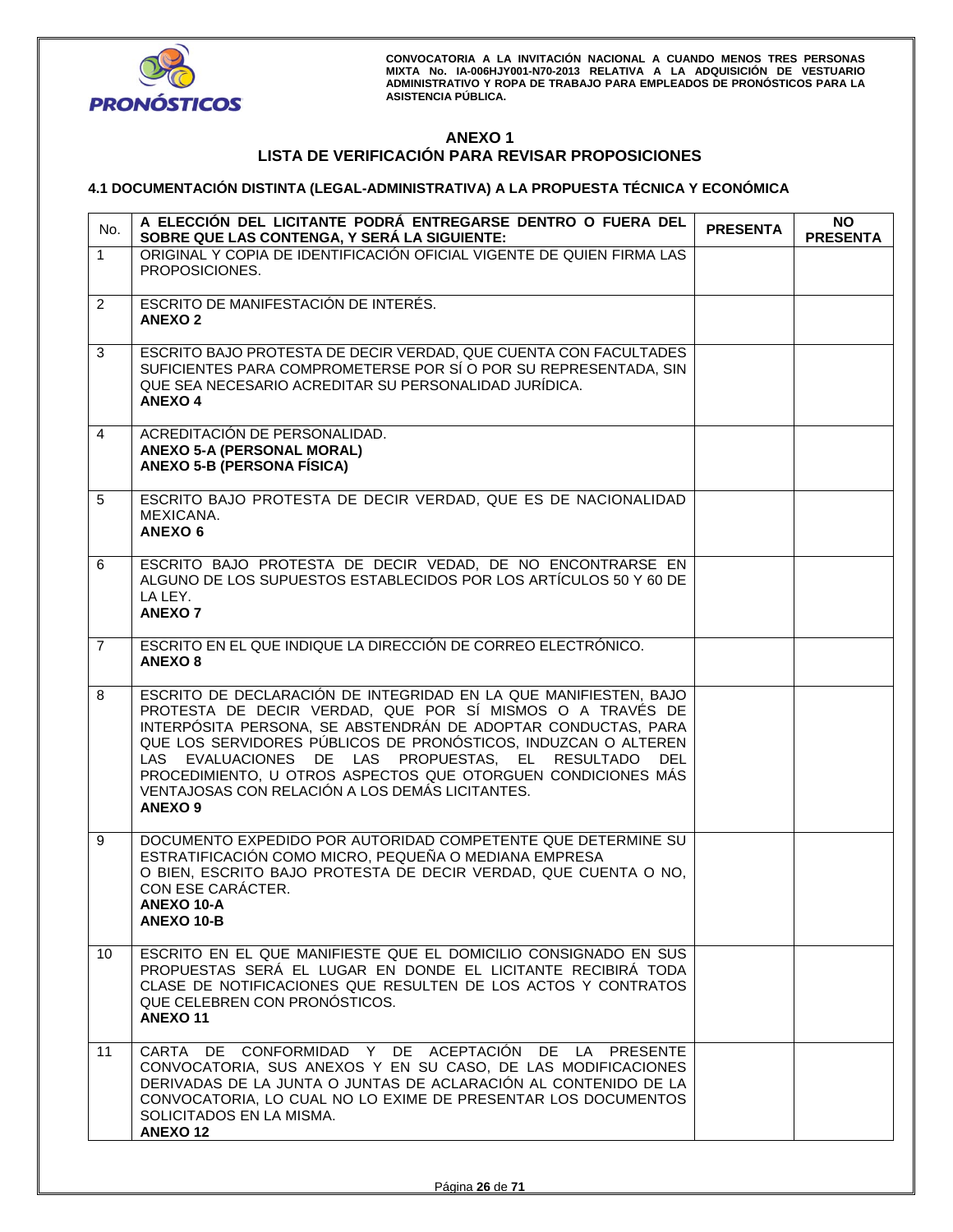

| No.             | A ELECCIÓN DEL LICITANTE PODRÁ ENTREGARSE DENTRO O FUERA DEL<br>SOBRE QUE LAS CONTENGA, Y SERÁ LA SIGUIENTE:                                                                                                                               | <b>PRESENTA</b> | <b>NO</b><br><b>PRESENTA</b> |
|-----------------|--------------------------------------------------------------------------------------------------------------------------------------------------------------------------------------------------------------------------------------------|-----------------|------------------------------|
| 12 <sup>2</sup> | DOCUMENTO DE LA RESOLUCIÓN EXPEDIDO POR EL S.A.T. SOBRE EL<br>CUMPLIMIENTO DE SUS OBLIGACIONES FISCALES CONFORME A LO<br>ESTABLECIDO EN LA REGLA 1.2.1.15 Y 11.2.1.13 DE LA MISCELANEA FISCAL<br>PARA 2013. (D.O.F. 28-12-2012).           |                 |                              |
| 13              | EN CASO DE OPTAR POR LA PRESENTACIÓN DE LAS PROPOSICIONES DE<br>MANERA DOCUMENTAL Y POR ESCRITO DEBERÁ ENTREGAR EN MEDIO<br>MAGNÉTICO (USB, CD) LA PROPUESTA TÉCNICA (ANEXO 13) Y PROPUESTA<br>ECONÓMICA (ANEXO 14), AMBOS EN FORMATO PDF. |                 |                              |

# **4.3 PROPUESTA TÉCNICA (ANEXO 13)**

| LA PROPUESTA TÉCNICA DEBERÁ PRESENTARSE DENTRO DEL SOBRE ÚNICO DE<br><b>PROPOSICIÓN Y CONTENER LA SIGUIENTE DOCUMENTACIÓN:</b>                                                                                                                                                                                                                                                                                                                                                                                                                                                                                                                                                                                                                                                     | <b>PRESENTA</b> | <b>NO</b><br><b>PRESENTA</b> |
|------------------------------------------------------------------------------------------------------------------------------------------------------------------------------------------------------------------------------------------------------------------------------------------------------------------------------------------------------------------------------------------------------------------------------------------------------------------------------------------------------------------------------------------------------------------------------------------------------------------------------------------------------------------------------------------------------------------------------------------------------------------------------------|-----------------|------------------------------|
| PROPUESTA TÉCNICA FIRMADA EN CADA UNA DE SUS HOJAS POR EL<br>REPRESENTANTE LEGAL DEL LICITANTE, EN EL QUE SE DESCRIBA AMPLIAMENTE<br>LOS BIENES QUE OFRECE, EN CONCORDANCIA CON LO SEÑALADO EN EL ANEXO<br>13, DANDO CUMPLIMIENTO A TODAS Y CADA UNA DE LAS ESPECIFICACIONES<br>ESTABLECIDAS EN EL MISMO.                                                                                                                                                                                                                                                                                                                                                                                                                                                                          |                 |                              |
|                                                                                                                                                                                                                                                                                                                                                                                                                                                                                                                                                                                                                                                                                                                                                                                    |                 |                              |
| MANIFESTAR Y ENTREGAR POR ESCRITO EN HOJA MEMBRETADA Y CON LA FIRMA AUTÓGRAFA DE SU<br><b>REPRESENTANTE LEGAL QUE:</b>                                                                                                                                                                                                                                                                                                                                                                                                                                                                                                                                                                                                                                                             |                 |                              |
| ESCRITO CON FIRMA AUTÓGRAFA DEL REPRESENTANTE LEGAL, EN EL QUE EL<br>LICITANTE MANIFIESTE BAJO PROTESTA DE DECIR VERDAD, QUE LA TOTALIDAD DE<br>LOS BIENES QUE OFERTA Y ENTREGARÁ, SERÁN PRODUCIDOS EN LOS ESTADOS<br>UNIDOS MEXICANOS, Y QUE ADEMÁS CONTENDRÁN COMO MÍNIMO 65% DE GRADO<br>DE CONTENIDO NACIONAL. EL LICITANTE DEBERÁ INIDICAR CADA UNA DE LAS<br>PARTIDAS EN LAS QUE PARTICIPA. ANEXO 18                                                                                                                                                                                                                                                                                                                                                                         |                 |                              |
| ESCRITO CON FIRMA AUTÓGRAFA DEL REPRESENTANTE LEGAL, EN EL QUE<br>MANIFIESTE QUE LOS BIENES QUE OFERTA Y ENTREGARÁ CUMPLEN CON LAS<br>NORMAS NOM-004-SCFI-2006, NOM-050-SCFI-2004 Y NOM-113-STPS-2009.                                                                                                                                                                                                                                                                                                                                                                                                                                                                                                                                                                             |                 |                              |
| ESCRITO CON FIRMA AUTÓGRAFA DEL REPRESENTANTE LEGAL, EN EL CUAL<br>MANIFIESTE QUE CUENTA CON CAPACIDAD DE RESPUESTA INMEDIATA, ASÍ COMO<br>LOS RECURSOS TÉCNICOS, FINANCIEROS Y DEMÁS QUE SEAN NECESARIOS, Y<br>CUYAS ACTIVIDADES COMERCIALES O PROFESIONALES ESTÉN RELACIONADAS<br>CON LOS BIENES OBJETO DEL CONTRATO A CELEBRARSE.                                                                                                                                                                                                                                                                                                                                                                                                                                               |                 |                              |
| ESCRITO CON FIRMA AUTÓGRAFA DEL REPRESENTANTE LEGAL, EN EL CUAL<br>DESCRIBA EL NOMBRE COMPLETO, DOMICILIO DE OFICINA, NÚMERO TELEFÓNICO<br>DE OFICINA, NÚMERO TELEFÓNICO CELULAR, DE LAS PERSONAS ASIGNADAS QUE<br>ATENDERÁN LAS SOLICITUDES O CUALQUIER ASUNTO RELACIONADO CON LA<br>ADQUISICIÓN DE LOS BIENES MOTIVO DE ESTE PROCEDIMIENTO.                                                                                                                                                                                                                                                                                                                                                                                                                                      |                 |                              |
| ESCRITO CON FIRMA AUTÓGRAFA DEL REPRESENTANTE LEGAL, MEDIANTE EL<br>CUAL MANIFIESTE BAJO PROTESTA DE DECIR VERDAD, EL NOMBRE DE LA<br>EMPRESA FABRICANTE Y EL RESULTADO DEL CÁLCULO DEL PORCENTAJE DEL<br>CONTENIDO NACIONAL DE LOS BIENES ENTREGADOS EN EL PROCEDIMIENTO DE<br>CONTRATACIÓN RESPECTIVO. (PARA EFECTOS INFORMATIVOS Y ESTADÍSTICOS<br>CON BASE EN LA REGLA 9 PARA LA DETERMINACIÓN, ACREDITACIÓN Y<br>VERIFICACIÓN DEL CONTENIDO NACIONAL DE LOS BIENES QUE SE OFERTAN Y<br>ENTREGAN EN LOS PROCEDIMIENTOS DE CONTRATACIÓN, ASÍ COMO PARA LA<br>APLICACIÓN DEL REQUISITO DE CONTENIDO NACIONAL EN LA CONTRATACIÓN DE<br>OBRAS PÚBLICAS, QUE CELEBREN LAS DEPENDENCIAS Y ENTIDADES DE LA<br>ADMINISTRACIÓN PÚBLICA FEDERAL, EMITIDO EL 14/10/2010 D.O.F.). ANEXO 20 |                 |                              |
| PRESENTAR CARTA COMPROMISO DENOMINADA "CARTA GARANTÍA", EN HOJA<br>MEMBRETADA Y CON FIRMA AUTÓGRAFA DEL REPRESENTE LEGAL, MISMA QUE<br>ESTARÁ VIGENTE HASTA EL 31 DE DICIEMBRE DE 2013, CONTADOS A PARTIR DE<br>LA FECHA DE RECEPCIÓN EN EL ALMACÉN DE LA ENTIDAD, EN EL QUE MANIFIESTE<br>QUE EN CASO DE BIENES DEFECTUOSOS O QUE NO CUMPLAN CON LAS<br>CARACTERÍSTICAS TÉCNICAS REQUERIDAS, EL PROVEEDOR DEBERÁ REPONERLA<br>DENTRO DE LOS 5 DÍAS HÁBILES POSTERIORES A LA NOTIFICACIÓN VÍA CORREO                                                                                                                                                                                                                                                                               |                 |                              |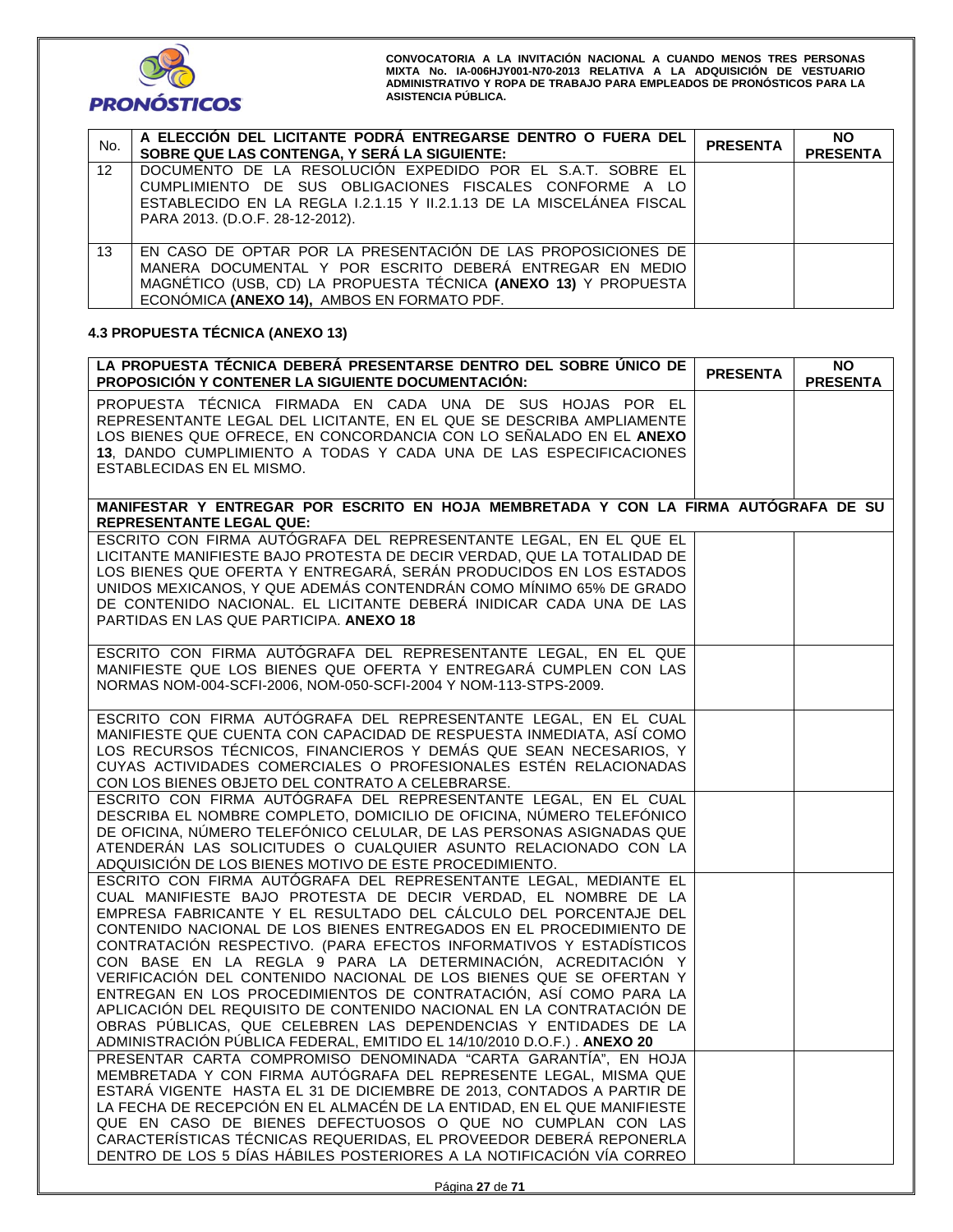

ELECTRÓNICO EFECTUADA POR LA GERENCIA DE RECURSOS HUMANOS, PARA LA CUAL LA UNIDAD ADMINISTRATIVA ANTES MENCIONADA DEBERÁ INFORMARLO DENTRO DE LOS OCHO DÍAS POSTERIORES A LA RECEPCIÓN DE LOS BIENES. **ANEXO 19**

# **4.4 PROPUESTA ECONÓMICA (ANEXO 14)**

| LA PROPUESTA ECONÓMICA, DEBERÁ PRESENTARSE DENTRO DEL SOBRE ÚNICO<br>DE PROPOSICIONES Y CONTENER LA SIGUIENTE DOCUMENTACIÓN: | <b>PRESENTA</b> | NO<br><b>PRESENTA</b> |
|------------------------------------------------------------------------------------------------------------------------------|-----------------|-----------------------|
| ORIGINAL DE LA PROPUESTA CONFORME A LO INDICADO EN EL ANEXO 14                                                               |                 |                       |

FO-CON-09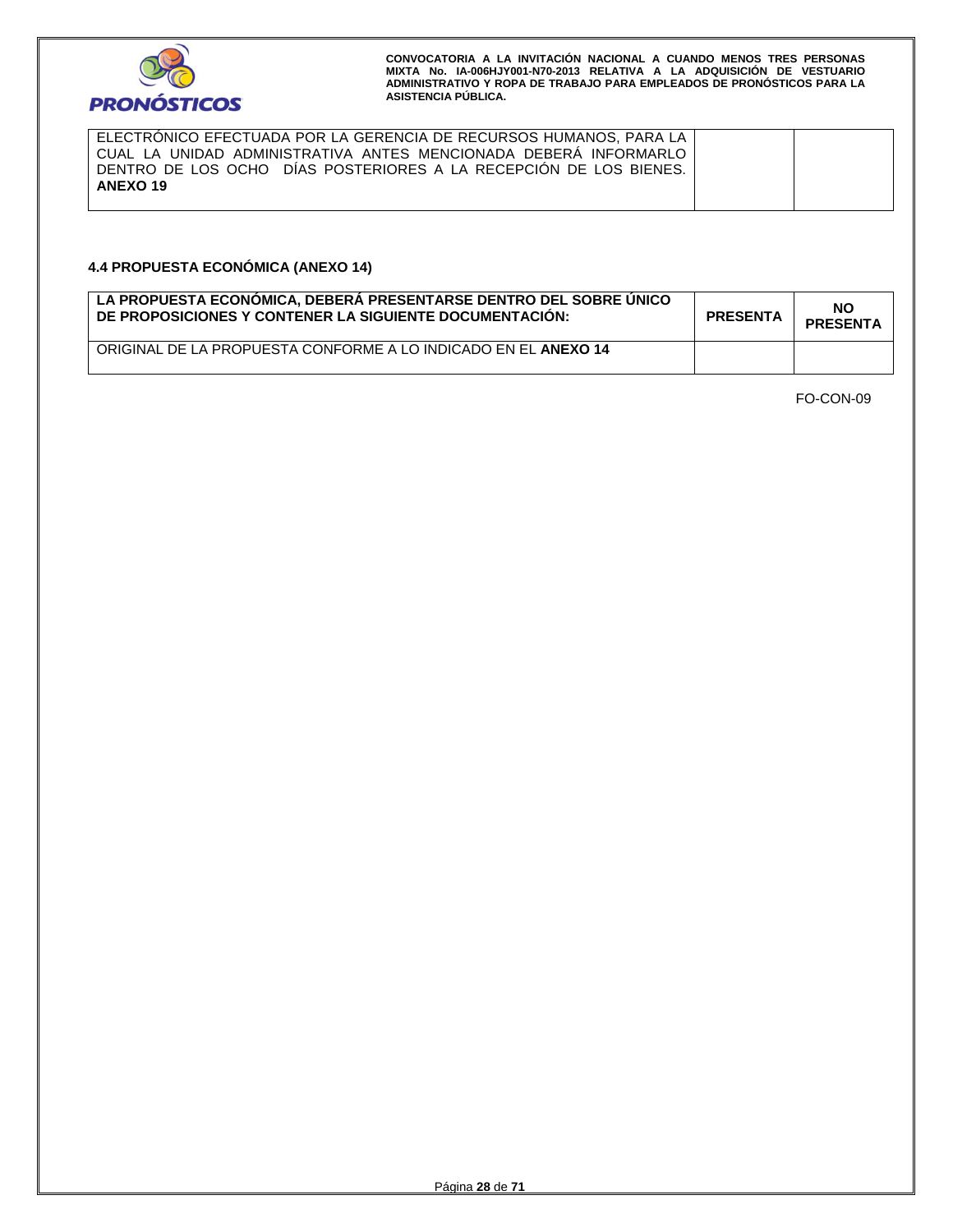

# **ANEXO 2 ESCRITO DE MANIFESTACIÓN DE INTERÉS**

**MÉXICO, D.F., \_\_\_\_\_\_DE \_\_\_\_\_\_\_ 2013** 

**PRONÓSTICOS PARA LA ASISTENCIA PÚBLICA AV. INSURGENTES SUR No. 1397, COL. INSURGENTES MIXCOAC, DELEGACIÓN BENITO JUÁREZ C.P. 03920, MÉXICO, D.F. P R E S E N T E** 

A NOMBRE DE (NOMBRE DEL LICITANTE), A QUIEN REPRESENTO, ME PERMITO MANIFESTAR EL INTERÉS DE PARTICIPAR EN LA INVITACIÓN NACIONAL A CUANDO MENOS TRES PERSONAS MIXTA No. IA-006HJY001-N70-2013 RELATIVA A LA ADQUISICIÓN DE VESTUARIO ADMINISTRATIVO Y ROPA DE TRABAJO PARA EMPLEADOS DE PRONÓSTICOS PARA LA ASISTENCIA PÚBLICA, PARA LO CUAL ME PERMITO ENLISTAR LOS SIGUIENTES DATOS GENERALES:

**NOMBRE DE LA EMPRESA: R.F.C.: DOMICILIO: No. TELEFÓNICO: NOMBRE DEL REPRESENTANTE LEGAL:**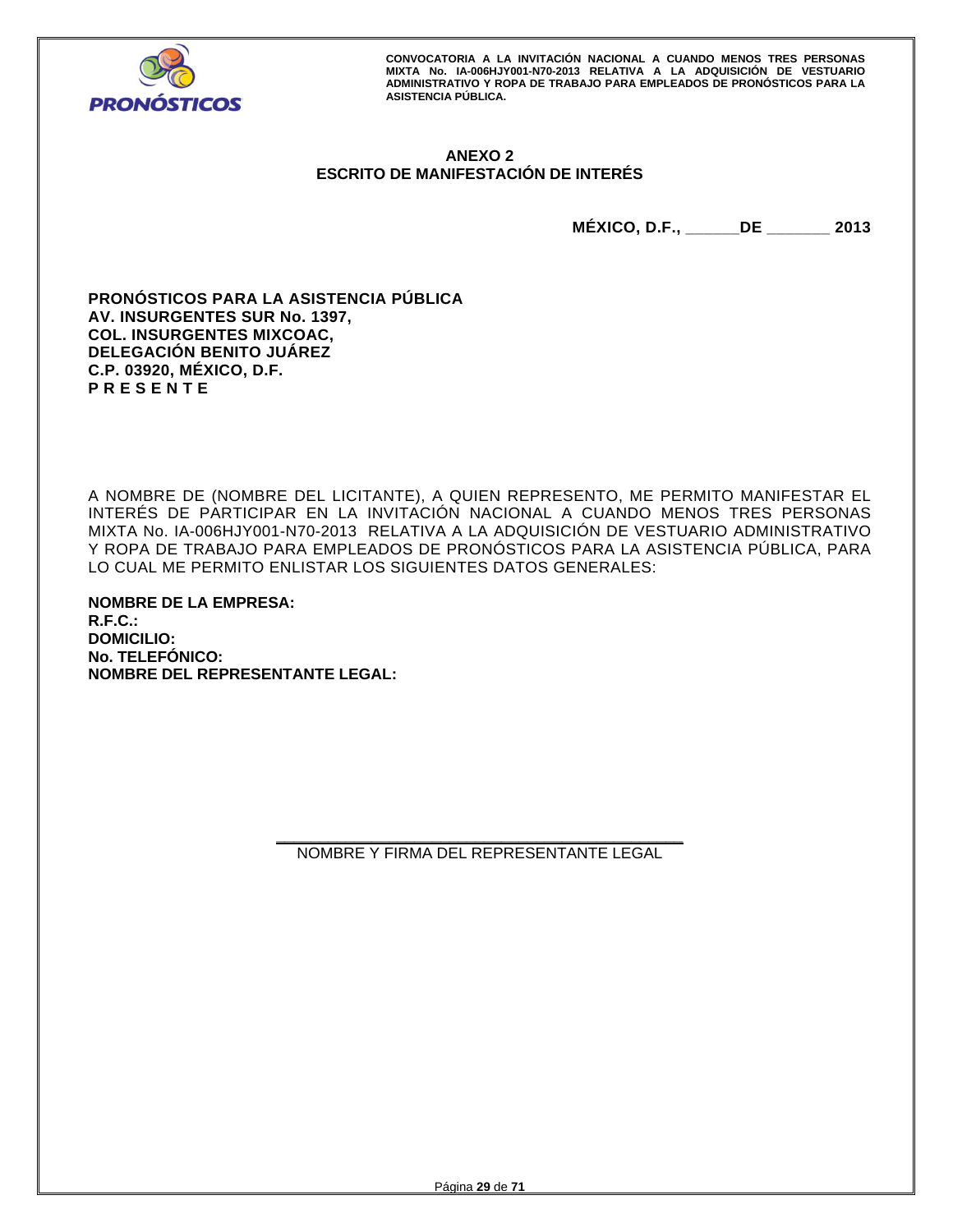

# **ANEXO 3**

# **SOLICITUD DE ACLARACIÓN AL CONTENIDO DE LA CONVOCATORIA**

**MÉXICO, D.F., \_\_\_\_\_\_DE \_\_\_\_\_\_\_ 2013** 

**PRONÓSTICOS PARA LA ASISTENCIA PÚBLICA AV. INSURGENTES SUR No. 1397, COL. INSURGENTES MIXCOAC, DELEGACIÓN BENITO JUÁREZ C.P. 03920, MÉXICO, D.F. P R E S E N T E** 

INVITACIÓN NACIONAL A CUANDO MENOS TRES PERSONAS MIXTA No. IA-006HJY001-N70-2013, RELATIVA A LA ADQUISICIÓN DE VESTUARIO ADMINISTRATIVO Y ROPA DE TRABAJO PARA EMPLEADOS DE PRONÓSTICOS PARA LA ASISTENCIA PÚBLICA.

**NOMBRE DE LA EMPRESA: NOMBRE DEL REPRESENTANTE LEGAL:** 

# **SOLICITA ACLARACIÓN A LOS ASPECTOS:**

( ) **ESPECIFICACIONES TÉCNICAS** ( ) **ASPECTOS NORMATIVOS**

**PREGUNTAS** 

1.-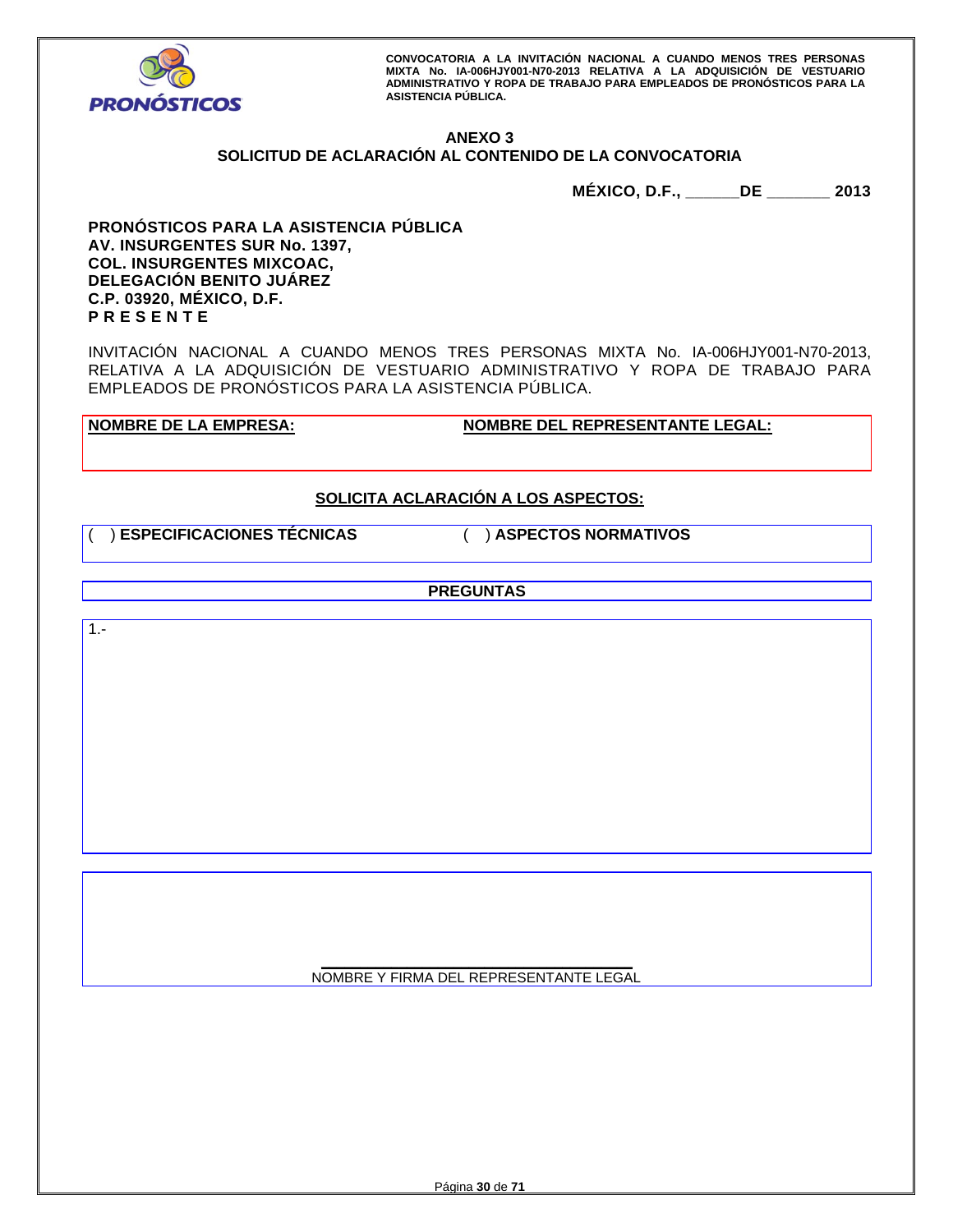

## **ANEXO 4 ESCRITO DE FACULTADES CON FUNDAMENTO EN EL ARTÍCULO 29 FRACCIÓN VI DE LA LEY**

**MÉXICO, D.F., \_\_\_\_\_\_DE \_\_\_\_\_\_\_ 2013** 

**PRONÓSTICOS PARA LA ASISTENCIA PÚBLICA AV. INSURGENTES SUR No. 1397, COL. INSURGENTES MIXCOAC, DELEGACIÓN BENITO JUÁREZ C.P. 03920, MÉXICO, D.F. P R E S E N T E** 

EN RELACIÓN CON LA INVITACIÓN NACIONAL A CUANDO MENOS TRES PERSONAS MIXTA No. IA-006HJY001-N70-2013 RELATIVA A LA ADQUISICIÓN DE VESTUARIO ADMINISTRATIVO Y ROPA DE TRABAJO PARA EMPLEADOS DE PRONÓSTICOS PARA LA ASISTENCIA PÚBLICA.

A NOMBRE DE (NOMBRE DEL LICITANTE), MANIFIESTO BAJO PROTESTA DE DECIR VERDAD QUE PARA INTERVENIR EN EL ACTO DE PRESENTACIÓN Y APERTURA DE PROPOSICIONES CUENTO CON FACULTADES SUFICIENTES PARA COMPROMETERME POR SÍ O POR MI REPRESENTADA.

**(OPCIONAL)** ACREDITANDO NUESTRA PERSONALIDAD JURÍDICA DE ACUERDO A LO SIGUIENTE:

| Registro Federal de Contribuyentes:                                            | Tipo de Mipymes al que pertenece(opcional): |                         |                         |                             |      |                                                    |
|--------------------------------------------------------------------------------|---------------------------------------------|-------------------------|-------------------------|-----------------------------|------|----------------------------------------------------|
| <b>Domicilio:</b>                                                              |                                             |                         |                         |                             |      |                                                    |
| Calle:                                                                         |                                             |                         |                         |                             |      | Número:                                            |
| Colonia:                                                                       |                                             |                         | Delegación o Municipio: |                             |      |                                                    |
| Código Postal:                                                                 |                                             |                         | Entidad Federativa:     |                             |      |                                                    |
| Teléfonos (incluyendo clave lada):                                             |                                             |                         |                         |                             | Fax: |                                                    |
| Correo electrónico:                                                            |                                             |                         |                         |                             |      |                                                    |
| No. de la escritura pública en la que consta su Acta Constitutiva:             |                                             |                         |                         |                             |      | Fecha:                                             |
| Nombre, número y lugar del Notario Público ante el cual se dio fe de la misma: |                                             |                         |                         |                             |      |                                                    |
| Relación de Accionistas:                                                       |                                             |                         |                         |                             |      |                                                    |
| (Apellido Paterno)                                                             | (Apellido Materno)                          |                         |                         |                             |      | Nombre                                             |
| Descripción del Objeto Social:                                                 |                                             |                         |                         |                             |      |                                                    |
|                                                                                |                                             |                         |                         |                             |      |                                                    |
| <b>Reformas al Acta Constitutiva:</b>                                          |                                             |                         |                         |                             |      |                                                    |
| Nombre y Apellido(s) del Apoderado o Representante Legal:                      |                                             |                         |                         | <b>Representante Legal:</b> |      | Registro Federal de Contribuyentes del Apoderado o |
| Domicilio del Apoderado o Representante Legal:                                 |                                             |                         |                         |                             |      |                                                    |
| Calle:                                                                         |                                             |                         |                         |                             |      | Número:                                            |
| Colonia:                                                                       |                                             | Delegación o Municipio: |                         |                             |      |                                                    |
|                                                                                |                                             |                         |                         |                             |      |                                                    |
| Código Postal:                                                                 |                                             | Entidad Federativa:     |                         |                             |      |                                                    |
| Datos del documento mediante el cual acredita su personalidad y facultades:    |                                             |                         |                         |                             |      |                                                    |
| Escritura Pública Número:                                                      |                                             |                         |                         | Fecha:                      |      |                                                    |
| Nombre, número y lugar del Notario Público ante el cual se otorgó:             |                                             |                         |                         |                             |      |                                                    |

### **\_\_\_\_\_\_\_\_\_\_\_\_\_\_\_\_\_\_\_\_\_\_\_\_\_\_\_\_\_\_\_\_\_\_\_\_\_\_\_\_\_\_\_\_**  NOMBRE Y FIRMA DEL REPRESENTANTE LEGAL

**NOTA:** EL PRESENTE FORMATO PODRÁ SER REPRODUCIDO POR CADA PARTICIPANTE EN EL MODO QUE ESTIME CONVENIENTE, DEBIENDO RESPETAR SU CONTENIDO, PREFERENTEMENTE, EN EL ORDEN INDICADO. ESTE FORMATO NO CREA DERECHOS PARA EL PARTICIPANTE NI OBLIGACIONES PARA EL CONVOCANTE SUJETÁNDOSE EN TODO CASO ESTRICTAMENTE A LO ESTABLECIDO EN LA CONVOCATORIA.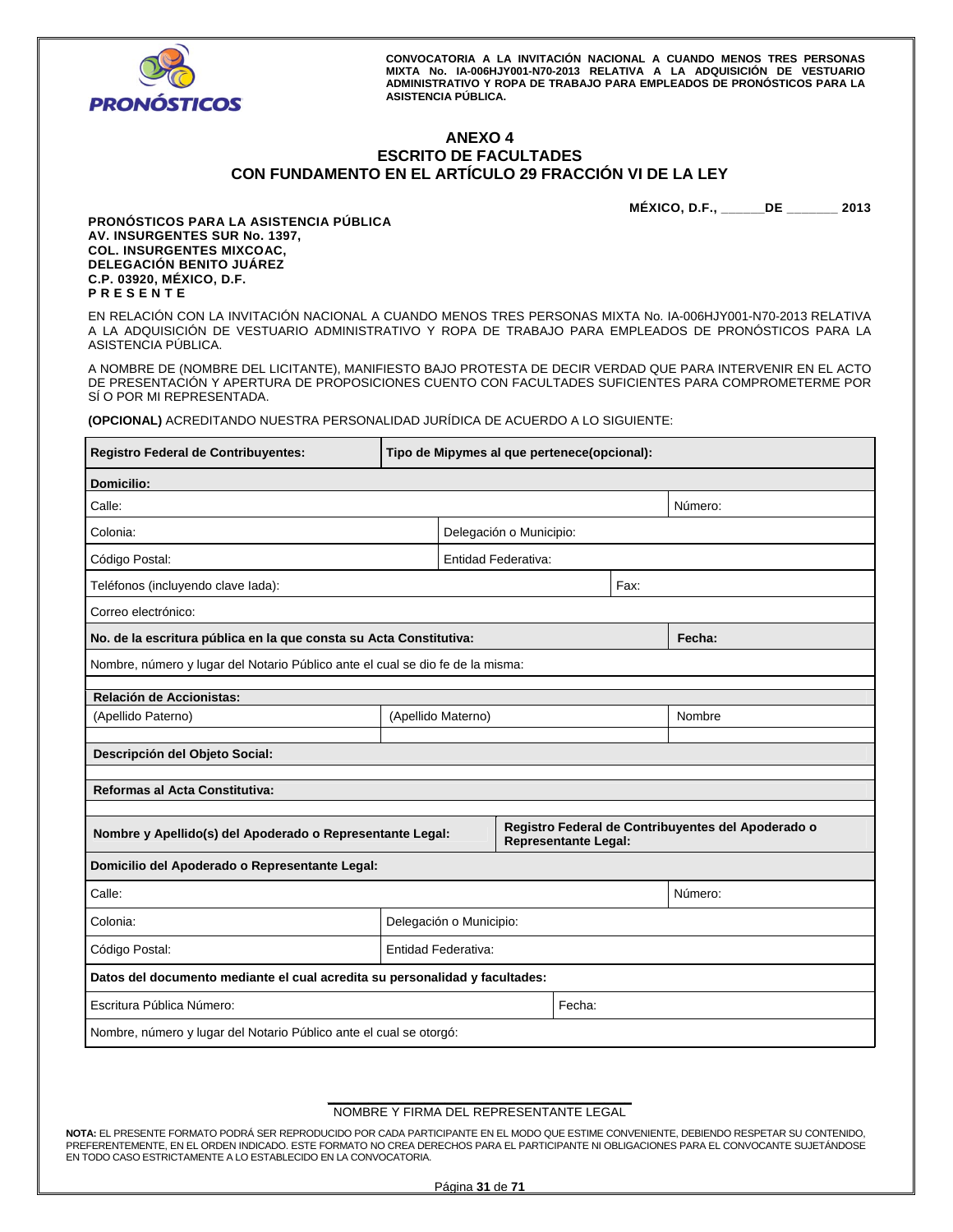

# **ANEXO 5-A FORMATO PARA LA ACREDITACIÓN DE LA PERSONALIDAD JURÍDICA (PERSONAS MORALES) CON FUNDAMENTO EN EL ARTÍCULO 29 FRACCIÓN VII DE LA LEY**

**MÉXICO, D.F., \_\_\_\_\_\_DE \_\_\_\_\_\_\_ 2013** 

**PRONÓSTICOS PARA LA ASISTENCIA PÚBLICA AV. INSURGENTES SUR No. 1397, COL. INSURGENTES MIXCOAC, DELEGACIÓN BENITO JUÁREZ C.P. 03920, MÉXICO, D.F. P R E S E N T E** 

(NOMBRE DEL REPRESENTANTE LEGAL), MANIFIESTO BAJO PROTESTA DE DECIR VERDAD, QUE CUENTO CON FACULTADES SUFICIENTES PARA COMPROMETERME POR MI REPRESENTADA (NOMBRE DE LA PERSONA MORAL).

PARA EFECTOS DE LA SUSCRIPCIÓN DE LAS PROPOSICIONES DE LA INVITACIÓN NACIONAL A CUANDO MENOS TRES PERSONAS MIXTA NO. IA-006HJY001-N70-2013 RELATIVA A LA ADQUISICIÓN DE VESTUARIO ADMINISTRATIVO Y ROPA DE TRABAJO PARA EMPLEADOS DE PRONÓSTICOS PARA LA ASISTENCIA PÚBLICA Y, EN SU CASO, FIRMA DEL CONTRATO, ACREDITO NUESTRA PERSONALIDAD JURÍDICA DE ACUERDO A LO SIGUIENTE:

| Registro Federal de Contribuyentes:                                            | Tipo de Mipymes al que pertenece(opcional): |                         |                         |                      |        |                                                    |
|--------------------------------------------------------------------------------|---------------------------------------------|-------------------------|-------------------------|----------------------|--------|----------------------------------------------------|
| <b>Domicilio:</b>                                                              |                                             |                         |                         |                      |        |                                                    |
| Calle:                                                                         |                                             |                         |                         |                      |        | Número:                                            |
| Colonia:                                                                       |                                             |                         | Delegación o Municipio: |                      |        |                                                    |
| Código Postal:                                                                 |                                             |                         | Entidad Federativa:     |                      |        |                                                    |
| Teléfonos (incluyendo clave lada):                                             |                                             |                         |                         |                      | Fax:   |                                                    |
| Correo electrónico:                                                            |                                             |                         |                         |                      |        |                                                    |
| No. de la escritura pública en la que consta su Acta Constitutiva:             |                                             |                         |                         |                      |        | Fecha:                                             |
| Nombre, número y lugar del Notario Público ante el cual se dio fe de la misma: |                                             |                         |                         |                      |        |                                                    |
| Relación de Accionistas:                                                       |                                             |                         |                         |                      |        |                                                    |
| (Apellido Paterno)                                                             | (Apellido Materno)                          |                         |                         |                      | Nombre |                                                    |
| Descripción del Objeto Social:                                                 |                                             |                         |                         |                      |        |                                                    |
|                                                                                |                                             |                         |                         |                      |        |                                                    |
| <b>Reformas al Acta Constitutiva:</b>                                          |                                             |                         |                         |                      |        |                                                    |
|                                                                                |                                             |                         |                         |                      |        | Registro Federal de Contribuyentes del Apoderado o |
| Nombre y Apellido(s) del Apoderado o Representante Legal:                      |                                             |                         |                         | Representante Legal: |        |                                                    |
| Domicilio del Apoderado o Representante Legal:                                 |                                             |                         |                         |                      |        |                                                    |
| Calle:                                                                         |                                             |                         |                         |                      |        | Número:                                            |
| Colonia:                                                                       |                                             | Delegación o Municipio: |                         |                      |        |                                                    |
| Código Postal:                                                                 | Entidad Federativa:                         |                         |                         |                      |        |                                                    |
| Datos del documento mediante el cual acredita su personalidad y facultades:    |                                             |                         |                         |                      |        |                                                    |
| Escritura Pública Número:                                                      |                                             |                         |                         | Fecha:               |        |                                                    |
| Nombre, número y lugar del Notario Público ante el cual se otorgó:             |                                             |                         |                         |                      |        |                                                    |

### **\_\_\_\_\_\_\_\_\_\_\_\_\_\_\_\_\_\_\_\_\_\_\_\_\_\_\_\_\_\_\_\_\_\_\_\_\_\_\_\_\_\_\_\_**  NOMBRE Y FIRMA DEL REPRESENTANTE LEGAL

**NOTA:** EL PRESENTE FORMATO PODRÁ SER REPRODUCIDO POR CADA PARTICIPANTE EN EL MODO QUE ESTIME CONVENIENTE, DEBIENDO RESPETAR SU CONTENIDO, PREFERENTEMENTE, EN EL ORDEN INDICADO. ESTE FORMATO NO CREA DERECHOS PARA EL PARTICIPANTE NI OBLIGACIONES PARA EL CONVOCANTE SUJETÁNDOSE EN TODO CASO ESTRICTAMENTE A LO ESTABLECIDO EN LA CONVOCATORIA.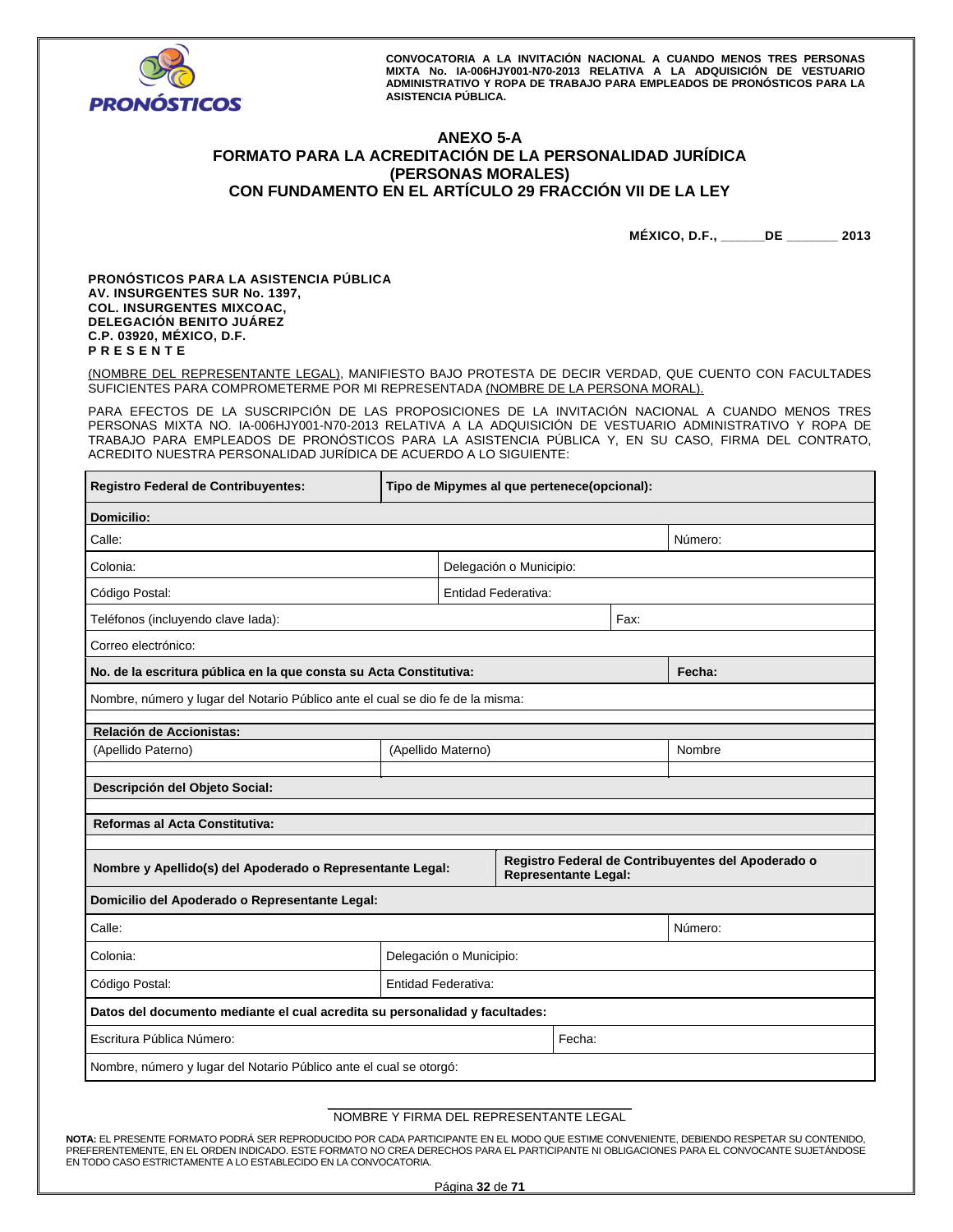

# **ANEXO 5-B FORMATO PARA LA ACREDITACIÓN DE LA PERSONALIDAD JURÍDICA (PERSONAS FÍSICAS) CON FUNDAMENTO EN EL ARTÍCULO 29 FRACCIÓN VII DE LA LEY**

**MÉXICO, D.F., \_\_\_\_\_\_DE \_\_\_\_\_\_\_ 2013** 

**PRONÓSTICOS PARA LA ASISTENCIA PÚBLICA AV. INSURGENTES SUR No. 1397, COL. INSURGENTES MIXCOAC, DELEGACIÓN BENITO JUÁREZ C.P. 03920, MÉXICO, D.F. P R E S E N T E** 

 (NOMBRE DE LA PERSONA FÍSICA) , MANIFIESTO BAJO PROTESTA DE DECIR VERDAD, QUE CUENTO CON FACULTADES SUFICIENTES PARA COMPROMETERME POR SÍ MISMO.

PARA EFECTOS DE LA SUSCRIPCIÓN DE LAS PROPOSICIONES DE LA INVITACIÓN NACIONAL A CUANDO MENOS TRES PERSONAS MIXTA NO. IA-006HJY001-N70-2013 RELATIVA A LA ADQUISICIÓN DE VESTUARIO ADMINISTRATIVO Y ROPA DE TRABAJO PARA EMPLEADOS DE PRONÓSTICOS PARA LA ASISTENCIA PÚBLICA Y, EN SU CASO, FIRMA DEL CONTRATO, ACREDITO MI PERSONALIDAD JURÍDICA DE ACUERDO A LO SIGUIENTE:

| Tipo de Mipymes al que pertenece(opcional): |                            |      |  |  |  |
|---------------------------------------------|----------------------------|------|--|--|--|
| <b>Registro Federal de Contribuyentes:</b>  |                            |      |  |  |  |
| Domicilio:                                  |                            |      |  |  |  |
| Calle:                                      |                            |      |  |  |  |
| Número exterior e interior en su caso:      |                            |      |  |  |  |
| Colonia:                                    | Delegación o Municipio:    |      |  |  |  |
| Código Postal:                              | <b>Entidad Federativa:</b> |      |  |  |  |
| Teléfonos (incluyendo clave lada):          |                            | Fax: |  |  |  |
| Correo electrónico:<br>CURP:                |                            |      |  |  |  |
| Descripción de su Actividad Empresarial:    |                            |      |  |  |  |
|                                             |                            |      |  |  |  |

## **\_\_\_\_\_\_\_\_\_\_\_\_\_\_\_\_\_\_\_\_\_\_\_\_\_\_\_\_\_\_\_\_\_\_\_\_\_\_\_\_\_\_\_\_\_\_**  NOMBRE Y FIRMA DEL REPRESENTANTE LEGA

**NOTA:** EL PRESENTE FORMATO PODRÁ SER REPRODUCIDO POR CADA PARTICIPANTE EN EL MODO QUE ESTIME CONVENIENTE, DEBIENDO RESPETAR SU CONTENIDO, PREFERENTEMENTE, EN EL ORDEN INDICADO. ESTE FORMATO NO CREA DERECHOS PARA EL PARTICIPANTE NI OBLIGACIONES PARA EL CONVOCANTE SUJETÁNDOSE EN TODO CASO ESTRICTAMENTE A LO ESTABLECIDO EN LA CONVOCATORIA.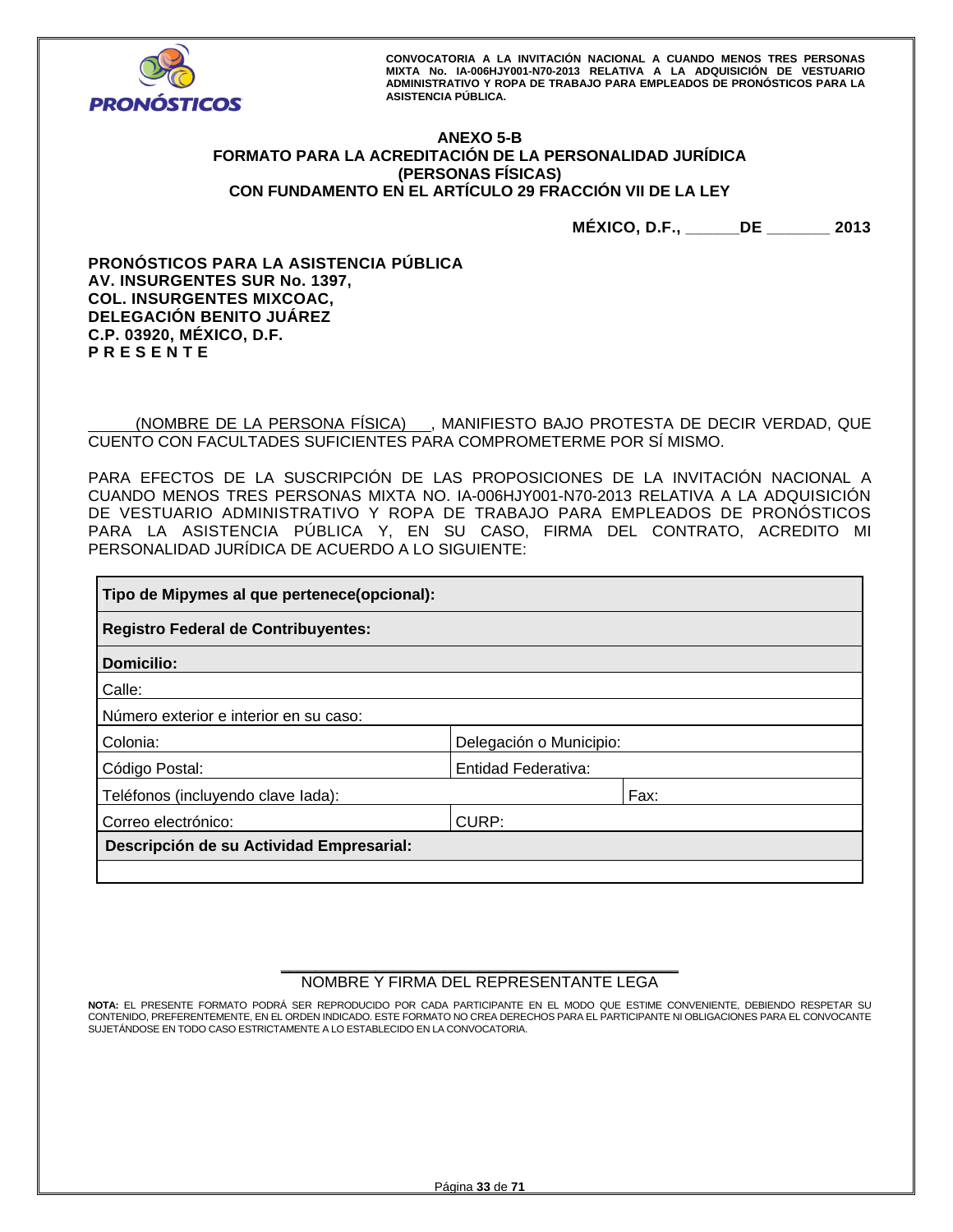

# **ANEXO 6 ESCRITO DE NACIONALIDAD**

**MÉXICO, D.F., \_\_\_\_\_\_DE \_\_\_\_\_\_\_ 2013** 

**PRONÓSTICOS PARA LA ASISTENCIA PÚBLICA AV. INSURGENTES SUR No. 1397, COL. INSURGENTES MIXCOAC, DELEGACIÓN BENITO JUÁREZ C.P. 03920, MÉXICO, D.F. P R E S E N T E** 

EN RELACIÓN CON LA INVITACIÓN NACIONAL A CUANDO MENOS TRES PERSONAS MIXTA No. IA-006HJY001-N70-2013 RELATIVA A LA ADQUISICIÓN DE VESTUARIO ADMINISTRATIVO Y ROPA DE TRABAJO PARA EMPLEADOS DE PRONÓSTICOS PARA LA ASISTENCIA PÚBLICA.

A NOMBRE DE (NOMBRE DEL LICITANTE), A QUIEN REPRESENTO, ME PERMITO MANIFESTAR QUE ES DE NACIONALIDAD MEXICANA, QUE POSEE PLENA CAPACIDAD JURÍDICA Y NO SE ENCUENTRA IMPEDIDA CIVIL, MERCANTIL O ADMINISTRATIVAMENTE PARA EJERCER PLENAMENTE SUS DERECHOS Y CUMPLIR CON SUS OBLIGACIONES.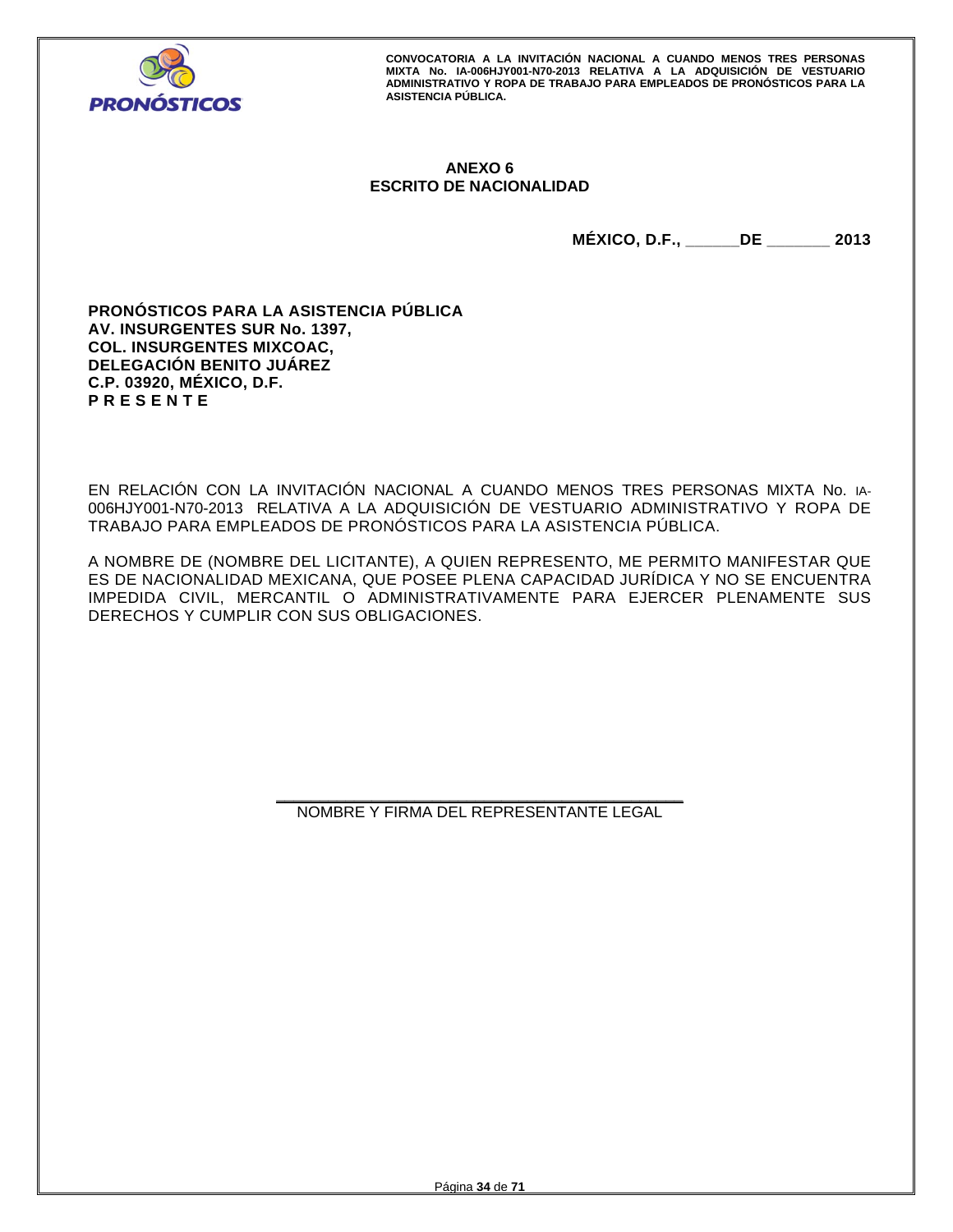

## **ANEXO 7 ESCRITO BAJO PROTESTA DE DECIR VERDAD DE NO ENCONTRARSE EN ALGUNO DE LOS SUPUESTOS DE LOS ARTÍCULOS 50 Y 60 DE LA LEY**

**MÉXICO, D.F., \_\_\_\_\_\_DE \_\_\_\_\_\_\_ 2013** 

**PRONÓSTICOS PARA LA ASISTENCIA PÚBLICA AV. INSURGENTES SUR No. 1397, COL. INSURGENTES MIXCOAC, DELEGACIÓN BENITO JUÁREZ C.P. 03920, MÉXICO, D.F. P R E S E N T E** 

EN RELACIÓN CON LA INVITACIÓN NACIONAL A CUANDO MENOS TRES PERSONAS MIXTA No. IA-006HJY001-N70-2013 RELATIVA A LA ADQUISICIÓN DE VESTUARIO ADMINISTRATIVO Y ROPA DE TRABAJO PARA EMPLEADOS DE PRONÓSTICOS PARA LA ASISTENCIA PÚBLICA.

(NOMBRE DEL REPRESENTANTE LEGAL) EN MI CARÁCTER DE REPRESENTANTE LEGAL DE LA EMPRESA, PERSONALIDAD QUE ACREDITO CON EL TESTIMONIO NOTARIAL NO. \_\_\_\_\_ EXPEDIDO POR EL NOTARIO PÚBLICO NO. \_\_\_\_\_\_, COMPAREZCO A NOMBRE DE MI REPRESENTADA A DECLARAR **BAJO PROTESTA DE DECIR VERDAD:** 

QUE MI REPRESENTADA (NOMBRE DEL LICITANTE O PERSONA FÍSICA), ASÍ COMO NINGUNO DE SUS INTEGRANTES, SE ENCUENTRAN EN LOS SUPUESTOS QUE ESTABLECEN LOS ARTÍCULOS 50 Y 60 DE LA LEY DE ADQUISICIONES, ARRENDAMIENTOS Y SERVICIOS DEL SECTOR PÚBLICO.

MI REPRESENTADA SE DA POR ENTERADA QUE EN CASO DE QUE LA INFORMACIÓN ANTERIOR RESULTASE FALSA SERÁ CAUSA SUFICIENTE PARA QUE OPERE LA RESCISIÓN DEL CONTRATO SIN RESPONSABILIDAD PARA EL PRONÓSTICOS.

LO ANTERIOR CON EL OBJETO DE DAR CUMPLIMIENTO A DICHA DISPOSICIÓN PARA LOS FINES Y EFECTOS A QUE HAYA LUGAR.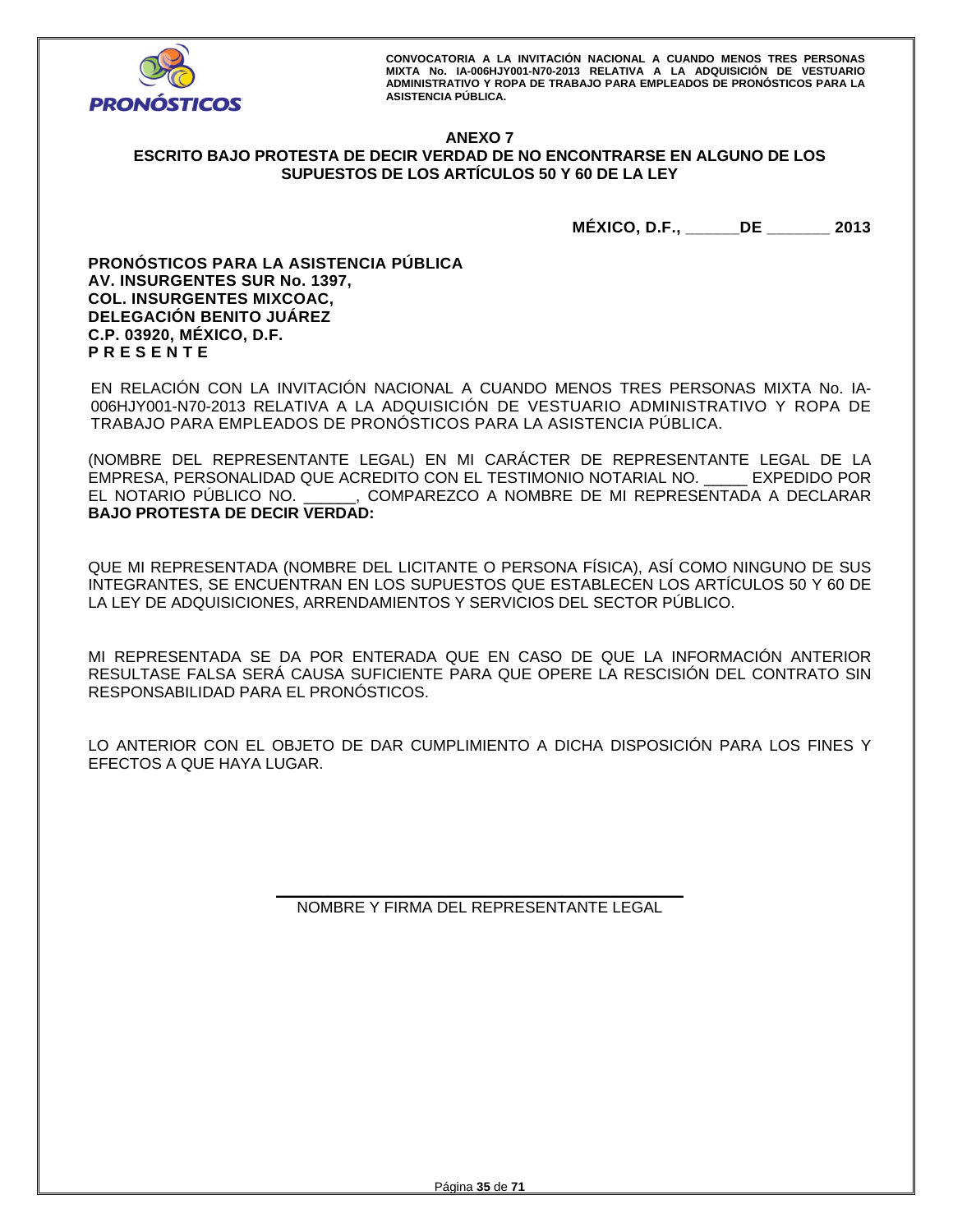

# **ANEXO 8 CORREO ELECTRÓNICO**

**MÉXICO, D.F., \_\_\_\_\_\_DE \_\_\_\_\_\_\_ 2013** 

**PRONÓSTICOS PARA LA ASISTENCIA PÚBLICA AV. INSURGENTES SUR NO 1397, COL. INSURGENTES MIXCOAC, C.P. 03920, MÉXICO, D.F. P R E S E N T E** 

EN RELACIÓN CON LA INVITACIÓN NACIONAL A CUANDO MENOS TRES PERSONAS MIXTA No. IA-006HJY001-N70-2013 RELATIVA A LA ADQUISICIÓN DE VESTUARIO ADMINISTRATIVO Y ROPA DE TRABAJO PARA EMPLEADOS DE PRONÓSTICOS PARA LA ASISTENCIA PÚBLICA.

A NOMBRE DE (NOMBRE DEL LICITANTE), MANIFIESTO QUE EL CORREO ELECTRÓNICO DE MI REPRESENTADA ES (INDICAR CORREO ELECTRÓNICO).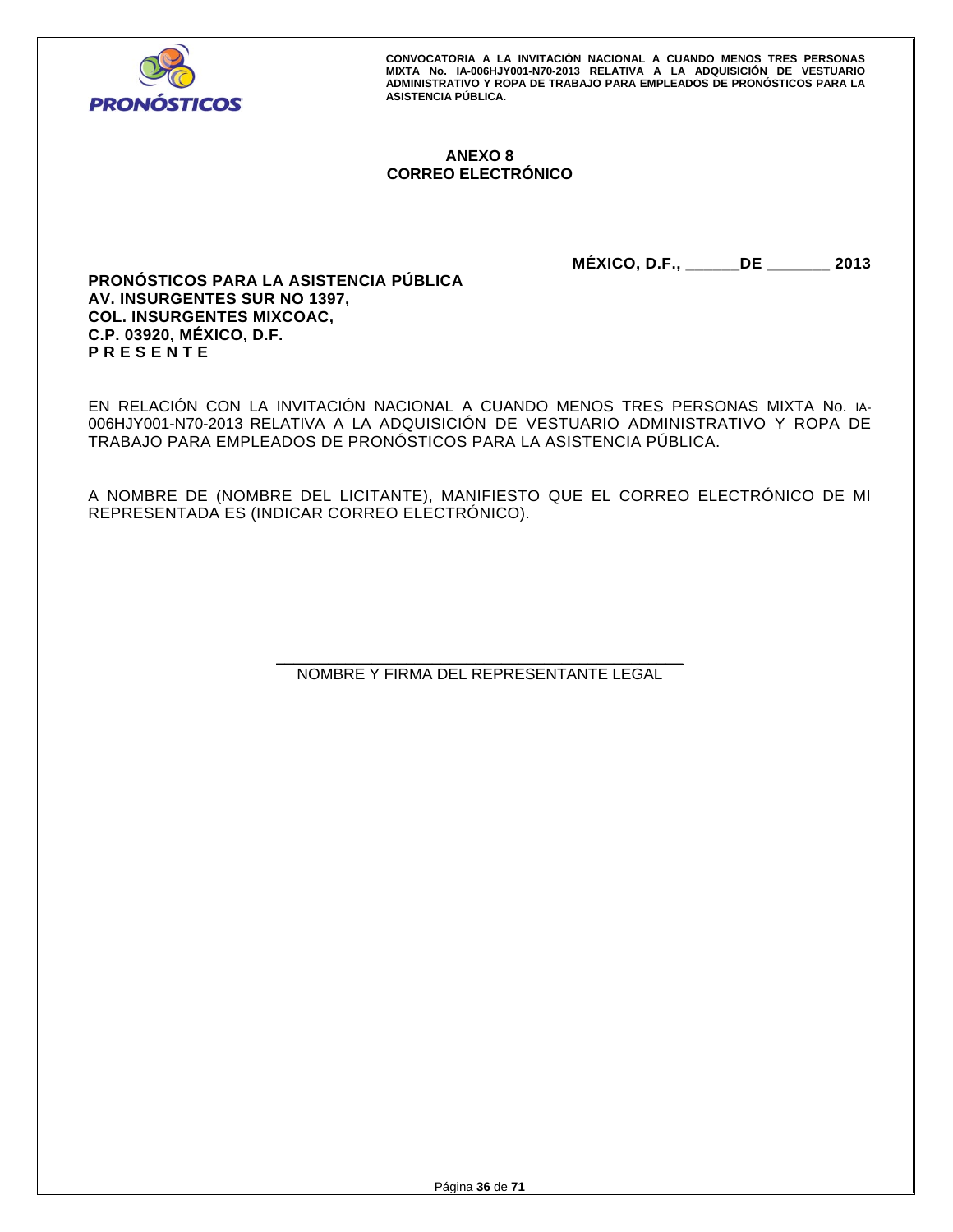

# **ANEXO 9 ESCRITO DE INTEGRIDAD**

**MÉXICO, D.F., \_\_\_\_\_\_DE \_\_\_\_\_\_\_ 2013** 

**PRONÓSTICOS PARA LA ASISTENCIA PÚBLICA AV. INSURGENTES SUR No. 1397, COL. INSURGENTES MIXCOAC, DELEGACIÓN BENITO JUÁREZ C.P. 03920, MÉXICO, D.F. P R E S E N T E** 

EN RELACIÓN CON LA INVITACIÓN NACIONAL A CUANDO MENOS TRES PERSONAS MIXTA No. IA-006HJY001-N70-2013 RELATIVA A LA ADQUISICIÓN DE VESTUARIO ADMINISTRATIVO Y ROPA DE TRABAJO PARA EMPLEADOS DE PRONÓSTICOS PARA LA ASISTENCIA PÚBLICA.

A NOMBRE DE (NOMBRE DEL LICITANTE), A QUIEN REPRESENTO, ME PERMITO MANIFESTAR BAJO PROTESTA DE DECIR VERDAD, QUE POR SÍ MISMOS O A TRAVÉS DE INTERPÓSITA PERSONA, NOS ABSTENDREMOS DE ADOPTAR CONDUCTAS, PARA QUE LOS SERVIDORES PÚBLICOS DE PRONÓSTICOS, INDUZCAN O ALTEREN LAS EVALUACIONES DE LAS PROPUESTAS, EL RESULTADO DEL PROCEDIMIENTO, U OTROS ASPECTOS QUE OTORGUEN CONDICIONES MÁS VENTAJOSAS CON RELACIÓN A LOS DEMÁS LICITANTES.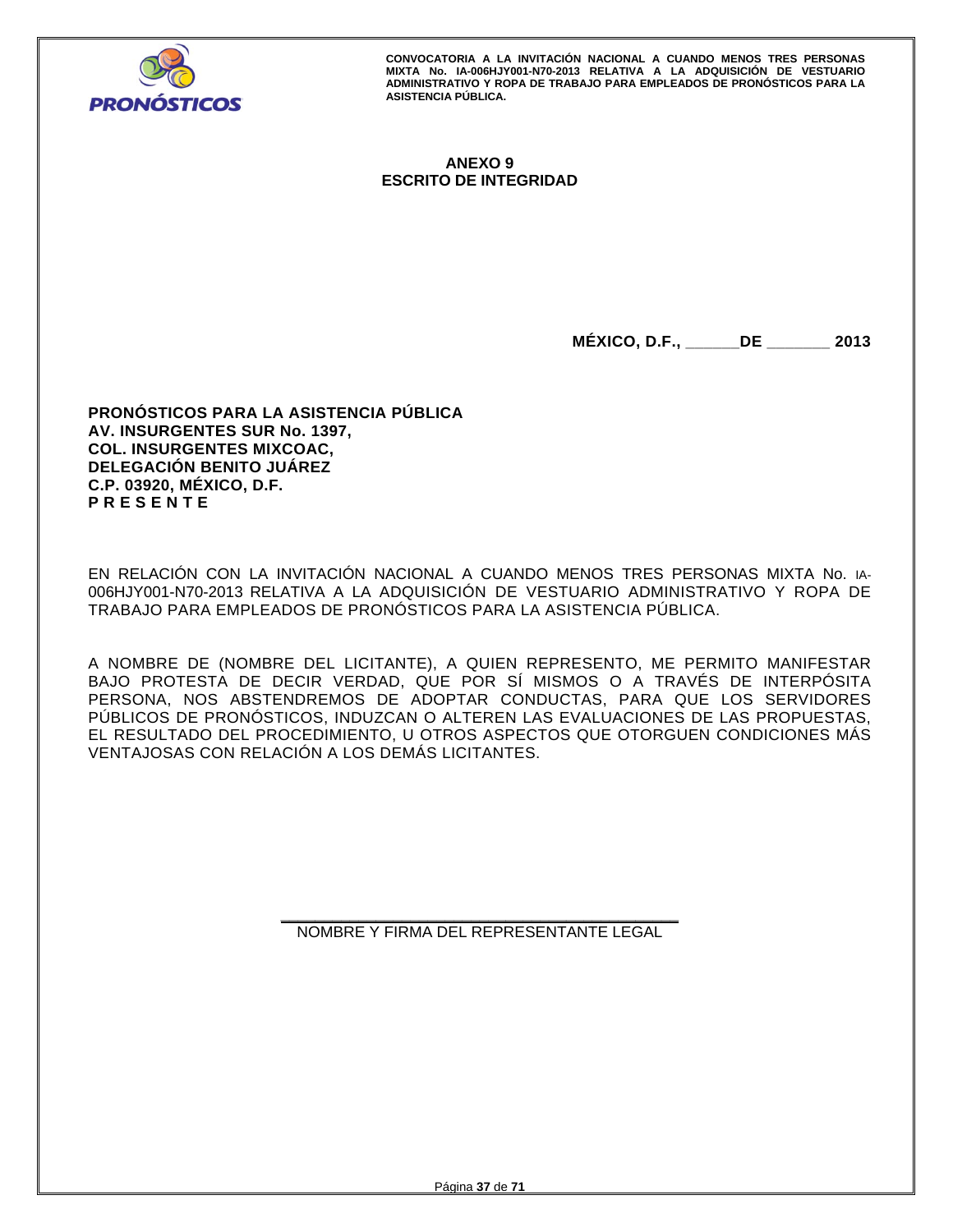

# **ANEXO 10-A**

# **ESTRATIFICACIÓN DE MICRO, PEQUEÑA O MEDIANA EMPRESA (MIPYMES)**

**MÉXICO, D.F., (1)** 

**PRONÓSTICOS PARA LA ASISTENCIA PÚBLICA AV. INSURGENTES SUR No. 1397, COL. INSURGENTES MIXCOAC, DELEGACIÓN BENITO JUÁREZ C.P. 03920, MÉXICO, D.F. P R E S E N T E** 

ME REFIERO AL PROCEDIMIENTO DE \_\_\_\_\_\_\_\_\_ (**3**) \_\_\_\_\_\_\_\_ NO. \_\_\_\_\_\_\_\_ (**4**) \_\_\_\_\_\_\_ EN EL QUE MÍ REPRESENTADA, LA EMPRESA\_\_\_\_\_\_\_\_\_ (**5**) \_\_\_\_\_\_\_\_, PARTICIPA A TRAVÉS DE LA PRESENTE PROPOSICIÓN.

AL RESPECTO Y DE CONFORMIDAD CON LO DISPUESTO POR EL ARTÍCULO 34 DEL REGLAMENTO DE LA LEY DE ADQUISICIONES, ARRENDAMIENTOS Y SERVICIOS DEL SECTOR PÚBLICO, **MANIFIESTO BAJO PROTESTA DE DECIR VERDAD** QUE MI REPRESENTADA ESTÁ CONSTITUIDA CONFORME A LAS LEYES MEXICANAS, CON REGISTRO FEDERAL DE CONTRIBUYENTES \_\_\_\_\_\_\_\_\_(**6**)\_\_\_\_\_\_\_\_, Y ASIMISMO QUE CONSIDERANDO LOS CRITERIOS (SECTOR, NÚMERO TOTAL DE TRABAJADORES Y VENTAS ANUALES) ESTABLECIDOS EN EL ACUERDO POR EL QUE SE ESTABLECE LA ESTRATIFICACIÓN DE LAS MICRO, PEQUEÑAS Y MEDIANAS EMPRESAS, PUBLICADO EN EL DIARIO OFICIAL DE LA FEDERACIÓN EL 30 DE JUNIO DE 2009, MI REPRESENTADA TIENE UN TOPE MÁXIMO COMBINADO DE \_\_\_\_\_\_\_\_\_(**7**)\_\_\_\_\_\_\_\_, CON BASE EN LO CUAL SE ESTATIFICA COMO UNA EMPRESA \_\_\_\_\_\_\_\_\_(**8**)\_\_\_\_\_\_\_\_.

DE IGUAL FORMA, DECLARO QUE LA PRESENTE MANIFESTACIÓN LA HAGO TENIENDO PLENO CONOCIMIENTO DE QUE LA OMISIÓN, SIMULACIÓN O PRESENTACIÓN DE INFORMACIÓN FALSA, SON INFRACCIONES PREVISTAS POR EL ARTÍCULO 8 FRACCIONES IV Y VIII, SANCIONABLES EN TÉRMINOS DE LO DISPUESTO POR EL ARTÍCULO 27, AMBOS DE LA LEY FEDERAL ANTICORRUPCIÓN EN CONTRATACIONES PÚBLICAS, Y DEMÁS DISPOSICIONES APLICABLES.

> **\_\_\_\_\_\_\_\_\_\_\_\_\_\_\_\_\_\_\_\_\_\_\_\_\_\_\_\_\_\_\_\_\_\_\_\_\_\_\_\_\_\_\_\_\_\_\_ (9)**  NOMBRE Y FIRMA DEL REPRESENTANTE LEGAL

> > **INSTRUCTIVO**

**INSTRUCTIVO PARA EL LLENADO DEL FORMATO PARA LA MANIFESTACIÓN QUE DEBERÁN PRESENTAR LOS LICITANTES.** 

| <b>NUMERO</b>  | <b>DESCRIPCION</b>                                                                                                                                                                                                                                                                                                                                                                                                                                                                                                                                                                                                                                                      |
|----------------|-------------------------------------------------------------------------------------------------------------------------------------------------------------------------------------------------------------------------------------------------------------------------------------------------------------------------------------------------------------------------------------------------------------------------------------------------------------------------------------------------------------------------------------------------------------------------------------------------------------------------------------------------------------------------|
|                | Señalar la fecha de suscripción del documento.                                                                                                                                                                                                                                                                                                                                                                                                                                                                                                                                                                                                                          |
| $\overline{2}$ | Anotar el nombre de la convocante.                                                                                                                                                                                                                                                                                                                                                                                                                                                                                                                                                                                                                                      |
| 3              | Precisar el procedimiento de contratación de que se trate (licitación pública o invitación a cuando menos tre                                                                                                                                                                                                                                                                                                                                                                                                                                                                                                                                                           |
|                | personas).                                                                                                                                                                                                                                                                                                                                                                                                                                                                                                                                                                                                                                                              |
| 4              | Indicar el número de procedimiento de contratación asignado por CompraNet.                                                                                                                                                                                                                                                                                                                                                                                                                                                                                                                                                                                              |
| 5              | Anotar el nombre, razón social o denominación del licitante.                                                                                                                                                                                                                                                                                                                                                                                                                                                                                                                                                                                                            |
| 6              | Indicar el Registro Federal de Contribuyentes del licitante.                                                                                                                                                                                                                                                                                                                                                                                                                                                                                                                                                                                                            |
| 7              | Señalar el número que resulte de la aplicación de la expresión: Tope Máximo Combinado = (Trabajadores)<br>x10% + (Ventas anuales en millones de pesos) x 90%. Para tales efectos puede utilizar la calculadora<br>MIPYME disponible en la página http://www.comprasdegobierno.gob.mx/calculadora<br>Para el concepto "Trabajadores", utilizar el total de los trabajadores con los que cuenta la empresa a la<br>fecha de la emisión de la manifestación.<br>Para el concepto "ventas anuales", utilizar los datos conforme al reporte de su ejercicio fiscal<br>correspondiente a la última declaración anual de impuestos federales, expresados en millones de pesos. |
| 8              | Señalar el tamaño de la empresa (Micro, Pequeña o Mediana), conforme al resultado de la operación<br>señalada en el numeral anterior.                                                                                                                                                                                                                                                                                                                                                                                                                                                                                                                                   |
| 9              | Anotar el nombre y firma del apoderado o representante legal del licitante.                                                                                                                                                                                                                                                                                                                                                                                                                                                                                                                                                                                             |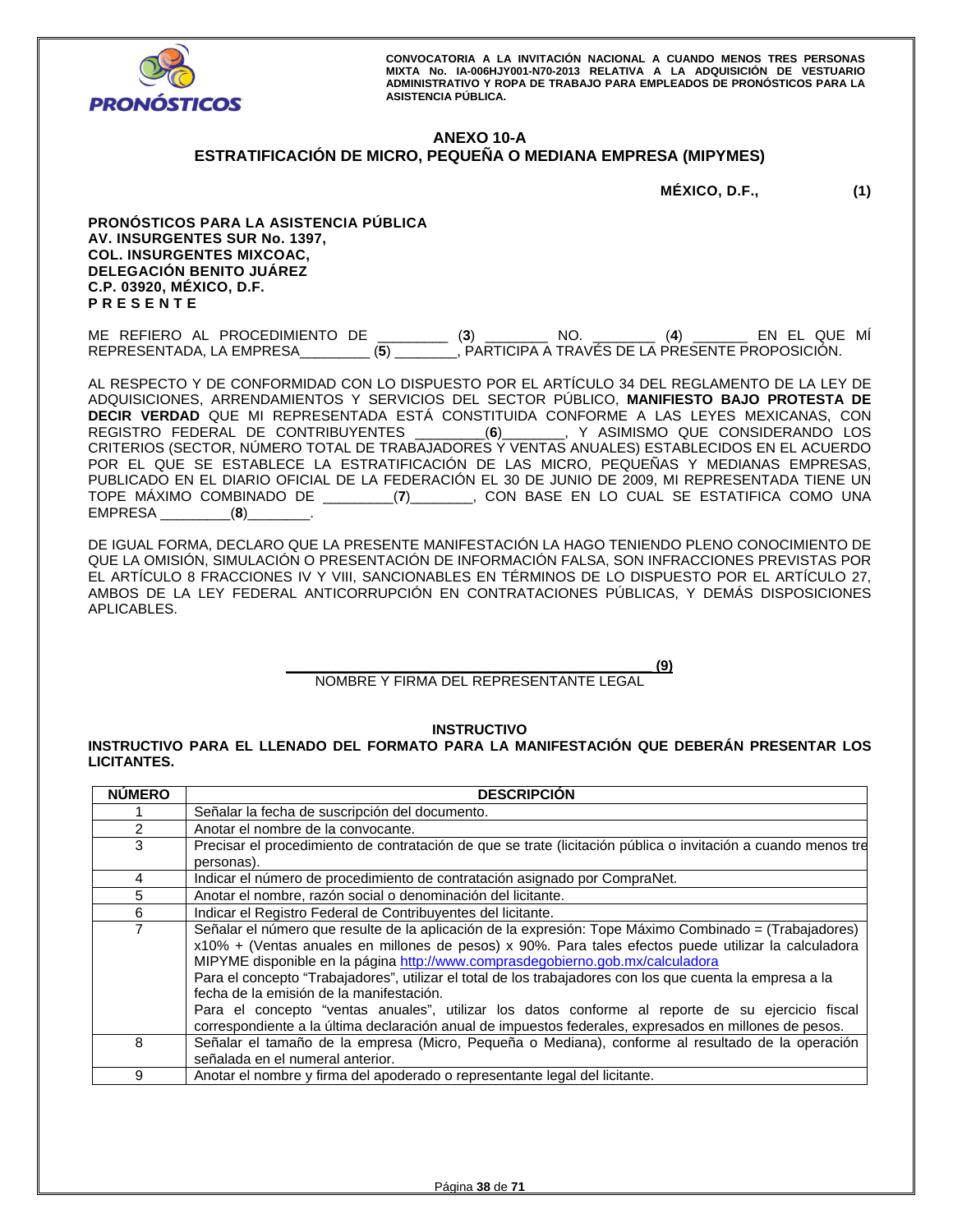

# **ANEXO 10-B EN CASO DE NO SER MIPYME**

**MÉXICO, D.F., \_\_\_\_\_\_DE \_\_\_\_\_\_\_ 2013** 

**PRONÓSTICOS PARA LA ASISTENCIA PÚBLICA AV. INSURGENTES SUR No. 1397, COL. INSURGENTES MIXCOAC, DELEGACIÓN BENITO JUÁREZ C.P. 03920, MÉXICO, D.F. P R E S E N T E** 

ME REFIERO AL PROCEDIMIENTO \_\_\_\_\_\_\_\_\_\_\_\_\_\_\_ (3) \_\_\_\_\_\_\_\_\_\_\_\_, NO. \_\_\_\_\_ (4) \_\_\_ EN EL QUE MI REPRESENTADA, LA EMPRESA PROPUESTA QUE SE CONTIENE EN EL PRESENTE SOBRE.

SOBRE EL PARTICULAR, Y EN LOS TÉRMINOS DE LO PREVISTO POR EL "ACUERDO POR EL QUE SE ESTABLECE LA ESTRATIFICACIÓN DE LAS MICRO, PEQUEÑAS Y MEDIANAS EMPRESAS, PUBLICADO EL MARTES 30 DE JUNIO DE 2009, EN EL DIARIO OFICIAL DE LA FEDERACIÓN", **DECLARO BAJO PROTESTA DE DECIR VERDAD, QUE MI REPRESENTADA NO PERTENECE AL SECTOR DE MICRO, PEQUEÑA O MEDIANA EMPRESA**, DEBIDO A QUE SUS RANGOS DE EMPLEADOS Y MONTOS DE FACTURACIÓN ANUALES, SON SUPERIORES A LOS QUE MARCA LA TABLA DE ESTRATIFICACIÓN DE ESTE TIPO DE EMPRESAS.

> **\_\_\_\_\_\_\_\_\_\_\_\_\_\_\_\_\_\_\_\_\_\_\_\_\_\_\_\_\_\_\_\_\_\_\_\_\_\_\_\_\_\_\_\_\_**  NOMBRE Y FIRMA DEL REPRESENTANTE LEGAL

**NOTA.- EL ESCRITO DEBERÁ ESTAR IMPRESO EN HOJA MEMBRETADA Y DEBIDAMENTE FIRMADO**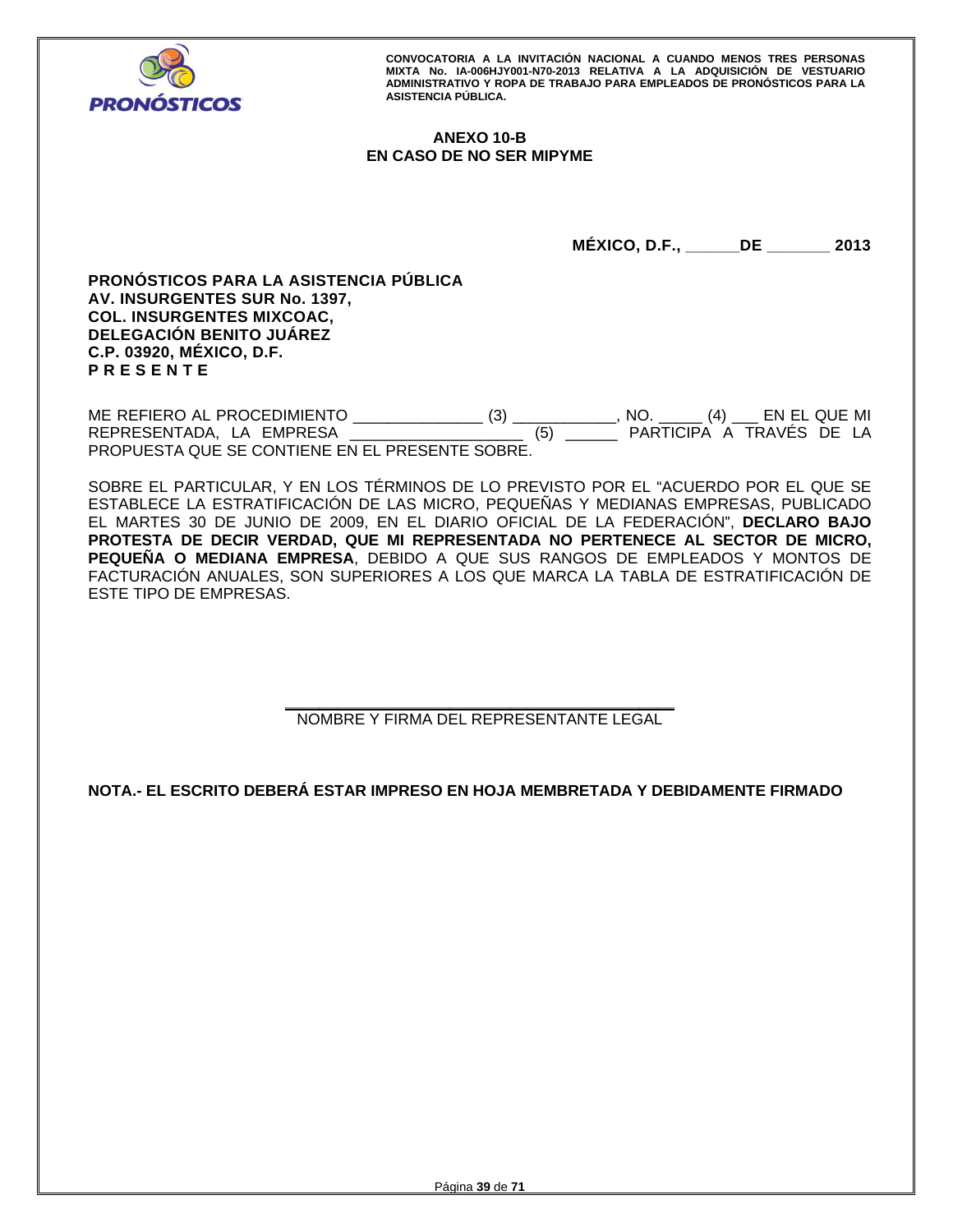

# **ANEXO 11**

# **DOMICILIO PARA RECIBIR NOTIFICACIONES**

**MÉXICO, D.F., \_\_\_\_\_\_DE \_\_\_\_\_\_\_ 2013** 

**PRONÓSTICOS PARA LA ASISTENCIA PÚBLICA AV. INSURGENTES SUR No. 1397, COL. INSURGENTES MIXCOAC, DELEGACIÓN BENITO JUÁREZ C.P. 03920, MÉXICO, D.F. P R E S E N T E** 

EN RELACIÓN CON LA INVITACIÓN NACIONAL A CUANDO MENOS TRES PERSONAS MIXTA No. IA-006HJY001-N70-2013 RELATIVA A LA ADQUISICIÓN DE VESTUARIO ADMINISTRATIVO Y ROPA DE TRABAJO PARA EMPLEADOS DE PRONÓSTICOS PARA LA ASISTENCIA PÚBLICA.

A NOMBRE DE (NOMBRE DEL LICITANTE), A QUIEN REPRESENTO, ME PERMITO MANIFESTAR QUE EL DOMICILIO CONSIGNADO EN LAS PROPUESTAS SERÁ EL LUGAR EN DONDE SE RECIBIRÁ TODA CLASE DE NOTIFICACIONES QUE RESULTEN DE LOS ACTOS Y CONTRATOS QUE CELEBREMOS PRONÓSTICOS.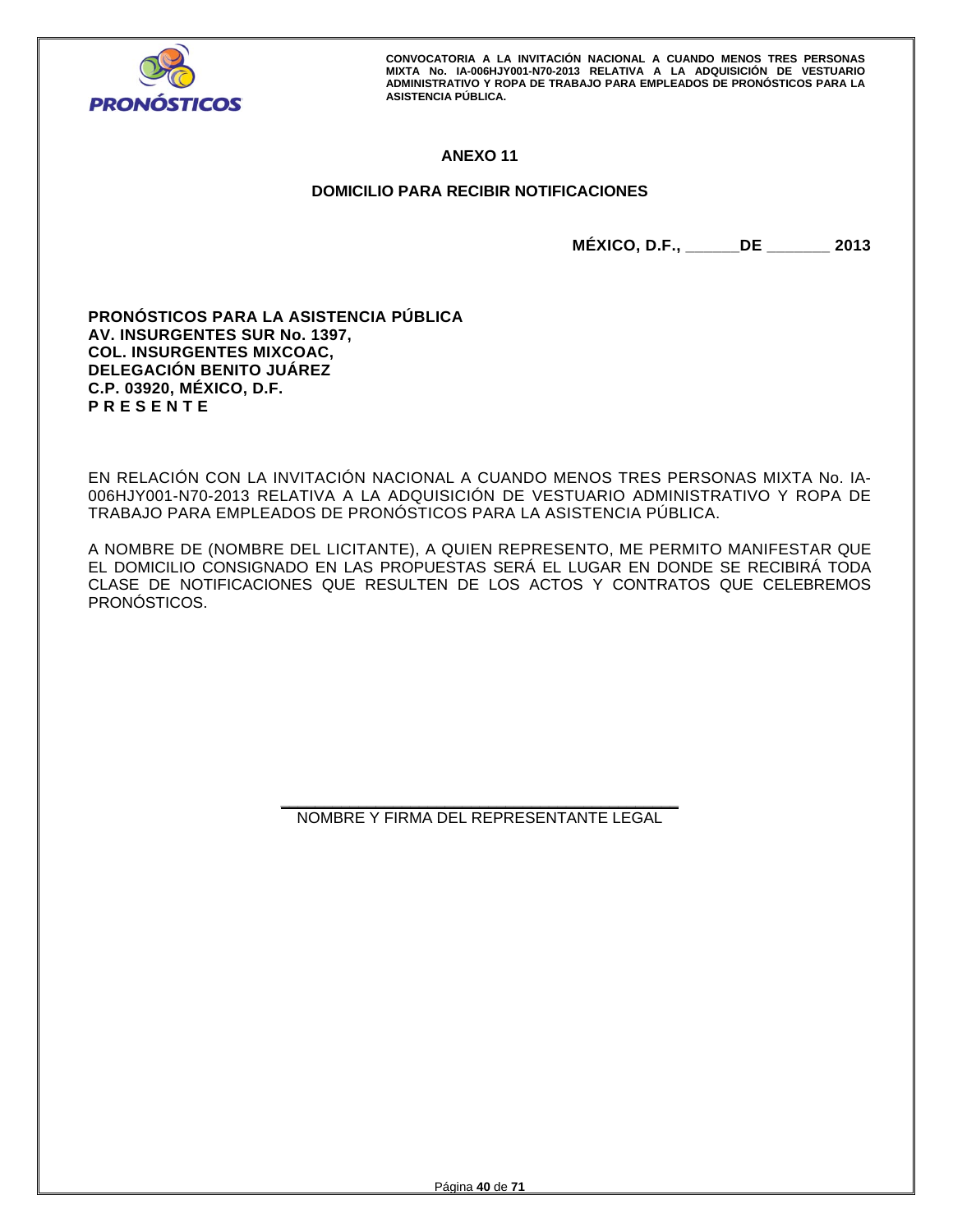

# **ANEXO 12**

# **ACEPTACIÓN DE LA CONVOCATORIA**

**MÉXICO, D.F., \_\_\_\_\_\_DE \_\_\_\_\_\_\_ 2013** 

**PRONÓSTICOS PARA LA ASISTENCIA PÚBLICA AV. INSURGENTES SUR No. 1397, COL. INSURGENTES MIXCOAC, DELEGACIÓN BENITO JUÁREZ C.P. 03920, MÉXICO, D.F. P R E S E N T E** 

EN RELACIÓN CON LA INVITACIÓN NACIONAL A CUANDO MENOS TRES PERSONAS MIXTA No. IA-006HJY001-N70-2013 RELATIVA A LA ADQUISICIÓN DE VESTUARIO ADMINISTRATIVO Y ROPA DE TRABAJO PARA EMPLEADOS DE PRONÓSTICOS PARA LA ASISTENCIA PÚBLICA.

A NOMBRE DE (NOMBRE DEL LICITANTE), A QUIEN REPRESENTO, ME PERMITO MANIFESTAR ACEPTO LA PRESENTE CONVOCATORIA, SUS ANEXOS Y EN SU CASO, LAS MODIFICACIONES DERIVADAS DE LA JUNTA O JUNTAS DE ACLARACIÓN AL CONTENIDO DE LA CONVOCATORIA, LO CUAL NO NOS EXIME DE PRESENTAR LOS DOCUMENTOS SOLICITADOS EN LA MISMA.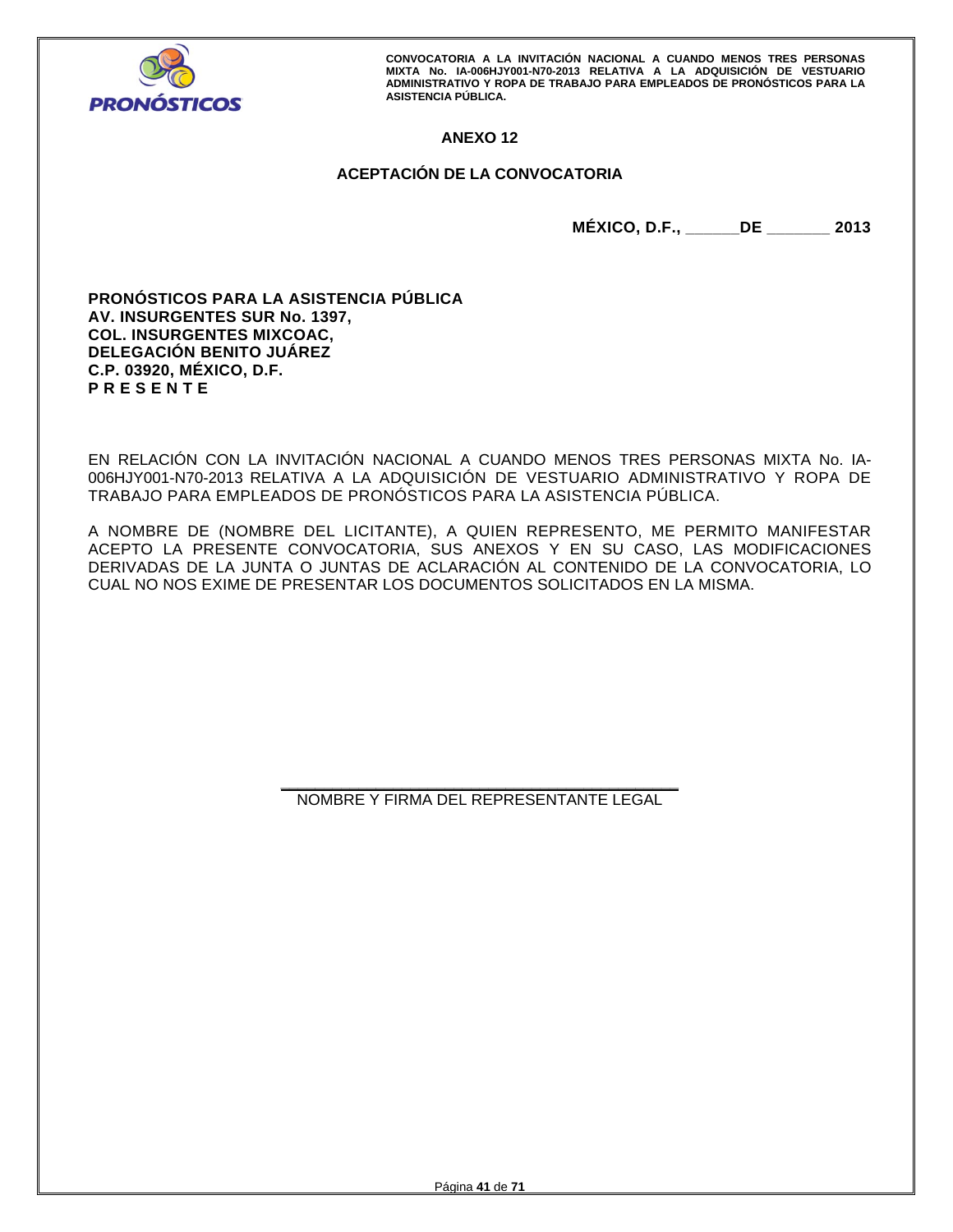

# **ANEXO 13 ANEXO TÉCNICO**

# **OBJETO: VESTUARIO ADMINISTRATIVO Y ROPA DE TRABAJO**

Se necesita proveer de vestuario Administrativo y Ropa de Trabajo al personal de Pronósticos para la Asistencia Publica para el desarrollo de sus actividades, con base en las Condiciones Generales de Trabajo.

# **REQUERIMIENTOS ESPECÍFICOS**

De la partida 1 a la 10 Vestuario administrativo. De la partida 11 a la 23 Ropa de trabajo.

| <b>PARTIDA</b> | <b>DESCRIPCIÓN</b>                                                                                                                                                                                                                                                                                                                                                                                                                                                                                                                                                                                                                                                                                                                                                                                                                                                                                                                                                                                                                                                                                                                                                                                                                                                                                                                                                                                                                                                                                                                                                                                                                                                                                                                                                                                                                                                                                                                                                                                                                                    | <b>UNIDAD</b><br>DE<br>PRESENTACIÓN | ORIGEN<br><b>DEL BIEN</b> | CANTIDAD<br>MÍNIMA | CANTIDAD<br>MÁXIMA |
|----------------|-------------------------------------------------------------------------------------------------------------------------------------------------------------------------------------------------------------------------------------------------------------------------------------------------------------------------------------------------------------------------------------------------------------------------------------------------------------------------------------------------------------------------------------------------------------------------------------------------------------------------------------------------------------------------------------------------------------------------------------------------------------------------------------------------------------------------------------------------------------------------------------------------------------------------------------------------------------------------------------------------------------------------------------------------------------------------------------------------------------------------------------------------------------------------------------------------------------------------------------------------------------------------------------------------------------------------------------------------------------------------------------------------------------------------------------------------------------------------------------------------------------------------------------------------------------------------------------------------------------------------------------------------------------------------------------------------------------------------------------------------------------------------------------------------------------------------------------------------------------------------------------------------------------------------------------------------------------------------------------------------------------------------------------------------------|-------------------------------------|---------------------------|--------------------|--------------------|
| 1              | CONJUNTO ADMINISTRATIVO RECTO-MASCULINO (SACO Y PANTALÓN) Elaborado en<br>Poliéster 70% Viscosa 30%.<br>Saco: recto 2 botones en filo con ojales de 7/8, 2 aberturas tapa con dobles de "1" (sobre<br>el cuello), ancho de solapa 2 ¼, ojales en solapa de ¾ de botella, aletilla de 3 7/8 x 7/8<br>(cerrada), bolsas de vivo y cartera de 6 $\frac{1}{4} \times 1 \frac{1}{2}$ despuntadas terminación de piquete de<br>pecho después del corte, separación de vivo y piquete de pecho 1/2, 4 botones en manga<br>encimados, con ojal, punto amf en filo, tapa, cartera y aletilla, vivos presillados en los<br>extremos en forma de ½ luna, parche, caída y hombrera construcción especial, ribete de<br>forro en contraste, en la vista chapeta inglesa de casimir 2 bolsas interiores de vivos de<br>forro igual al ribete de 5 ¼ a ¾ sobre la vista de casimir, oreja de forro igual al vivo con ojal<br>oculto (lado derecho), 1 bolsa cerillera de vivos de forro igual al ribete de 3 ¼ a 5/8<br>separada de la vista y 9 ½ de la fajilla hacia arriba 1 bolsa porta pluma de vivos de forro<br>igual al ribete de 2 a 1 3/8de la vista y 2 debajo del centro del vivo interior, vivos<br>presillados en los extremos en forma de 1/2 luna.<br>Pantalón: corte recto tipo sastre, pretina pasada de dos piezas de 4 cm de ancho con 7<br>presillas y van roll forrado en su interior, Delantero de dos piezas con dos pinzas por lado,<br>cierra al frente con gancho, botón de policoncha del numero 24 y cierre metálico a prueba<br>de oxidación al tono de la tela, 2 bolsas laterales ocultas de poquitín con abertura<br>diagonal de 17 cm rematadas en sus extremos, trasero de dos piezas con bolsa en<br>poquitín tipo ojal de doble vivo a cada lado que cierran con ojal y botón, largo pie a tierra,<br>entretela fusionado en vivos, Forro de tafeta 100% poliéster que llega a la rodilla. NOM-<br>004-SCFI-2006. Se requiere en Color: Azul Marino cantidad mínima 52 y máxima 130 y<br>Negro cantidad mínima 52 y máxima 130. | Piezas                              | Nacional                  | 104                | 260                |
| 2              | CAMISA PARA CABALLERO: Elaborada en 70% Poliéster 30% Algodón, de una sola pieza<br>con aletilla de espada con botón y ojal, dos pliegues inferiores de aproximadamente 10<br>mm de profundidad ubicadas entre quiebres de la manga y la abertura de la aletilla,<br>unidas con costura inglesa, puño doble con entretela fusionada y redondeada en los<br>extremos con pespunte al filo en todo su contorno, pisada de 5 mm en la unión de puño<br>con manga, cierra con ojal colocado horizontalmente en el extremo de la aletilla superior<br>debidamente centrado y separados a 25 mm entre si, el puño deberá tener un ancho de<br>60 mm mas menos 5 mm, NOM-004-SCFI-2006. Se requiere en Color: Blanco.                                                                                                                                                                                                                                                                                                                                                                                                                                                                                                                                                                                                                                                                                                                                                                                                                                                                                                                                                                                                                                                                                                                                                                                                                                                                                                                                        | Piezas                              | Nacional                  | 104                | 260                |
| 3              | CORBATA PARA CABALLERO: Elaborada en tela 100% poliéster Jacquard, forro 100%<br>poliéster entretela 100% poliéster, se requiere en color Amarilla cantidad mínima 52 y<br>máxima 130 y Roja cantidad mínima 52 y máxima 130.                                                                                                                                                                                                                                                                                                                                                                                                                                                                                                                                                                                                                                                                                                                                                                                                                                                                                                                                                                                                                                                                                                                                                                                                                                                                                                                                                                                                                                                                                                                                                                                                                                                                                                                                                                                                                         | Piezas                              | Nacional                  | 104                | 260                |
| 4              | CONJUNTO ADMINISTRATIVO RECTO-FEMENINO (SACO Y PANTALON) Elaborado en<br>Poliéster 70% Viscosa 30%, Saco: corte recto, cuello y solapa en escuadra, delantero de<br>cuatro piezas, Una bolsa de cada lado de dobla vivo, cierra al frente con tres ojales de<br>botella y botones de pasta de cuatro orificios al tono de la tela, el terminado del cruce es<br>en curva, espalda de cuatro piezas, manga larga tipo sastre de dos piezas, pespunte a ¼ en<br>cuello, solapa, centro delantero, corte delantero y corte de espalda, forro 100% poliéster<br>al tono de la tela, entretela en delanteros, cuello, solapa, vivos, vistas y dobladillos.<br>Pantalón: Corte recto, pretina de dos piezas con terminación en recto, ojal y botón de<br>pasta al tono de la tela del No 24, botón interno de pasta al tono de la tela del No 20, el<br>delantero de dos piezas con una bolsa de vivo al sesgo oculta entre el corte de la pretina<br>con una entrada de "3" y una profundidad de "3" de cada lado, al frente ojalera con<br>pespunte sencillo de 1 1/8 en forma de bastón y cierre nylon fijado de 18 cm. trasero de<br>dos piezas con una pinza de cada lado que mide "4" 1/8 de largo de ensanche de 7/8 de<br>cada lado, costuras laterales abiertas en over de ¾ de cada lado, dobladillo a 1 ½ con<br>maquina dobladillador, entretela completa en pretina y maneras de cierre, Forro de tafeta<br>100% poliéster que llega a la rodilla, la confección y acabados estos deben de estar libres<br>de imperfecciones. NOM-004-SCFI-2006. Se requiere en Color: Azul Marino.                                                                                                                                                                                                                                                                                                                                                                                                                                                            | Piezas                              | Nacional                  | 64                 | 160                |
| 5              | CONJUNTO ADMINISTRATIVO RECTO- FEMENINO (SACO Y FALDA) Elaborado en Poliéster<br>70% Viscosa 30%, Saco: Corte recto. Cuello y solapa en escuadra. Delantero de dos piezas<br>con una pinza de cada lado que inicia en el punto alto del busto y termina en la bolsa<br>Tres bolsas de doble vivo de ¼ "de ancho de cada lado con una entrada de 5" ½ con una<br>profundidad de 4" las inferiores y la superior con una entrada de 3" con una profundidad<br>de 3" 1/8 con charretera fijada con ojal y botón del Nº 18 de pasta al tono. Cierra al                                                                                                                                                                                                                                                                                                                                                                                                                                                                                                                                                                                                                                                                                                                                                                                                                                                                                                                                                                                                                                                                                                                                                                                                                                                                                                                                                                                                                                                                                                    | Piezas                              | Nacional                  | 64                 | 160                |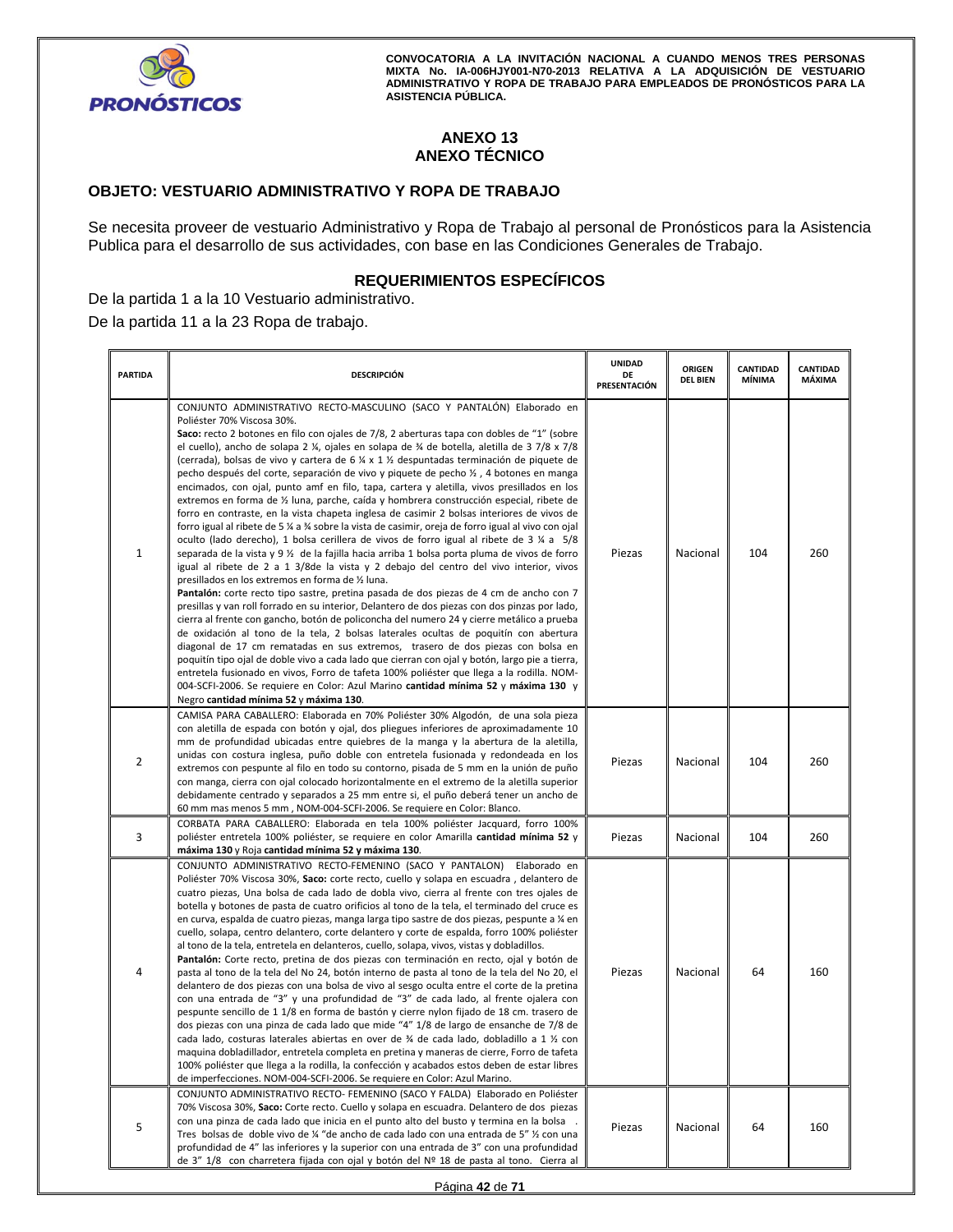

|                | frente con ojal normal y tres botones del Nº 36 de pasta al tono de cuatro orificios. El<br>terminado del cruce es en recto. Espalda de dos piezas con costadillo, una charretera a la<br>altura de la cintura de cada lado fijada con un botón del Nº 24 de pasta al tono de cuatro<br>orificios. Manga larga tipo sastre de dos piezas con tablón en forma de abanico. Forro<br>100% poliéster al tono de la tela y tabulejo de tela. Entretela en delantero, cuello,<br>solapa, vivos, vistas, charreteras y dobladillos. Las costuras y acabados deberán de estar<br>libres de imperfecciones. La prenda deberá contar con etiqueta de talla, composición de<br>tela e instrucciones para lavado.<br>Falda: Corte recto. Delantero de una solapa pieza con una pinza de cada lado. Pretina de<br>una sola pieza, ojal de botella y botón de pasta al tono del Nº 24 Trasero de dos piezas<br>con una pinza de cada lado. Cierre invisible nylon fijado de 20 cm de largo. Tablón de<br>pase en la parte inferior. Forro completo en 100% poliéster al tono de la tela. Dobladillo<br>de 1" 1/2. Entretela en pretina. La confección y acabados deberán de estar libres de<br>imperfecciones. NOM-004-SCFI-2006. Se requiere en Color: Negro.                                                                                                                                                                                                                                                                                                                                                                                                                                                                                                                                                                                                                                                                                                                                                                                                                                                                                                              |        |          |     |     |
|----------------|---------------------------------------------------------------------------------------------------------------------------------------------------------------------------------------------------------------------------------------------------------------------------------------------------------------------------------------------------------------------------------------------------------------------------------------------------------------------------------------------------------------------------------------------------------------------------------------------------------------------------------------------------------------------------------------------------------------------------------------------------------------------------------------------------------------------------------------------------------------------------------------------------------------------------------------------------------------------------------------------------------------------------------------------------------------------------------------------------------------------------------------------------------------------------------------------------------------------------------------------------------------------------------------------------------------------------------------------------------------------------------------------------------------------------------------------------------------------------------------------------------------------------------------------------------------------------------------------------------------------------------------------------------------------------------------------------------------------------------------------------------------------------------------------------------------------------------------------------------------------------------------------------------------------------------------------------------------------------------------------------------------------------------------------------------------------------------------------------------------------------------------------------------------|--------|----------|-----|-----|
| 6              | BLUSA: Elaborada en 70% Poliéster 30% Algodón, con cuello y pie de cuello con pespunte<br>a ¼ en cuello y aletilla, delantero de 2 piezas, abotona al frente con 6 ojales y botones del<br>No 16 de cuatro orificios repartidos equitativamente a partir del pie de cuello, lleva pinza<br>de busto y pinza vertical para formar cintura, espalda de una pieza con 2 pinzas verticales,<br>mangas largas de una pieza con 2 tablones, puños de 10 cm de ancho y 3 botones del No<br>16 de cuatro orificios repartidos equitativamente a lo ancho del puño, lleva bebedero de<br>1cm de ancho con una abertura de 7 cm, dobladillo revoloteados en recta a ¼ entretela<br>cuello, pie de cuello, puño y aletilla, botón de repuesto por cada tamaño. NOM-004-SCFI-<br>2006. Se requiere en Color: Blanco.                                                                                                                                                                                                                                                                                                                                                                                                                                                                                                                                                                                                                                                                                                                                                                                                                                                                                                                                                                                                                                                                                                                                                                                                                                                                                                                                                      | Piezas | Nacional | 128 | 320 |
| $\overline{7}$ | MASCADA PARA DAMA: Elaborada en tela 100% poliéster Jacquard, se requiere en color<br>Amarilla cantidad mínima 64 y máxima 160 y Roja cantidad mínima 64 y máxima 160.                                                                                                                                                                                                                                                                                                                                                                                                                                                                                                                                                                                                                                                                                                                                                                                                                                                                                                                                                                                                                                                                                                                                                                                                                                                                                                                                                                                                                                                                                                                                                                                                                                                                                                                                                                                                                                                                                                                                                                                        | Piezas | Nacional | 128 | 320 |
| 8              | CHAMARRA PARA DAMA Y CABALLERO EN COLOR ROJO: (Elaborada en 100% Poliamida<br>con variantes en color blanco y verde, formada de dos delanteros que cierran al frente por<br>medio de un cierre de nylon visible al color de la prenda que inicia desde la parte baja del<br>dobladillo hasta la parte superior del cuello, delantero de dos piezas, la parte central de<br>una sola pieza y la parte lateral de una sola pieza forman parte de la manga de una sola<br>pieza, ambas piezas se unen por medio de dos bies el interno color blanco y el externo<br>color verde bandera forrados con la misma tela, dos bolsas verticales ocultas con acceso<br>en el bies y con forro de la misma tela con profundidad hasta el dobladillo de la prenda,<br>en la superior del delantero izquierdo llevara bolsa oculta con abertura y entrada<br>horizontal, manga tipo ranglan que se une al delantero y espalda con pespunte al filo,<br>puño con dobladillo, traba de ajuste largo y ancho que ajusta por medio de una porción de<br>contactel. Espalda de tres piezas una parte central y dos lateral que se unen por medio de<br>dos bies, la parte interno color blanco y el externo color verde bandera forrados con la<br>misma tela, las partes externas de la espalda forman parte de las mangas, dobladillo en la<br>parte inferior de la prenda con jareta elástica y ahorcadores de doble acción con ojillos<br>pavonados, cuello alto de tres piezas en la parte posterior dos cintas una color blanco y<br>otra verde bandera, capucha de dos piezas que se oculta en el cuello por medio de tres<br>fracciones de contactel, jareta elástica para ajuste con ahorcadores de doble acción. Forro<br>100% poliéster tipo polar al tono de la tela con bolsas internas en ambos lados y bolsa<br>para guardar celular, delantero de dos cortes y espalda de tres piezas, lleva logotipo<br>institucional bordado en frente superior izquierdo, las características del logotipo serán<br>proporcionadas a la empresa que resulte adjudicada al siguiente día hábil del acto de fallo.<br>Asimismo, deberá cumplir con la Norma NOM-004-SCFI-2006. | Piezas | Nacional | 156 | 390 |
| 9              | CAMISA PARA DAMA: (Elaborada en 100% algodón en color blanco). Manga larga con<br>puño camisero con entretela fisionable, puntas redondeadas unidos con doble pespunte,<br>ojal y doble botón para ajuste, aletilla, terminado en flecha, doble pinza que forman en la<br>unión de la manga con el puño, espalda de una pieza con dos pinzas verticales, dos frente<br>encada uno pinza vertical, los cuales se unen por 6 botones transparentes, en frente<br>izquierdo aletilla donde se va colocados 6 ojillos equidistantemente empezando desde el<br>ojillo del pie de cuello, en frente izquierdo aletilla con entretela fisionable y pespunte,<br>bolsa de parche terminado en redondo con dobladillo con remate de refuerzo en<br>esquinas, la unión de los frentes y espalda lleva pespunte sencillo, faldón curvo, cuello<br>camisero y pie de cuello con entretela fisionable van unidos con pespunte sencillo. Lleva<br>logotipo institucional bordado en frente superior izquierdo arriba de la bolsa, las<br>características del logotipo serán proporcionadas a la empresa que resulte adjudicada al<br>siguiente día hábil del acto de fallo. Asimismo, deberá cumplir con la Norma NOM-004-<br>SCFI-2006.                                                                                                                                                                                                                                                                                                                                                                                                                                                                                                                                                                                                                                                                                                                                                                                                                                                                                                                                    | Piezas | Nacional | 144 | 360 |
| 10             | CAMISA PARA CABALLERO: (Elaborada en 100% algodón en color blanca). Manga larga<br>con puño camisero puntas redondeadas unidos con doble pespunte y en todo el contorno<br>con entretela fisionable ojal y doble botón para ajuste, aletilla y terminado en flecha,<br>pinza en manga, aletilla que va unida de la manga a el puño, espalda de una pieza con<br>bata doble, delantero de dos piezas que se unen al frente por medio de 6 botones visibles<br>incluyendo el pie de cuello, aletilla con entretela fisionable y pespunte, en el delantero<br>izquierdo bolsa de parche con dobladillo con terminación en punta, se cose al delantero<br>con pespunte al filo y remates diagonales de refuerzo, cuello camisero y pie de cuello con<br>entretela fisionable, botón dawn al contorno del cuello, faldón curvo, espalda de una<br>pieza, bata de dos piezas presenta dos tablas de ajuste superiores. Lleva logotipo<br>institucional bordado en frente superior izquierdo arriba de la bolsa, las características del<br>logotipo serán proporcionadas a la empresa que resulte adjudicada al siguiente día hábil<br>del acto de fallo, asimismo, deberá cumplir con la Norma NOM-004-SCFI-2006.                                                                                                                                                                                                                                                                                                                                                                                                                                                                                                                                                                                                                                                                                                                                                                                                                                                                                                                                                  | Piezas | Nacional | 168 | 420 |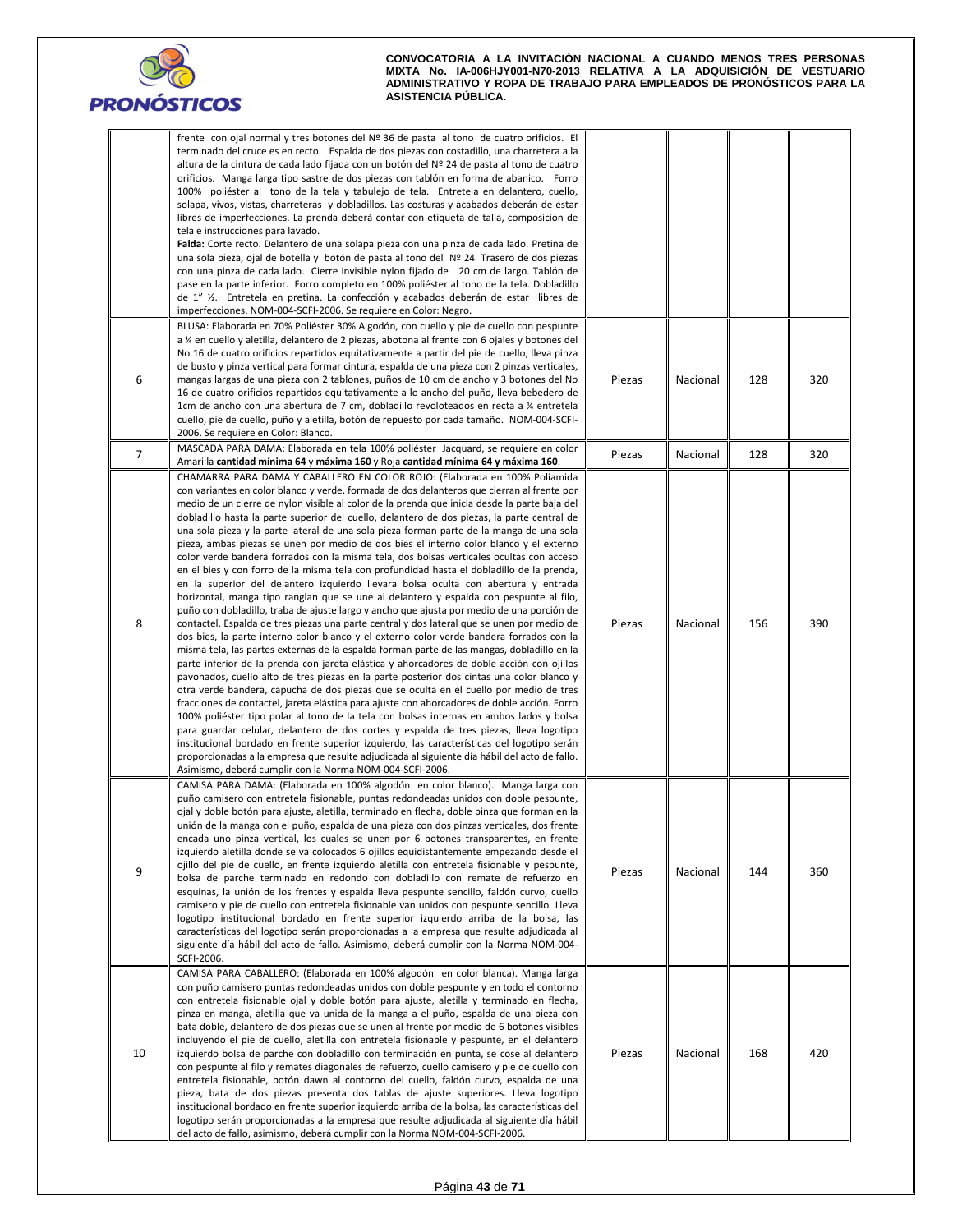

| 11 | Pantalón Antiestático para Caballero Elaborado en Gabardina Sanforizada 100% algodón<br>en color azul marino en corte recto con 7 presillas para cinturón con dos bolsas laterales<br>una de cada lado en forma diagonal; con 2 bolsas traseras una de cada lado en forma<br>recta y dos pinzas en la parte de enfrente de cada lado con cierre y botón al frente. Norma<br>NOM-004-SCFI-2006.                                                                                                                                                                                             | Pieza  | Nacional | 24             | 60  |
|----|--------------------------------------------------------------------------------------------------------------------------------------------------------------------------------------------------------------------------------------------------------------------------------------------------------------------------------------------------------------------------------------------------------------------------------------------------------------------------------------------------------------------------------------------------------------------------------------------|--------|----------|----------------|-----|
| 12 | Guantes de piel tipo electricista Fabricados en piel en color amarillo Norma NOM-050-<br>SCFI-2004.                                                                                                                                                                                                                                                                                                                                                                                                                                                                                        | Par    | Nacional | 22             | 55  |
| 13 | Faja con tirantes en color negra sacrolumbar con tirantes y tercer cinturón. Norma NOM-<br>050-SCFI-2004.                                                                                                                                                                                                                                                                                                                                                                                                                                                                                  | Piezas | Nacional | $\overline{4}$ | 10  |
| 14 | Faja de cuero tipo pesista de baquelita para caballero con 2 orificios, con hebilla de 5 cm.<br>y 2 líneas de ojillos con 7 perforaciones cada uno, con forro. Norma NOM-050-SCFI-2004.                                                                                                                                                                                                                                                                                                                                                                                                    | Pieza  | Nacional | 20             | 50  |
| 15 | Mascarilla de una Trompa con filtro para gases, vapores y partículas. Norma NOM-050-<br>SCFI-2004.                                                                                                                                                                                                                                                                                                                                                                                                                                                                                         | Pieza  | Nacional | 8              | 20  |
| 16 | Camisola manga larga para caballero Fabricada en gabardina 100% algodón, azul marino,<br>lleva dos bolsas de parche al frente, la derecha con cartera y la izquierda sin cartera y con<br>pespunte para pluma, lleva botón a pie de cuello, todos los botones de color hueso,<br>manga con ojal y botón. Lleva logotipo institucional bordado en frente superior izquierdo<br>arriba de la bolsa, las características del logotipo serán proporcionadas a la empresa que<br>resulte adjudicada al siguiente día hábil del acto de fallo. deberá cumplir con la Norma<br>NOM-004-SCFI-2006. | Pieza  | Nacional | 16             | 40  |
| 17 | Camisola manga larga antiestática para caballero Fabricada en gabardina 100% algodón,<br>azul marino, lleva dos bolsas de parche al frente, la derecha con cartera y con pespunte<br>para pluma, lleva botón a pie de cuello, todos los botones de color hueso, manga con ojal<br>y botón. Lleva logotipo institucional bordado en frente superior izquierdo arriba de la<br>bolsa, las características del logotipo serán proporcionadas a la empresa que resulte<br>adjudicada al siguiente día hábil del acto de fallo. deberá cumplir con la Norma NOM-004-<br>SCFI-2006.              | Pieza  | Nacional | 8              | 20  |
| 18 | Bata manga larga para dama y caballero en color Azul Marino Fabricada en algodón 100%<br>con tres bolsas de parche, una al frente izquierdo y dos inferiores cuello tipo sport,<br>botones ocultos, atrás cinturón de ajuste de dos botones, bolsa de comunicación, Lleva<br>logotipo institucional bordado en frente superior izquierdo arriba de la bolsa, las<br>características del logotipo serán proporcionadas a la empresa que resulte adjudicada al<br>siguiente día hábil del acto de fallo. deberá cumplir con la Norma NOM-004-SCFI-2006.                                      | Pieza  | Nacional | 68             | 170 |
| 19 | Bata manga larga para dama y caballero en color Blanco Fabricada en 80% poliéster y 20%<br>algodón, con tres bolsas de parche, una al frente izquierdo y dos inferiores, cuello tipo<br>sport, botones ocultos, atrás lleva cinturón de ajuste con dos botones, bolsa de<br>comunicación, Lleva logotipo institucional bordado en frente superior izquierdo arriba de<br>la bolsa, las características del logotipo serán proporcionadas a la empresa que resulte<br>adjudicada al siguiente día hábil del acto de fallo. deberá cumplir con la Norma NOM-004-<br>SCFI-2006.               | Pieza  | Nacional | 4              | 10  |
| 20 | Pantalón de mezclilla para caballero Elaborado en 14 onzas tratada, color azul marino,<br>recto, lleva dos bolsas diagonales enfrente y dos bolsas traseras ocultas, cierre de metal<br>reforzado. Norma NOM-004-SCFI-2006.                                                                                                                                                                                                                                                                                                                                                                | Pieza  | Nacional | 12             | 30  |
| 21 | Lentes de Seguridad Transparente de policarbonato, lleva patas de ajuste y pueden ser en<br>color negro o azul. Norma NOM-050-SCFI-2004.                                                                                                                                                                                                                                                                                                                                                                                                                                                   | Pieza  | Nacional | 16             | 40  |
| 22 | Zapato dieléctrico con casquillo en color negro modelo Borceguí chinela mocasín alt.<br>Aprox. 17 cms casquillo de acero con recubrimiento dieléctrico piel lisa de flor entera<br>color negra-suela negra de tetra polímeros-huella estrella forros van fresh totales en 3d y<br>bullón. Norma NOM-113-STPS-2009 PARA CALZADO DE PROTECCIÓN                                                                                                                                                                                                                                               | Par    | Nacional | 12             | 30  |
| 23 | Zapato dieléctrico sin casquillo en color negro modelo Borceguí m17 alt aprox. 17 cm -<br>chinela mocasín puntera de cellastic - piel lisa de flor entera color negro - suela negra de<br>tetra polímeros - huella estrella - forros van fresh totales en 3d y bullón - dieléctrico.<br>Norma NOM-113-STPS-2009 PARA CALZADO DE PROTECCIÓN.                                                                                                                                                                                                                                                | Par    | Nacional | 14             | 35  |

Para las partidas de la 1 a la 10 el proveedor adjudicado deberá presentarse a los 3 días hábiles posteriores a la firma del contrato y proporcionar la corrida de las tallas: "S" hasta la talla "XXXL", en la Gerencia de Recursos Humanos en Av. Insurgentes Sur No 1397, piso 4, Col. Insurgentes Mixcoac, 03920, Benito Juárez, México, D.F., Tel. Conmutador 54820000 Ext. 12301, Fax 55988184, en un horario de las 10:00 a 17:00 horas máximo, con la finalidad de tomar las tallas al personal con base al **formato 1** denominado "Relación de empleado para toma de tallas del vestuario administrativo", proporcionado por la Gerencia de Recursos Humanos.

Para las partidas 11 a la 23, la Gerencia de Recursos Humanos entregará el **formato 2** denominado "Relación de empleado con tallas de la ropa de trabajo", dentro de los 3 días hábiles posteriores a la firma del contrato.

# **Requisitos para participar:**

1) Escrito con firma autógrafa del representante legal, en el que el licitante manifieste bajo protesta de decir verdad, que la totalidad de los bienes que oferta y entregará, serán producidos en los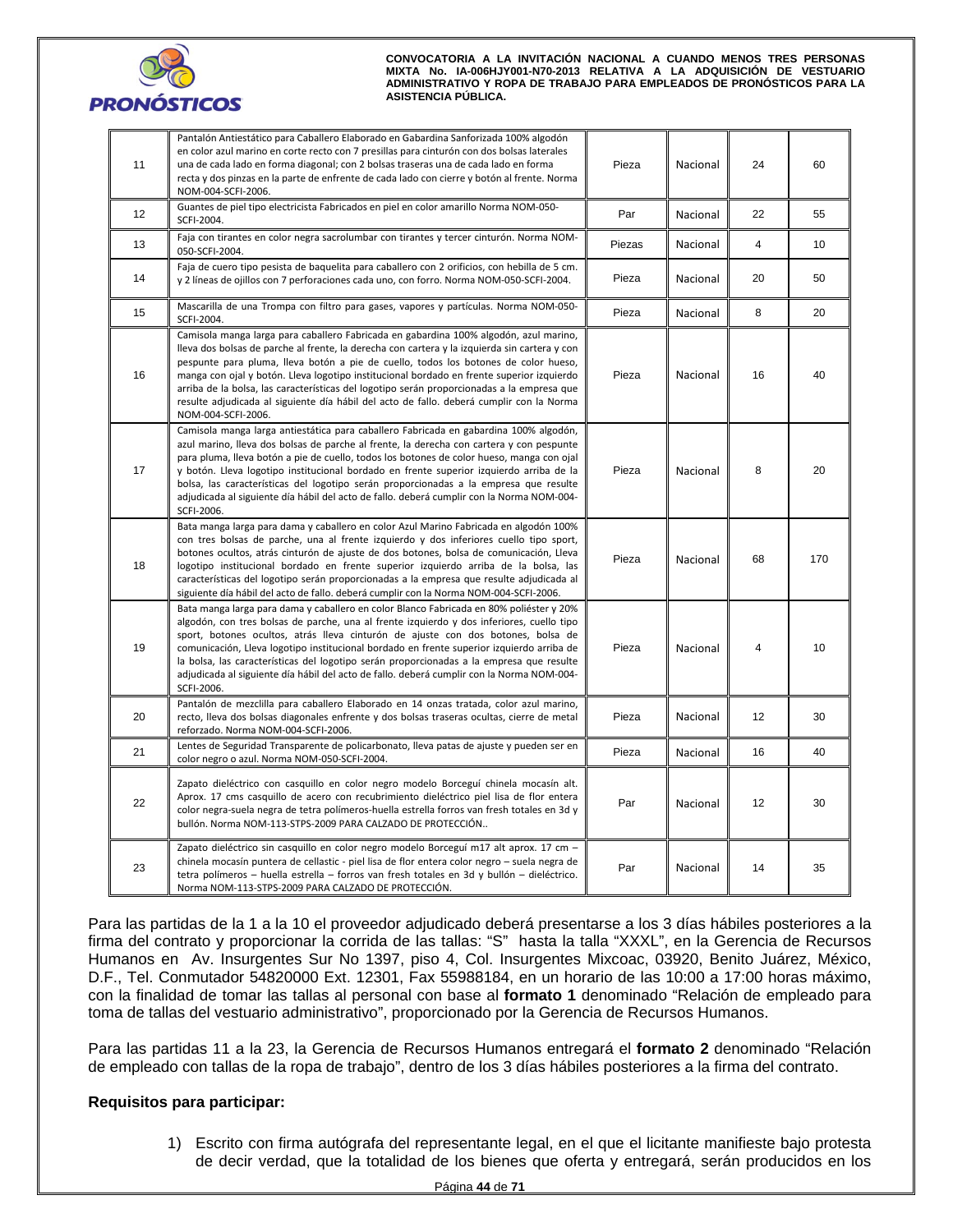

Estados Unidos Mexicanos, y que además contendrán como mínimo 65% de grado de contenido nacional. El licitante deberá inidicar cada una de las partidas en las que participa. **Anexo 18**

- 2) Escrito con firma autógrafa del representante legal, en el que manifieste que los bienes que oferta y entregará cumplen con las normas NOM-004-SCFI-2006, NOM-050-SCFI-2004 y NOM-113- STPS-2009.
- 3) Escrito con firma autógrafa del representante legal, en el cual manifieste que cuenta con capacidad de respuesta inmediata, así como los recursos técnicos, financieros y demás que sean necesarios, y cuyas actividades comerciales o profesionales estén relacionadas con los bienes objeto del contrato a celebrarse.
- 4) Escrito con firma autógrafa del representante legal, en el cual describa el nombre completo, domicilio de oficina, número telefónico de oficina, número telefónico celular, de las personas asignadas que atenderán las solicitudes o cualquier asunto relacionado con la adquisición de los bienes motivo de este procedimiento.
- 5) Escrito con firma autógrafa del representante legal, mediante el cual manifieste bajo protesta de decir verdad, el nombre de la empresa fabricante y el resultado del cálculo del porcentaje del contenido nacional de los bienes entregados en el procedimiento de contratación respectivo. (Para efectos informativos y estadísticos con base en la Regla 9 para la determinación, acreditación y verificación del contenido nacional de los bienes que se ofertan y entregan en los procedimientos de contratación, así como para la aplicación del requisito de contenido nacional en la contratación de obras públicas, que celebren las Dependencias y Entidades de la Administración Pública Federal, emitido el 14/10/2010 D.O.F.) **Anexo 20**
- 6) Presentar carta compromiso denominada "Carta garantía", en hoja membretada y con firma autógrafa del represente legal, misma que estará vigente hasta el 31 de diciembre de 2013, contados a partir de la fecha de recepción en el Almacén de la entidad, en el que manifieste que en caso de bienes defectuosos o que no cumplan con las características técnicas requeridas, el proveedor deberá reponerla dentro de los 5 días hábiles posteriores a la notificación vía correo electrónico efectuada por la Gerencia de Recursos Humanos, para la cual la unidad administrativa antes mencionada deberá informarlo dentro de los ocho días posteriores a la recepción de los bienes. **Anexo 19**

La adjudicación se hará por partida.

# **El método de evaluación será binario.**

El tipo de contrato será **abierto** por cantidad.

El cumplimiento de las obligaciones garantizadas será **indivisible.**

## **Deductiva:**

Se realizarán descuentos al pago por bien deficiente del 1% del monto de la partida antes de IVA. En caso de que se rebase el 10% de la garantía de cumplimiento, Pronósticos podrá cancelar total o parcialmente la entrega o bien rescindir el contrato.

# **Anticipo:**

No habrá anticipo.

# **Pena convencional:**

El proveedor que incurra en atraso en el cumplimiento en la entrega de los bienes establecidos en el contrato, cubrirá a Pronósticos por cada día de atrasó una pena del 1% del monto total de la partida antes de IVA, sin rebasar el 10% de la garantía de cumplimiento.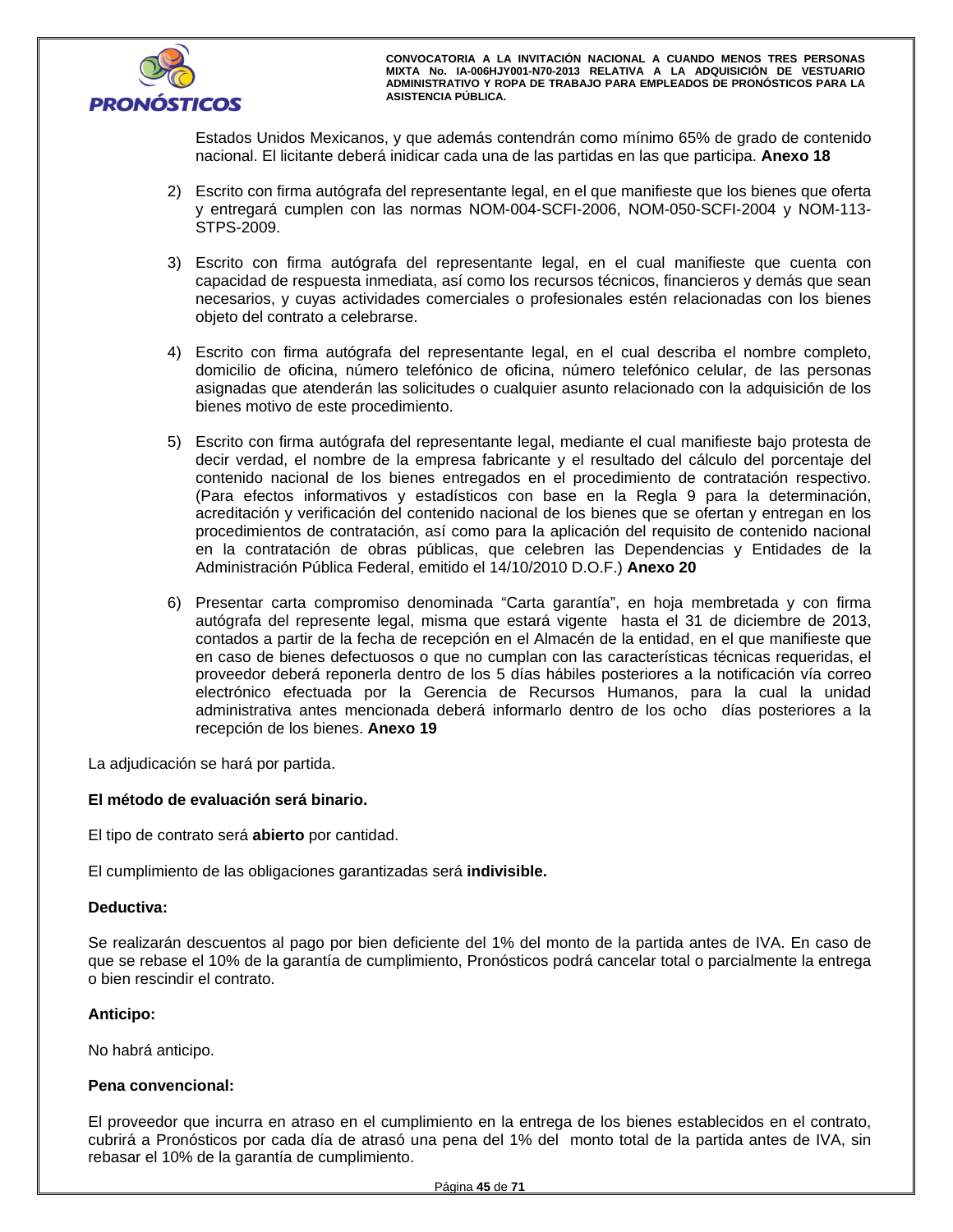

# **Entregables:**

No se otorgarán prorrogas para la entrega de los bienes.

El licitante adjudicado será el responsable de empaquetar, etiquetar con la talla y el nombre del empleado, con base al **formato 1** "Relación de empleado para toma de tallas del vestuario administrativo" y trasladar los bienes por cuenta y riesgo propio, hasta la recepción en el Almacén de la entidad.

El licitante adjudicado será el responsable de empaquetar, etiquetar con la talla y el nombre del empleado, con base al **formato 2** denominado "Relación de empleado con tallas de la ropa de trabajo" y trasladar los bienes por cuenta y riesgo propio, hasta la recepción en el Almacén de la entidad.

## **Reposición de los bienes:**

En caso de que algunos de los bienes presente defecto en su fabricación, el proveedor adjudicado se compromete a su reposición dentro de los 5 días hábiles posteriores a la notificación que le realice la Gerencia de Recursos Humanos por escrito o correo electrónico, sin cargo alguno para la entidad.

## **Administración y verificación de la entrega de los bienes**:

La Gerencia de Recursos Humanos en conjunto con el Área de almacén, deberán verificar que los bienes recibidos coincidan con el **formato 1** "Relación de empleado para toma de tallas del vestuario administrativo" y **formato 2** denominado "Relación de empleado con tallas de la ropa de trabajo".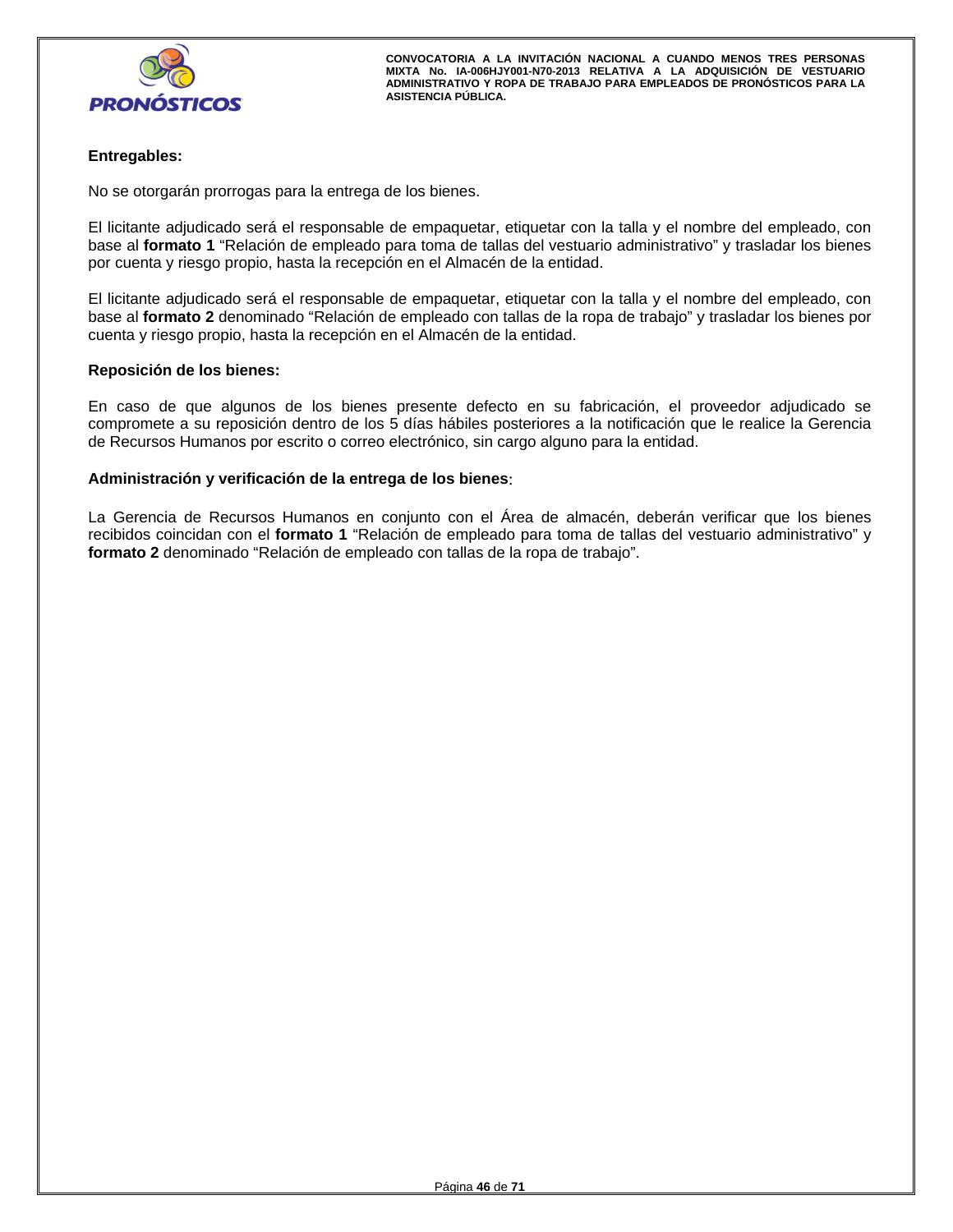

# **ANEXO 14 MODELO DE PROPUESTA ECONÓMICA**

**MÉXICO, D.F., \_\_\_\_\_\_DE \_\_\_\_\_\_\_ 2013** 

**PRONÓSTICOS PARA LA ASISTENCIA PÚBLICA AV. INSURGENTES SUR No. 1397, COL. INSURGENTES MIXCOAC, DELEGACIÓN BENITO JUÁREZ C.P. 03920, MÉXICO, D.F. P R E S E N T E** 

EN RELACIÓN CON LA INVITACIÓN NACIONAL A CUANDO MENOS TRES PERSONAS MIXTA No. IA-006HJY001- N70-2013 RELATIVA A LA ADQUISICIÓN DE VESTUARIO ADMINISTRATIVO Y ROPA DE TRABAJO PARA EMPLEADOS DE PRONÓSTICOS PARA LA ASISTENCIA PÚBLICA.

A NOMBRE DE (NOMBRE DEL LICITANTE), A QUIEN REPRESENTO, ME PERMITO PRESENTARLE NUESTRA SIGUIENTE PROPOSICIÓN ECONÓMICA:

| <b>PARTIDA</b> | <b>DESCRIPCIÓN</b>                                                                           | <b>UNIDAD</b><br>DE<br>PRESENTACIÓN | <b>ORIGEN</b><br><b>DEL BIEN</b> | <b>CANTIDAD</b><br><b>MÍNIMA</b> | <b>CANTIDAD</b><br><b>MÁXIMA</b> | <b>PRECIO</b><br><b>UNITARIO</b><br>S/IVA | <b>IMPORTE</b><br><b>MÍNIMO</b> | <b>IMPORTE</b><br><b>MÁXIMO</b> |
|----------------|----------------------------------------------------------------------------------------------|-------------------------------------|----------------------------------|----------------------------------|----------------------------------|-------------------------------------------|---------------------------------|---------------------------------|
| $\mathbf{1}$   | CONJUNTO ADMINISTRATIVO<br>RECTO-MASCULINO (SACO Y<br>PANTALÓN). COLOR AZUL<br><b>MARINO</b> | Piezas                              | Nacional                         | 52                               | 130                              |                                           |                                 |                                 |
|                | CONJUNTO ADMINISTRATIVO<br>RECTO-MASCULINO (SACO Y<br>PANTALÓN). COLOR NEGRO                 | Piezas                              | Nacional                         | 52                               | 130                              |                                           |                                 |                                 |
| $\overline{2}$ | CAMISA PARA CABALLERO<br><b>COLOR BLANCA</b>                                                 | Piezas                              | Nacional                         | 104                              | 260                              |                                           |                                 |                                 |
| 3              | CORBATA PARA CABALLERO<br><b>COLOR AMARILLA</b>                                              | Piezas                              | Nacional                         | 52                               | 130                              |                                           |                                 |                                 |
|                | CORBATA PARA CABALLERO<br><b>COLOR ROJA</b>                                                  | Piezas                              | Nacional                         | 52                               | 130                              |                                           |                                 |                                 |
| 4              | CONJUNTO ADMINISTRATIVO<br>RECTO-FEMENINO (SACO Y<br>PANTALON). COLOR AZUL<br><b>MARINO</b>  | Piezas                              | Nacional                         | 64                               | 160                              |                                           |                                 |                                 |
| 5              | CONJUNTO ADMINISTRATIVO<br>RECTO- FEMENINO (SACO Y<br>FALDA). COLOR NEGRO.                   | Piezas                              | Nacional                         | 64                               | 160                              |                                           |                                 |                                 |
| 6              | BLUSA COLOR BLANCA.                                                                          | Piezas                              | Nacional                         | 128                              | 320                              |                                           |                                 |                                 |
| $\overline{7}$ | MASCADA PARA DAMA COLOR<br>AMARILLA                                                          | Piezas                              | Nacional                         | 64                               | 160                              |                                           |                                 |                                 |
|                | MASCADA PARA DAMA COLOR<br><b>ROJA</b>                                                       | Piezas                              | Nacional                         | 64                               | 160                              |                                           |                                 |                                 |
| 8              | CHAMARRA PARA DAMA Y<br>CABALLERO EN COLOR ROJO.                                             | Piezas                              | Nacional                         | 156                              | 390                              |                                           |                                 |                                 |
| 9              | BLUSA PARA DAMA: (Elaborada<br>en 100% algodón en color<br>blanco.                           | Piezas                              | Nacional                         | 144                              | 360                              |                                           |                                 |                                 |
| 10             | PARA<br>CABALLERO:<br>CAMISA<br>(Elaborada en 100% algodón<br>en color blanca).              | Piezas                              | Nacional                         | 168                              | 420                              |                                           |                                 |                                 |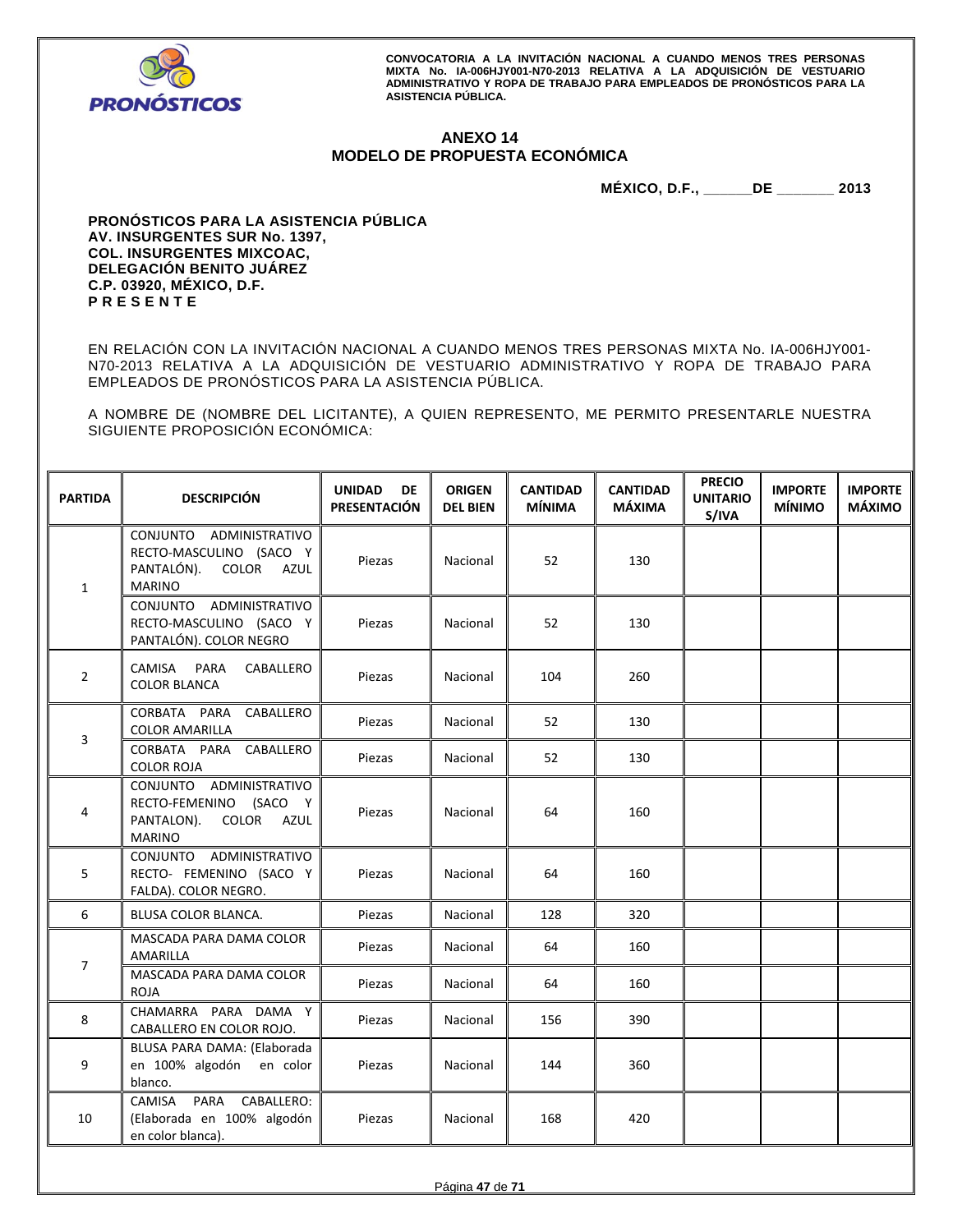

| 11              | Pantalón Antiestático para<br>Caballero.                    | Pieza  | Nacional | 24             | 60              |              |  |
|-----------------|-------------------------------------------------------------|--------|----------|----------------|-----------------|--------------|--|
| 12              | Guantes de piel.                                            | Par    | Nacional | 22             | 55              |              |  |
| 13              | Faja con tirantes.                                          | Piezas | Nacional | $\overline{4}$ | 10              |              |  |
| 14              | Faja de cuero.                                              | Pieza  | Nacional | 20             | 50              |              |  |
| 15              | Mascarilla de una Trompa con<br>filtro.                     | Pieza  | Nacional | 8              | 20              |              |  |
| 16              | Camisola manga larga para<br>caballero.                     | Pieza  | Nacional | 16             | 40              |              |  |
| 17              | Camisola<br>larga<br>manga<br>antiestática para caballero.  | Pieza  | Nacional | 8              | 20              |              |  |
| 18              | Bata manga larga para dama y<br>caballero.                  | Pieza  | Nacional | 68             | 170             |              |  |
| 19              | Bata manga larga para dama y<br>caballero.                  | Pieza  | Nacional | $\overline{4}$ | 10 <sup>1</sup> |              |  |
| 20              | Pantalón de mezclilla<br>para<br>caballero.                 | Pieza  | Nacional | 12             | 30              |              |  |
| 21              | Seguridad<br>de<br>Lentes<br>Transparente de policarbonato. | Pieza  | Nacional | 16             | 40              |              |  |
| 22              | dieléctrico<br>Zapato<br>con<br>casquillo.                  | Par    | Nacional | 12             | 30              |              |  |
| 23              | Zapato dieléctrico sin casquillo.                           | Par    | Nacional | 14             | 35              |              |  |
| <b>SUBTOTAL</b> |                                                             |        |          |                |                 |              |  |
| <b>IVA</b>      |                                                             |        |          |                |                 |              |  |
|                 |                                                             |        |          |                |                 | <b>TOTAL</b> |  |

**EXPRESAR:** 

EN LETRA EL IMPORTE MÍNIMO Y MÁXIMO TOTAL DE LA PROPOSICIÓN. QUE LOS PRECIOS OFERTADOS SERÁN FIJOS DURANTE EL PERIODO DE LA ENTREGA DE LOS BIENES O BIEN HASTA QUE EL CONTRATO RESPECTIVO SE EXTINGA. QUE LOS PRECIOS UNITARIOS SON MONEDA NACIONAL.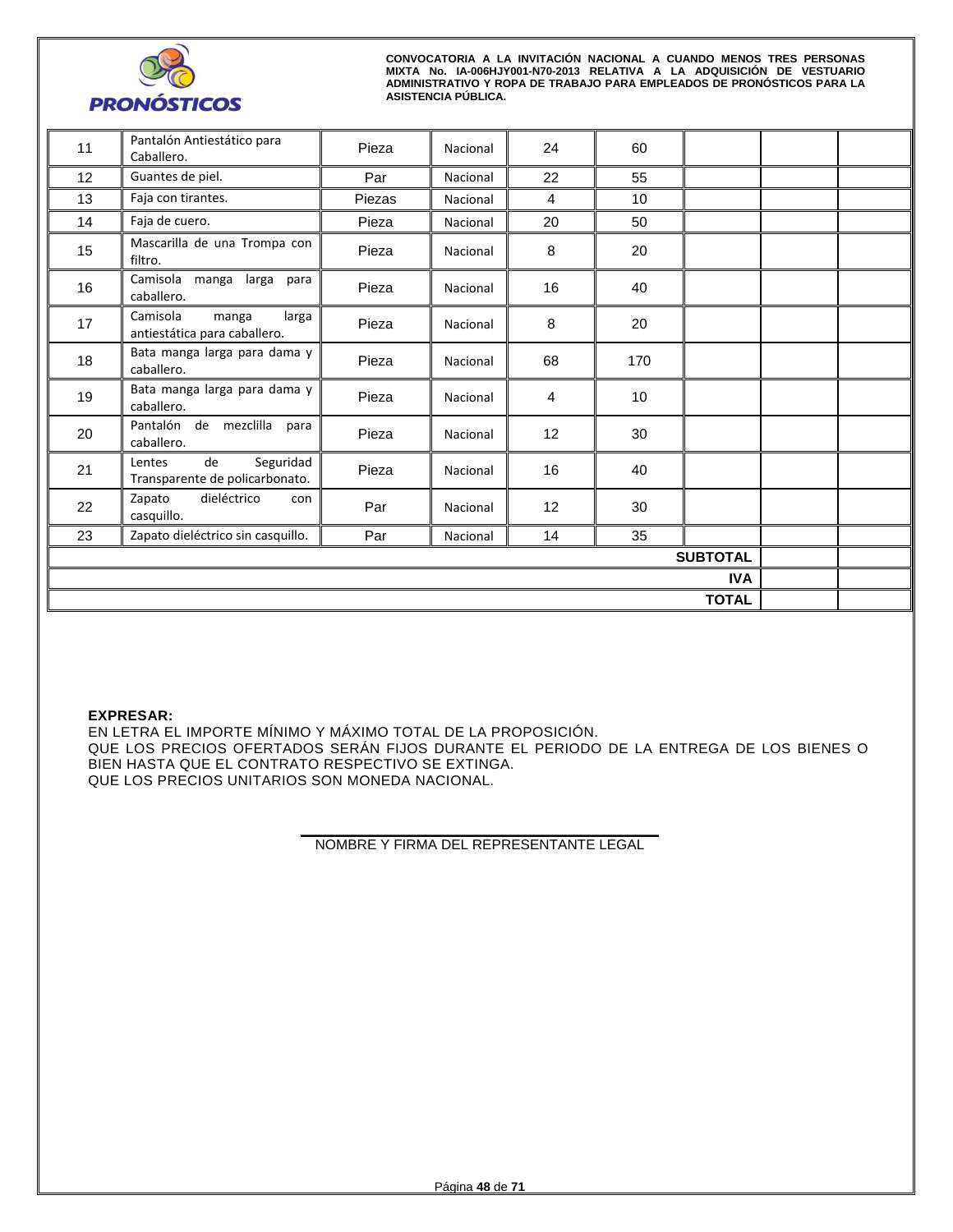

# **ANEXO 15-A JUNTA DE ACLARACIONES**

## **ENCUESTA DE TRANSPARENCIA DE LA INVITACIÓN A CUANDOMENOS TRES PERSONAS MIXTA No. IA-006HJY001-N70-2013, RELATIVA A LA ADQUISICIÓN DE VESTUARIO ADMINISTRATIVO Y ROPA DE TRABAJO PARA EMPLEADOS DE PRONÓSTICOS PARA LA ASISTENCIA PÚBLICA.**

EN EL MARCO DEL PROGRAMA DE TRANSPARENCIA Y RENDICIÓN DE CUENTAS, PRONÓSTICOS PARA LA ASISTENCIA PÚBLICA OBTENDRÁ LA OPINIÓN DE LOS PROVEEDORES DE BIENES Y PRESTADORES DE SERVICIOS QUE HAYAN ESTABLECIDO CONTACTO CON PRONÓSTICOS CON MOTIVO DE SUS PROCESOS DE ADQUISICIONES O DE CONTRATACIÓN DE SERVICIOS, POR LO QUE LE AGRADECEREMOS SE SIRVA RESPONDER LA SIGUIENTE ENCUESTA Y HACERLA LLEGAR (EN FORMA ANÓNIMA, SI ASÍ LO CONSIDERA PERTINENTE) AL ÓRGANO INTERNO DE CONTROL, A TRAVÉS DE LOS MEDIOS QUE SE INDICAN A CONTINUACIÓN:

- VÍA CORREO ELECTRÓNICO DIRIGIDO AL TITULAR DEL ÓRGANO INTERNO DE CONTROL, A LA SIGUIENTE DIRECCIÓN: o.valdes@pronosticos.gob.mx
- BUZONES DEL ÓRGANO INTERNO DE CONTROL UBICADOS EN EL VESTÍBULO DE LA SALA DE SORTEOS (PLANTA BAJA) Y EN LOS PISOS 10 Y 11 DEL EDIFICIO SEDE DE LA INSTITUCIÓN.
- EN LAS OFICINAS DEL ÓRGANO INTERNO DE CONTROL, QUE SE ENCUENTRAN UBICADAS EN AVENIDA INSURGENTES SUR NO. 1397, 8º PISO, COLONIA INSURGENTES MIXCOAC, CÓDIGO POSTAL 03920, DELEGACIÓN BENITO JUÁREZ, MÉXICO, D. F.
- AL REPRESENTANTE EN TURNO DEL ÓRGANO INTERNO DE CONTROL, UNA VEZ TERMINADO EL EVENTO DE JUNTA DE ACLARACIONES.

INSTRUCCIONES: FAVOR DE CALIFICAR DEL 1 AL 10 CONSIDERANDO QUE 10 ES LA MÁXIMA CALIFICACIÓN POSITIVA O FAVORABLE.

NOMBRE DE LA PERSONA QUE REPRESENTA AL LICITANTE PARTICIPANTE

NOMBRE DEL LICITANTE PARTICIPANTE: \_\_\_\_\_\_\_\_\_\_

| <b>EVENTO</b>                          | <b>CONCEPTOS A EVALUAR</b>                                                                                                                                                                                                         | <b>CALIFICACIÓN</b> | <b>COMENTARIOS</b> |
|----------------------------------------|------------------------------------------------------------------------------------------------------------------------------------------------------------------------------------------------------------------------------------|---------------------|--------------------|
| <b>INVITACIÓN</b>                      | COMO CALIFICA UD. LA CLARIDAD DE LA<br>INVITACION EN LA QUE SU EMPRESA<br>PARTICIPO.                                                                                                                                               |                     |                    |
|                                        | CÓMO CALIFICA UD. LA ESTRUCTURA, EL<br>CONTENIDO Y LA CLARIDAD DE LA<br>CONVOCATORIA DE LA INVITACION.                                                                                                                             |                     |                    |
| <b>JUNTA DE</b><br><b>ACLARACIONES</b> | COMO CALIFICA UD. LA SUFICIENCIA Y<br>CLARIDAD O TRANSPARENCIA CON QUE<br><b>LOS</b><br><b>FUERON</b><br><b>ATENDIDOS</b><br>CUESTIONAMIENTOS FORMULADOS POR<br>LOS LICITANTES EN RELACION CON EL<br>CONTENIDO DE LA CONVOCATORIA. |                     |                    |

SI USTED DESEA AGREGAR ALGÚN COMENTARIO O SUGERENCIA, FAVOR DE ANOTARLO EN EL SIGUIENTE CUADRO O EN HOJAS ADICIONALES: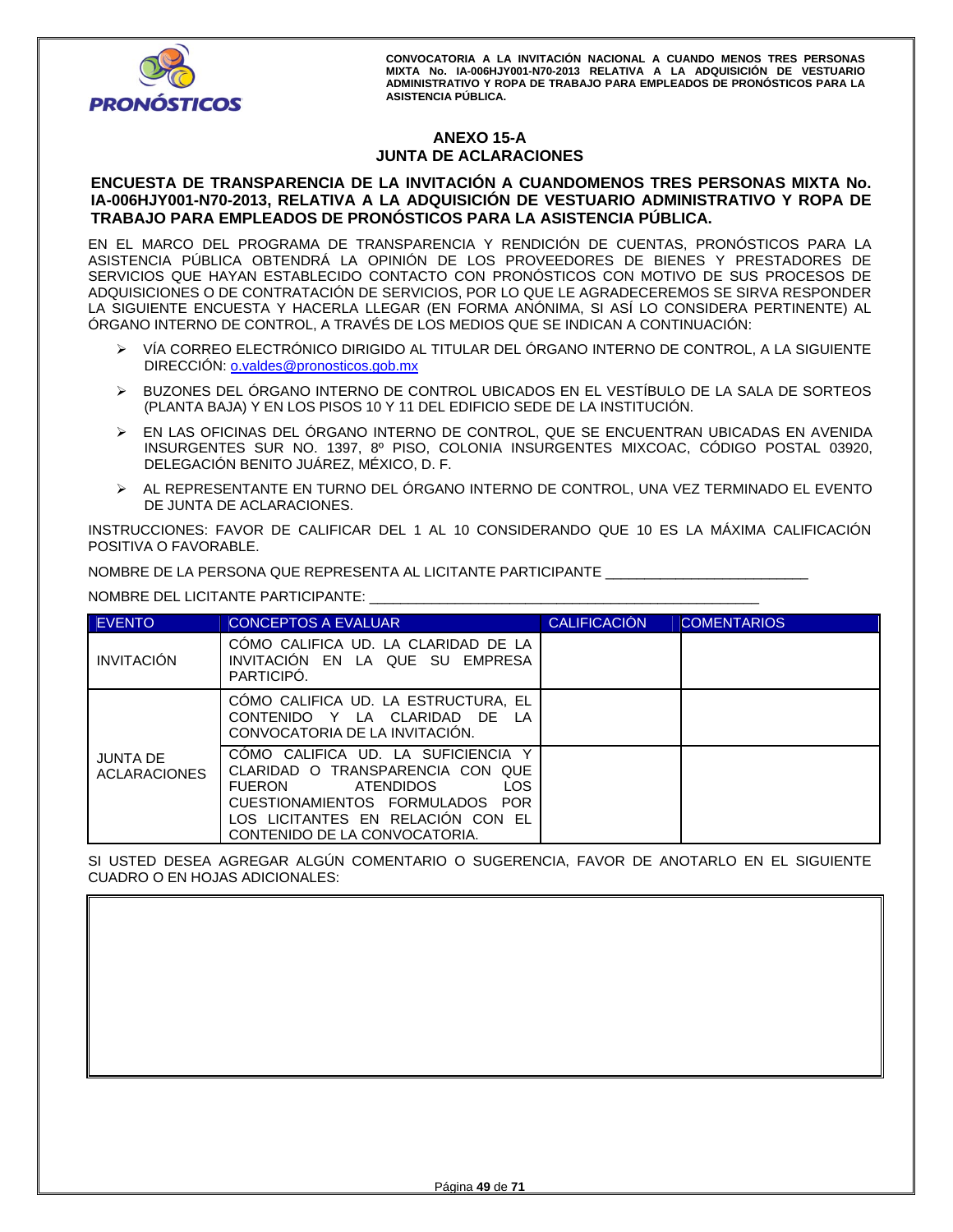

# **ANEXO 15-B PRESENTACIÓN Y APERTURA DE PROPOSICIONES**

## **ENCUESTA DE TRANSPARENCIA DE LA INVITACIÓN NACIONAL A CUANDO MENOS TRES PERSONAS MIXTA No. IA-006HJY001-N70-2013, RELATIVA A LA ADQUISICIÓN DE VESTUARIO ADMINISTRATIVO Y ROPA DE TRABAJO PARA EMPLEADOS DE PRONÓSTICOS PARA LA ASISTENCIA PÚBLICA.**

EN EL MARCO DEL PROGRAMA DE TRANSPARENCIA Y RENDICIÓN DE CUENTAS, PRONÓSTICOS PARA LA ASISTENCIA PÚBLICA OBTENDRÁ LA OPINIÓN DE LOS PROVEEDORES DE BIENES Y PRESTADORES DE SERVICIOS QUE HAYAN ESTABLECIDO CONTACTO CON PRONÓSTICOS CON MOTIVO DE SUS PROCESOS DE ADQUISICIONES O DE CONTRATACIÓN DE SERVICIOS, POR LO QUE LE AGRADECEREMOS SE SIRVA RESPONDER LA SIGUIENTE ENCUESTA Y HACERLA LLEGAR (EN FORMA ANÓNIMA, SI ASÍ LO CONSIDERA PERTINENTE) AL ÓRGANO INTERNO DE CONTROL, A TRAVÉS DE LOS MEDIOS QUE SE INDICAN A CONTINUACIÓN:

- VÍA CORREO ELECTRÓNICO DIRIGIDO AL TITULAR DEL ÓRGANO INTERNO DE CONTROL, A LA SIGUIENTE DIRECCIÓN: o.valdes@pronosticos.gob.mx
- BUZONES DEL ÓRGANO INTERNO DE CONTROL UBICADOS EN EL VESTÍBULO DE LA SALA DE SORTEOS (PLANTA BAJA) Y EN LOS PISOS 10 Y 11 DEL EDIFICIO SEDE DE LA INSTITUCIÓN.
- EN LAS OFICINAS DEL ÓRGANO INTERNO DE CONTROL, QUE SE ENCUENTRAN UBICADAS EN AVENIDA INSURGENTES SUR NO. 1397, 8º PISO, COLONIA INSURGENTES MIXCOAC, CÓDIGO POSTAL 03920, DELEGACIÓN BENITO JUÁREZ, MÉXICO, D. F.
- AL REPRESENTANTE EN TURNO DEL ÓRGANO INTERNO DE CONTROL, UNA VEZ TERMINADO EL EVENTO DE PRESENTACIÓN Y APERTURA DE PROPOSICIONES.

INSTRUCCIONES: FAVOR DE CALIFICAR DEL 1 AL 10 CONSIDERANDO QUE 10 ES LA MÁXIMA CALIFICACIÓN POSITIVA O FAVORABLE.

NOMBRE DE LA PERSONA QUE REPRESENTA AL LICITANTE PARTICIPANTE \_\_\_\_\_\_\_\_\_\_\_\_\_\_\_\_\_\_\_\_\_\_\_\_\_\_

NOMBRE DEL LICITANTE PARTICIPANTE: \_\_\_\_\_\_\_\_\_\_\_\_\_\_\_\_\_\_\_\_\_\_\_\_\_\_\_\_\_\_\_\_\_\_\_\_\_\_\_\_\_\_\_\_\_\_\_\_\_\_\_

| <b>EVENTO</b>                           | CONCEPTO A EVALUAR                                                                                                                                                                                                                                                                                                      | <b>CALIFICACIÓN</b> | <b>COMENTARIOS</b> |
|-----------------------------------------|-------------------------------------------------------------------------------------------------------------------------------------------------------------------------------------------------------------------------------------------------------------------------------------------------------------------------|---------------------|--------------------|
| PRESENTACIÓN DE<br><b>PROPOSICIONES</b> | COMO CALIFICA UD. LA TRANSPARENCIA Y EL<br>APEGO POR PARTE DE LOS SERVIDORES<br>PUBLICOS DE PRONOSTICOS A LA LEY DE<br>ADQUISICIONES. ARRENDAMIENTOS<br>v<br>SERVICIOS DEL SECTOR PUBLICO Y A SU<br>REGLAMENTO. DURANTE EL DESARROLLO<br>DEL ACTO DE PRESENTACIÓN Y APERTURA DE<br>PROPOSICIONES TÉCNICAS Y ECONÓMICAS. |                     |                    |

SI USTED DESEA AGREGAR ALGÚN COMENTARIO O SUGERENCIA, FAVOR DE ANOTARLO EN EL SIGUIENTE CUADRO O EN HOJAS ADICIONALES:

| <b>OUNDING OF LIVE INDUCTOR ADIOIVALLO.</b> |  |  |  |  |
|---------------------------------------------|--|--|--|--|
|                                             |  |  |  |  |
|                                             |  |  |  |  |
|                                             |  |  |  |  |
|                                             |  |  |  |  |
|                                             |  |  |  |  |
|                                             |  |  |  |  |
|                                             |  |  |  |  |
|                                             |  |  |  |  |
|                                             |  |  |  |  |
|                                             |  |  |  |  |
|                                             |  |  |  |  |
|                                             |  |  |  |  |
|                                             |  |  |  |  |
|                                             |  |  |  |  |
|                                             |  |  |  |  |
|                                             |  |  |  |  |
|                                             |  |  |  |  |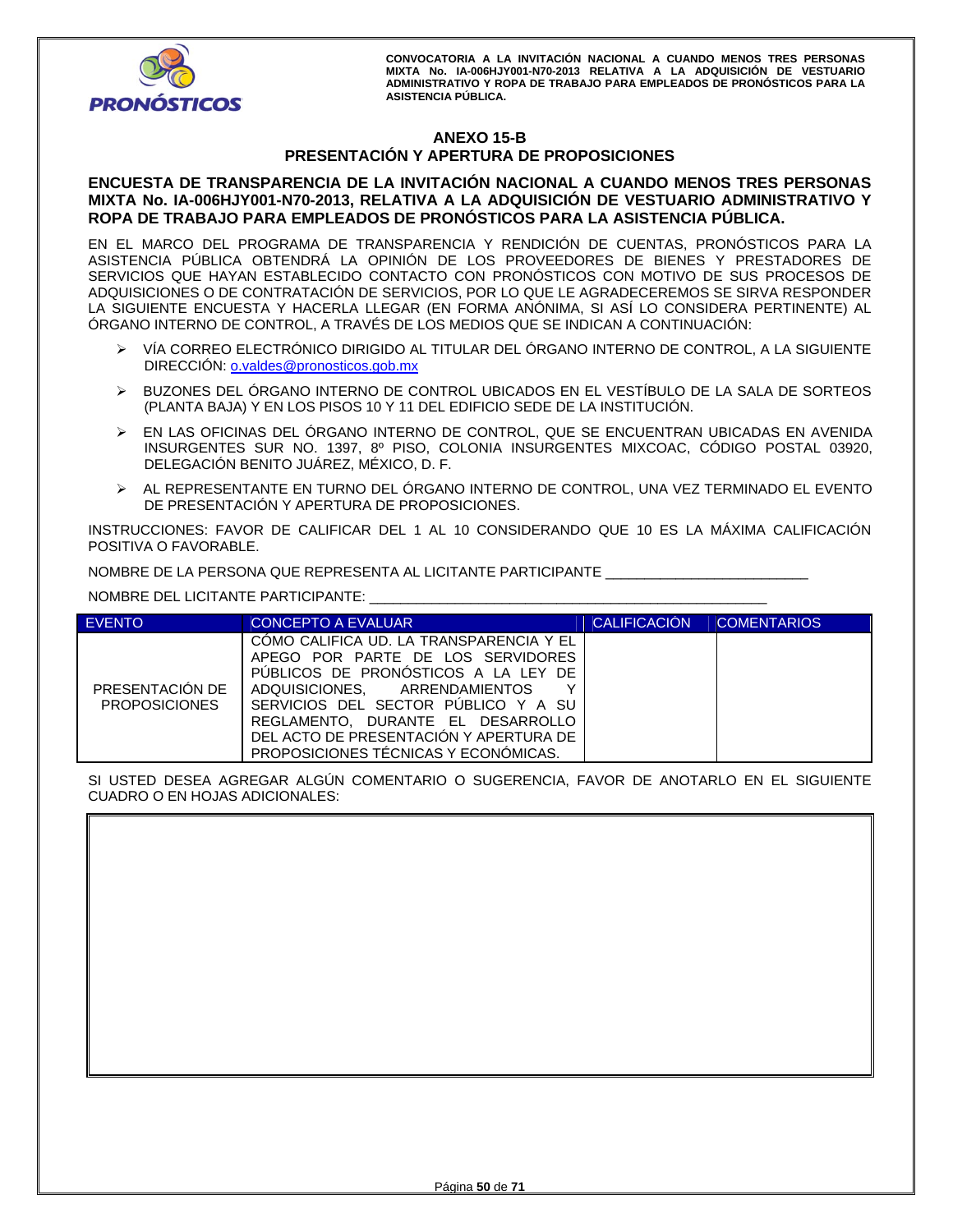

# **ANEXO 15-C FALLO**

# **ENCUESTA DE TRANSPARENCIA DE LA INVITACIÓN NACIONAL A CUANDO MENOS TRES PERSONAS MIXTA No. IA-006HJY001-N70-2013, RELATIVA A LA ADQUISICIÓN DE VESTUARIO ADMINISTRATIVO Y ROPA DE TRABAJO PARA EMPLEADOS DE PRONÓSTICOS PARA LA ASISTENCIA PÚBLICA.**

EN EL MARCO DEL PROGRAMA DE TRANSPARENCIA Y RENDICIÓN DE CUENTAS, PRONÓSTICOS PARA LA ASISTENCIA PÚBLICA OBTENDRÁ LA OPINIÓN DE LOS PROVEEDORES DE BIENES Y PRESTADORES DE SERVICIOS QUE HAYAN ESTABLECIDO CONTACTO CON PRONÓSTICOS CON MOTIVO DE SUS PROCESOS DE ADQUISICIONES O DE CONTRATACIÓN DE SERVICIOS, POR LO QUE LE AGRADECEREMOS SE SIRVA RESPONDER LA SIGUIENTE ENCUESTA Y HACERLA LLEGAR (EN FORMA ANÓNIMA, SI ASÍ LO CONSIDERA PERTINENTE) AL ÓRGANO INTERNO DE CONTROL, A TRAVÉS DE LOS MEDIOS QUE SE INDICAN A CONTINUACIÓN:

- VÍA CORREO ELECTRÓNICO DIRIGIDO AL TITULAR DEL ÓRGANO INTERNO DE CONTROL, A LA SIGUIENTE DIRECCIÓN: o.valdes@pronosticos.gob.mx
- BUZONES DEL ÓRGANO INTERNO DE CONTROL UBICADOS EN EL VESTÍBULO DE LA SALA DE SORTEOS (PLANTA BAJA) Y EN LOS PISOS 10 Y 11 DEL EDIFICIO SEDE DE LA INSTITUCIÓN.
- EN LAS OFICINAS DEL ÓRGANO INTERNO DE CONTROL, QUE SE ENCUENTRAN UBICADAS EN AVENIDA INSURGENTES SUR NO. 1397, 8º PISO, COLONIA INSURGENTES MIXCOAC, CÓDIGO POSTAL 03920, DELEGACIÓN BENITO JUÁREZ, MÉXICO, D. F.
- AL REPRESENTANTE EN TURNO DEL ÓRGANO INTERNO DE CONTROL, UNA VEZ TERMINADO EL EVENTO DE FALLO.

INSTRUCCIONES: FAVOR DE CALIFICAR DEL 1 AL 10 CONSIDERANDO QUE 10 ES LA MÁXIMA CALIFICACIÓN POSITIVA O FAVORABLE.

NOMBRE DE LA PERSONA QUE REPRESENTA AL LICITANTE PARTICIPANTE

NOMBRE DEL LICITANTE PARTICIPANTE: \_\_\_\_\_\_\_\_\_\_

| <b>FVENTO</b> | <b>CONCEPTO A EVALUAR</b>                                                                                                                                              | <b>CALIFICACION</b> | <b>COMENTARIOS</b> |
|---------------|------------------------------------------------------------------------------------------------------------------------------------------------------------------------|---------------------|--------------------|
| <b>FALLO</b>  | COMO CALIFICA UD. LA TRANSPARENCIA DEL<br>ACTO DE FALLO Y LA EXPOSICION DE LOS<br>FUNDAMENTOS QUE SUSTENTARON<br>ADJUDICACION DEL CONTRATO AL LICITANTE<br>ADJUDICADO. |                     |                    |

SI USTED DESEA AGREGAR ALGÚN COMENTARIO O SUGERENCIA, FAVOR DE ANOTARLO EN EL SIGUIENTE CUADRO O EN HOJAS ADICIONALES: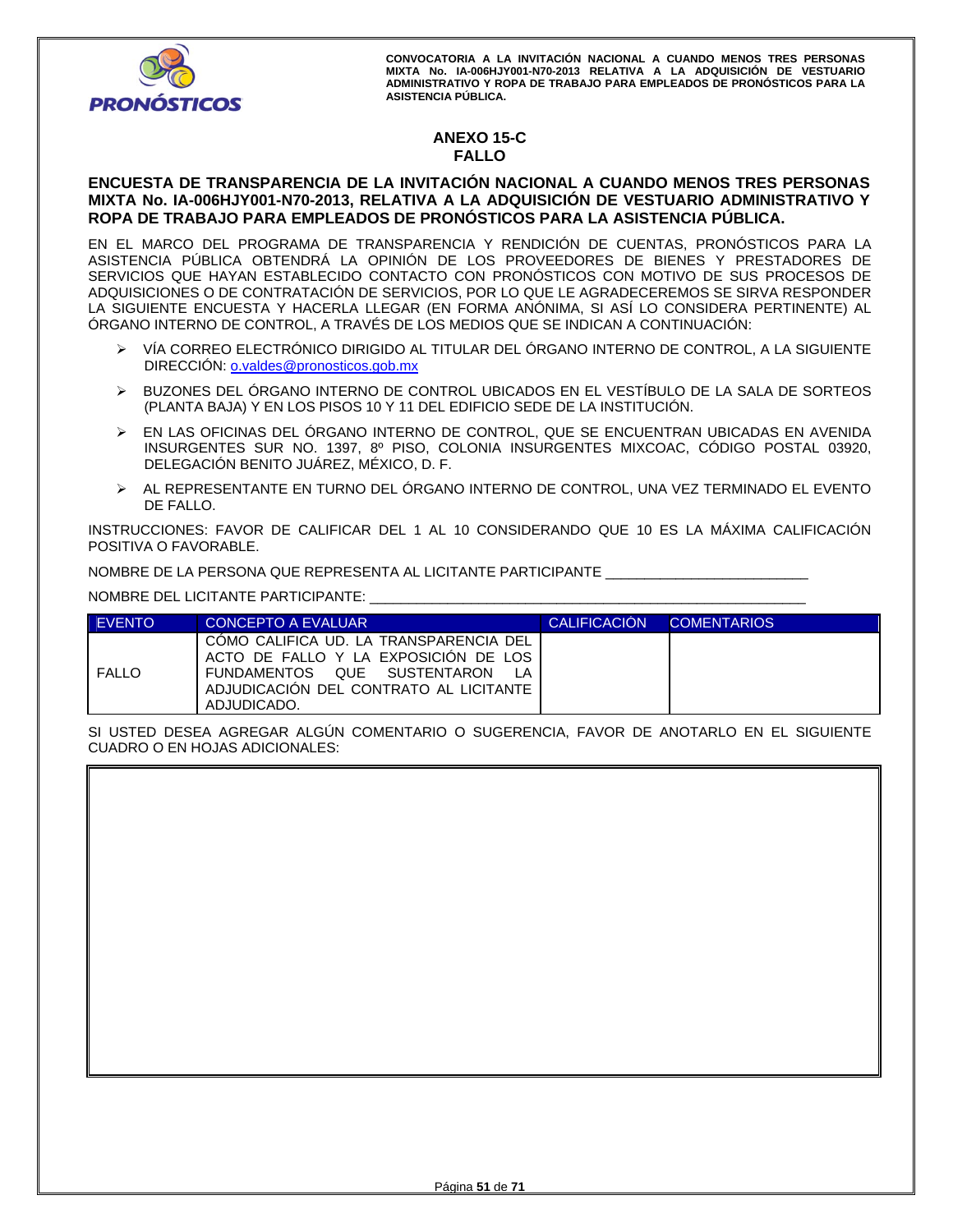

# **ANEXO 16 MODELO DE CONTRATO**

Contrato abierto para la adquisición de vestuario administrativo y ropa de trabajo para Pronósticos para la Asistencia Pública, que celebran por una parte Pronósticos para la Asistencia Pública, Organismo Descentralizado del Gobierno Federal, representado por el Licenciado José Manuel Pablo Rendón de la Mata, en su carácter de Subdirector General de Administración y Finanzas, a quien en lo sucesivo se le denominará **"Pronósticos"**, y por la otra parte \_\_\_\_\_\_\_\_\_\_\_\_\_\_\_\_\_\_\_\_\_\_\_\_\_\_\_\_\_\_\_, representada en este acto por su apoderado legal \_\_\_\_\_\_\_\_\_\_\_\_\_\_\_\_\_\_\_\_\_\_\_\_\_\_\_\_\_\_\_\_\_\_\_\_\_\_\_, a quien en lo sucesivo se le denominará **"El proveedor"** de acuerdo con las siguientes declaraciones y cláusulas:

# **Declaraciones**

# **I. "Pronósticos" declara:**

- **I.1** Que es un Organismo Público Descentralizado del Gobierno Federal, creado mediante decreto publicado en el Diario Oficial de la Federación el 24 de febrero de 1978 y reformado por diversos publicados en el mismo órgano informativo, de fechas 15 de junio de 1979, 17 de agosto de 1984, 16 de noviembre de 2004, 23 de febrero de 2006 y 04 de agosto de 2011, con personalidad jurídica y patrimonio propios, cuyo objeto principal es la obtención de recursos destinados a la asistencia pública mediante la organización y/o participación en la operación y celebración a nivel nacional e internacional de concursos y sorteos con premios en efectivo o en especie, organizados por la propia institución o por terceros, y los demás que expresamente se señalan en el Artículo Segundo de su decreto de creación, así como los de carácter prioritario que en su caso le encomiende el Ejecutivo Federal.
- nombre del organismo, según lo previsto en el artículo 22, fracción VII de la Ley Federal<br>Entidades Paraestatales, en el Artículo Octavo del decreto mencionado en la declaraci<br>antecede, así como en el artículo 17 fracción **I.2** Que la Licenciada María Esther de Jesús Scherman Leaño, en su carácter de Directora General de Pronósticos para la Asistencia Pública, cuenta con facultades suficientes para otorgar poderes a nombre del organismo, según lo previsto en el artículo 22, fracción VII de la Ley Federal de las Entidades Paraestatales, en el Artículo Octavo del decreto mencionado en la declaración que antecede, así como en el artículo 17 fracción XVIII del Estatuto Orgánico de la Entidad.
- **I.3** Que la representación legal del organismo para los efectos derivados de este contrato está a cargo de su Subdirector General de Administración y Finanzas, el Licenciado José Manuel Pablo Rendón de la Mata, quien cuenta con la facultad para suscribirlo, según lo previsto en el artículo 24 fracción X del Estatuto Orgánico de Pronósticos para la Asistencia Pública, publicado en el Diario Oficial de la Federación el 09 de julio de 2013, en relación con el testimonio notarial 57,962 de fecha 04 de marzo de 2013, otorgado ante la fe del Notario Público número 173 del Distrito Federal, Licenciado Francisco Xavier Arredondo Galván, quien declara que las facultades otorgadas en dichos instrumentos no le han sido, en forma alguna, revocadas, limitadas o modificadas y manifiesta que es voluntad de su representada celebrar este contrato.
- **I.4** Que cuenta con los recursos necesarios autorizados para cumplir con las obligaciones derivadas del presente contrato, mismos que se encuentran contemplados en la partida presupuestal número denominada "\_\_\_\_\_\_\_\_\_\_\_\_\_\_\_\_\_", del Clasificador por Objeto de Gasto para la Administración Pública Federal, vigente.
- **I.5** Que la adjudicación del presente contrato se realizó mediante el procedimiento de Convocatoria a la Invitación Nacional a cuando menos Tres Personas Mixta No --------------, con fundamento en los artículos \_\_\_\_\_\_\_\_\_\_\_\_\_\_\_\_\_\_\_\_\_\_\_\_\_\_\_ de la Ley de Adquisiciones, Arrendamientos y Servicios del Sector Público.
- **I.6** Que requiere de los bienes objeto de este contrato.
- **I.7** Que su clave del Registro Federal de Contribuyentes es PAP-840816-3V2.
- **I.8** Que para el ejercicio y cumplimiento de los derechos y obligaciones a su cargo, que se deriven del presente instrumento señala como su domicilio legal el ubicado en Avenida Insurgentes Sur número 1397, Colonia Insurgentes Mixcoac, Delegación Benito Juárez, México, Distrito Federal, Código Postal 03920.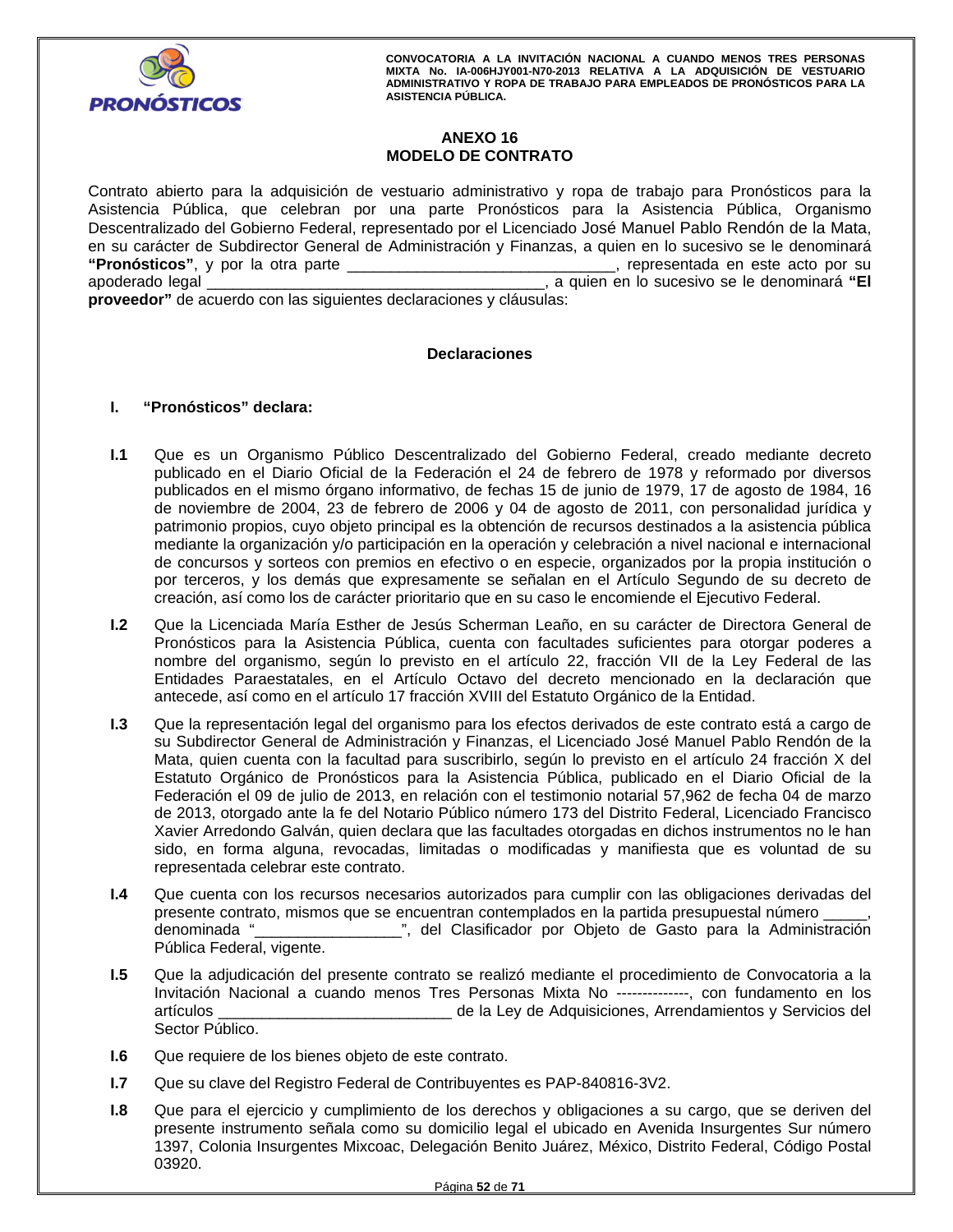

# **II. "El proveedor" declara:**

- **II.1** Que es una sociedad legalmente constituida de acuerdo con la legislación de los Estados Unidos Mexicanos, tal como lo acredita con el testimonio del **Instrumento Notarial** número **\_\_\_\_\_\_\_\_\_\_** de fecha **\_\_\_ de \_\_\_\_\_\_\_\_\_\_\_ de \_\_\_\_\_\_**, otorgado ante la fe del Notario Público número **\_\_\_** de la Ciudad de \_\_\_\_\_\_\_\_\_, \_\_\_\_\_\_\_\_\_\_\_\_\_\_\_, Licenciado **\_\_\_\_\_\_\_\_\_\_\_\_\_\_\_\_\_\_\_**.
- The correction of the contract of the contract of the contract of the contract of the contract of the contract of the contract of the contract of the contract of the contract of the contract of the contract of the contract **II.2** Que su representante es el C. **\_\_\_\_\_\_\_\_\_\_\_\_\_\_\_\_\_\_\_\_\_\_\_\_\_** en su carácter de **\_\_\_\_\_\_\_\_\_\_\_\_\_\_\_**, quien acredita su personalidad con la exhibición de **la escritura pública** número **\_\_\_\_\_\_\_\_\_\_\_\_\_**, de fecha **\_\_\_\_\_\_\_\_\_\_\_\_\_\_\_\_,** otorgado ante la fe del Notario Público número **\_\_\_** de la Ciudad de \_\_\_\_\_\_\_\_\_\_\_\_\_\_\_\_\_\_\_\_\_\_\_, Licenciado \_\_\_\_\_\_\_\_\_\_\_\_\_\_\_\_\_\_\_\_\_\_\_\_\_\_\_\_; quien manifiesta que cuenta con las facultades para celebrar este contrato y que no le han sido revocadas, limitadas o modificadas, en forma alguna.
- **II.3** Que entre sus objetivos sociales se encuentra: \_\_\_\_\_\_\_\_\_\_\_\_\_\_\_\_\_\_\_\_\_\_\_\_\_\_\_
- **II.4** Que ha considerado todos los factores que intervienen en la entrega satisfactoria de los bienes requeridos, así como las especificaciones contenidas en \_\_\_*(señalar los anexos)\_\_* de este instrumento.

\_\_\_\_\_\_\_\_\_\_\_\_\_\_\_\_\_\_\_\_\_\_\_\_\_\_\_\_\_\_\_\_\_\_\_\_\_\_\_\_\_\_\_\_\_\_\_\_\_\_\_\_\_\_\_\_\_\_\_\_\_\_\_\_\_\_\_\_\_\_\_\_\_\_\_\_\_\_\_\_\_\_ \_\_\_\_\_\_\_\_\_\_\_\_\_\_\_\_\_\_\_\_\_\_\_\_\_\_\_\_\_\_\_\_\_\_\_\_\_\_\_\_\_\_\_\_\_\_\_\_\_\_\_\_\_\_\_\_\_\_\_\_\_\_\_\_\_\_\_\_\_\_\_\_\_\_\_\_\_\_\_\_.

- **II.5** Que conoce las disposiciones de tipo legal, administrativo y técnico que norman la celebración y ejecución del presente contrato y acepta someterse a las mismas sin reserva alguna, disponiendo para ello de los elementos técnicos, humanos y materiales necesarios para el desarrollo eficaz del objeto del presente instrumento contractual.
- **II.6** Que cuenta con la concesión, licencias, autorizaciones y permisos necesarios para la entrega de los bienes objeto del presente contrato.
- **II.7** Bajo protesta de decir verdad manifiesta que no se encuentra en ninguno de los supuestos previstos en los artículos 50 y 60 de la Ley de Adquisiciones, Arrendamientos y Servicios del Sector Público.
- **II.8** Que para los efectos de lo previsto por el artículo 32-D del Código Fiscal de la Federación, ha presentado a **"Pronósticos"** el documento vigente expedido por el Sistema de Administración Tributaria, en el que se emite la opinión del cumplimiento de obligaciones fiscales.
- **II.9** Que su clave del Registro Federal de Contribuyentes es
- **II.10** Que para el cumplimiento de los derechos y obligaciones que se desprenden del presente instrumento, bajo protesta de decir verdad manifiesta que su domicilio es el ubicado en

**\_\_\_\_\_\_\_\_\_\_\_\_\_\_\_\_\_\_\_\_\_\_\_\_\_\_\_\_\_\_\_\_\_\_\_\_\_\_\_\_\_\_\_\_\_\_\_\_\_\_\_\_\_\_\_\_\_\_\_\_\_\_\_\_\_\_\_\_\_\_\_\_\_\_\_\_\_\_\_\_\_**, el cual señala para oír y recibir todo tipo de notificaciones y documentos y que asimismo lo señala para la práctica de notificaciones, aún las de carácter personal, que se deriven de este contrato.

**\_\_\_\_\_\_\_\_\_\_\_\_\_\_\_\_\_\_\_\_\_\_\_\_\_\_\_\_\_\_\_\_\_\_\_\_\_\_\_\_\_\_\_\_\_\_\_\_\_\_\_\_\_\_\_\_\_\_\_\_\_\_\_\_\_\_\_\_\_\_\_\_\_\_\_\_\_\_\_\_\_\_**

Igualmente **"El proveedor"** manifiesta expresamente su aceptación de que dicho domicilio podrá ser verificado en cualquier momento por **"Pronósticos"**; conviniendo que en el caso de que llegase a cambiar su domicilio lo notificará a **"Pronósticos"** dentro de los 15 (quince) días naturales siguientes a aquel en que se produzca dicho cambio.

Hechas las declaraciones que anteceden las partes convienen en obligarse y contratar al tenor de las siguientes:

# **Cláusulas**

**Primera. Objeto.** 

**"Pronósticos"** encomienda a **"El proveedor"** y éste se obliga con el Organismo a entregar los bienes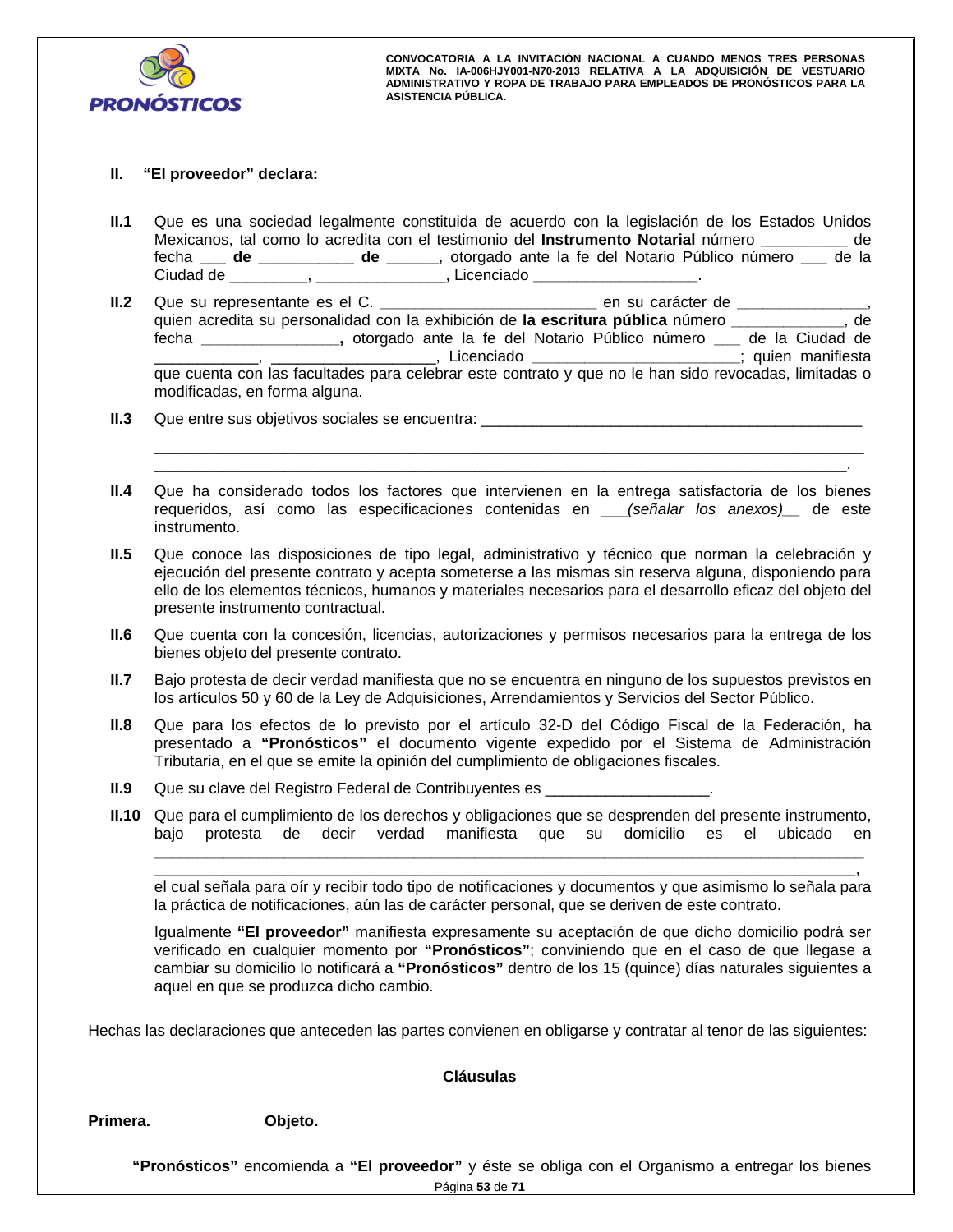

**\_\_\_\_\_\_\_\_\_\_\_\_\_\_\_\_\_\_\_\_\_\_\_\_\_\_\_\_\_\_\_\_\_\_\_\_\_\_\_\_\_\_**, hasta su debida conclusión, conforme a las modalidades, especificaciones y características contenidas en \_\_*(señalar anexos)\_\_*, el que debidamente rubricado y firmado por las partes forma parte integrante del presente instrumento contractual.

# **Segunda. Relación de anexos.**

Son parte integrante de este contrato los anexos que a continuación se mencionan:

Anexos: **\_\_\_\_\_\_\_\_\_\_\_\_\_\_\_\_\_\_\_\_\_\_\_\_\_\_\_\_\_\_\_\_\_\_\_\_\_\_.**

En caso de discrepancia entre las estipulaciones establecidas en el presente contrato y las condiciones previstas en la convocatoria a la licitación y su junta de aclaraciones, prevalecerá lo estipulado en éstas

Las modificaciones que lleguen a hacerse a los anexos que debidamente firmados por las partes son parte integral del presente contrato, deberán hacerse por escrito y de común acuerdo entre las mismas.

# **Tercera. Importe del contrato.**

Las partes convienen que el monto de los bienes objeto del presente contrato asciende a:

Monto mínimo de **\$***(cantidad en número)* **(***cantidad en letra***)** más el impuesto al valor agregado.

Monto máximo de **\$***(cantidad en número)* **(***cantidad en letra)* más el impuesto al valor agregado.

Las partes convienen en que si no se llega a devengar el monto máximo de este contrato **"El proveedor"** no podrá exigir a **"Pronósticos"** el cobro del mismo.

Los precios unitarios de los bienes contratados se consideran fijos hasta que concluya la relación contractual, y se detallan en el anexo **"Propuesta Técnica y Económica"** el que debidamente firmado y rubricado por las partes se agrega a este instrumento para formar parte integrante del mismo.

El monto máximo incluye todos los costos involucrados considerando todos los conceptos de los bienes que requiere **"Pronósticos"**, por lo que **"El prestador de servicios"** no podrá agregar ningún costo extra y serán inalterables durante la vigencia del contrato.

# **Cuarta. Forma de pago.**

**"Pronósticos"** pagará a **"El proveedor**", \_\_*(señalar periodicidad de pagos)\_\_* en moneda nacional y mediante facturación, en un plazo que no podrá exceder de 20 (veinte) días naturales contados a partir de la entrega de la factura respectiva, previa validación de los bienes entregados, que efectúe el área usuaria y administradora de "**Pronósticos**".

Para que se tengan por validados los bienes **"El proveedor"** deberá entregar la siguiente documentación: \_\_(señalar entregables en caso de que sean requeridos)\_\_ .

Los entregables *(en caso de ser requeridos)* así como la factura, se presentarán en (área que validará la información) de "**Pronósticos**", dentro de los cinco primeros días del mes siguiente, quien validará la documentación.

En caso de existir discrepancia entre los documentos presentados no se tendrán por validados los bienes entregados, hasta en tanto se rectifique dicha situación. "**Pronósticos**" de haber recibido los bienes en tiempo y forma, manifestará por escrito su entera satisfacción, para que ésta realice los trámites de pago de la factura que se trate.

por días naturales desde que se venció el plazo pactado, hasta que se pongan efectivamente las<br>cantidades a disposición de "El proveedor". En caso de incumplimiento en los pagos por parte de **"Pronósticos"**, a solicitud de **"El proveedor"**, **"Pronósticos"** deberá pagar gastos financieros conforme al procedimiento establecido en la Ley de Ingresos de la Federación para el ejercicio fiscal 2013, como si se tratara del supuesto de prórroga para el pago de créditos fiscales. Dichos gastos se calcularán sobre las cantidades no pagadas y se computarán cantidades a disposición de **"El proveedor"**.

Tratándose de pagos en exceso que haya recibido **"El proveedor"** éste deberá de reintegrar las cantidades pagadas en exceso, más los intereses correspondientes, conforme a lo señalado en el párrafo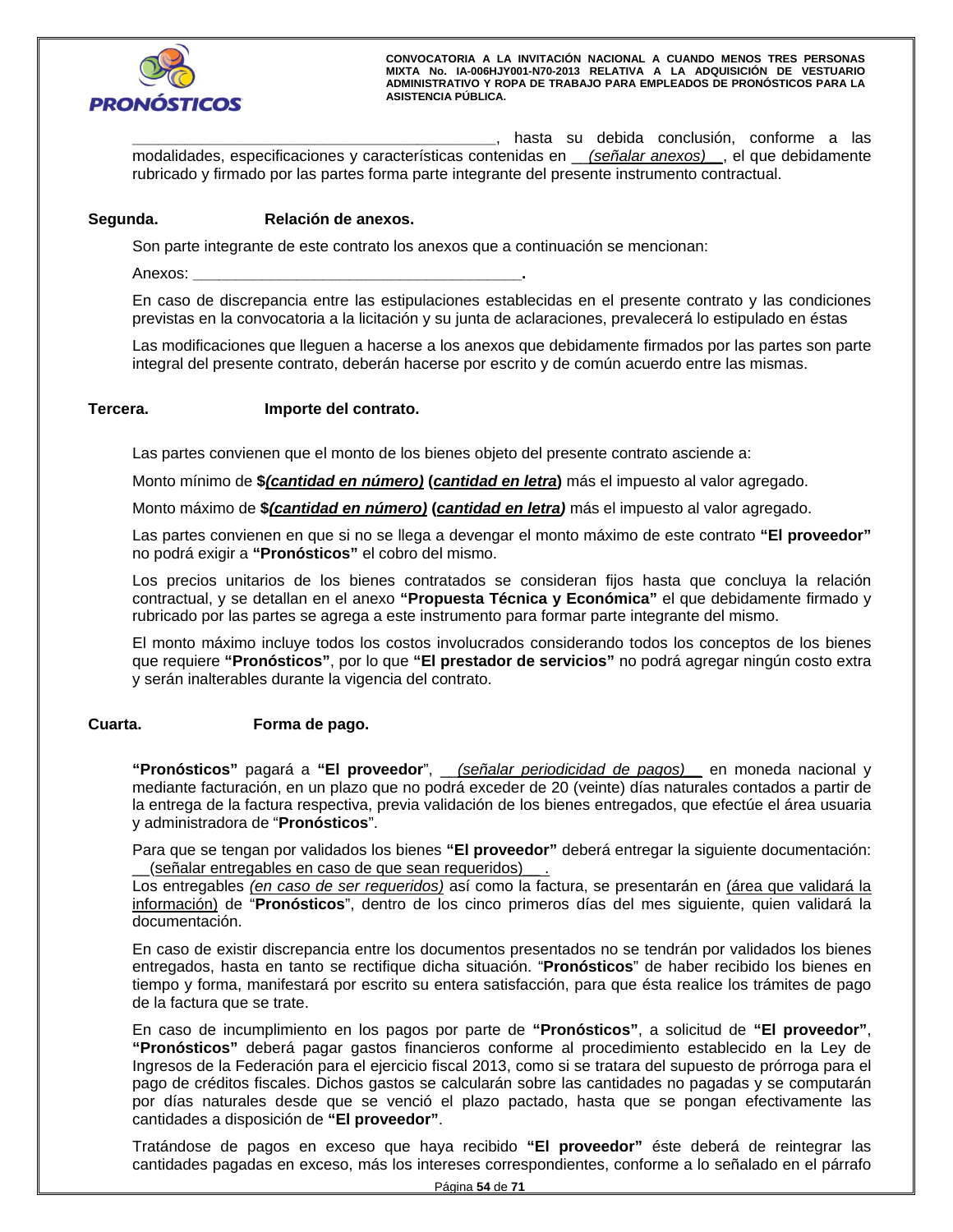

anterior. Los cargos se calcularán sobre las cantidades pagadas en exceso en cada caso y se computarán por días naturales desde la fecha del pago hasta la fecha que se pongan efectivamente las cantidades a disposición de **"Pronósticos"**.

# **Quinta. Vigencia.**

**"El proveedor"** se obliga a entregar los bienes objeto del presente contrato a partir del *(día)* de *(mes)* de *(año)* y hasta el *(día)* de *(mes)* de *(año)*, es decir, \_\_\_\_\_ días naturales.

Las estipulaciones contenidas en el presente contrato se tendrán por vigentes hasta en tanto **"El proveedor"** no entregue totalmente los bienes objeto del presente instrumento contractual y **"Pronósticos"** realice la verificación de las especificaciones y la aceptación de los mismos, de conformidad con lo establecido en el anexo *(señalar anexo)*, conviniéndose por las partes que hasta en tanto ello no se cumpla, éstos no se tendrán por recibidos o aceptados.

Así mismo no se darán prórrogas para la entrega de los bienes.

## **Sexta. Garantías.**

**"El proveedor"** se obliga a garantizar el cumplimiento de las obligaciones derivadas del presente contrato, mediante fianza expedida por Institución Afianzadora Mexicana, debidamente autorizada para ello, **a favor de Pronósticos para la Asistencia Pública**, por un importe equivalente al 10% del monto máximo del presente contrato sin incluir el Impuesto al Valor Agregado, debiendo cubrir el plazo de vigencia del mismo, así como el periodo de garantía de los bienes contratados. En caso de incumplimiento imputable a "**El proveedor**", "**Pronósticos**" hará efectiva dicha garantía por el monto total de las obligaciones garantizadas.

*Para el presente contrato no habrá anticipos.*

 **"El proveedor"** queda obligado a entregar a **"Pronósticos"**, la fianza de cumplimiento dentro de los 10 (diez) días naturales siguientes a la firma del presente instrumento.

En el supuesto de que el monto de este contrato se modifique, **"El proveedor"** se obliga a mantener la fianza en el porcentaje que se menciona en el párrafo primero de la presente cláusula.

La póliza de fianza deberá contener las siguientes declaraciones expresas de la Institución Afianzadora:

- **1.** Que la fianza se otorga para garantizar todas las obligaciones, incluyendo la entrega, penas convencionales y el periodo de garantía de funcionamiento, atendiendo además todas las estipulaciones contenidas en el contrato.
- **2.** Que la vigencia de la póliza de fianza será determinada y comprenderá la vigencia del contrato garantizado y que en caso de reclamación se deberá realizar dentro de los 180 días naturales siguientes, contados a partir de la terminación de la vigencia del contrato celebrado entre **"El proveedor"** y **"Pronósticos,** lo anterior conforme a lo dispuesto en el artículo 120 de la Ley Federal de Instituciones de Fianzas.
- **3.** En el caso de que exista espera, ampliación al monto o al plazo de entrega de los bienes, **"El proveedor"** previo a las modificaciones antes señaladas tendrá la obligación de presentar la modificación a la fianza, de conformidad con el artículo 103 fracción II del Reglamento de la Ley de Adquisiciones, Arrendamientos y Servicios del Sector Público, debiendo la Institución de Fianzas manifestar su consentimiento para evitar que se extinga la obligación de la afianzadora y no se actualice lo establecido por el artículo 119 de la Ley Federal de Instituciones de Fianzas.
- 4. Que acepta expresamente someterse a lo previsto en los artículos 93, 95, 95 Bis y 118 de la Ley<br>Federal de Instituciones de Fianzas en vigor. **Federal de Instituciones de Fianzas en vigor.**
- **5**. Que permanecerá vigente durante la substanciación de cualquier recurso o juicio que se interponga hasta que se dicte resolución definitiva y firme por autoridad competente.
- **6.** Que para liberar la fianza, será requisito indispensable la manifestación expresa y por escrito de **"Pronósticos"** por medio de la Gerencia de Recursos Materiales.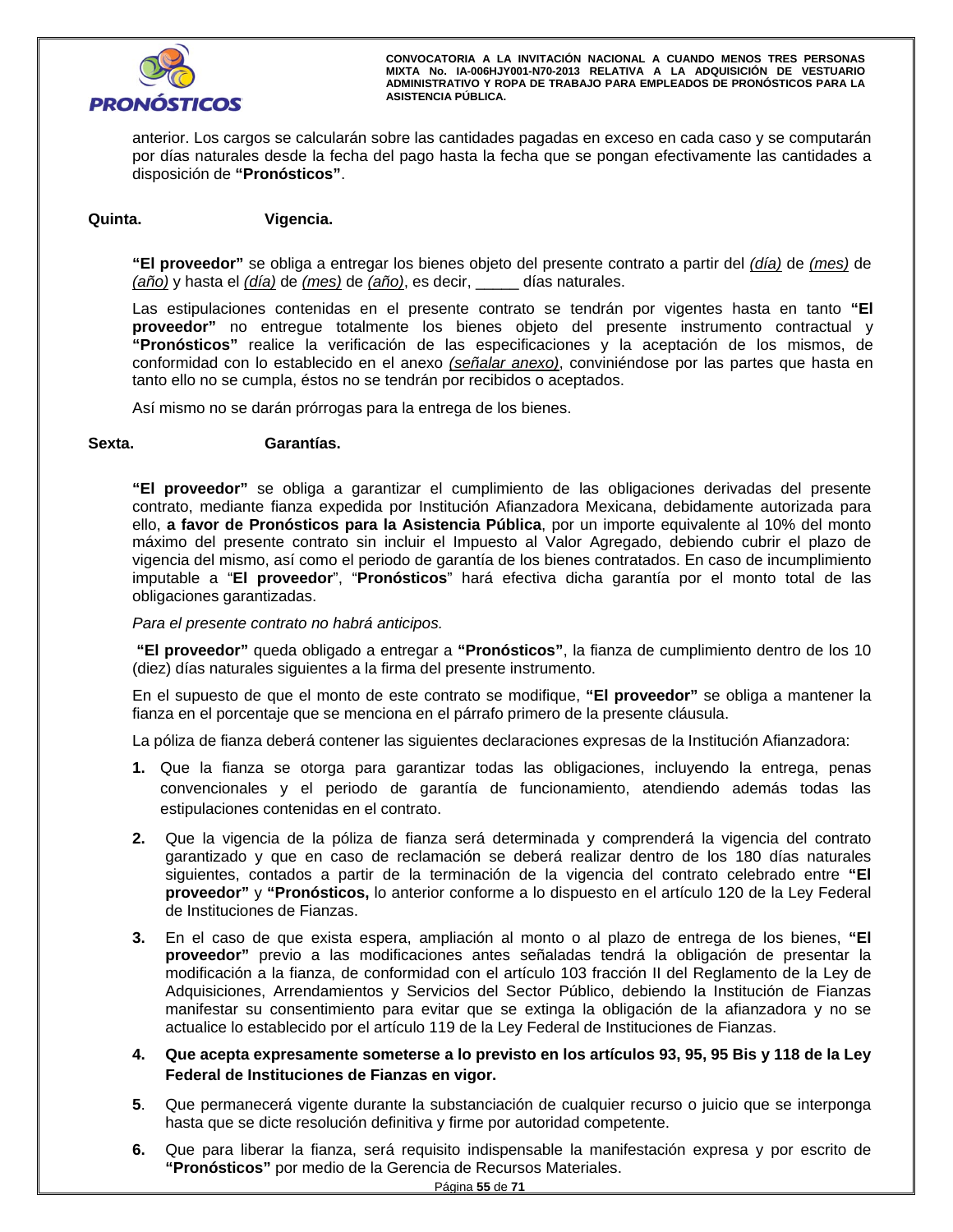

- **7.** Que la afianzadora acepta expresamente someterse a los procedimientos establecidos en la Ley Federal de Instituciones de Fianzas, aún para el caso de que procediera el cobro de intereses con motivo del pago extemporáneo del importe de la póliza de fianza requerida.
- **8.** Que en caso de que exista finiquito y existan saldos a cargo de **"El proveedor"** y éste efectúe la totalidad del pago en forma incondicional **"Pronósticos"** deberá liberar la fianza respectiva que se haya otorgado.
- **9.** Que la fianza garantiza la ejecución total del objeto del contrato.
- **10.** Que la afianzadora se someterá expresamente a la jurisdicción y competencia de los Tribunales Federales de la Ciudad de México, D. F., renunciando al fuero que pudiera corresponderle en razón de su domicilio presente o futuro, o por cualquier otra causa.
- **11.** Que en las condiciones generales del contrato de fianza, el fiado se obligue a rembolsar las cantidades que la afianzadora haya decidido pagar incluso si las obligaciones garantizadas se encuentran sujetas a plazo, condición o situación controvertida.

Las obligaciones cuyo cumplimiento se garantiza son *(señalar si son divisibles o indivisibles)*, en consecuencia, en caso de incumplimiento, así como cuando se determine la rescisión, la garantía se hará efectiva *(de manera proporcional al monto de las obligaciones incumplidas o por el monto total de la obligación garantizada, según sean divisibles o indivisibles, respectivamente)*.

*(En caso de que el área requirente lo solicite)* Asimismo, **"El proveedor"** contratará a favor de Pronósticos para la Asistencia Pública, una póliza de responsabilidad civil que ampare daños por un monto no menor a \$ (cantidad en número) *(cantidad en letra \_\_/100 M.N.)*.

# Séptima. **Administración y vigilancia del contrato.**

**"Pronósticos"** determina que de conformidad con lo establecido en el artículo 84, séptimo párrafo, del Reglamento de la Ley de Adquisiciones, Arrendamientos y Servicios del Sector Público, y para los efectos que en dicho ordenamiento legal se señalan, el servidor público que se encargará de la administración y vigilancia del cumplimiento del presente contrato, es el que para dichos efectos se determina en las cláusulas Octava y Vigésima Cuarta del mismo.

**"El proveedor"**, por su parte, conviene en que a partir de la fecha de inicio del contrato nombrará un administrador con el objeto de que vigile conjuntamente con el servidor público designado por **"Pronósticos"** la correcta ejecución del presente contrato; manteniendo comunicación regular entre las partes para todos los efectos a que haya lugar.

Las partes podrán nombrar sustitutos de las personas designadas, dando aviso a la otra por escrito con 15 (quince) días naturales de anticipación.

Ambas partes mantendrán los registros necesarios de las actividades realizadas con motivo de la ejecución del objeto del presente contrato.

ución del objeto del presente contrato.<br>**pnósticos''**, a través del servidor público que para el efecto designe, tendrá en todo tiemp<br>cho de supervisar la entrega de los bienes contratados y dará por escrito a "El proveedo **"Pronósticos"**, a través del servidor público que para el efecto designe, tendrá en todo tiempo el derecho de supervisar la entrega de los bienes contratados y dará por escrito a **"El proveedor"** las instrucciones que estime pertinentes en relación con su ejecución.

Es facultad de **"Pronósticos"** realizar la inspección de los recursos materiales y tecnológicos que vayan a utilizarse para la entrega de los bienes objeto de este instrumento, teniendo las facultades para juzgar acerca de la calidad técnica y cumplimiento de las especificaciones, aceptando o rechazando por escrito y con razones técnicamente fundadas los bienes que no estén conforme a lo estipulado en este documento y sus anexos. En este supuesto, **"Pronósticos"** elegirá libremente entre: (1) ordenar que se sustituyan los bienes, las refacciones, partes y accesorios o que se realice nuevamente la entrega de los bienes; (2) retener las cantidades pendientes por pagar; (3) hacer efectiva la fianza o (4) ejercitar las acciones correspondientes por daños y perjuicios.

**Octava. Responsabilidades de "El proveedor".**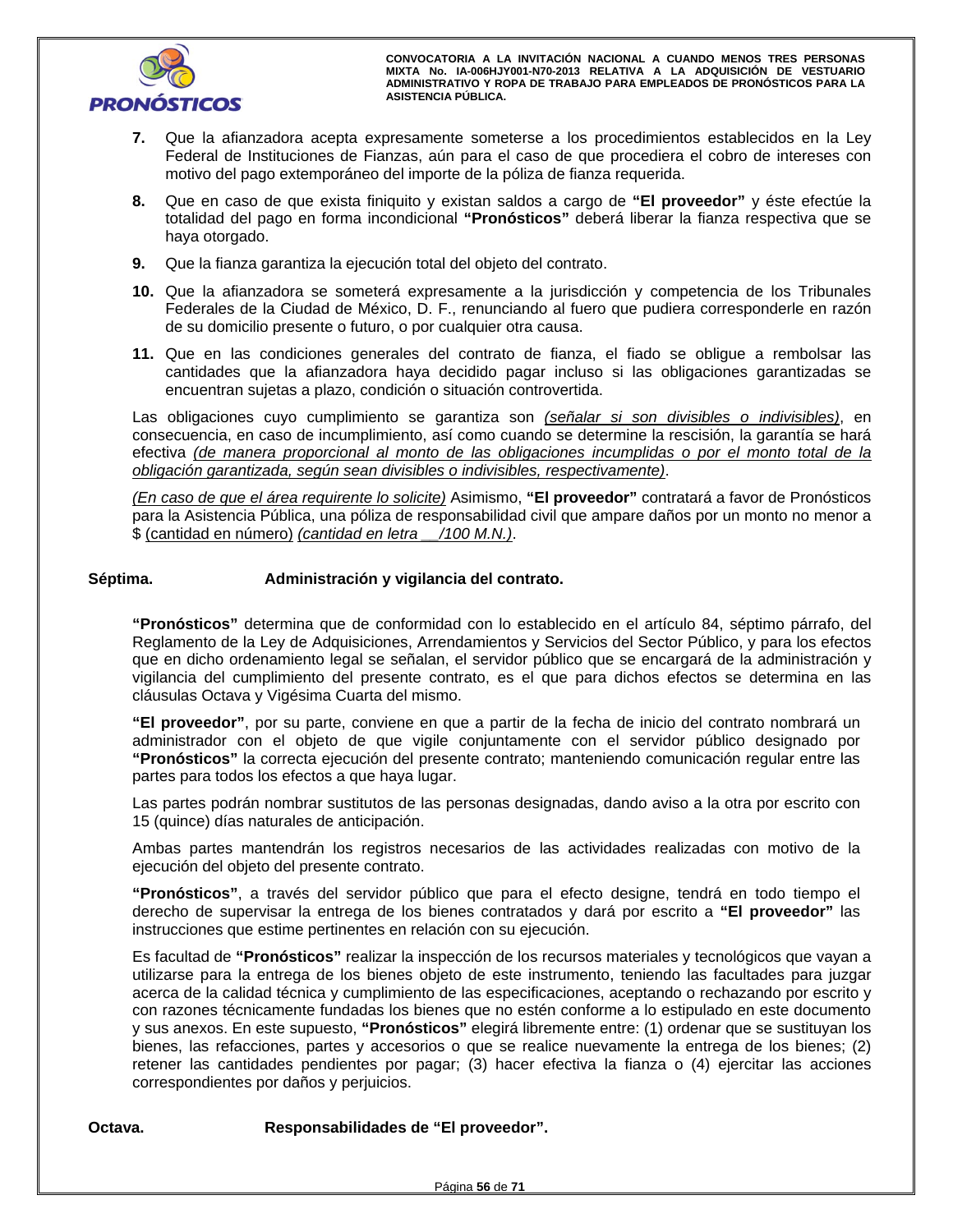

**"El proveedor"** será el único responsable de que la entrega de los bienes se realice de conformidad con lo estipulado en el *(señalar anexo)* del presente instrumento; así como a presentar los entregables descritos en la cláusula Cuarta y de conformidad con el anexo *(señalar anexo)*, y a las instrucciones que por escrito le comunique **"Pronósticos",** para lo cual la persona facultada para girar instrucciones relacionadas con los bienes objeto del presente contrato, es el *(nombre del servidor público)*, en su carácter de *(cargo del servidor público)*, o bien, el servidor público que lo sustituya en el cargo, o a quien para tales efectos dicho *(cargo del servidor público)* instruya; en caso contrario **"El proveedor"** procederá a realizar las modificaciones o reposiciones necesarias, mismas que serán por su cuenta, sin que tenga derecho a retribución alguna por concepto de dichas modificaciones o reposiciones.

**"Pronósticos"** se reserva el derecho de solicitar la sustitución de cualquier trabajador en los siguientes casos: indisciplina, ausencias, negligencia o por escasos conocimientos para la entrega de los bienes.

*(de pactarse reposición de los bienes)* En caso de que se solicite la reposición de los bienes, "**El proveedor**" tendrá *(plazo señalado en especificaciones de los bienes)* a partir de la notificación realizada por la *(unidad administrativa que notifique el plazo)* de "**Pronósticos**" y se deberá reponer con las mismas características establecidas en el anexo *(señalar anexo)* sin costo alguno para "**Pronósticos**".

Si **"El proveedor"** no atendiere los requerimientos de **"Pronósticos",** este último podrá encomendar a un tercero la modificación o reposición de que se trate, con cargo a **"El proveedor"**.

Los entregables descritos en la cláusula Cuarta se deberán entregar en la *(unidad administrativa de Pronósticos en la que se presentarán los entregables, de ser el caso)* de "**Pronósticos**", sita en Avenida Insurgentes Sur No. 1397, piso \_\_, Colonia Insurgentes Mixcoac, Delegación Benito Juárez, México, Distrito Federal, C.P. 03920.

Asimismo, **"El proveedor"** quedará obligado ante **"Pronósticos"** a responder de los defectos y de la calidad de los bienes, así como de asumir cualquier responsabilidad en que hubiere incurrido, en los términos señalados en este contrato, de conformidad con lo previsto por el segundo párrafo del artículo 53 de la Ley de Adquisiciones, Arrendamientos y Servicios del Sector Público.

Si durante o al término de la vigencia del contrato existieren responsabilidades en contra de **"El proveedor"**, sus importes se deducirán del saldo a su favor, pero si este último no fuera suficiente, **"Pronósticos"** hará efectiva la garantía a que alude la cláusula Sexta de este contrato.

# **Novena. Daños y Perjuicios**.

Daños y Perjuicios.<br>Margola de Contrato de Contrato de Contrato de Contrato de Contrato de Contrato de Contrato de Contrato de Co **"El proveedor"** se obliga a responder por su cuenta y riesgo de los daños y perjuicios que por inobservancia o negligencia de su parte se lleguen a causar a **"Pronósticos"** o a terceros, en cuyo caso se obliga a resarcir los daños y perjuicios causados.

# **Décima. Cesión**.

**"El proveedor"** se obliga a no ceder, traspasar o enajenar en forma parcial ni total en favor de cualquier persona los derechos y obligaciones derivadas del presente contrato, a excepción de los derechos de cobro, en cuyo caso se deberá de contar con el consentimiento previo de **"Pronósticos"**.

# **Décimo Primera. Impuestos.**

Los impuestos que se generen por la entrega de los bienes objeto del presente contrato, se pagarán y enterarán por quien los cause, conforme a la normatividad fiscal vigente y aplicable.

# **Décimo Segunda. Entrega de los Bienes**.

**"El proveedor"** se obliga a entregar los bienes que se deriven del presente contrato, empleando su máximo esfuerzo, experiencia, organización y personal especializado, asimismo se obliga a que la los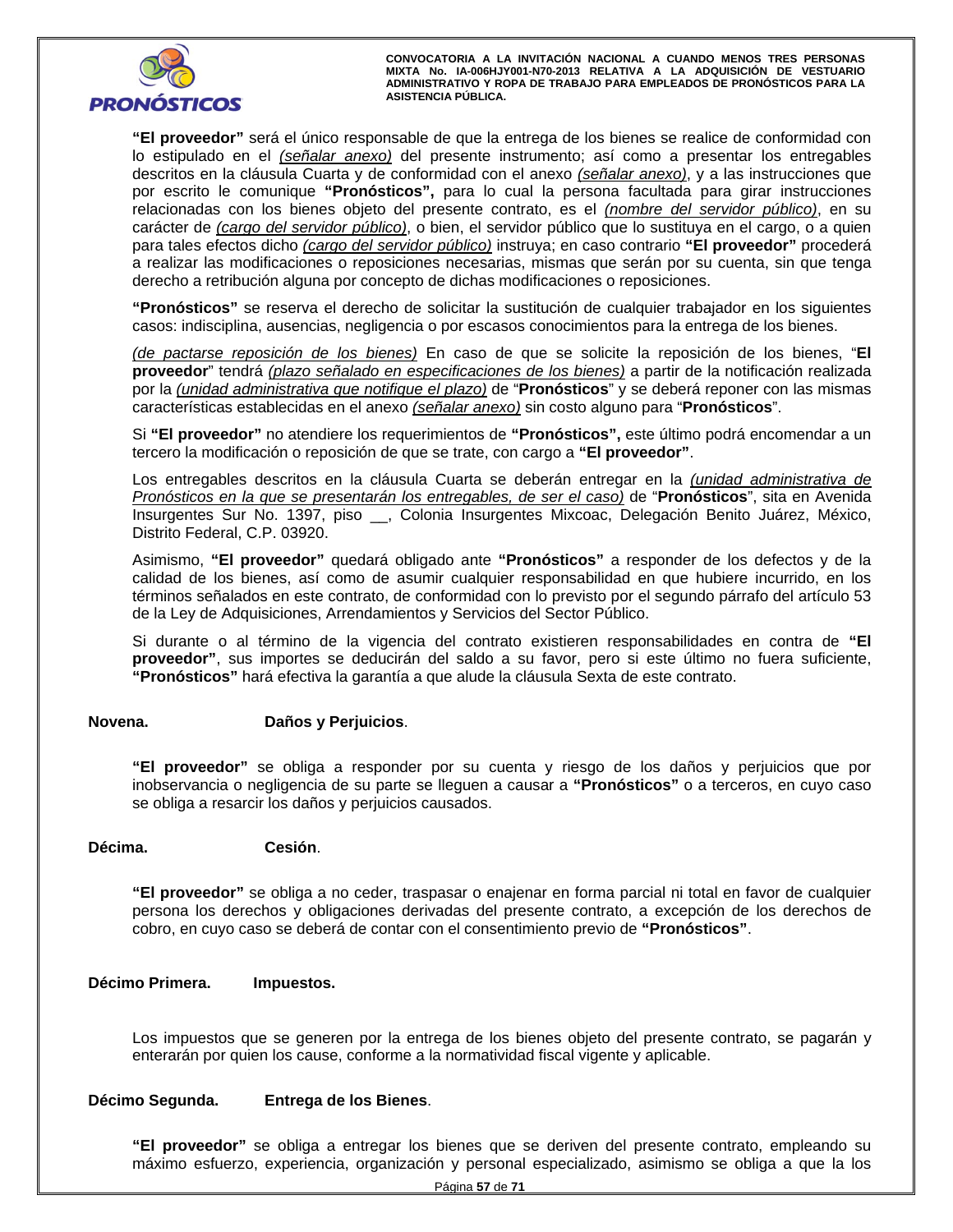

bienes que entrega sean de la mejor calidad.

De igual modo **"El proveedor"** se obliga a entregar a **"Pronósticos"** *(periodicidad en que el área requirente solicite se presente la información, de ser el caso)*, toda la información de los bienes objeto del presente instrumento que hayan sido realizados durante el periodo del informe, quedando entendido que no se autorizará pago alguno de no acompañarse el reporte, los informes y los entregables descritos en la cláusula Cuarta aprobados por **"Pronósticos"**.

# **Décimo Tercera. Propiedad de la Información.**

La información fuente proporcionada por **"Pronósticos"**, así como la que resulte de la entrega de los bienes objeto de este contrato, será en todo momento propiedad exclusiva de **"Pronósticos"**, a excepción de los derechos de autor u otros derechos exclusivos y reservados de **"El proveedor"**; en razón de lo anterior **"El proveedor"** se obliga a guardar total y absoluta reserva de la información que se le proporcione o a la que tenga acceso con motivo de los bienes objeto de este contrato, comprometiéndose a utilizar dicha información exclusivamente para los fines del mismo, por lo que no podrá divulgarla en provecho propio o de terceros.

**"El proveedor"** deberá proporcionar a la Secretaría de la Función Pública y al Órgano Interno de Control en **"Pronósticos"**, la información y/o documentación relacionada con el presente contrato, que en su momento se le requiera con motivo de las auditorías, visitas o inspecciones que practiquen.

## **Décimo Cuarta. Lugar de Entrega de los Bienes**.

Los bienes objeto de este contrato se entregarán en \_\_\_\_\_\_\_\_\_\_\_\_\_\_\_\_\_\_\_\_\_\_\_\_\_\_\_\_\_\_\_\_\_\_\_\_\_\_\_, con las características y especificaciones descritas en el **anexo** *(señalar anexo)***.**

# inta. Modificaciones al contrato. **Décimo Quinta. Modificaciones al contrato**.

Las modificaciones que por razones fundadas pudieran realizarse al presente contrato, incluidas las adecuaciones por incremento en la cantidad de los bienes objeto del mismo, deberán constar por escrito en atención a lo dispuesto en el artículo 52 de la Ley de Adquisiciones, Arrendamientos y Servicios del Sector Público:

**"Pronósticos"** notificará a **"El proveedor"** el incremento en cuanto a la cantidad de los bienes a entregar, en forma desglosada, detallando las especificaciones correspondientes; observándose que el monto total de las modificaciones no rebase, en conjunto, el 20% (veinte por ciento) del monto o cantidad total de los conceptos y volúmenes establecidos originalmente en el presente contrato y el precio de los bienes sea igual al pactado originalmente.

En su caso se formalizarán los convenios modificatorios correspondientes, debiendo **"El proveedor"**  comprometerse expresamente a entregar la modificación respectiva de la garantía de cumplimiento por dicha modificación al momento de la formalización del convenio respectivo, lo cual deberá estipularse en el cuerpo de dicho convenio modificatorio.

# **Décimo Sexta. Pena convencional**.

De conformidad con lo dispuesto en el artículo 53 de la Ley de Adquisiciones, Arrendamientos y Servicios del Sector Público, **"Pronósticos"** aplicará, a cargo de **"El proveedor"**, una pena convencional del 1% (uno por ciento) de la facturación total *(del periodo de que se trate)* por cada día de atraso.

Dichas penalizaciones no excederán del importe de la garantía a que alude la cláusula Sexta de este instrumento, se determinarán en función de los bienes no entregados oportunamente y en la aplicación de las mismas se deberá observar lo establecido en el anexo *(señalar anexo) d*el presente contrato.

Las penas convencionales se podrán hacer efectivas con cargo al importe de los bienes entregados pendientes de pago y/o mediante la ejecución de la garantía otorgada, a partir del momento que se haga exigible el cumplimiento de la obligación.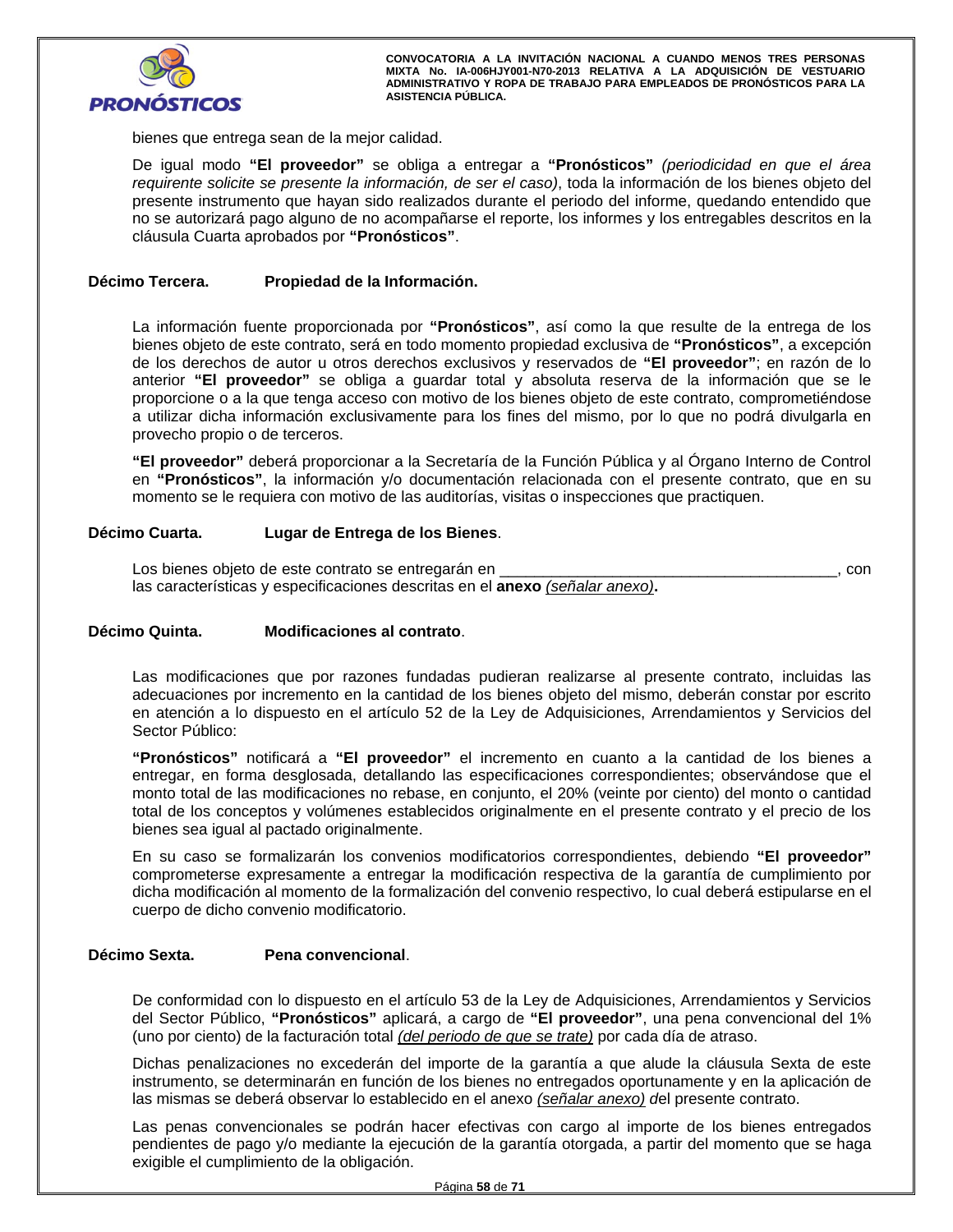

Asimismo, "**El proveedor**" se obliga con "**Pronósticos**" a responder de los defectos y vicios ocultos de los bienes y de la calidad de los mismos, así como de cualquier otra responsabilidad en que hubiere incurrido, en los términos señalados en el presente contrato y en la legislación aplicable.

Conforme a lo dispuesto en el artículo 95 del Reglamento de la Ley de Adquisiciones, Arrendamientos y Servicios del Sector Público, el pago de los bienes objeto del presente contrato quedará condicionado, proporcionalmente, al pago que **"El proveedor"** deba efectuar por concepto de penas convencionales por atraso, en el entendido de que en el supuesto de que sea rescindido el contrato, no procederá el cobro de dichas penas.

o de dichas penas.<br>érminos de lo dispuesto en el penúltimo párrafo del artículo 54 de la Ley de Adquisic<br>ndamientos y Servicios del Sector Público, en los casos en que un bien o parte del mismo En términos de lo dispuesto en el penúltimo párrafo del artículo 54 de la Ley de Adquisiciones, Arrendamientos y Servicios del Sector Público, en los casos en que un bien o parte del mismo no es entregado y la pena convencional por atraso, rebase el monto de la pena establecida de manera proporcional respecto de la parte no realizada en las fechas pactadas, **"Pronósticos"**, previa notificación al **"El proveedor"**, sin rescindir el contrato correspondiente, podrá modificarlo, cancelando los bienes no entregados de que se trate, o bien parte de los mismos, aplicando a **"El proveedor"** una sanción por cancelación, equivalente a la pena convencional por atraso máxima que correspondería en el caso de que los bienes hubieran sido entregados en fechas posteriores a la pactada para la entrega, siempre y cuando la suma total del monto de las cancelaciones no rebase el cinco por ciento del importe total del contrato. En el supuesto de que sea rescindido el contrato, no procederá la contabilización de dicha sanción al hacer efectiva la garantía de cumplimiento.

El área responsable elaborará los informes sobre los atrasos totales, parciales o deficientes en los bienes que no se hayan entregado conforme a lo establecido en el presente contrato, a efecto de notificárselo a la Gerencia de Recursos Materiales de "**Pronósticos**" para que ésta realice la tramitación correspondiente.

# **Décimo Séptima. Deducciones al pago.**

"Pronósticos" aplicará deducciones al pago de los bienes con motivo del incumplimiento parcial o deficiente en que pudiera incurrir **"El Proveedor"**, con fundamento en el artículo 53 bis de la Ley de Adquisiciones, Arrendamientos y Servicios del Sector Público.

Por lo anterior, se harán descuentos a los pagos de los bienes de acuerdo a lo establecido en el anexo *(señalar anexo)*.

# **Décimo Octava. Terminación anticipada**.

Las partes convienen en que **"Pronósticos"** podrá dar por terminado el presente contrato en cualquier momento, sin responsabilidad para el organismo, por razones de interés general, o bien cuando por causas justificadas se extinga la necesidad de requerir los bienes originalmente contratados, y se demuestre que de continuar con el cumplimiento de las obligaciones pactadas, se ocasionaría algún daño o perjuicio a **"Pronósticos"** o al Estado, o cuando se determine la nulidad de los actos que dieron origen al contrato, con motivo de la resolución de una inconformidad o intervención de oficio emitida por la Secretaría de la Función Pública.

Para efectos de lo anterior se emitirá un dictamen debidamente fundado y motivado, dando aviso a **"El proveedor"**, por escrito con 15 (quince) días naturales de anticipación.

En caso de que **"Pronósticos"** decida terminar anticipadamente el presente contrato, rembolsará a **"El proveedor"** los gastos no recuperables en que haya incurrido, siempre que éstos sean razonables, estén debidamente comprobados y se relacionen directamente con este contrato.

## **Décimo Novena. Rescisión administrativa.**

**"Pronósticos"** podrá rescindir administrativamente el presente contrato cuando **"El proveedor"** incurra en una o varias de las causas que a continuación se enumeran:

**1**. Porque no otorgue en tiempo y forma la fianza a que se refiere la cláusula Sexta.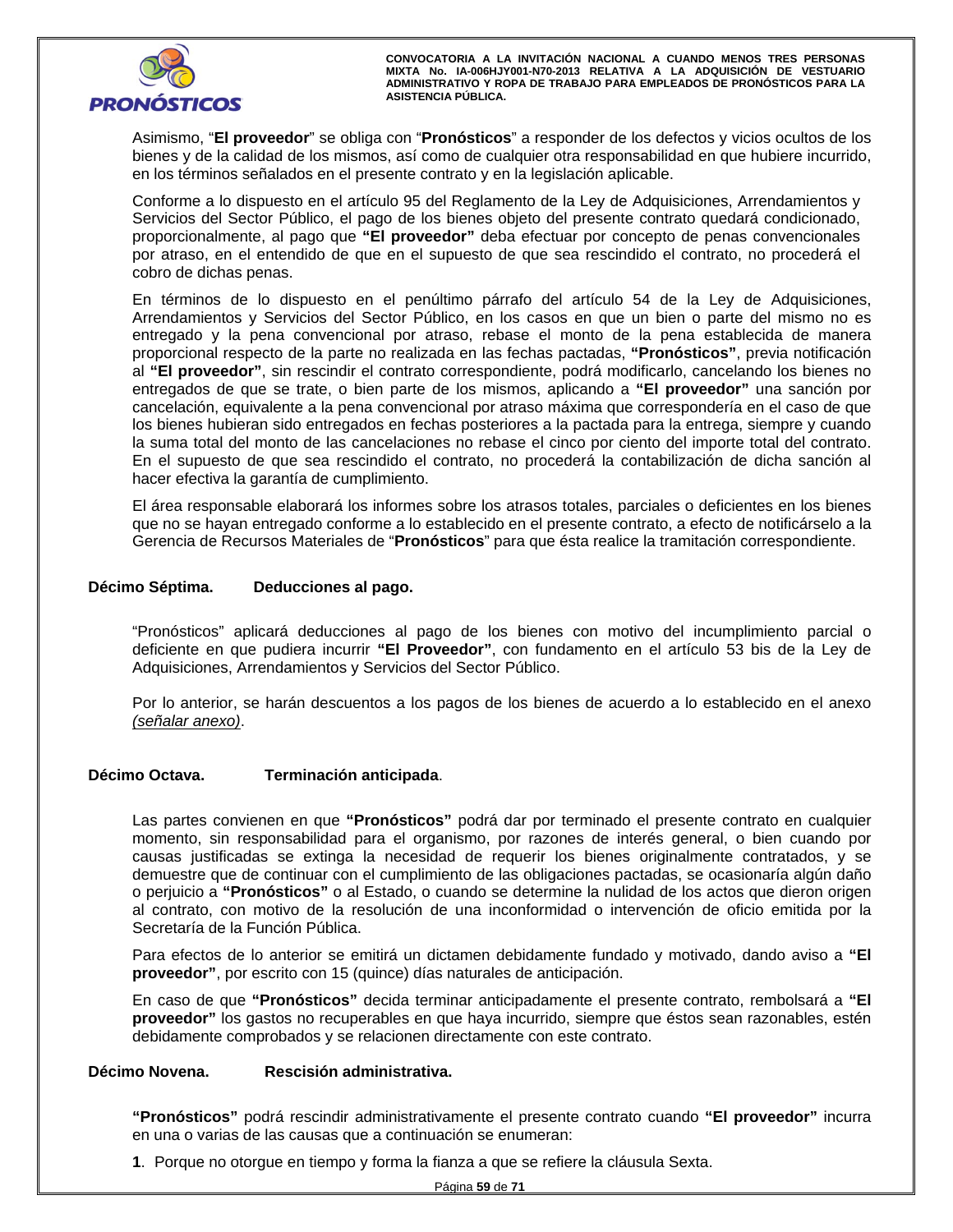

- **2.** Si no realiza en la fecha convenida la entrega de los bienes objeto de este contrato, o suspenda injustificadamente la entrega de los mismos.
- 3. Por entregar los bienes deficientemente o por no apegarse a lo estipulado en el presente correctes, o sin motivo justificado no atienda las instrucciones que "Pronósticos" le indique **3.** Por entregar los bienes deficientemente o por no apegarse a lo estipulado en el presente contrato y sus anexos, o sin motivo justificado no atienda las instrucciones que **"Pronósticos"** le indique en términos de lo establecido en la cláusula Octava de este instrumento contractual.
	- **4.** Si no brinda a **"Pronósticos"** y/o a las dependencias que tengan que intervenir, los datos necesarios para la inspección de los bienes objeto del presente contrato.
- **5.** Si se comprueba que la manifestación a que se refiere su declaración II.7 se realizó con falsedad, o bien resulta falsa la información proporcionada en su propuesta de bienes.
- **6.** En el caso de que alguna autoridad competente lo declare en concurso mercantil, o en quiebra, suspensión de pagos, concurso de acreedores o cualquier otra figura análoga, o bien se encuentre en cualquier otra situación que afecte a su patrimonio en forma tal que le impida cumplir con las obligaciones contraídas en virtud de este contrato.
- **7.** Porque transmita, total o parcialmente, los derechos y obligaciones derivados de este contrato.
- **8.** En general porque incumpla cualquiera de las obligaciones consignadas en este contrato o de las disposiciones de la Ley de Adquisiciones, Arrendamientos y Servicios del Sector Público y su Reglamento.

La rescisión administrativa a que alude esta cláusula podrá iniciarse en cualquier momento durante la vigencia de este contrato.

**"Pronósticos"** podrá determinar no dar por rescindido el presente contrato, cuando durante el procedimiento advierta que la rescisión del contrato pudiera ocasionar algún daño o afectación a las funciones que tiene encomendadas. En este supuesto, **"Pronósticos"** deberá elaborar un dictamen en el cual justifique que los impactos económicos o de operación que se ocasionarían con la rescisión del contrato resultarían más inconvenientes.

Al no dar por rescindido el contrato **"Pronósticos"** establecerá con **"El proveedor"**, otro plazo, que le permita subsanar el incumplimiento que hubiere motivado el inicio del procedimiento.

Cuando por motivo del atraso en la entrega de los bienes, o el procedimiento de rescisión se ubique en un ejercicio fiscal diferente a aquél en que hubiere sido adjudicado el contrato, **"Pronósticos"** podrá recibir los bienes objeto del presente contrato, previa verificación de que continúa vigente la necesidad de los mismos y se cuenta con partida y disponibilidad presupuestaria del ejercicio fiscal vigente, debiendo modificarse la vigencia del contrato con los precios originalmente pactados, cualquier pacto en contrario a lo dispuesto en el artículo 54 de la Ley de Adquisiciones, Arrendamientos y Servicios del Sector Público se considerará nulo.

Ambas partes convienen expresamente que en caso de rescisión del presente contrato, la aplicación de la garantía de cumplimiento será proporcional al monto de las obligaciones incumplidas, salvo que por las características de los bienes o servicios entregados, éstos no puedan funcionar o ser utilizados por la entidad, por estar incompletos, en cuyo caso, la aplicación será por el total de la garantía correspondiente.

# **Vigésima. Procedimiento de rescisión**.

Mobiles exponga lo que a su derecho convenga respecto del incumplimiento de su obligación y aporte en su caso las pruebas que estime convenientes; si transcurrido el término en mención "**El proveedor**" no hace manifestació Si **"Pronósticos"** considera que **"El proveedor"** ha incurrido en alguna de las causas de rescisión consignadas en la cláusula que antecede, o en su caso se hubiere agotado el monto límite de aplicación de penas convencionales, lo comunicará por escrito a éste para que en un término de 5 (cinco) días su caso las pruebas que estime convenientes; si transcurrido el término en mención **"El proveedor"** no hace manifestación alguna en su defensa, o si después de analizar las razones aducidas por éste, **"Pronósticos"** estima que las mismas no son pertinentes, en un término de 15 (quince) días hábiles dictará la resolución que en derecho proceda, de conformidad con lo dispuesto en el artículo 54 de la Ley de Adquisiciones, Arrendamientos y Servicios del Sector Público.

Si previamente a la determinación de dar por rescindido el presente contrato se entregaran los bienes conforme al mismo, el procedimiento de rescisión iniciado quedará sin efecto, previa aceptación y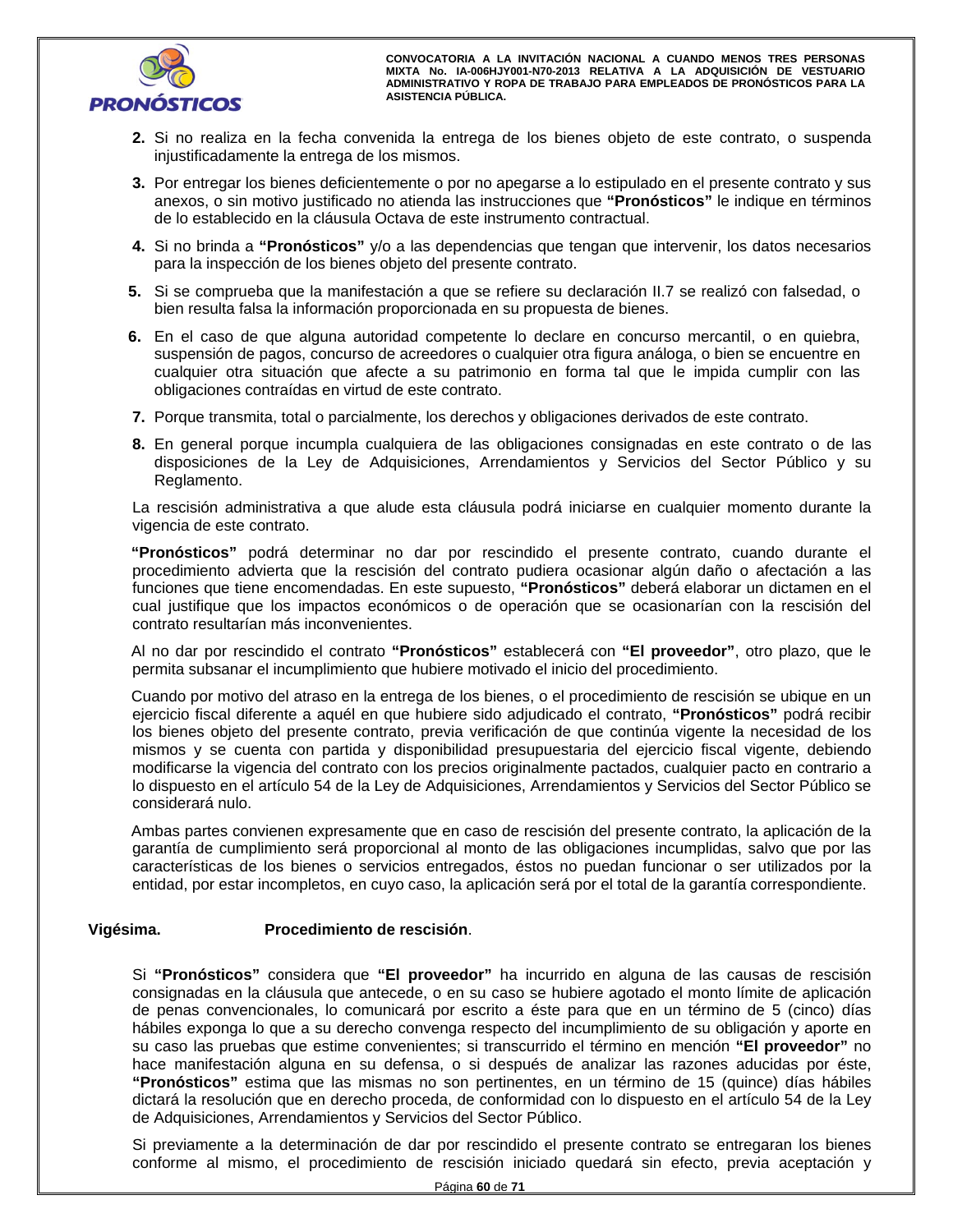

verificación de **"Pronósticos"** de que continúa vigente la necesidad de los mismos, y que se hayan aplicado, en su caso, las penas convencionales correspondientes.

Concluido el procedimiento de rescisión, se formulará el finiquito correspondiente, dentro de los 20 (veinte) días naturales siguientes a la fecha en que se notifique la rescisión, a efecto de hacer constar los pagos que deban efectuarse y demás circunstancias del caso. Al efecto deberá considerarse lo dispuesto en los artículos 54, fracción III de la Ley de Adquisiciones, Arrendamientos y Servicios del Sector Público; 99, 103, fracción III del Reglamento de la Ley de Adquisiciones, Arrendamientos y Servicios del Sector Público, ello sin perjuicio de lo dispuesto en el artículo 60, fracción III, de la referida Ley.

Podrá suspender el trámite del procedimiento de rescisión, cuando se hubiere iniciado un procedimiento de conciliación respecto del contrato materia de la rescisión.

## **Vigésimo Primera. Patentes y derechos de autor.**

**"El proveedor"** asume toda la responsabilidad por las violaciones que en materia de patentes y derechos de autor, se ocasionen por la entrega total o parcial de los bienes descritos en la cláusula Primera de este contrato.

En caso de litigio como consecuencia de lo anterior, **"El proveedor"** garantiza la continuidad de la entrega de los bienes materia del presente contrato, obligándose a subsanar en su totalidad la o las referidas violaciones.

En caso de que lo anterior no fuese posible, **"Pronósticos"** podrá rescindir el presente contrato aplicando el procedimiento establecido en la cláusula Vigésima del presente instrumento.

## **Vigésimo Segunda. Caso fortuito o fuerza mayor.**

Ninguna de las partes en este contrato será responsable por el retraso en el cumplimiento de sus obligaciones debido a caso fortuito o fuerza mayor.

Se entiende por caso fortuito el acontecimiento natural inevitable, previsible o imprevisible, que impide en forma absoluta el cumplimiento de la obligación (terremotos, inundaciones, etc.) siendo enunciativas más no limitativas.

Se entiende por fuerza mayor, el hecho del hombre previsible o imprevisible, pero inevitable que impide también en forma absoluta el cumplimiento de la obligación (huelgas, guerras, restricciones gubernamentales, etc.) siendo enunciativas más no limitativas.

'ublico, cuando en la entrega de los bienes objeto del presente contrato se presente caso fori<br>uerza mayor, "**Pronósticos**", bajo su responsabilidad, podrá suspender la entrega de los bienes<br>aso únicamente se pagarán aquel En los términos del artículo 55 Bis de la Ley de Adquisiciones, Arrendamientos y Servicios del Sector Público, cuando en la entrega de los bienes objeto del presente contrato se presente caso fortuito o de fuerza mayor, **"Pronósticos"**, bajo su responsabilidad, podrá suspender la entrega de los bienes, en cuyo caso únicamente se pagarán aquellos bienes que hubiesen sido efectivamente entregados.

En cualquiera de los casos previstos en el mencionado artículo, en su caso se pactará por las partes el plazo de suspensión, a cuyo término podrá iniciarse, de ser procedente el procedimiento de terminación anticipada de este contrato.

Cuando la suspensión obedezca a causas imputables a **"Pronósticos"**, éste pagará a **"El proveedor"** los gastos no recuperables durante el tiempo que dure la misma, siempre y cuando se compruebe fehacientemente que fueron efectivamente erogados en relación al presente contrato y como consecuencia directa de la suspensión referida; pactándose asimismo que para efectos del pago correspondiente se estará a los plazos que establezca la Ley de Adquisiciones, Arrendamientos y Servicios del Sector Público.

# **Vigésimo Tercera. Relaciones laborales.**

**"El proveedor"**, como empresario y patrón del personal que ocupe con motivo de la entrega de los bienes objeto de este contrato, conviene expresamente en que es el único responsable de las obligaciones laborales y de seguridad social que surjan de las relaciones existentes con su personal, tales como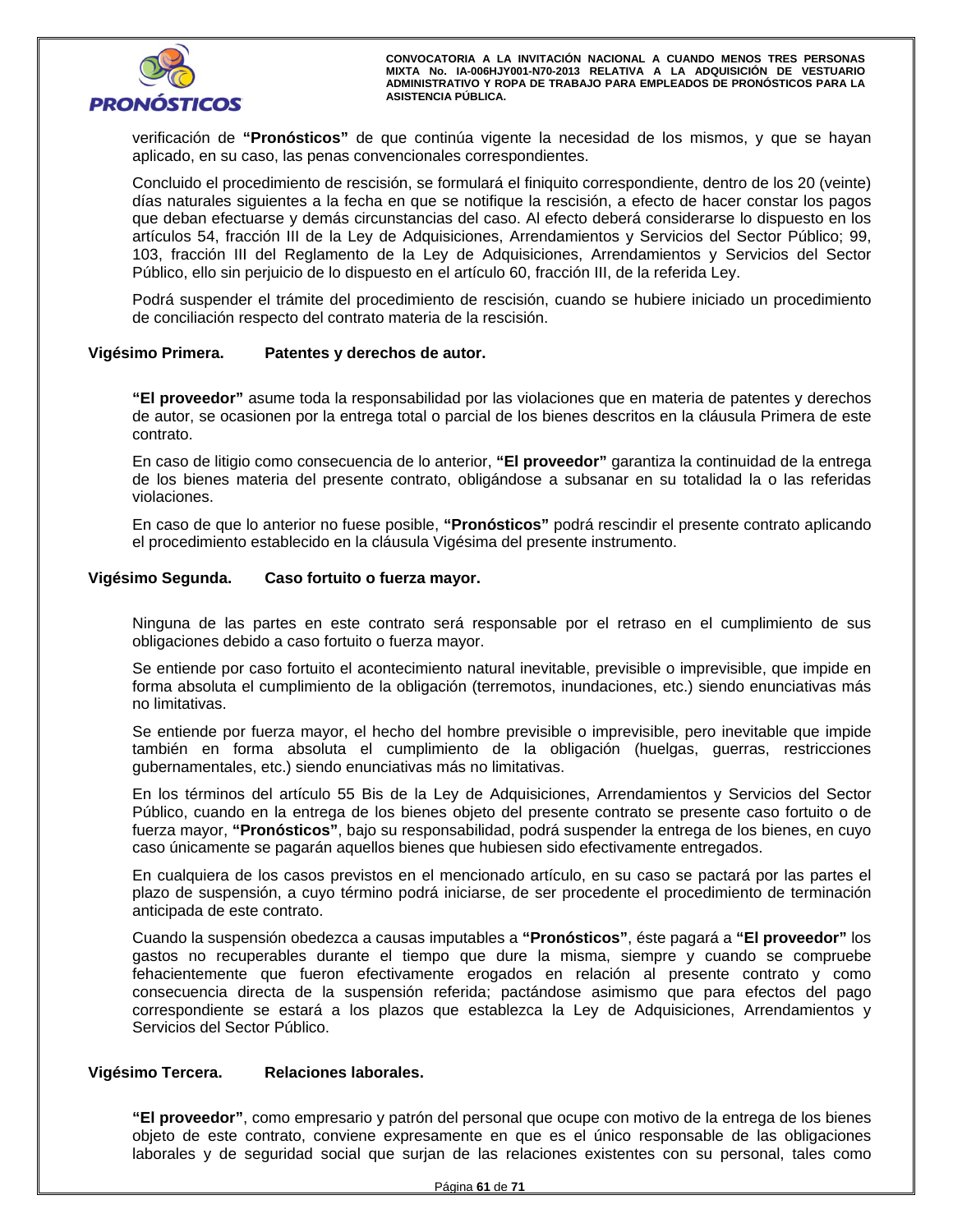

salarios, indemnizaciones y riesgos profesionales o de cualquier otra obligación o por la entrega de los bienes que derive de las citadas actividades según sea el caso, y también será el único responsable de las obligaciones derivadas de las disposiciones legales y demás ordenamientos en materia de trabajo y seguridad social, siendo enunciativas, más no limitativas.

Consecuentemente en ningún caso y por ningún concepto podrá considerarse a **"Pronósticos"** como patrón directo o sustituto del personal de **"El proveedor"**, por lo que éste asume cualquier tipo de responsabilidad que con motivo de la realización del objeto de este contrato pudiera derivarse de su relación laboral con el personal que los ejecuta, relevando de toda responsabilidad obrero-patronal a **"Pronósticos"**; en tal virtud **"El proveedor"** se hace responsable de todas las reclamaciones individuales o colectivas que por cualquier razón puedan presentar sus trabajadores, así como las sanciones que pudieran imponerles las autoridades administrativas o judiciales del trabajo, sacando a **"Pronósticos"** en paz y a salvo frente a toda reclamación, demanda, litigio o sanción que su personal o cualquier autoridad pretendiese fincar o entablar en su perjuicio a consecuencia de la citada relación laboral.

# **Vigésimo Cuarta. Designación de Servidores Públicos para la administración, verificación y vigilancia del contrato y para recibir notificaciones**.

Para efectos de lo establecido en la cláusula Octava de este instrumento contractual, **"Pronósticos"** designa a los servidores públicos que a continuación se determinan, para los efectos de la administración, verificación y vigilancia del cumplimiento del presente contrato. Asimismo **"El proveedor"** designa, a la persona que se indica, para la recepción de notificaciones relacionadas con la ejecución del mismo.

Cualquier notificación, solicitud o comunicado que deba ser entregado o elaborado de acuerdo con lo dispuesto en este contrato y sus anexos, se formulará por escrito, y se considerarán efectivos únicamente si son entregados en forma personal o por transmisión electrónica, y en este último caso siempre y cuando sean debidamente entregados los originales al día siguiente de su transmisión, en horas de oficina a las personas y en los domicilios que se consignan en las declaraciones correspondientes de ambas partes, del modo siguiente:

| Para efectos                                     | <b>Por "Pronósticos"</b>                                      | Por "El proveedor"                             |
|--------------------------------------------------|---------------------------------------------------------------|------------------------------------------------|
| administración, Nombre:<br>De<br>la<br>contrato. | verificación y vigilancia del quien lo sustituya en el cargo. | o   Nombre: _______                            |
|                                                  | Cargo: _________________________                              | Cargo: $\frac{\phantom{aaaa}}{\phantom{aaaa}}$ |
|                                                  | Teléfono:                                                     | Teléfono:                                      |

# **Vigésimo Quinta. Ley aplicable.**

Para la interpretación y cumplimiento del presente contrato, las partes se obligan a sujetarse estrictamente para la entrega de los bienes objeto del mismo, a todas y cada una de las cláusulas y anexos que lo integran; a los términos, lineamientos, procedimientos y requisitos que establece la Ley de Adquisiciones, Arrendamientos y Servicios del Sector Público, y su Reglamento; a las disposiciones administrativas aplicables en la materia.

# **Vigésimo Sexta. Jurisdicción.**

Para la interpretación, y cumplimiento del presente contrato, en caso de controversia, las partes se someten a la jurisdicción y competencia de los Tribunales Federales de la Ciudad de México, Distrito Federal, renunciando a cualquier otra que pudiere corresponderles en razón de su domicilio presente o futuro o por cualquier otra causa.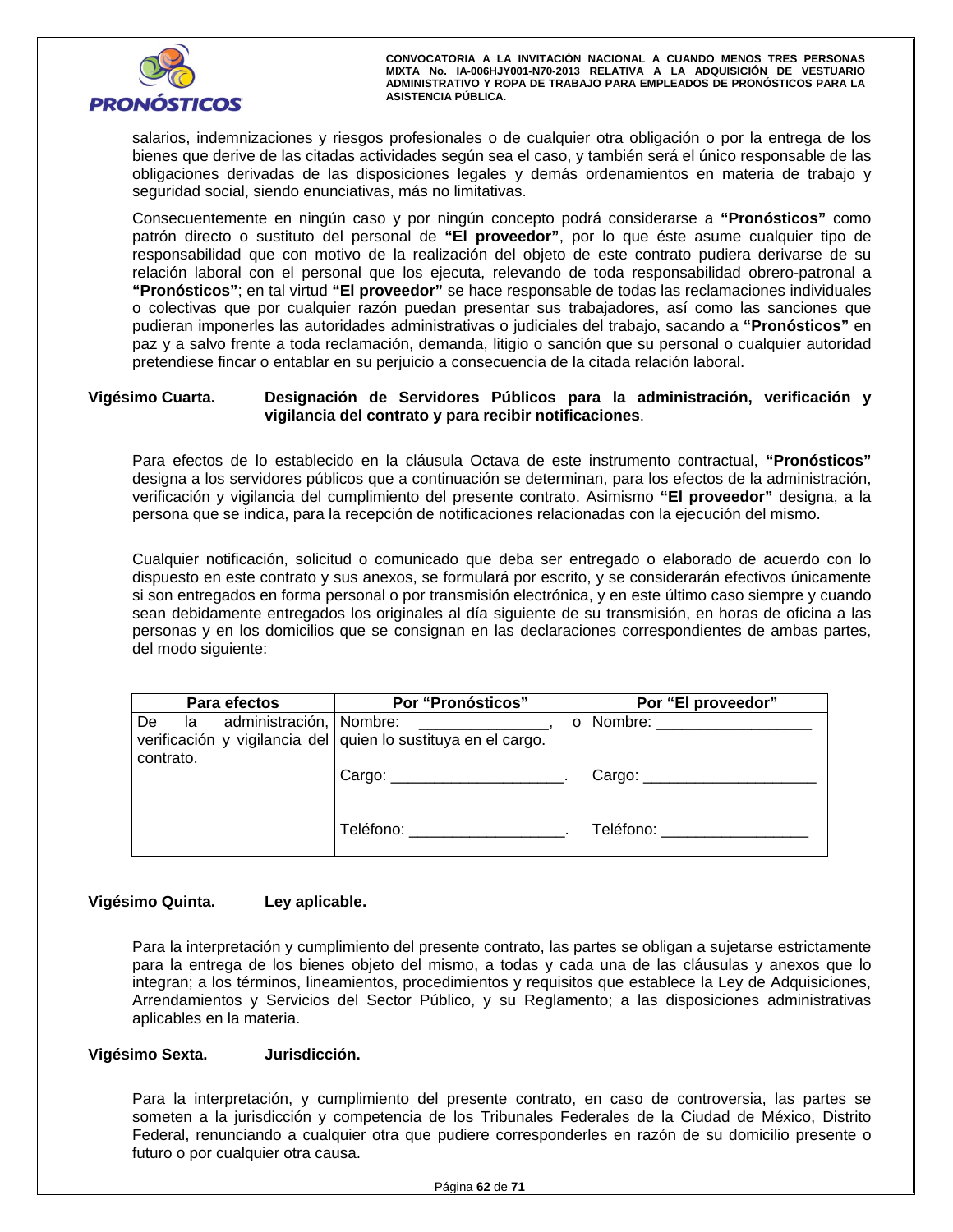

Previa lectura del contenido del presente contrato, las partes aceptan quedar obligadas en todos sus términos y condiciones, los cuales se constituyen en la expresión completa de su voluntad y lo firman de conformidad en cuatro ejemplares originales, en la Ciudad de México, Distrito Federal, el día \_\_ de \_\_\_\_\_\_\_\_\_\_\_ de 2013.

**POR "PRONÓSTICOS" POR "EL PROVEEDOR"**

LIC. JOSE MANUEL PABLO RENDON DE LA **ALC. EN ENDON DE LA DE CONTRATA DE CONTRATA**<br>MATA REPRESENTANTE LEGAL REPRESENTANTE LEGAL **MATA REPRESENTANTE LEGAL** 

**\_\_\_\_\_\_\_\_\_\_\_\_\_\_\_\_\_\_\_\_\_\_\_\_\_\_\_\_\_\_\_\_\_\_\_\_ APODERADO LEGAL** 

**\_\_\_\_\_\_\_\_\_\_\_\_\_\_\_\_\_\_\_\_\_\_\_\_\_\_\_\_\_\_\_\_\_\_\_\_ COMO ÁREA REQUIRENTE Y RESPONSABLE DE LAS ESPECIFICACIONES TÉCNICAS** 

 **\_\_\_\_\_\_\_\_\_\_\_\_\_\_\_\_\_\_\_\_\_\_\_\_\_\_\_\_\_\_\_\_\_\_ TESTIGO** 

# **LIC. JUAN ANTONIO ARAUJO URCELAY VALIDADO DESDE EL PUNTO DE VISTA JURÍDICO**

Las antefirmas y firmas que anteceden corresponden al contrato para la adquisición de vestuario administrativo y ropa de trabajo para Pronósticos para la Asistencia Pública, constante de \_\_\_ (\_\_\_\_\_\_\_) fojas útiles y celebrado entre **Pronósticos para la Asistencia Pública** "Pronósticos" y **\_\_\_\_\_\_\_\_\_\_\_\_\_\_\_\_\_\_\_\_\_\_,** "El proveedor", conste.-------------------------------------------------------------------------------------------------

*\*\*NOTA: El presente modelo de contrato está sujeto a las modificaciones que se requieran como resultado del procedimiento de contratación.*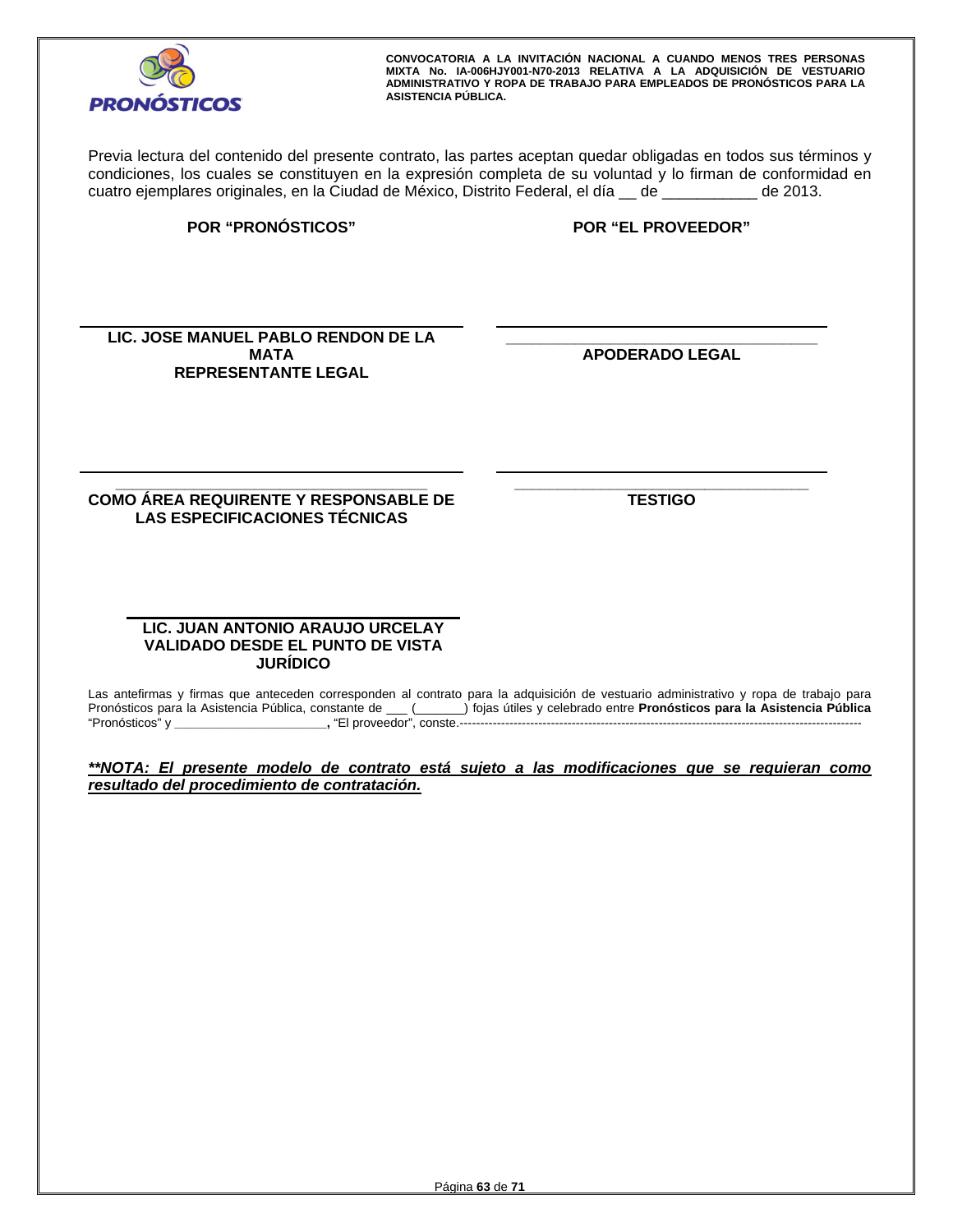

# **ANEXO 17 MODELO DE FIANZA DE GARANTÍA DE CUMPLIMIENTO DEL CONTRATO**

## **(DEBEN ESTABLECERSE LOS DATOS DE IDENTIFICACIÓN DE LA PÓLIZA)**

NOMBRE O RAZÓN SOCIAL DE LA AFIANZADORA LA FIANZA SE OTORGA A FAVOR DE PRONÓSTICOS PARA LA ASISTENCIA PÚBLICA

EN EJERCICIO DE LA AUTORIZACIÓN QUE LE OTORGÓ EL GOBIERNO FEDERAL POR CONDUCTO DE LA SECRETARÍA DE HACIENDA Y CRÉDITO PÚBLICO, EN LOS TÉRMINOS DE LOS ARTÍCULOS 5º Y 6º DE LA LEY FEDERAL DE INSTITUCIONES DE FIANZAS, **(NOMBRE O RAZÓN SOCIAL DE LA AFIANZADORA)** SE CONSTITUYE FIADORA, PARA GARANTIZAR POR **(NOMBRE COMPLETO O RAZÓN SOCIAL DEL PROVEEDOR)**, "EL PROVEEDOR"; CON **R.F.C. NO.** 

**\_\_\_\_,** CON DOMICILIO EN **(DOMICILIO EXACTAMENTE COMO APARECE EN EL CONTRATO)** LA **CALLE \_\_\_, NÚMERO \_\_, COLONIA \_\_\_, DELEGACIÓN \_\_\_, (CIUDAD), (ESTADO), CÓDIGO POSTAL \_\_\_,** HASTA POR LA EXPRESADA CANTIDAD DE **\$(MONTO TOTAL SIN IVA) (MONTO TOTAL SIN IVA CON LETRA, PESOS 00/100 M.N.)**, EQUIVALENTE AL 10% DEL MONTO MÁXIMO Y/O TOTAL DEL CONTRATO ANTES DE I.V.A., EL FIEL Y EXACTO CUMPLIMIENTO DE TODAS Y CADA UNA DE LAS OBLIGACIONES A SU CARGO DERIVADAS DEL CONTRATO DE **(OBJETO DEL CONTRATO, TAL Y COMO APARECE EN EL MISMO)** NO. **\_\_\_\_\_\_**, DE FECHA **(DIA) DE (MES) DE 2013**, POR LA CANTIDAD MÁXIMA Y/O TOTAL DE **\$(MONTO TOTAL SIN IVA)** (**MONTO TOTAL SIN IVA CON LETRA PESOS 00/100 M.N)**, ANTES I.VA., CELEBRADO CON PRONÓSTICOS PARA LA ASISTENCIA PÚBLICA, A TRAVÉS DE SU **(PUESTO DEL REPRESENTANTE LEGAL DE PAP), (NOMBRE DEL REPRESENTANTE LEGAL DE PAP),** CUYO OBJETO ES **(OBJETO DEL CONTRATO TAL Y COMO APARECE EN EL MISMO)**, COMO SE PRECISA EN EL REFERIDO CONTRATO Y SE DETALLA EN LA OFERTA ECONÓMICA DE LA EMPRESA PROVEEDORA AFIANZADA, DERIVADO DE **(PROCEDIMIENTO DE CONTRATACIÓN: LICITACIÓN, ITP O ADJUDICACIÓN DIRECTA)**.

## **(NOMBRE DE LA AFIANZADORA)** EXPRESAMENTE DECLARA:

A) QUE LA FIANZA SE OTORGA ATENDIENDO A TODAS LAS ESTIPULACIONES CONTENIDAS EN EL CONTRATO Y SUS ANEXOS, POR LO QUE GARANTIZA LA TOTAL ENTREGA DE LOS BIENES OBJETO DEL CONTRATO.

B) QUE LA FIANZA SE OTORGA DE CONFORMIDAD CON LO DISPUESTO POR LOS ARTÍCULOS 48 FRACCIÓN II Y ÚLTIMO PÁRRAFO, Y 49 FRACCIÓN II DE LA LEY DE ADQUISICIONES, ARRENDAMIENTOS Y SERVICIOS DEL SECTOR PÚBLICO Y DEMÁS NORMATIVIDAD APLICABLE EN LOS TÉRMINOS DEL CONTRATO **DE (OBJETO DEL CONTRATO TAL Y COMO APARECE EN EL MISMO) NO. \_\_\_\_\_\_\_\_\_\_\_,** Y SE HARÁ EFECTIVA CUANDO "EL PROVEEDOR" NO CUMPLA CON LAS OBLIGACIONES ESTABLECIDAS EN DICHO INSTRUMENTO, O INCURRA EN ALGUNO O ALGUNOS DE LOS SUPUESTOS DE INCUMPLIMIENTO ESTABLECIDOS EN EL CITADO CONTRATO.

C) QUE **(NOMBRE DE LA AFIANZADORA)** ACEPTA EXPRESAMENTE SOMETERSE A LOS PROCEDIMIENTOS DE EJECUCIÓN PREVISTOS EN LA LEY FEDERAL DE INSTITUCIONES DE FIANZAS PARA LA EFECTIVIDAD DE LAS FIANZAS, AÚN PARA EL CASO DE QUE PROCEDA EL COBRO DE INDEMNIZACIÓN POR MORA, CON MOTIVO DEL PAGO EXTEMPORÁNEO DEL IMPORTE DE LA PÓLIZA DE FIANZA REQUERIDA.

D) QUE LA FIANZA PERMANECERÁ VIGENTE DURANTE EL CUMPLIMIENTO DE LA OBLIGACIÓN QUE GARANTICE Y CONTINUARÁ VIGENTE EN CASO DE QUE SE OTORGUE PRÓRROGA AL CUMPLIMIENTO DEL CONTRATO, ASÍ COMO DURANTE LA SUBSTANCIACIÓN DE TODOS LOS RECURSOS LEGALES O DE LOS JUICIOS QUE SE INTERPONGAN Y HASTA QUE SE DICTE RESOLUCIÓN DEFINITIVA QUE QUEDE FIRME.

E) QUE LA FIANZA CONTINUARÁ VIGENTE EN CASO DE DEFECTOS Y/O DAÑOS Y/O PERJUICIOS HASTA QUE SE CORRIJAN LOS DEFECTOS Y SE REZARSAN LOS DAÑOS O PERJUICIOS.

F) QUE PARA CANCELAR LA FIANZA SERÁ REQUISITO CONTAR CON LA CONSTANCIA DE CUMPLIMIENTO TOTAL DE LAS OBLIGACIONES CONTRACTUALES.

G) QUE TODA ESTIPULACIÓN QUE APAREZCA IMPRESA POR FORMATO POR PARTE DE **(NOMBRE DE LA AFIANZADORA)** QUE CONTRAVENGA LAS ESTIPULACIONES ASENTADAS EN DICHA FIANZA SE CONSIDERARÁ COMO NO PUESTA.

H) QUE **(NOMBRE DE LA AFIANZADORA)** ACEPTA SOMETERSE EXPRESAMENTE A LA JURISDICCIÓN DE LOS TRIBUNALES FEDERALES DE LA CIUDAD DE MÉXICO, DISTRITO FEDERAL RENUNCIANDO A LA QUE PUDIERA CORRESPONDERLE POR RAZÓN DE SU DOMICILIO PRESENTE O FUTURO O POR CUALQUIER OTRA CAUSA.=FIN DE TEXTO=

## **(ESTABLECER LA FECHA DE EMISIÓN DE LA PÓLIZA DE FIANZA PARA DETERMINAR QUE SE HAYA EXPEDIDO EN TÉRMINOS DE LEY)**

**(FIRMA DEL REPRESENTANTE DE LA INSTITUCIÓN DE FIANZA, NOMBRE Y CARGO)**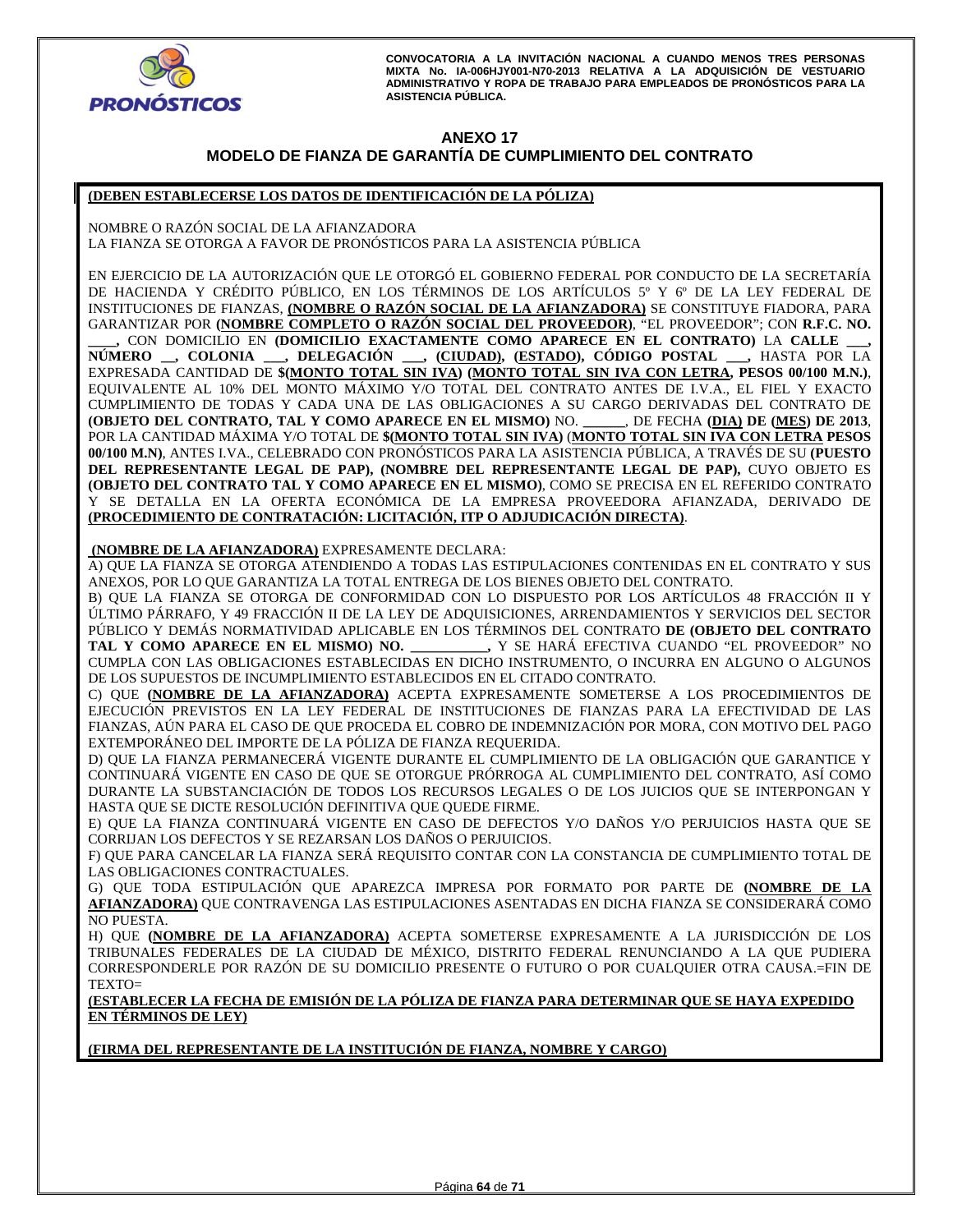

# **ANEXO 18 ESCRITO DE GRADO DE CONTENIDO NACIONAL**

(Elaborar en hoja membretada del licitante)

| $\overline{\phantom{a}}$ |  |  |
|--------------------------|--|--|
| PRESENTE.                |  |  |

Me refiero al procedimiento de \_\_\_\_\_\_(3)\_\_\_\_\_\_\_\_\_\_\_\_\_\_ No. \_\_(4)\_\_\_\_ en el que mi representada, la empresa \_\_\_\_\_\_\_\_\_\_\_\_\_\_\_(5)\_\_\_\_\_\_\_\_\_\_\_\_\_\_\_\_\_\_\_ participa a través de la presente propuesta.

Sobre el particular, y en los términos de lo previsto por las "Reglas para la determinación, acreditación y verificación del contenido nacional de los bienes que se ofertan y entregan en los procedimientos de contratación, así como para la aplicación del requisito de contenido nacional en la contratación de obras públicas, que celebren las dependencias y entidades de la Administración Pública Federal", el que suscribe, manifiesta bajo protesta de decir verdad que, en el supuesto de que me sea adjudicado el contrato respectivo, la totalidad de los bienes que oferto en dicha propuesta y suministraré, bajo la partida \_\_\_\_(6)\_\_\_\_\_\_, será(n) producido(s) en los Estados Unidos Mexicanos y contará(n) con un porcentaje de contenido nacional de cuando menos el 65%.

De igual forma manifiesto bajo protesta de decir verdad, que tengo conocimiento de lo previsto en el artículo 57 de la Ley de Adquisiciones, Arrendamientos y Servicios del Sector Público; en este sentido, me comprometo, en caso de ser requerido, a aceptar una verificación del cumplimiento de los requisitos sobre el contenido nacional de los bienes aquí ofertados, a través de la exhibición de la información documental correspondiente y/o a través de una inspección física de la planta industrial en la que se producen los bienes, conservando dicha información por tres años a partir de la entrega de los bienes a la convocante.

# ATENTAMENTE

\_\_\_\_\_\_\_\_\_\_\_\_\_\_\_\_\_\_(7)\_\_\_\_\_\_\_\_\_\_\_\_\_\_\_\_\_

Instructivo de llenado

Documento 1 Escrito de contenido nacional

Nombre del formato: Escrito de Grado de Contenido Nacional.

Objetivo: Dar cumplimiento a lo dispuesto en la regla octava del Acuerdo por el que se establecen las reglas para la determinación, acreditación y verificación del contenido nacional de los bienes que se ofertan y entregan en los procedimientos de contratación.

| Número: | Descripción:                                                                       |
|---------|------------------------------------------------------------------------------------|
|         | Señalar la fecha de suscripción del documento.                                     |
|         | Anotar el nombre de la convocante.                                                 |
| 3       | Precisar el procedimiento de que se trate, licitación pública, invitación a cuando |
|         | menos tres personas o adjudicación directa.                                        |
|         | Indicar el número respectivo.                                                      |
|         | Citar el nombre o razón social o denominación de la empresa licitante.             |
| 6       | Señalar el número de partida que corresponda.                                      |
|         | Anotar el nombre y firma del representante de la empresa licitante.                |

NOTAS:

En el supuesto de que el licitante o el fabricante se trate de una persona física, se deberá ajustar el presente formato en su parte conducente.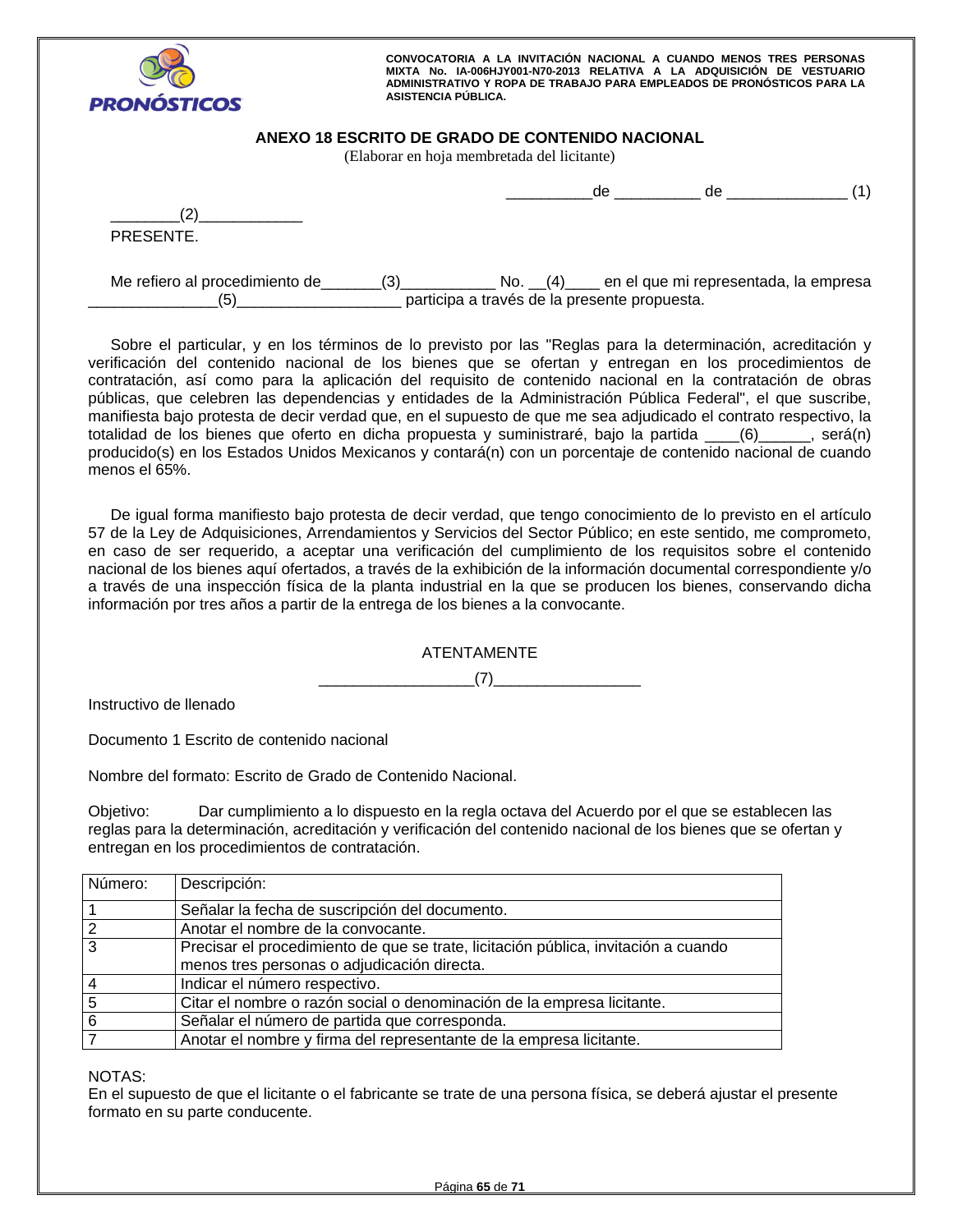

# **ANEXO 19 CARTA GARANTÍA**

(Elaborar en hoja membretada del licitante)

**México, D.F., \_\_\_\_\_\_de \_\_\_\_\_\_\_ 2013** 

**Pronósticos para la Asistencia Pública Av. Insurgentes Sur No. 1397, Col. Insurgentes Mixcoac, Delegación Benito Juárez C.P. 03920, México, D.F. P r e s e n t e** 

(\_\_\_\_\_\_\_\_\_\_nombre\_\_\_\_\_\_\_\_\_\_\_\_\_), en mi carácter de representante legal de la empresa \_\_\_\_\_\_\_\_\_\_\_\_\_\_\_\_\_\_\_\_\_\_\_\_\_\_\_\_\_\_\_\_\_\_\_\_, declaro lo siguiente:

- 1. La presente Carta Garantía, estará vigente hasta el 31 de diciembre de 2013, contados a partir de la fecha de recepción en el Almacén de la entidad.
- 2. Que me obligo a realizar los cambios de los bienes que resulten defectuosos, que no cumplan con las características técnicas requeridas, dentro de los cinco días hábiles, posteriores a la notificación vía correo electrónico efectuada por la Gerencia de Recursos Humanos, para la cual la unidad administrativa antes mencionada deberá informarlo dentro de los ocho días posteriores a la recepción de los bienes.

# A T E N T A M E N T E

\_\_\_\_\_\_\_\_\_\_\_\_\_\_\_\_\_\_\_\_\_\_\_\_\_\_\_\_\_\_\_\_\_\_ Nombre y firma del Representante Legal

Nota: El presente formato podrá ser reproducido por cada participante en el modo que estime conveniente, debiendo respetar su contenido.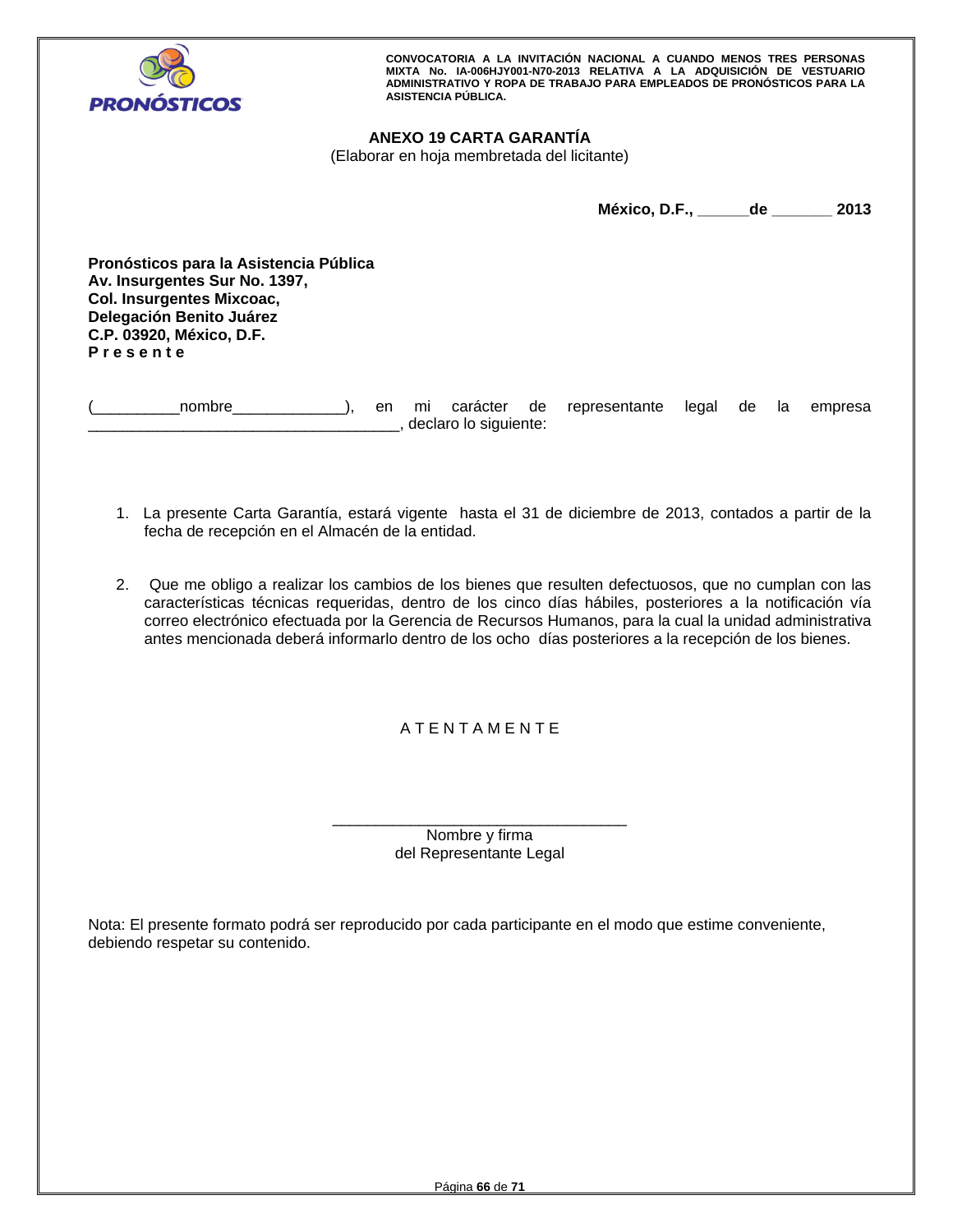

# **ANEXO 20 MANIFESTACIÓN QUE DEBERÁN PRESENTAR LOS LICITANTES ADJUDICADOS PARA DAR CUMPLIMIENTO A LO DISPUESTO EN LAS REGLAS PARA LA DETERMINACIÓN, ACREDITACIÓN Y VERIFICACIÓN DEL CONTENIDO NACIONAL DE LOS BIENES. (ELABORAR EN HOJA MEMBRETADA DEL LICITANTE)**

|                                |     | de  | de.                                                 |                               |
|--------------------------------|-----|-----|-----------------------------------------------------|-------------------------------|
|                                |     |     |                                                     |                               |
| PRESENTE.                      |     |     |                                                     |                               |
| Me refiero al procedimiento de | No. | (4) |                                                     | en el que mi representada, la |
| (5)<br>empresa                 |     |     | participó y resultó adjudicada con la(s) partida(s) |                               |
| (6)                            |     |     |                                                     |                               |

Sobre el particular, y en los términos de lo previsto por la Regla 9 de las "Reglas para la determinación, acreditación y verificación del contenido nacional de los bienes que se ofertan y entregan en los procedimientos de contratación, así como para la aplicación del requisito de contenido nacional en la contratación de obras públicas, que celebren las dependencias y entidades de la Administración Pública Federal", el que suscribe manifiesta bajo protesta de decir verdad, que los bienes entregados correspondientes a la(s) partida(s) antes señalada(s) fue(ron) producido(s) en los Estados Unidos Mexicanos por la empresa \_\_\_\_\_\_\_\_\_(7)\_\_\_\_\_\_\_\_\_\_\_\_\_\_\_\_\_\_y cuenta(n) con un porcentaje de contenido nacional de \_\_\_\_(8)\_\_\_\_.

# ATENTAMENTE

\_\_\_\_\_\_\_\_\_\_\_\_\_\_\_\_\_\_(9)\_\_\_\_\_\_\_\_\_\_\_\_\_\_\_\_\_

# **INSTRUCTIVO DE LLENADO.**

| <b>NUMERO</b>  | <b>DESCRIPCION</b>                                                                                                                |
|----------------|-----------------------------------------------------------------------------------------------------------------------------------|
| 1              | Señalar la fecha de suscripción del documento.                                                                                    |
| 2              | Anotar el nombre de la dependencia o entidad que convoca o invita.                                                                |
| 3              | Precisar el procedimiento de que se trate, licitación pública, invitación a cuando<br>menos tres personas o adjudicación directa. |
| 4              | Indicar el número del procedimiento respectivo.                                                                                   |
| 5              | Citar el nombre o razón social de la empresa licitante.                                                                           |
| 6              | Señalar el número de partida que corresponda.                                                                                     |
| $\overline{7}$ | Indicar el nombre o razón social de la empresa fabricante de los bienes<br>entregados.                                            |
| 8              | Indicar el resultado del cálculo del porcentaje de contenido nacional de los<br>bienes entregados.                                |
| 9              | Anotar el nombre y firma del representante de la empresa licitante.                                                               |

El porcentaje de contenido nacional del bien se calculará conforme a la siguiente expresión:

# PCN=[1-(CI/PV)]\*100

En donde:

- PCN= porcentaje de contenido nacional del bien ofertado en el procedimiento de contratación.
- CI= valor de las importaciones (valor de las materias primas partes y componentes importados directamente por el fabricante nacional o por quienes le suministren dentro del país dichos insumos)
- PV= precio de venta del producto ofertado en el procedimiento de contratación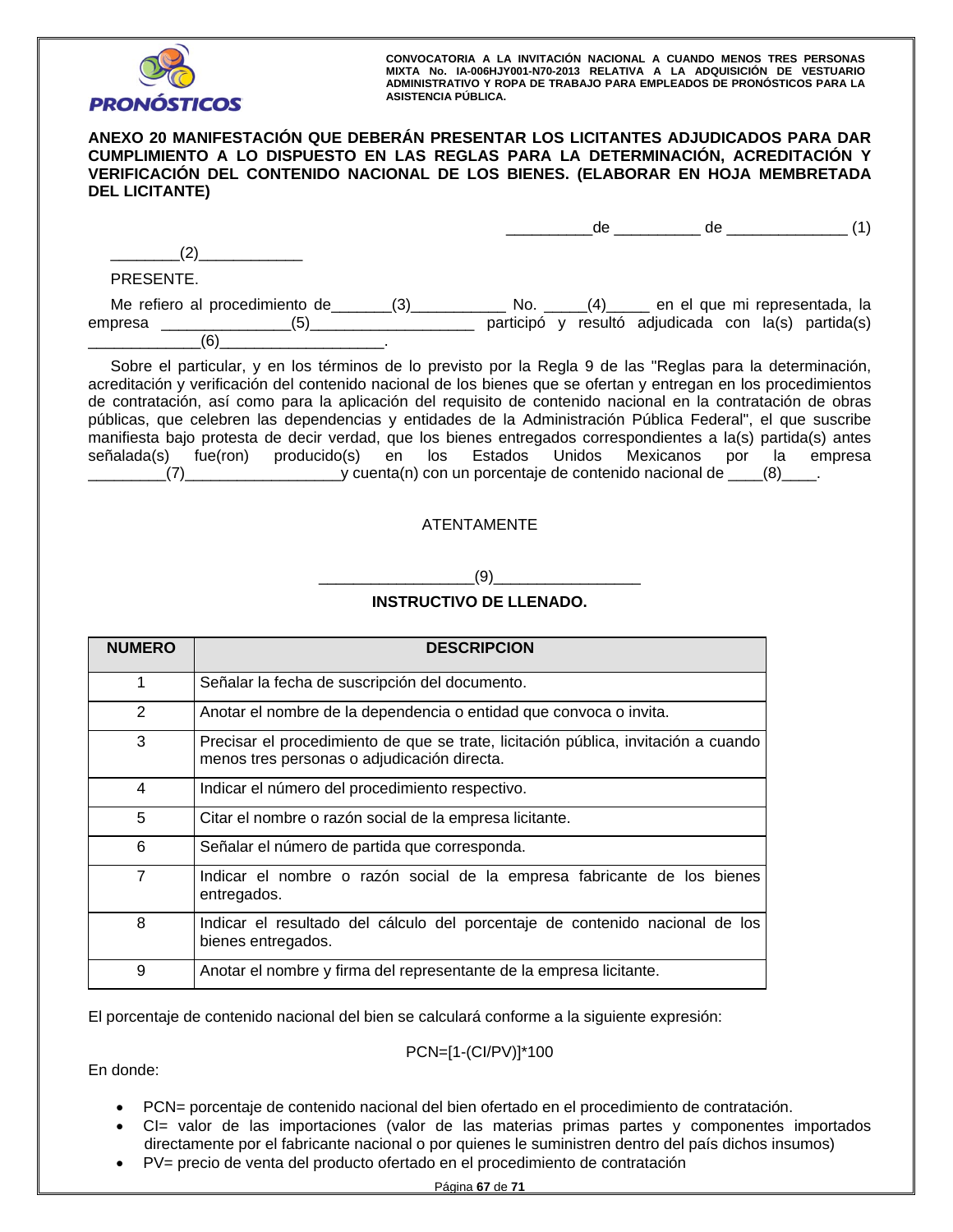

# **ANEXO 21 PROGRAMA DE CADENAS PRODUCTIVAS DEL GOBIERNO FEDERAL**

El programa de Cadenas Productiva es una solución integral que tiene como objeto fortalecer el desarrollo de las macro, pequeñas y medias empresas de nuestro país, con herramientas que les permitan incrementar su capacidad productiva y de gestión.

Al incorporarte a Cadenas Productivas tendrás acceso a los siguientes beneficios:

- **Conoce oportunamente al consultar desde la comodidad de tu negocio los pagos que te realizarán las dependencias o entidades con la posibilidad de obtener la liquidez que requieres sobre tus cuentas por cobrar derivadas de la proveeduría de bienes y servicios. Si requieres Capital de Trabajo podrás acceder a los programas de financiamiento que Nacional Financiera instrumenta a través de los bancos**
- **Incrementa tus ventas, al pertenecer al Directorio de Prestador de servicios del Gobierno Federal, mediante el cual las Dependencias y/o Entidades u otras empresas podrán consultar tu oferta de productos y servicios en el momento que lo requieran, al mismo tiempo, conocerás otras empresas con la posibilidad de ampliar tu base de prestador de servicios.**
- **Profesionaliza tu negocio, a través de los cursos de capacitación en línea a presenciales, sobre temas relacionados al proceso de compra del Gobierno Federal que te ayudarán a ser más efectivo al presentar tus propuestas.**
- **Identifica oportunidades de negocio, al conocer las necesidades de compra del Gobierno Federal a través de nuestros boletines electrónicos.**

Para mayores informes sobre el particular llamar desde el área metropolitana al 5089-6107 o al 01 800 623-4572 sin costo desde el interior de la república o bien a través de la página de internet www.NAFIN.com.

## **3.2 PROMOCIÓN A LOS PRESTADOR DE SERVICIOSES Y CONTRATISTAS PARA AFILIARSE AL PROGRAMA DE CADENAS PRODUCTIVA**

México, D. F. de \_\_\_\_ de \_\_\_\_

## **Nombre de la empresa**

En Nacional Financiera, S. N. C., estamos coordinado una iniciativa sin duda histórica para apoyar a las PyMES en el país. La estrategia principal consiste en establecer un Programa Obligatorio de Compras del Gobierno Federal hacia las pequeñas y medias empresas mexicanas. Dicho programa pretende que en el año de 2012, el 35% de las adquisiciones públicas se analicen a este segmento productivo, principal generador del Producto interno Bruto y de empleo.

Para tal fin, un primer paso es la incorporación obligatoria de todas las Dependencias y Entidades al Programa Cadenas Productivas de Nacional Financiera, S. N. C., lo que nos permitirá conocer en forma consolidada la situación actual de la proveeduría gubernamental y proponer metas anuales en materia de compras de gobierno a PyMES a partir del 2008.

En este contexto, tengo el agrado de invitar a incorporar tu empresa al programa, para que goce de los beneficios que éste le brinda.

## **Cadenas Productivas ofrece:**

- **Adelantar el cobro de las facturas mediante el descuento electrónico** 
	- o **Obtener liquidez para realizar más negocios**
	- o **Mejorar la eficiencia del capital de trabajo**
	- o **Agilizar y reducir los costos de cobranza**
	- o **Realizar los transacciones desde la empresa en un sistema amigable y sencillo, www.nafin.com**
	- o **Realizar en caso necesario, operaciones vía telefónica a través del Call Center 50 89 61 07 y 01800 NAFINSA (623 46 72)**
- **Acceder a capacitación y asistencia técnica gratuita**
- **Recibir información**
- **Formar parte del Directorio de compras del Gobierno Federal**

**Características descuentos o factoraje electrónico:** 

- **Anticipar la totalidad de su cuenta por cobrar (documento)**
- **Descuentos aplicables a tasas preferenciales**
- **Sin garantías, ni otros costos o comisiones adicionales**
- **Contar con la disposición de los recursos en un plazo no mayor de 24 hrs., en forma electrónica y eligiendo al intermediario financiero de su preferencia.**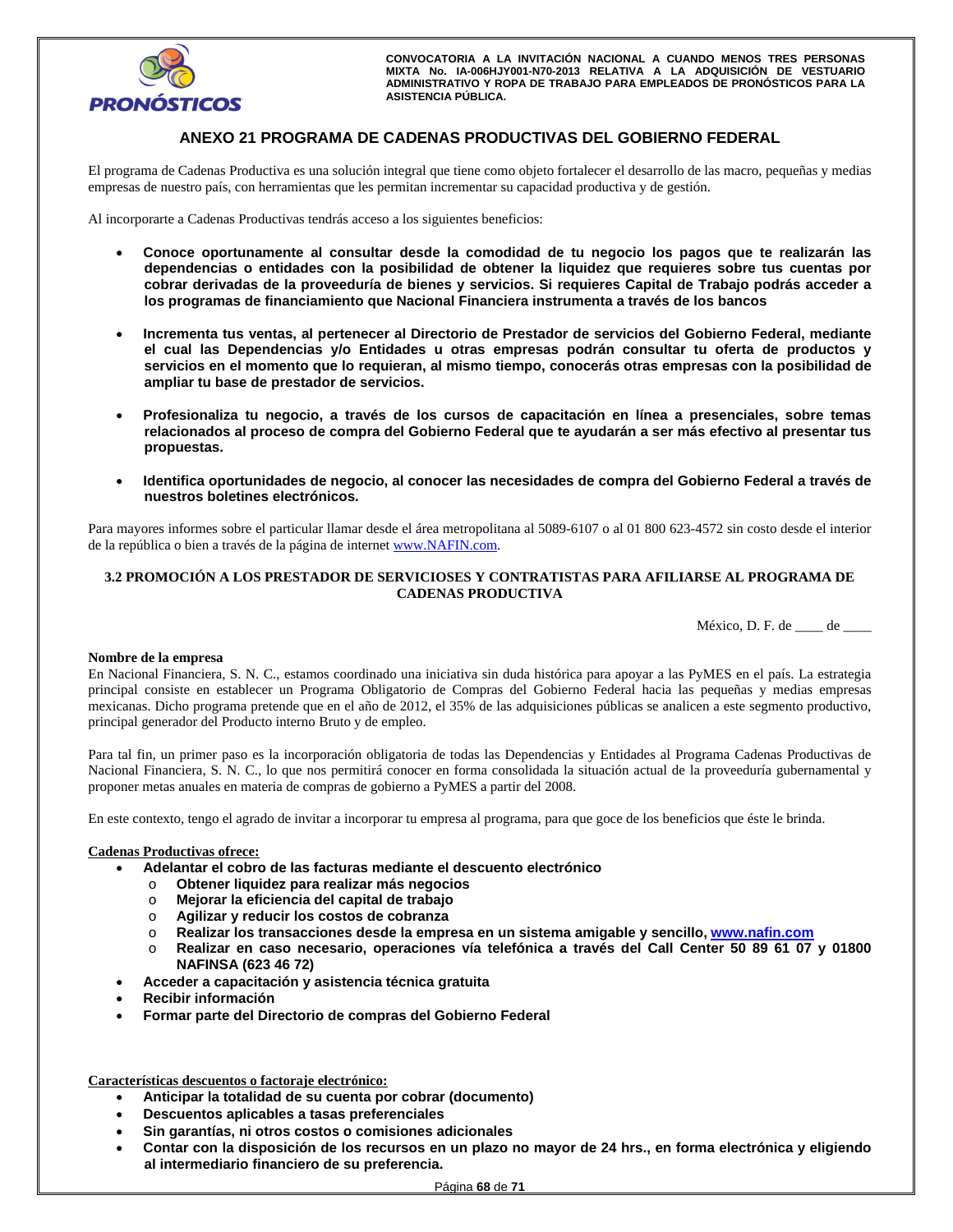

Afiliarse al programa es por única vez y no es necesario realizar el proceso nuevamente en alguna otra dependencia o entidad, no tiene ningún costo; en caso de requerirlo podrás hacer el cobro anticipado en la página www.nafin.com o bien vía telefónica.

A fin de facilitar tu afiliación, te agradeceré comunicarte a los teléfonos 50.89.61.07 y 08100 NAFINSA, donde el personal de Nacional Financiera, S. N. C., te orientará para la entrega de los documentos relacionados en el documento anexo y la formalización del convenio en un término de cinco días.

Al concretar tu afiliación tendrás como beneficio formar parte del Directorio de Compras y contar con la oportunidad de ampliar tus ventas a todas las dependencias y entidades del Gobierno Federal.

Reiteramos nuestro agradecimiento por tu participación y aprovecho la ocasión para enviarte un cordial saludo.

Atentamente

## **LISTA DE DOCUMENTOS PARA LA INTEGRACIÓN DEL EXPEDIENTE DE AFILIACIÓN AL PROGRAMAS PRODUCTIVAS.**

## **1. Carta Requerimiento de Afiliación, Fallo o Pedido**

Debidamente firmada por el área usuaria compradora

## **2. \*\* Copia simple del Acta Constitutiva (Escritura con la que se constituye o crea la empresa)**

Esta escritura debe estar debidamente inscrita en el Registro Público de la Propiedad y de Comercio. Debe anexarse completa y legible en todas las hojas.

## **3. \*\*Copia simple de la Escritura de Reformas (modificaciones a los estatutos de la empresa)**

Cabios de razón social, fusiones, cambios de administración, etc. Estar debidamente inscrita en el Registro Público de la Propiedad y de Comercio. Completa y legible en todas las hojas.

## **4. \*\*Copia simple de la escritura pública mediante el cual se haga constar los Poderes y Facultades del Representante Legal para Actos de Dominio.**

Esta escritura debe estar debidamente inscrita en el Registro Público de la Propiedad y de Comercio. Debe anexarse completa y legible en todas las hojas.

## **5. Comprobante de domicilio Fiscal**

Vigencia no mayor a 2 meses Comprobante de domicilio oficial (Recibo de agua, Luz, Teléfono fijo, predio) Debe estar a nombre de la empresa, en caso de no ser así adjuntar contrato de arrendamiento, comodato.

## **6. Identificación Oficial Vigente del (los) represente(es) legal(es) , con actos de dominio**

Credencial de elector, pasaporte vigente ó FM2 (para extranjeros) La firma deberá coincidir con la del convenio

## **7. Alta en Hacienda y sus modificaciones**

Formato R-1 ó R-2 en caso de haber cambios de situación fiscal (razón social o domicilio fiscal) En caso de no tener las actualizaciones, podrán obtenerlas de la página del SAT.

## **8. Cédula del Registro Federal del Contribuyente (RFC, Hoja Azul)**

## **9. Estado de Cuenta Bancario donde se depositaran los recursos**

Sucursal, plaza, CLABE interbancaria Vigencia no mayor a 2 meses

Estados de cuenta que emite la Institución Financiera y llega su domicilio

## **La documentación arriba descrita, es necesaria para que la promotoría genere los contratos que le permitirán terminar el proceso de afiliación una vez firmados, los cuales constituyen una parte fundamental del expediente:**

Contratos de descuento automático Cadenas Productivas Firmado por el representante legal con poderes de dominio. 2 convenios con firmas originales

Contratos Originales de cada Intermedio Financiero. Firmado por el representante legal con poderes de dominio.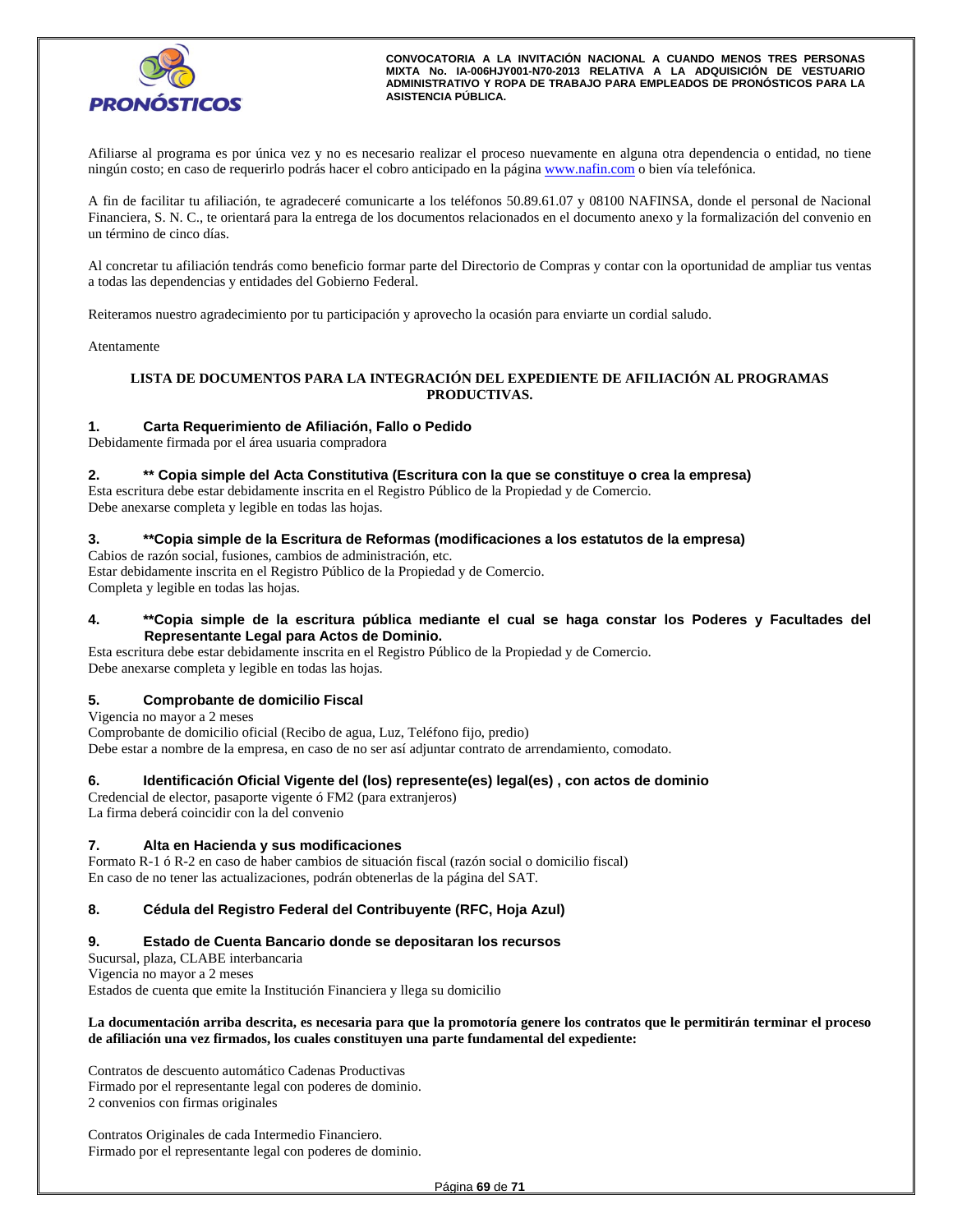

## **(\*\* Únicamente, para personas Morales)**

Usted podrá contactarse con la Promotoría que va a afiliarlo llamando al 01-800-NAFINSA (01-800-6234672) ó al 50-89-61-07; ó acudir a las oficinas de Nacional Financiera en:

Av. Insurgentes Sur no. 1971, Col. Guadalupe Inn, C.P.01020, Delegación Álvaro Obregón, en el Edificio Anexo, nivel Jardín, área de Atención a Clientes.

### **Estimado Prestador de servicios del Gobierno Federal:**

Con el propósito de iniciar su proceso de afiliación a la Cadena Productiva, es importante que me proporcione la información abajo indicada, con lo anterior, estaré en posibilidades de generar los contratos y convenios, mismos que a la brevedad le enviaré vía correo electrónico.

### **Información requerida para Afiliación a la Cadena Productiva**

## **Cadena(s) a la que desea afiliarse:**

\* \* \* \* Numero(s) de prestador de servicios (opcional): \*

- -
- \* -

## **Datos generales de la empresa.**

Razón Social: Fecha de alta SHCP: R.F.C.: Domicilio Fiscal: Calle: No.: C.P.: Colonia: Ciudad: Teléfono (incluir clave LADA): Fax (incluir clave LADA): e-mail: Nacionalidad: Datos de constitución de la sociedad: **(Acta Constitutiva / Persona Moral)** No. de la Escritura: Fecha de la Escritura: \_\_\_\_\_\_

## **Datos del Registro Público de Comercio**

Fecha de inscripción: Entidad Federativa: Delegación o municipio: Folio: Fecha del folio: Libro: Partida: Fojas: Nombre del Notario Público: No. de Notaria: Entidad del Corredor o Notario: Delegación o municipio del Corredor o Notario:

## **Datos de inscripción y registro de poderes para actos de dominio** (Persona Moral):

(Acta de poderes y/o acta constitutiva) No. de la Escritura: Fecha de la Escritura: Tipo de Poder: Único ( ) Mancomunado ( ) Consejo ( )

Datos del registro público de la propiedad y de comercio (Persona Moral):

Fecha de inscripción: Entidad Federativa: Delegación o municipio: Folio: